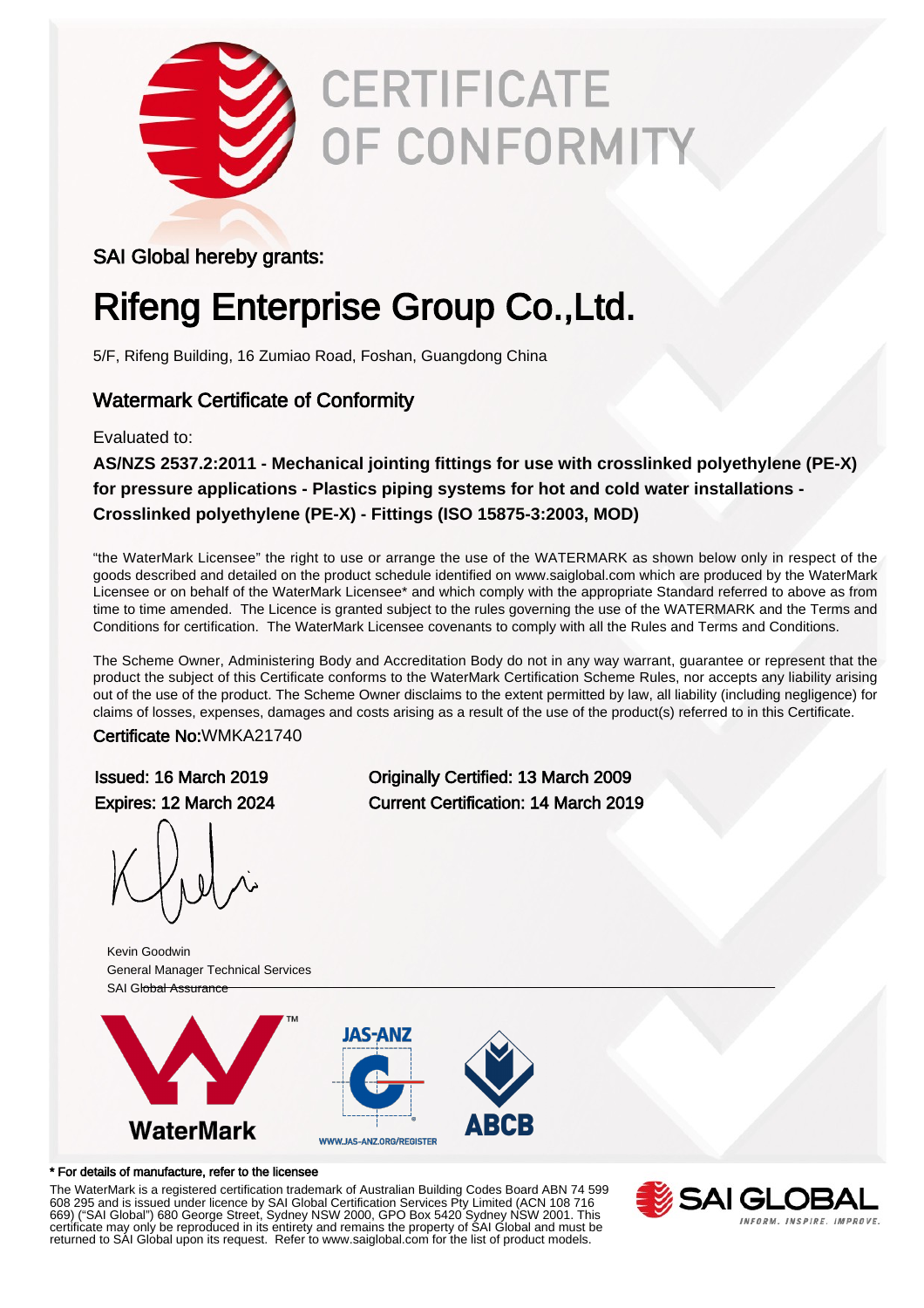#### SAI Global hereby grants:

# Rifeng Enterprise Group Co.,Ltd.

5/F, Rifeng Building, 16 Zumiao Road, Foshan, Guangdong China

### Watermark Certificate of Conformity

Evaluated to:

AS/NZS 2537.2:2011 - Mechanical jointing fittings for use with crosslinked polyethylene (PE-X) for pressure applications - Plastics piping systems for hot and cold water installations - Crosslinked polyethylene (PE-X) - Fittings (ISO 15875-3:2003, MOD)

| <b>Model Identification</b> | <b>Model Name</b> | <b>Brand Name</b>                 | <b>Product Description</b> | <b>Date Endorsed</b> |
|-----------------------------|-------------------|-----------------------------------|----------------------------|----------------------|
| F16b-S3/4*200               | N/A               | <b>RIFENG/WATER</b><br><b>PEX</b> | accessory                  | 8 Mar 2019           |
| F16b-S3/4*200               | N/A               | <b>RIFENG/WATER</b><br><b>PEX</b> | accessory                  | 8 Mar 2019           |
| 12"-1 RIGHT ANGLE           | N/A               | <b>RIFENG/WATER</b><br><b>PEX</b> | Miscellaneous<br>Assembly  | 8 Mar 2019           |
| 8"-1 RIGHT ANGLE            | N/A               | <b>RIFENG/WATER</b><br><b>PEX</b> | Miscellaneous<br>Assembly  | 8 Mar 2019           |
| 8"-2A RIGHT ANGLE           | N/A               | <b>RIFENG/WATER</b><br><b>PEX</b> | Miscellaneous<br>Assembly  | 8 Mar 2019           |
| 8"-2B RIGHT ANGLE           | N/A               | <b>RIFENG/WATER</b><br><b>PEX</b> | Miscellaneous<br>Assembly  | 8 Mar 2019           |
| 8"-2C RIGHT ANGLE           | N/A               | <b>RIFENG/WATER</b><br><b>PEX</b> | Miscellaneous<br>Assembly  | 8 Mar 2019           |
| F16b-S3/4*300               | N/A               | <b>RIFENG/WATER</b><br><b>PEX</b> | accessory                  | 8 Mar 2019           |
| F16b-S3/4*300               | N/A               | <b>RIFENG/WATER</b><br><b>PEX</b> | accessory                  | 8 Mar 2019           |
| F16b-S3/4*400               | N/A               | <b>RIFENG/WATER</b><br><b>PEX</b> | accessory                  | 8 Mar 2019           |
| F16b-S3/4*400               | N/A               | <b>RIFENG/WATER</b><br><b>PEX</b> | accessory                  | 8 Mar 2019           |
| F5-2632*1Cu IIA             | N/A               | RIFENG/WATER<br><b>PEX</b>        | Adaptor                    | 8 Mar 2019           |
| F5-2632*3/4Cu IIA           | N/A               | <b>RIFENG/WATER</b><br><b>PEX</b> | Adaptor                    | 8 Mar 2019           |
| F5-2632*3/4CuF IIA          | N/A               | <b>RIFENG/WATER</b><br><b>PEX</b> | Adaptor                    | 8 Mar 2019           |

Model identification of the goods on which the WATERMARK may be used:

Certificate No: WMKA21740 Issued Date: 16 March 2019

This schedule supersedes all previously issued schedules

#### \* For details of manufacture, refer to the licensee

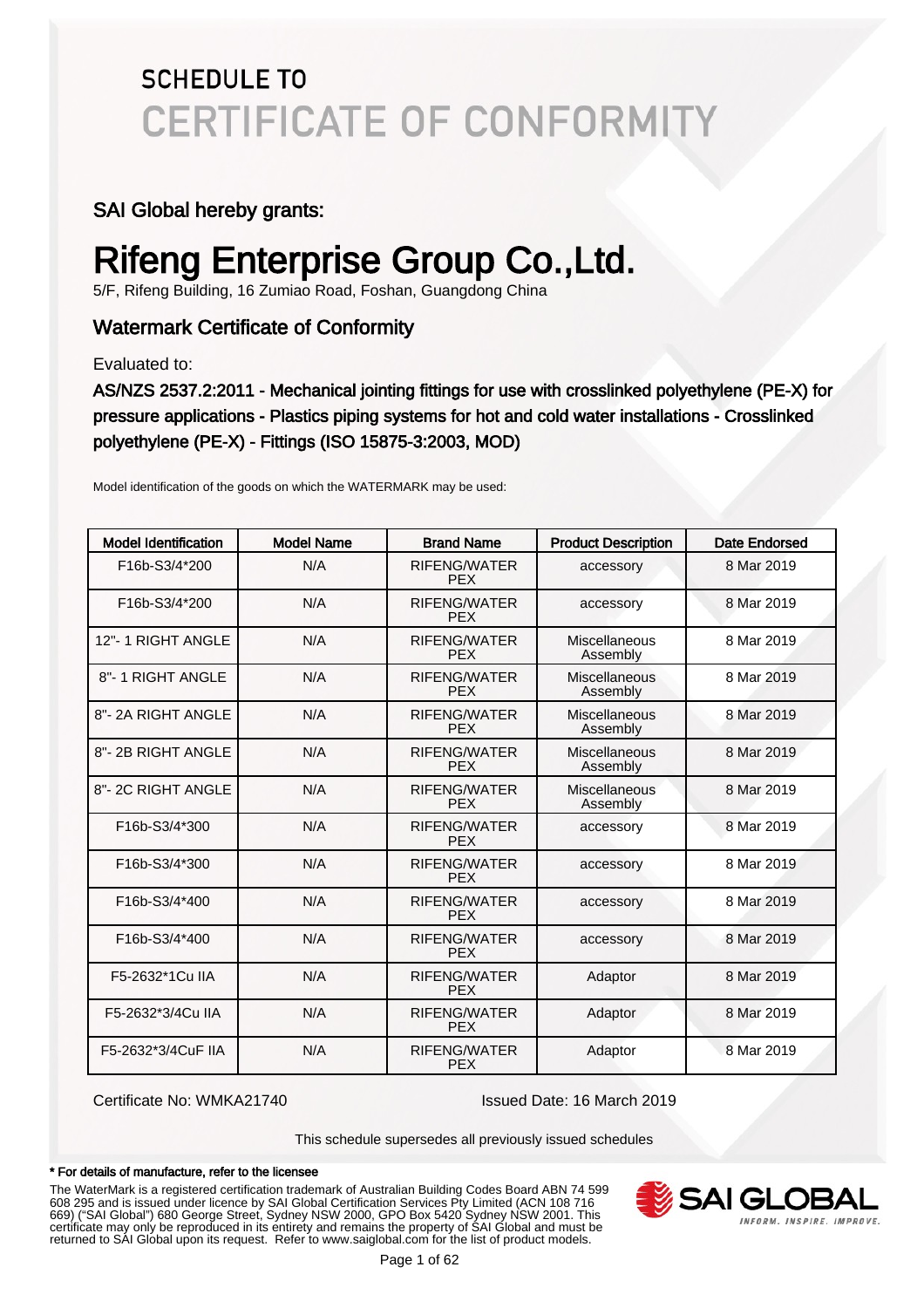| <b>Model Identification</b>                   | <b>Model Name</b> | <b>Brand Name</b>          | <b>Product Description</b> | <b>Date Endorsed</b> |
|-----------------------------------------------|-------------------|----------------------------|----------------------------|----------------------|
| F5b-L1620*3/4F(Z4)<br>11A                     | N/A               | RIFENG/WATER<br><b>PEX</b> | Elbow                      | 8 Mar 2019           |
| F5-D1216 IIA                                  | N/A               | RIFENG/WATER<br><b>PEX</b> | Cap                        | 8 Mar 2019           |
| F5-D1620 IIA                                  | N/A               | RIFENG/WATER<br><b>PEX</b> | Cap                        | 8 Mar 2019           |
| F5-D2025 IIA                                  | N/A               | RIFENG/WATER<br><b>PEX</b> | Cap                        | 8 Mar 2019           |
| F5-D2632 IIA                                  | N/A               | RIFENG/WATER<br><b>PEX</b> | Cap                        | 8 Mar 2019           |
| F5-<br>K1216*1/2F*1216(Z)                     | N/A               | RIFENG/WATER<br><b>PEX</b> | Elbow                      | 8 Mar 2019           |
| F <sub>5</sub> -<br>K1620*1/2F*1620(Z)        | N/A               | RIFENG/WATER<br><b>PEX</b> | Elbow                      | 8 Mar 2019           |
| F5-L1216*1 IIA                                | N/A               | RIFENG/WATER<br><b>PEX</b> | Elbow                      | 8 Mar 2019           |
| F5-L1216*1/2 IIA                              | N/A               | RIFENG/WATER<br><b>PEX</b> | Elbow                      | 8 Mar 2019           |
| F5-L1216*1/2(H) IIA                           | N/A               | RIFENG/WATER<br><b>PEX</b> | Elbow                      | 8 Mar 2019           |
| F5-L1216*1/2(Z2)<br>(y135) IIA                | N/A               | RIFENG/WATER<br><b>PEX</b> | Elbow                      | 8 Mar 2019           |
| F5-L1216*1/2(Z2)<br>(y165) IIA                | N/A               | RIFENG/WATER<br><b>PEX</b> | Elbow                      | 8 Mar 2019           |
| F <sub>5</sub> -<br>L1216*1/2(Z2)(Y30)<br>IIА | N/A               | RIFENG/WATER<br><b>PEX</b> | Elbow                      | 8 Mar 2019           |
| F <sub>5</sub> -<br>L1216*1/2(Z2)(Y55)<br>IIА | N/A               | RIFENG/WATER<br><b>PEX</b> | Elbow                      | 8 Mar 2019           |
| F5-L1216*1/2F IIA                             | N/A               | RIFENG/WATER<br><b>PEX</b> | Elbow                      | 8 Mar 2019           |
| F5-L1216*1/2F(H)IIA                           | N/A               | RIFENG/WATER<br><b>PEX</b> | Elbow                      | 8 Mar 2019           |
| F5-L1216*1/2F(H)IIA<br>(NEL)                  | N/A               | RIFENG/WATER<br><b>PEX</b> | Elbow                      | 8 Mar 2019           |
| F5-L1216*1/2F(Z) IA                           | N/A               | RIFENG/WATER<br><b>PEX</b> | Elbow                      | 8 Mar 2019           |
| F5-L1216*1/2F(Z) IIA                          | N/A               | RIFENG/WATER<br><b>PEX</b> | Elbow                      | 8 Mar 2019           |
| F5-L1216*1/2F(Z1) IIA                         | N/A               | RIFENG/WATER<br><b>PEX</b> | Elbow                      | 8 Mar 2019           |
| F5-L1216*1/2F(Z4) IIA                         | N/A               | RIFENG/WATER<br><b>PEX</b> | Elbow                      | 8 Mar 2019           |
| F5-L1216*1216 IIA                             | N/A               | RIFENG/WATER<br><b>PEX</b> | Elbow                      | 8 Mar 2019           |

Certificate No: WMKA21740 Issued Date: 16 March 2019

This schedule supersedes all previously issued schedules

#### \* For details of manufacture, refer to the licensee

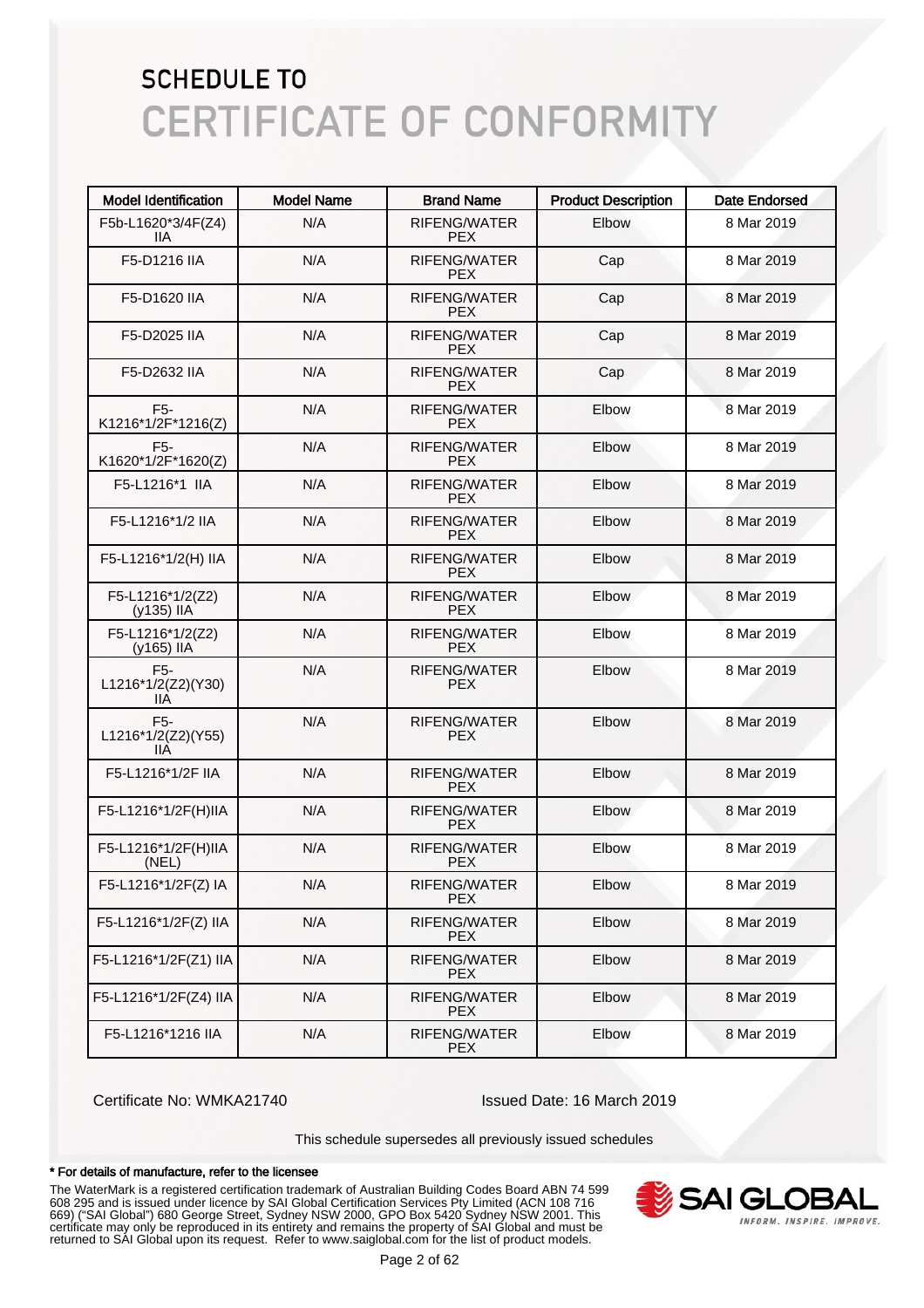| <b>Model Identification</b>                   | <b>Model Name</b> | <b>Brand Name</b>                 | <b>Product Description</b> | Date Endorsed |
|-----------------------------------------------|-------------------|-----------------------------------|----------------------------|---------------|
| F5-L1216*1F IIA                               | N/A               | RIFENG/WATER<br><b>PEX</b>        | Elbow                      | 8 Mar 2019    |
| F5-L1216*3/4 CUF<br>llА                       | N/A               | RIFENG/WATER<br><b>PEX</b>        | Adaptor                    | 8 Mar 2019    |
| F5-L1216*3/4 IIA                              | N/A               | RIFENG/WATER<br><b>PEX</b>        | Elbow                      | 8 Mar 2019    |
| F5-L1216*3/4(H) IIA                           | N/A               | RIFENG/WATER<br><b>PEX</b>        | Elbow                      | 8 Mar 2019    |
| F5-L1216*3/4F IIA                             | N/A               | RIFENG/WATER<br><b>PEX</b>        | Elbow                      | 8 Mar 2019    |
| F5-L1216*3/4F(H)IIA                           | N/A               | RIFENG/WATER<br><b>PEX</b>        | Elbow                      | 8 Mar 2019    |
| F5-L1216*3/4F(Z4) IIA                         | N/A               | RIFENG/WATER<br><b>PEX</b>        | Elbow                      | 8 Mar 2019    |
| F5-L1216*3/8 IIA                              | N/A               | RIFENG/WATER<br><b>PEX</b>        | Elbow                      | 8 Mar 2019    |
| F5-L1620*1 IIA                                | N/A               | RIFENG/WATER<br><b>PEX</b>        | Elbow                      | 8 Mar 2019    |
| F5-L1620*1(H) IIA                             | N/A               | RIFENG/WATER<br><b>PEX</b>        | Elbow                      | 8 Mar 2019    |
| F5-L1620*1/2 IIA                              | N/A               | RIFENG/WATER<br><b>PEX</b>        | Elbow                      | 8 Mar 2019    |
| F <sub>5</sub> -<br>L1620*1/2(Z2)(Y57)<br>IIА | N/A               | RIFENG/WATER<br><b>PEX</b>        | Elbow                      | 8 Mar 2019    |
| F5-L1620*1/2F IIA                             | N/A               | RIFENG/WATER<br><b>PEX</b>        | Elbow                      | 8 Mar 2019    |
| F5-L1620*1/2F(Z) IA                           | N/A               | RIFENG/WATER<br><b>PEX</b>        | Elbow                      | 8 Mar 2019    |
| F5-L1620*1/2F(Z4) IIA                         | N/A               | RIFENG/WATER<br><b>PEX</b>        | Elbow                      | 8 Mar 2019    |
| F5-L1620*1216 IIA                             | N/A               | RIFENG/WATER<br><b>PEX</b>        | Elbow                      | 8 Mar 2019    |
| F5-L1620*1620 IIA                             | N/A               | RIFENG/WATER<br><b>PEX</b>        | Elbow                      | 8 Mar 2019    |
| F5-L1620*1F IIA                               | N/A               | <b>RIFENG/WATER</b><br><b>PEX</b> | Elbow                      | 8 Mar 2019    |
| F5-L1620*1F(H) IIA                            | N/A               | RIFENG/WATER<br><b>PEX</b>        | Elbow                      | 8 Mar 2019    |
| F5-L1620*3/4 CU IIA                           | N/A               | RIFENG/WATER<br><b>PEX</b>        | Adaptor                    | 8 Mar 2019    |
| F5-L1620*3/4 CUF<br>llА                       | N/A               | RIFENG/WATER<br><b>PEX</b>        | Adaptor                    | 8 Mar 2019    |
| F5-L1620*3/4 IIA                              | N/A               | RIFENG/WATER<br><b>PEX</b>        | Elbow                      | 8 Mar 2019    |
| F5-L1620*3/4 IIA(Z3)<br>(Y230)                | N/A               | RIFENG/WATER<br><b>PEX</b>        | Elbow                      | 8 Mar 2019    |

Certificate No: WMKA21740 Issued Date: 16 March 2019

This schedule supersedes all previously issued schedules

#### \* For details of manufacture, refer to the licensee

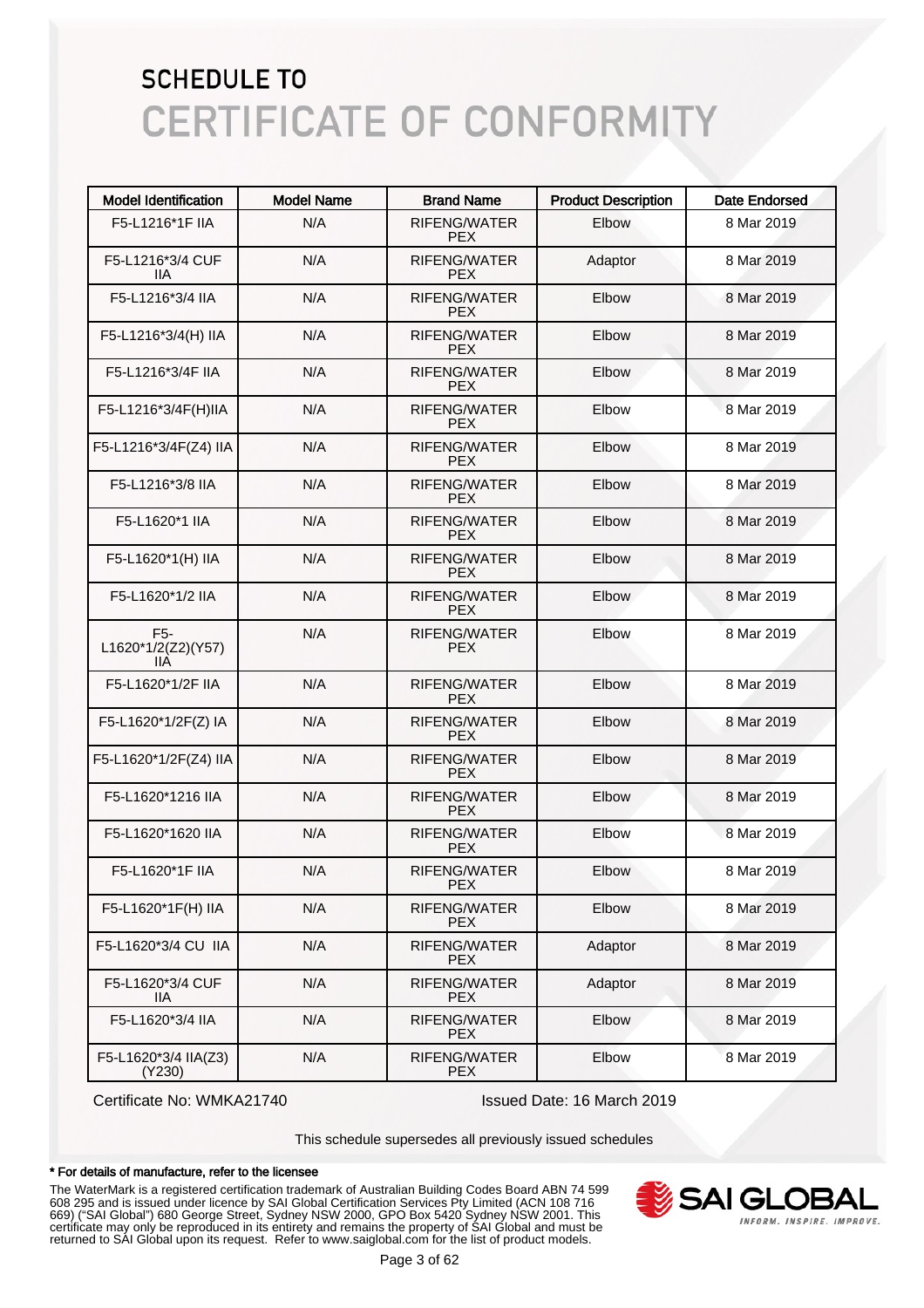| <b>Model Identification</b>                   | <b>Model Name</b> | <b>Brand Name</b>                 | <b>Product Description</b> | <b>Date Endorsed</b> |
|-----------------------------------------------|-------------------|-----------------------------------|----------------------------|----------------------|
| F5-L1620*3/4(H) IIA                           | N/A               | <b>RIFENG/WATER</b><br><b>PEX</b> | Elbow                      | 8 Mar 2019           |
| F <sub>5</sub> -<br>L1620*3/4(Z2)(Y57)<br>IIА | N/A               | RIFENG/WATER<br><b>PEX</b>        | Elbow                      | 8 Mar 2019           |
| F5-L1620*3/4F IIA                             | N/A               | RIFENG/WATER<br><b>PEX</b>        | Elbow                      | 8 Mar 2019           |
| F5-L1620*3/4F(H) IIA                          | N/A               | <b>RIFENG/WATER</b><br><b>PEX</b> | Elbow                      | 8 Mar 2019           |
| F5-L1620*3/4F(H)IIA<br>(NEL)                  | N/A               | RIFENG/WATER<br><b>PEX</b>        | Elbow                      | 8 Mar 2019           |
| F5-L1620*3/4F(Z) IIA                          | N/A               | RIFENG/WATER<br><b>PEX</b>        | Elbow                      | 8 Mar 2019           |
| F5-L1620*3/4F(Z1) IIA                         | N/A               | RIFENG/WATER<br><b>PEX</b>        | Elbow                      | 8 Mar 2019           |
| F5-L2025*1 IIA                                | N/A               | RIFENG/WATER<br><b>PEX</b>        | Elbow                      | 8 Mar 2019           |
| F5-L2025*1(H) IIA                             | N/A               | RIFENG/WATER<br><b>PEX</b>        | Elbow                      | 8 Mar 2019           |
| F5-L2025*1/2 IIA                              | N/A               | RIFENG/WATER<br><b>PEX</b>        | Elbow                      | 8 Mar 2019           |
| F5-L2025*1/2F IIA                             | N/A               | RIFENG/WATER<br><b>PEX</b>        | Elbow                      | 8 Mar 2019           |
| F5-L2025*1216 IIA                             | N/A               | RIFENG/WATER<br><b>PEX</b>        | Elbow                      | 8 Mar 2019           |
| F5-L2025*1620 IIA                             | N/A               | RIFENG/WATER<br><b>PEX</b>        | Elbow                      | 8 Mar 2019           |
| F5-L2025*1F IIA                               | N/A               | RIFENG/WATER<br><b>PEX</b>        | Elbow                      | 8 Mar 2019           |
| F5-L2025*1F(H) IIA                            | N/A               | RIFENG/WATER<br><b>PEX</b>        | Elbow                      | 8 Mar 2019           |
| F5-L2025*2025 IIA                             | N/A               | RIFENG/WATER<br><b>PEX</b>        | Elbow                      | 8 Mar 2019           |
| F5-L2025*3/4 CU IIA                           | N/A               | RIFENG/WATER<br><b>PEX</b>        | Adaptor                    | 8 Mar 2019           |
| F5-L2025*3/4 CUF<br>IIA                       | N/A               | <b>RIFENG/WATER</b><br><b>PEX</b> | Adaptor                    | 8 Mar 2019           |
| F5-L2025*3/4 IIA                              | N/A               | <b>RIFENG/WATER</b><br><b>PEX</b> | Elbow                      | 8 Mar 2019           |
| F5-L2025*3/4(H) IIA                           | N/A               | RIFENG/WATER<br><b>PEX</b>        | Elbow                      | 8 Mar 2019           |
| F5-L2025*3/4F IIA                             | N/A               | RIFENG/WATER<br><b>PEX</b>        | Elbow                      | 8 Mar 2019           |
| F5-L2025*3/4F(H) IIA                          | N/A               | RIFENG/WATER<br><b>PEX</b>        | Elbow                      | 8 Mar 2019           |
| F5-L2025*3/4F(Z) IIA                          | N/A               | RIFENG/WATER<br><b>PEX</b>        | Elbow                      | 8 Mar 2019           |

Certificate No: WMKA21740 Issued Date: 16 March 2019

This schedule supersedes all previously issued schedules

#### \* For details of manufacture, refer to the licensee

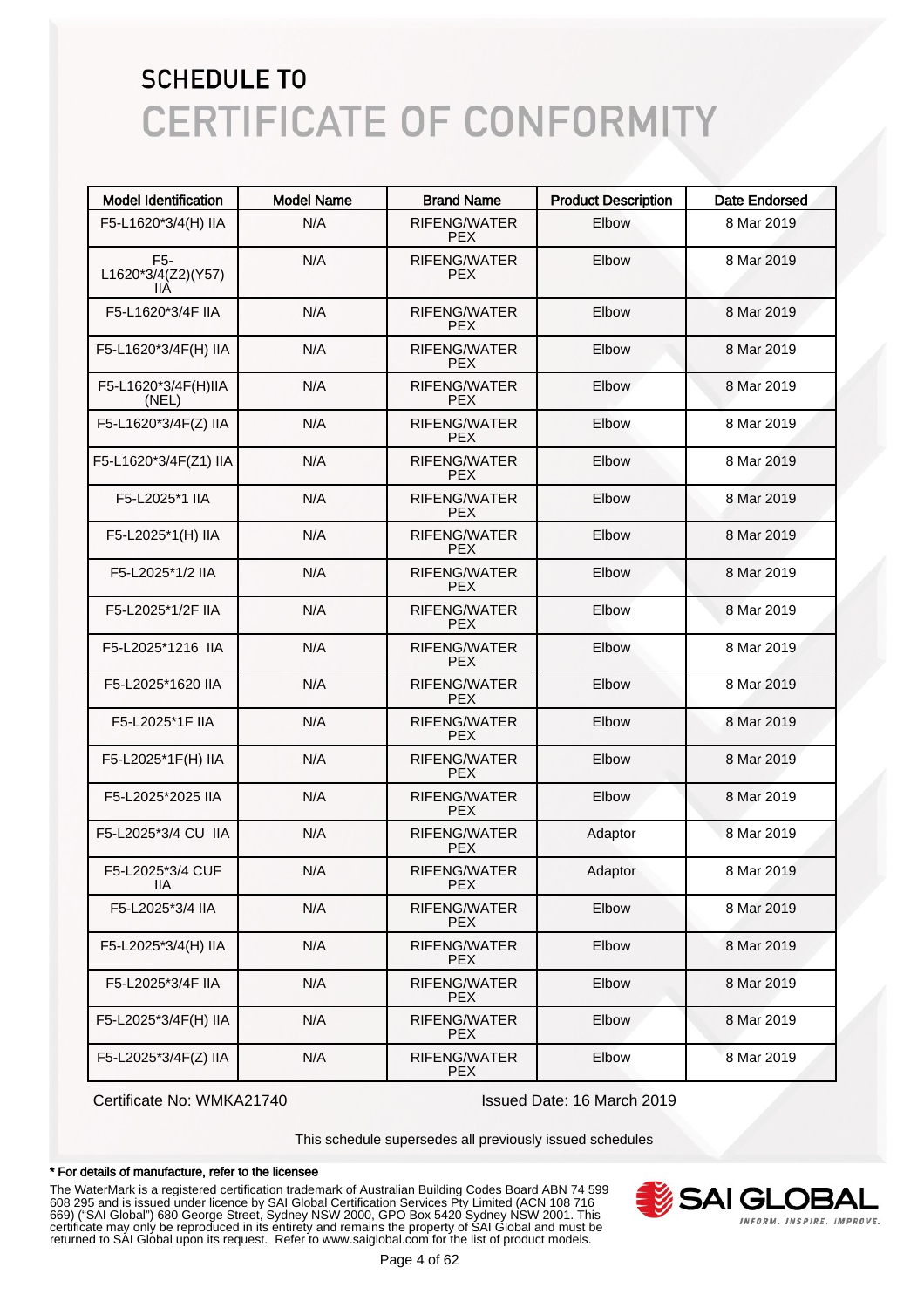| <b>Model Identification</b>  | <b>Model Name</b> | <b>Brand Name</b>                 | <b>Product Description</b> | <b>Date Endorsed</b> |
|------------------------------|-------------------|-----------------------------------|----------------------------|----------------------|
| F5-L2025*3/4F(Z1) IIA        | N/A               | RIFENG/WATER<br><b>PEX</b>        | Elbow                      | 8 Mar 2019           |
| F5-L2632*1 1/4 IIA           | N/A               | RIFENG/WATER<br><b>PEX</b>        | Elbow                      | 8 Mar 2019           |
| F5-L2632*1 1/4F IIA          | N/A               | RIFENG/WATER<br><b>PEX</b>        | Elbow                      | 8 Mar 2019           |
| F5-L2632*1 IIA               | N/A               | RIFENG/WATER<br><b>PEX</b>        | Elbow                      | 8 Mar 2019           |
| F5-L2632*1(H) IIA            | N/A               | RIFENG/WATER<br><b>PEX</b>        | Elbow                      | 8 Mar 2019           |
| F5-L2632*1216 IIA            | N/A               | <b>RIFENG/WATER</b><br><b>PEX</b> | Elbow                      | 8 Mar 2019           |
| F5-L2632*1620 IIA            | N/A               | RIFENG/WATER<br><b>PEX</b>        | Elbow                      | 8 Mar 2019           |
| F5-L2632*1F IIA              | N/A               | RIFENG/WATER<br><b>PEX</b>        | Elbow                      | 8 Mar 2019           |
| F5-L2632*1F(H) IIA           | N/A               | RIFENG/WATER<br><b>PEX</b>        | Elbow                      | 8 Mar 2019           |
| F5-L2632*2632 IIA            | N/A               | RIFENG/WATER<br><b>PEX</b>        | Elbow                      | 8 Mar 2019           |
| F5-L2632*3/4(H) IIA          | N/A               | <b>RIFENG/WATER</b><br><b>PEX</b> | Elbow                      | 8 Mar 2019           |
| F5-L2632*3/4F IIA            | N/A               | RIFENG/WATER<br><b>PEX</b>        | Elbow                      | 8 Mar 2019           |
| F5-L2632*3/4F(H) IIA         | N/A               | RIFENG/WATER<br><b>PEX</b>        | Elbow                      | 8 Mar 2019           |
| F5-S1216*1 IIA               | N/A               | RIFENG/WATER<br><b>PEX</b>        | Coupling                   | 8 Mar 2019           |
| F5-S1216*1/2 CU IIA          | N/A               | RIFENG/WATER<br><b>PEX</b>        | Adaptor                    | 8 Mar 2019           |
| F5-S1216*1/2 CUF<br>IIA      | N/A               | RIFENG/WATER<br><b>PEX</b>        | Adaptor                    | 8 Mar 2019           |
| F5-S1216*1/2 IIA             | N/A               | RIFENG/WATER<br><b>PEX</b>        | Coupling                   | 8 Mar 2019           |
| F5-S1216*1/2(H) IIA          | N/A               | RIFENG/WATER<br><b>PEX</b>        | Coupling                   | 8 Mar 2019           |
| F5-S1216*1/2F IIA            | N/A               | RIFENG/WATER<br><b>PEX</b>        | Coupling                   | 8 Mar 2019           |
| F5-S1216*1/2F(H) IIA         | N/A               | RIFENG/WATER<br><b>PEX</b>        | Coupling                   | 8 Mar 2019           |
| F5-S1216*1/2F(H)IIA<br>(NEL) | N/A               | RIFENG/WATER<br><b>PEX</b>        | Coupling                   | 8 Mar 2019           |
| F5-S1216*1/4CUF IIA          | N/A               | RIFENG/WATER<br><b>PEX</b>        | Adaptor                    | 8 Mar 2019           |
| F5-S1216*1/4CUF<br>IIA(C9)   | N/A               | RIFENG/WATER<br><b>PEX</b>        | Adaptor                    | 8 Mar 2019           |

Certificate No: WMKA21740 Issued Date: 16 March 2019

This schedule supersedes all previously issued schedules

#### \* For details of manufacture, refer to the licensee

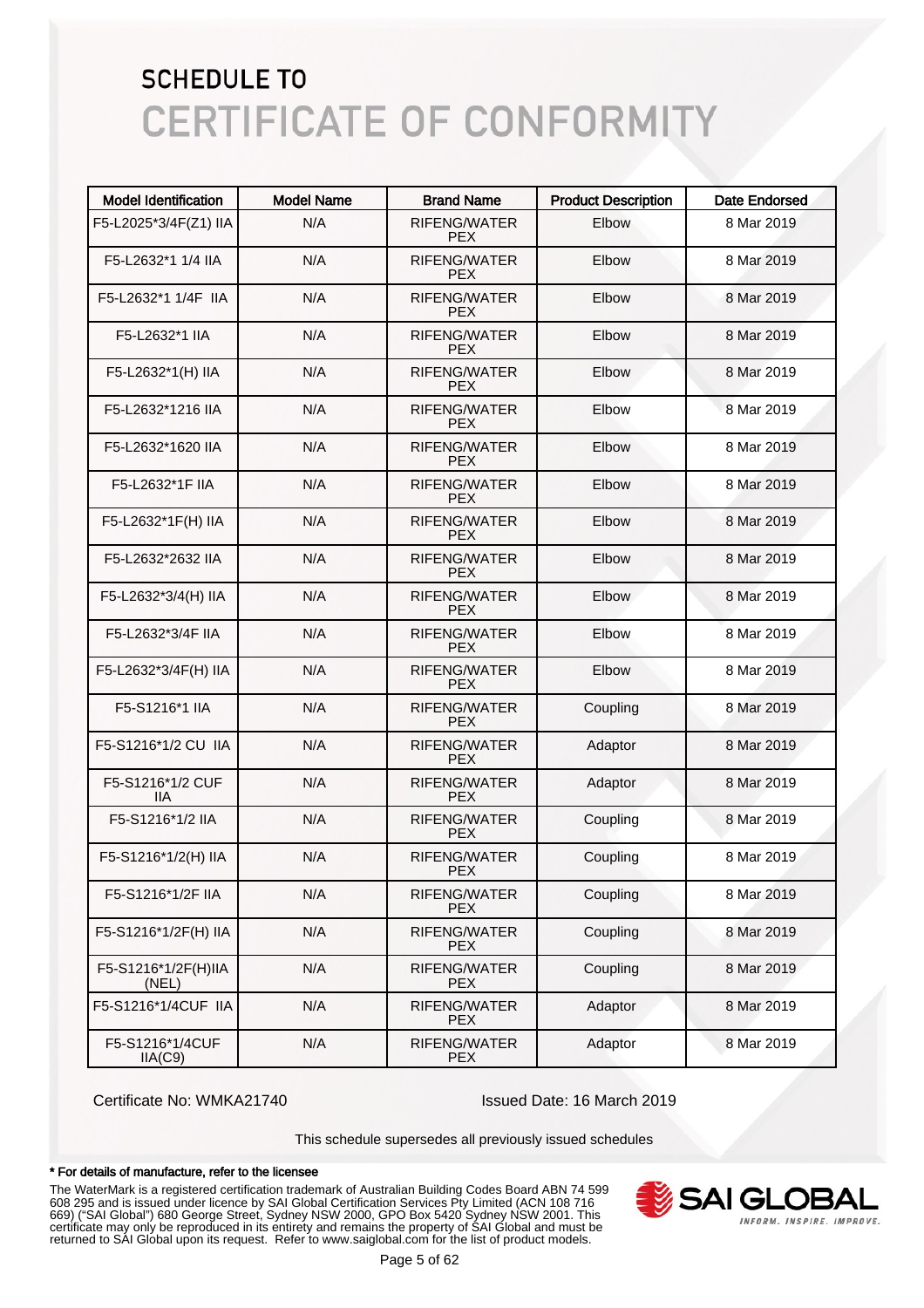| <b>Model Identification</b> | <b>Model Name</b> | <b>Brand Name</b>                 | <b>Product Description</b> | <b>Date Endorsed</b> |
|-----------------------------|-------------------|-----------------------------------|----------------------------|----------------------|
| F5-S1216*1/4F IIA           | N/A               | RIFENG/WATER<br><b>PEX</b>        | Coupling                   | 8 Mar 2019           |
| F5-S1216*10 CU2 IIA         | N/A               | RIFENG/WATER<br><b>PEX</b>        | Adaptor                    | 8 Mar 2019           |
| F5-S1216*12 CU2 IIA         | N/A               | <b>RIFENG/WATER</b><br><b>PEX</b> | Adaptor                    | 8 Mar 2019           |
| F5-S1216*12 CU3 IIA         | N/A               | RIFENG/WATER<br><b>PEX</b>        | Adaptor                    | 8 Mar 2019           |
| F5-S1216*1216 IIA           | N/A               | RIFENG/WATER<br><b>PEX</b>        | Coupling                   | 8 Mar 2019           |
| F5-S1216*1216(H)<br>11A     | N/A               | RIFENG/WATER<br><b>PEX</b>        | Coupling                   | 8 Mar 2019           |
| F5-S1216*15 CU2 IIA         | N/A               | RIFENG/WATER<br><b>PEX</b>        | Adaptor                    | 8 Mar 2019           |
| F5-S1216*15 CUF IIA         | N/A               | RIFENG/WATER<br><b>PEX</b>        | Adaptor                    | 8 Mar 2019           |
| F5-S1216*1F IIA             | N/A               | RIFENG/WATER<br><b>PEX</b>        | Coupling                   | 8 Mar 2019           |
| F5-S1216*3/4 CU IIA         | N/A               | RIFENG/WATER<br><b>PEX</b>        | Adaptor                    | 8 Mar 2019           |
| F5-S1216*3/4 CUF<br>ШA      | N/A               | RIFENG/WATER<br><b>PEX</b>        | Adaptor                    | 8 Mar 2019           |
| F5-S1216*3/4 IIA            | N/A               | RIFENG/WATER<br><b>PEX</b>        | Coupling                   | 8 Mar 2019           |
| F5-S1216*3/4(H) IIA         | N/A               | <b>RIFENG/WATER</b><br><b>PEX</b> | Coupling                   | 8 Mar 2019           |
| F5-S1216*3/4F IIA           | N/A               | RIFENG/WATER<br><b>PEX</b>        | Coupling                   | 8 Mar 2019           |
| F5-S1216*3/4F(H) IIA        | N/A               | <b>RIFENG/WATER</b><br><b>PEX</b> | Coupling                   | 8 Mar 2019           |
| F5-S1216*3/8 CUF<br>IІA     | N/A               | <b>RIFENG/WATER</b><br><b>PEX</b> | Adaptor                    | 8 Mar 2019           |
| F5-S1216*3/8 IIA            | N/A               | <b>RIFENG/WATER</b><br><b>PEX</b> | Coupling                   | 8 Mar 2019           |
| F5-S1620*1 IIA              | N/A               | <b>RIFENG/WATER</b><br><b>PEX</b> | Coupling                   | 8 Mar 2019           |
| F5-S1620*1(H) IIA           | N/A               | RIFENG/WATER<br>PEX.              | Coupling                   | 8 Mar 2019           |
| F5-S1620*1/2 CU IIA         | N/A               | RIFENG/WATER<br><b>PEX</b>        | Adaptor                    | 8 Mar 2019           |
| F5-S1620*1/2 CUF<br>llА     | N/A               | RIFENG/WATER<br><b>PEX</b>        | Adaptor                    | 8 Mar 2019           |
| F5-S1620*1/2 IIA            | N/A               | RIFENG/WATER<br><b>PEX</b>        | Coupling                   | 8 Mar 2019           |
| F5-S1620*1/2F IIA           | N/A               | RIFENG/WATER<br><b>PEX</b>        | Coupling                   | 8 Mar 2019           |

Certificate No: WMKA21740 Issued Date: 16 March 2019

This schedule supersedes all previously issued schedules

#### \* For details of manufacture, refer to the licensee

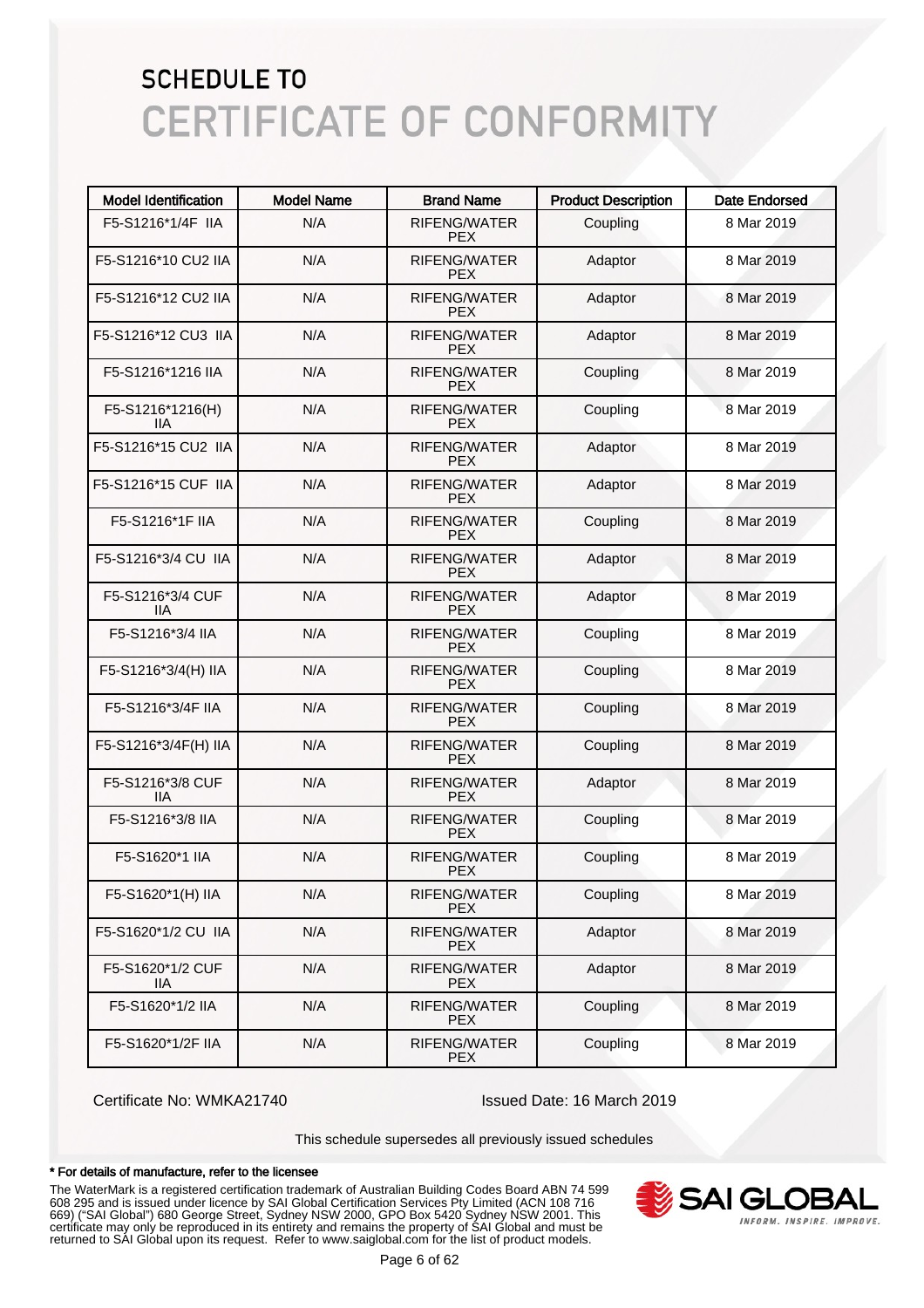| <b>Model Identification</b>  | <b>Model Name</b> | <b>Brand Name</b>                 | <b>Product Description</b> | <b>Date Endorsed</b> |
|------------------------------|-------------------|-----------------------------------|----------------------------|----------------------|
| F5-S1620*1/2F(H) IIA         | N/A               | RIFENG/WATER<br><b>PEX</b>        | Coupling                   | 8 Mar 2019           |
| F5-S1620*1/4CUF IIA          | N/A               | RIFENG/WATER<br><b>PEX</b>        | Adaptor                    | 8 Mar 2019           |
| F5-S1620*1216 IIA            | N/A               | RIFENG/WATER<br><b>PEX</b>        | Coupling                   | 8 Mar 2019           |
| F5-S1620*1620 IIA            | N/A               | <b>RIFENG/WATER</b><br><b>PEX</b> | Coupling                   | 8 Mar 2019           |
| F5-S1620*18 CU IIA           | N/A               | RIFENG/WATER<br><b>PEX</b>        | Adaptor                    | 8 Mar 2019           |
| F5-S1620*18 CU3 IIA          | N/A               | RIFENG/WATER<br><b>PEX</b>        | Adaptor                    | 8 Mar 2019           |
| F5-S1620*1F IIA              | N/A               | RIFENG/WATER<br><b>PEX</b>        | Coupling                   | 8 Mar 2019           |
| F5-S1620*1F(H) IIA           | N/A               | RIFENG/WATER<br><b>PEX</b>        | Coupling                   | 8 Mar 2019           |
| F5-S1620*22 CU2 IIA          | N/A               | <b>RIFENG/WATER</b><br><b>PEX</b> | Adaptor                    | 8 Mar 2019           |
| F5-S1620*22 CUF IIA          | N/A               | RIFENG/WATER<br><b>PEX</b>        | Adaptor                    | 8 Mar 2019           |
| F5-S1620*3/4 CU IIA          | N/A               | <b>RIFENG/WATER</b><br><b>PEX</b> | Adaptor                    | 8 Mar 2019           |
| F5-S1620*3/4 CUF<br>ШA       | N/A               | <b>RIFENG/WATER</b><br><b>PEX</b> | Adaptor                    | 8 Mar 2019           |
| F5-S1620*3/4 IIA             | N/A               | <b>RIFENG/WATER</b><br><b>PEX</b> | Coupling                   | 8 Mar 2019           |
| F5-S1620*3/4 IIA<br>(NEL)    | N/A               | <b>RIFENG/WATER</b><br><b>PEX</b> | Coupling                   | 8 Mar 2019           |
| F5-S1620*3/4(H) IIA          | N/A               | <b>RIFENG/WATER</b><br><b>PEX</b> | Coupling                   | 8 Mar 2019           |
| F5-S1620*3/4F IIA            | N/A               | <b>RIFENG/WATER</b><br><b>PEX</b> | Coupling                   | 8 Mar 2019           |
| F5-S1620*3/4F(H) IIA         | N/A               | <b>RIFENG/WATER</b><br><b>PEX</b> | Coupling                   | 8 Mar 2019           |
| F5-S1620*3/4F(H)IIA<br>(NEL) | N/A               | RIFENG/WATER<br><b>PEX</b>        | Coupling                   | 8 Mar 2019           |
| F5-S1620*3/8CUF IIA          | N/A               | RIFENG/WATER<br><b>PEX</b>        | Adaptor                    | 8 Mar 2019           |
| F5-S1620*5/8 CUF<br>llА      | N/A               | RIFENG/WATER<br><b>PEX</b>        | Adaptor                    | 8 Mar 2019           |
| F5-S2025*1 CU<br><b>IIA</b>  | N/A               | RIFENG/WATER<br><b>PEX</b>        | Adaptor                    | 8 Mar 2019           |
| F5-S2025*1 CUF<br>11A        | N/A               | RIFENG/WATER<br><b>PEX</b>        | Adaptor                    | 8 Mar 2019           |
| F5-S2025*1 IIA               | N/A               | RIFENG/WATER<br><b>PEX</b>        | Coupling                   | 8 Mar 2019           |

Certificate No: WMKA21740 Issued Date: 16 March 2019

This schedule supersedes all previously issued schedules

#### \* For details of manufacture, refer to the licensee

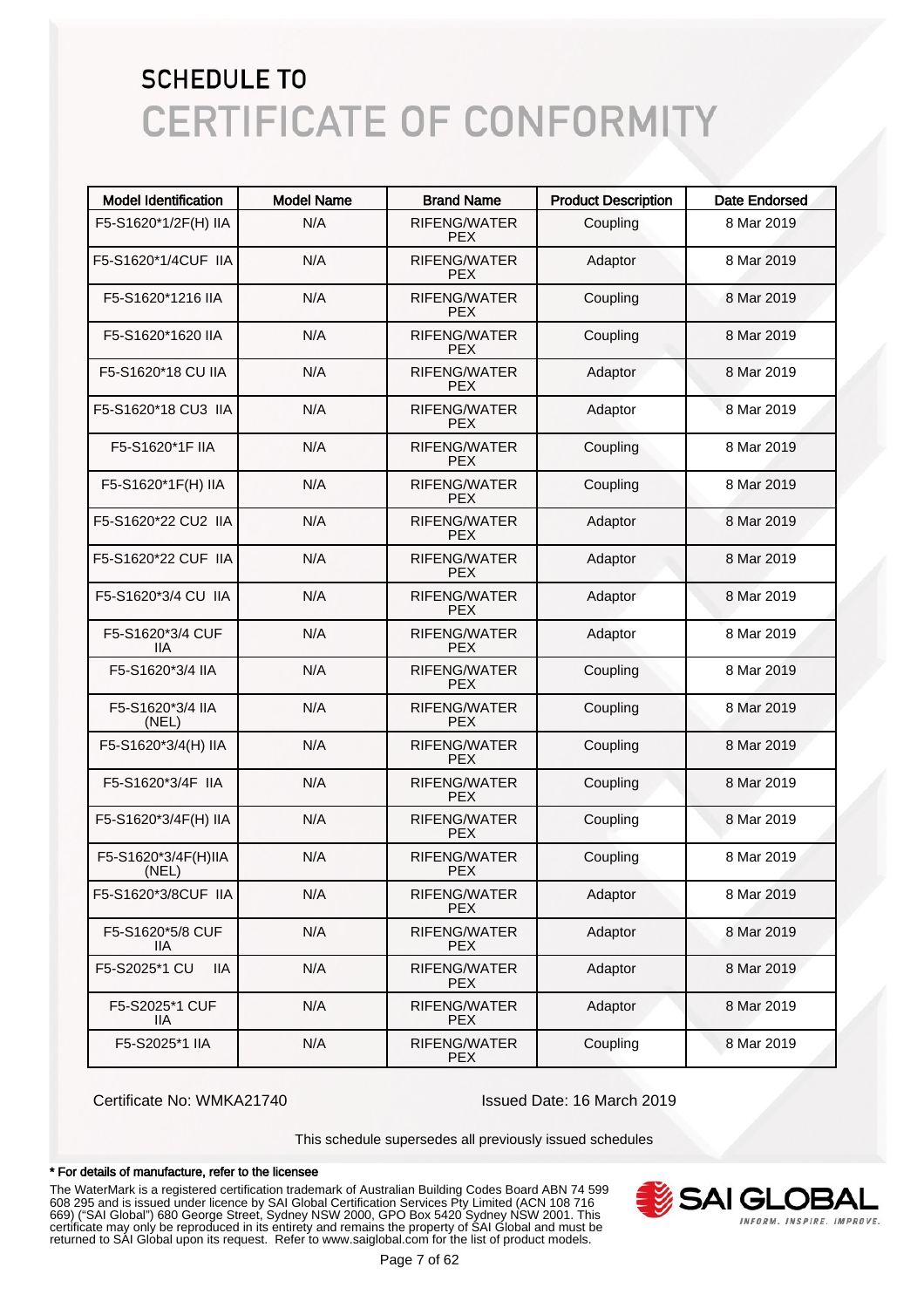| <b>Model Identification</b> | <b>Model Name</b> | <b>Brand Name</b>                 | <b>Product Description</b> | <b>Date Endorsed</b> |
|-----------------------------|-------------------|-----------------------------------|----------------------------|----------------------|
| F5-S2025*1 IIA (NEL)        | N/A               | RIFENG/WATER<br><b>PEX</b>        | Coupling                   | 8 Mar 2019           |
| F5-S2025*1(H) IIA           | N/A               | RIFENG/WATER<br><b>PEX</b>        | Coupling                   | 8 Mar 2019           |
| F5-S2025*1/2 CU IIA         | N/A               | <b>RIFENG/WATER</b><br><b>PEX</b> | Adaptor                    | 8 Mar 2019           |
| F5-S2025*1/2 CUF<br>ШA      | N/A               | RIFENG/WATER<br><b>PEX</b>        | Adaptor                    | 8 Mar 2019           |
| F5-S2025*1/2 IIA            | N/A               | <b>RIFENG/WATER</b><br><b>PEX</b> | Coupling                   | 8 Mar 2019           |
| F5-S2025*1/2F IIA           | N/A               | <b>RIFENG/WATER</b><br><b>PEX</b> | Coupling                   | 8 Mar 2019           |
| F5-S2025*1216 IIA           | N/A               | RIFENG/WATER<br><b>PEX</b>        | Coupling                   | 8 Mar 2019           |
| F5-S2025*1620 IIA           | N/A               | RIFENG/WATER<br><b>PEX</b>        | Coupling                   | 8 Mar 2019           |
| F5-S2025*1F IIA             | N/A               | RIFENG/WATER<br><b>PEX</b>        | Coupling                   | 8 Mar 2019           |
| F5-S2025*1F(H) IIA          | N/A               | RIFENG/WATER<br><b>PEX</b>        | Coupling                   | 8 Mar 2019           |
| F5-S2025*2025 IIA           | N/A               | RIFENG/WATER<br><b>PEX</b>        | Coupling                   | 8 Mar 2019           |
| F5-S2025*2025(H)<br>IIА     | N/A               | RIFENG/WATER<br><b>PEX</b>        | Coupling                   | 8 Mar 2019           |
| F5-S2025*22 CU IIA          | N/A               | RIFENG/WATER<br><b>PEX</b>        | Adaptor                    | 8 Mar 2019           |
| F5-S2025*22 CU2 IIA         | N/A               | RIFENG/WATER<br><b>PEX</b>        | Adaptor                    | 8 Mar 2019           |
| F5-S2025*22 CUF IIA         | N/A               | <b>RIFENG/WATER</b><br><b>PEX</b> | Adaptor                    | 8 Mar 2019           |
| F5-S2025*3/4 CU IIA         | N/A               | <b>RIFENG/WATER</b><br><b>PEX</b> | Adaptor                    | 8 Mar 2019           |
| F5-S2025*3/4 CUF<br>IIА     | N/A               | <b>RIFENG/WATER</b><br><b>PEX</b> | Adaptor                    | 8 Mar 2019           |
| F5-S2025*3/4 IIA            | N/A               | RIFENG/WATER<br><b>PEX</b>        | Coupling                   | 8 Mar 2019           |
| F5-S2025*3/4 IIA<br>(NEL)   | N/A               | RIFENG/WATER<br><b>PEX</b>        | Coupling                   | 8 Mar 2019           |
| F5-S2025*3/4(H) IIA         | N/A               | RIFENG/WATER<br><b>PEX</b>        | Coupling                   | 8 Mar 2019           |
| F5-S2025*3/4F IIA           | N/A               | RIFENG/WATER<br><b>PEX</b>        | Coupling                   | 8 Mar 2019           |
| F5-S2025*3/4F(H) IIA        | N/A               | RIFENG/WATER<br><b>PEX</b>        | Coupling                   | 8 Mar 2019           |
| F5-S2025*7/8 CUF<br>llА     | N/A               | RIFENG/WATER<br><b>PEX</b>        | Adaptor                    | 8 Mar 2019           |

Certificate No: WMKA21740 Issued Date: 16 March 2019

This schedule supersedes all previously issued schedules

#### \* For details of manufacture, refer to the licensee

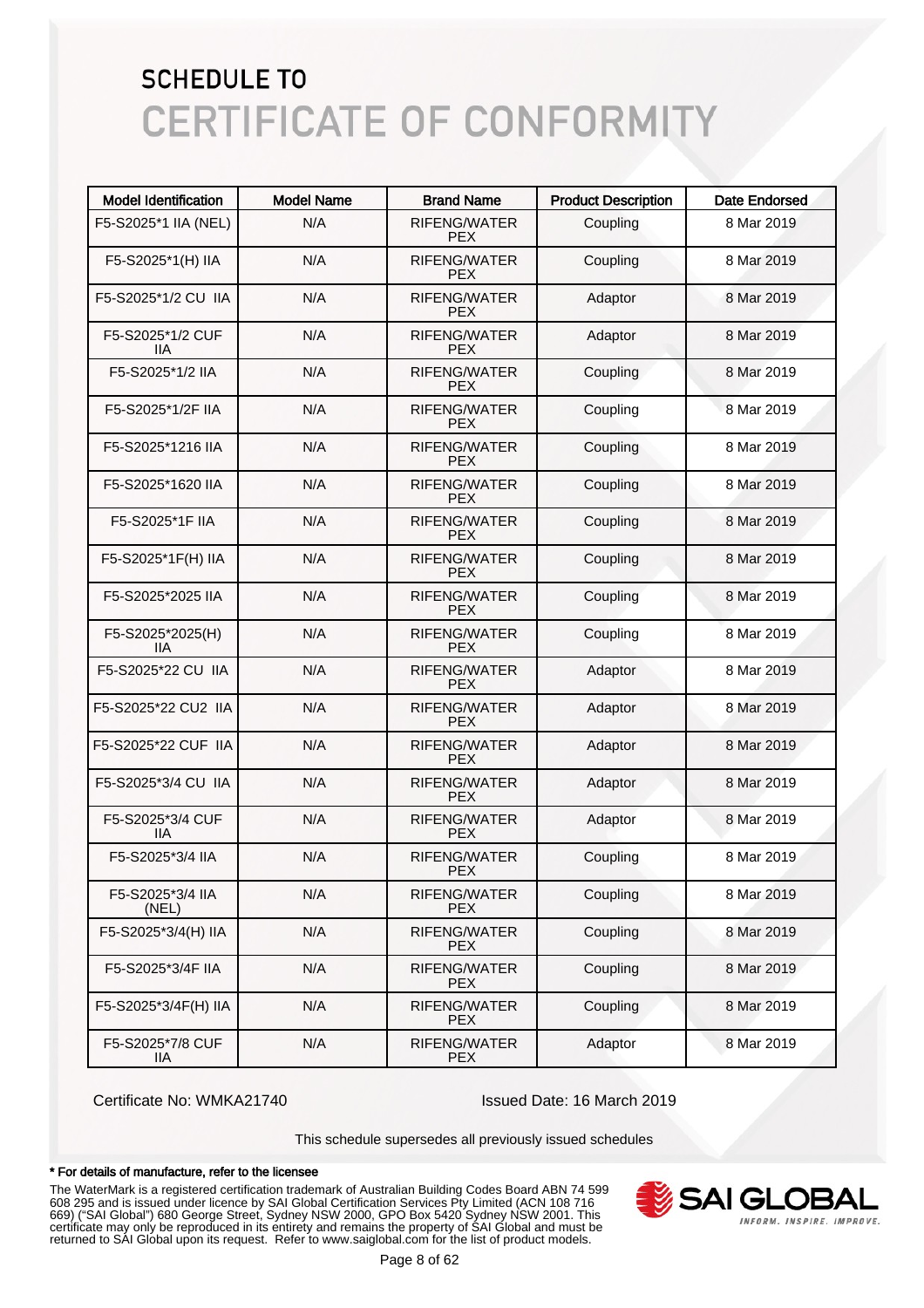| <b>Model Identification</b> | <b>Model Name</b> | <b>Brand Name</b>                 | <b>Product Description</b> | <b>Date Endorsed</b> |
|-----------------------------|-------------------|-----------------------------------|----------------------------|----------------------|
| F5-S2632*1 CU IIA           | N/A               | <b>RIFENG/WATER</b><br><b>PEX</b> | Adaptor                    | 8 Mar 2019           |
| F5-S2632*1 CUF IIA          | N/A               | <b>RIFENG/WATER</b><br><b>PFX</b> | Adaptor                    | 8 Mar 2019           |
| F5-S2632*1 IIA              | N/A               | <b>RIFENG/WATER</b><br><b>PEX</b> | Coupling                   | 8 Mar 2019           |
| F5-S2632*1(H) IIA           | N/A               | <b>RIFENG/WATER</b><br><b>PEX</b> | Coupling                   | 8 Mar 2019           |
| F5-S2632*1?A (NEL)          | N/A               | <b>RIFENG/WATER</b><br><b>PEX</b> | Coupling                   | 8 Mar 2019           |
| F5-S2632*11/2 IIA           | N/A               | <b>RIFENG/WATER</b><br><b>PEX</b> | Coupling                   | 8 Mar 2019           |
| F5-S2632*11/4 IIA           | N/A               | <b>RIFENG/WATER</b><br><b>PEX</b> | Coupling                   | 8 Mar 2019           |
| F5-S2632*11/4F IIA          | N/A               | <b>RIFENG/WATER</b><br><b>PEX</b> | Coupling                   | 8 Mar 2019           |
| F5-S2632*1216 IIA           | N/A               | <b>RIFENG/WATER</b><br><b>PEX</b> | Coupling                   | 8 Mar 2019           |
| F5-S2632*1620 IIA           | N/A               | <b>RIFENG/WATER</b><br><b>PEX</b> | Coupling                   | 8 Mar 2019           |
| F5-S2632*1F IIA             | N/A               | <b>RIFENG/WATER</b><br><b>PEX</b> | Coupling                   | 8 Mar 2019           |
| F5-S2632*1F(H) IIA          | N/A               | <b>RIFENG/WATER</b><br><b>PEX</b> | Coupling                   | 8 Mar 2019           |
| F5-S2632*2025 IIA           | N/A               | <b>RIFENG/WATER</b><br><b>PEX</b> | Coupling                   | 8 Mar 2019           |
| F5-S2632*22 CU2 IIA         | N/A               | <b>RIFENG/WATER</b><br><b>PEX</b> | Adaptor                    | 8 Mar 2019           |
| F5-S2632*2632 IIA           | N/A               | <b>RIFENG/WATER</b><br><b>PEX</b> | Coupling                   | 8 Mar 2019           |
| F5-S2632*2632(H)<br>IIА     | N/A               | <b>RIFENG/WATER</b><br><b>PEX</b> | Coupling                   | 8 Mar 2019           |
| F5-S2632*3/4 CU IIA         | N/A               | <b>RIFENG/WATER</b><br><b>PEX</b> | Adaptor                    | 8 Mar 2019           |
| F5-S2632*3/4 CUF<br>ШA      | N/A               | <b>RIFENG/WATER</b><br><b>PEX</b> | Adaptor                    | 8 Mar 2019           |
| F5-S2632*3/4 IIA            | N/A               | RIFENG/WATER<br><b>PEX</b>        | Coupling                   | 8 Mar 2019           |
| F5-S2632*3/4(H) IIA         | N/A               | RIFENG/WATER<br><b>PEX</b>        | Coupling                   | 8 Mar 2019           |
| F5-S2632*3/4F IIA           | N/A               | RIFENG/WATER<br><b>PEX</b>        | Coupling                   | 8 Mar 2019           |
| F5-T1216*1/2*1216<br>11A    | N/A               | RIFENG/WATER<br><b>PEX</b>        | Tee                        | 8 Mar 2019           |
| F5-T1216*1/2F*1216<br>llА   | N/A               | RIFENG/WATER<br><b>PEX</b>        | Tee                        | 8 Mar 2019           |

Certificate No: WMKA21740 Issued Date: 16 March 2019

This schedule supersedes all previously issued schedules

#### \* For details of manufacture, refer to the licensee

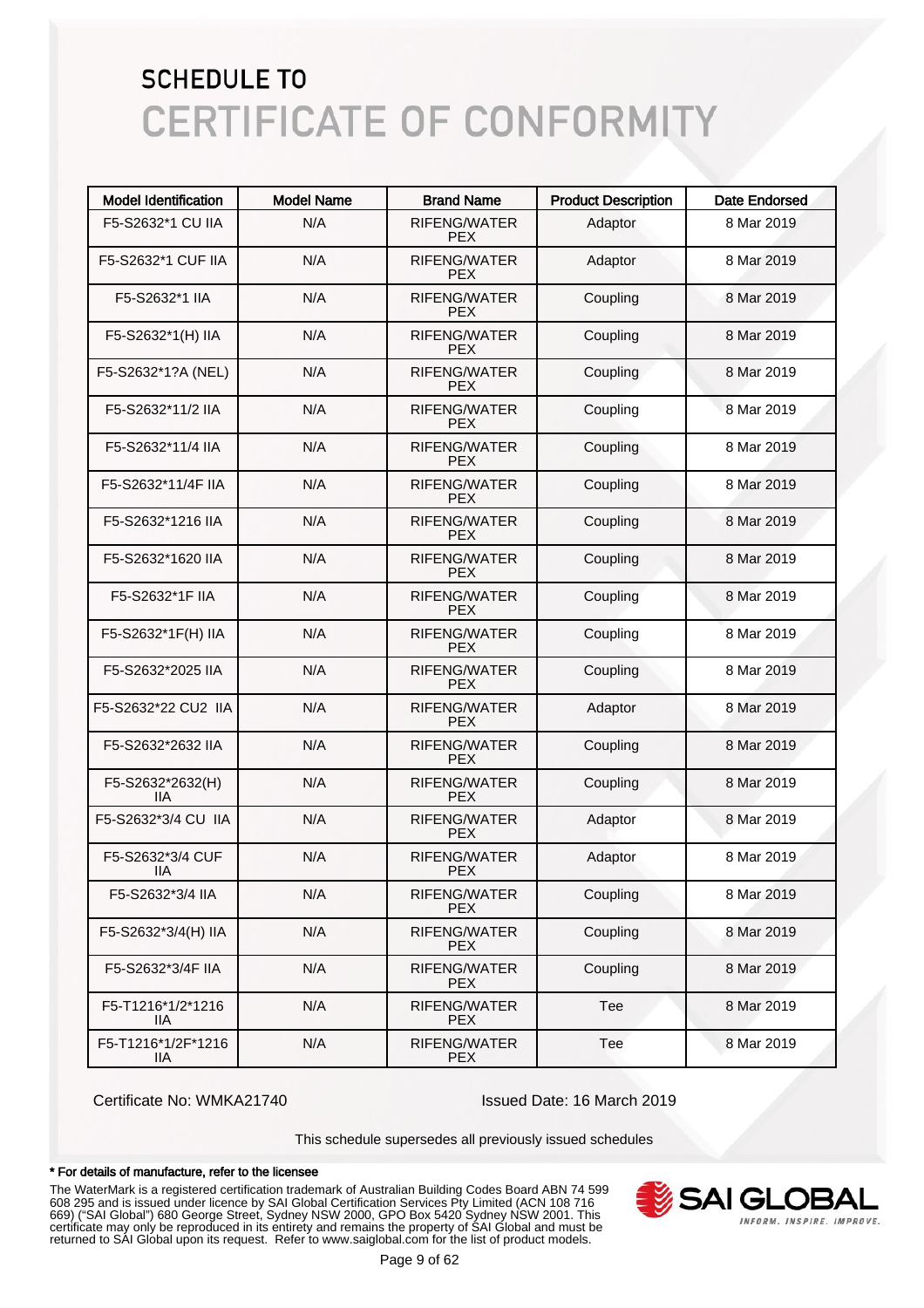| <b>Model Identification</b>                    | <b>Model Name</b> | <b>Brand Name</b>                 | <b>Product Description</b> | <b>Date Endorsed</b> |
|------------------------------------------------|-------------------|-----------------------------------|----------------------------|----------------------|
| F <sub>5</sub> -<br>T1216*1/2F*1216(Z1)<br>IIА | N/A               | RIFENG/WATER<br><b>PEX</b>        | Tee                        | 8 Mar 2019           |
| F5-T1216*1216*1216<br>IIА                      | N/A               | RIFENG/WATER<br><b>PEX</b>        | Tee                        | 8 Mar 2019           |
| F5-T1216*1620*1216<br>IIА                      | N/A               | <b>RIFENG/WATER</b><br><b>PEX</b> | Tee                        | 8 Mar 2019           |
| F5-T1216*2025*1216<br>IIА                      | N/A               | RIFENG/WATER<br><b>PEX</b>        | Tee                        | 8 Mar 2019           |
| F5-T1216*3/4*1216<br>11A                       | N/A               | RIFENG/WATER<br><b>PEX</b>        | Tee                        | 8 Mar 2019           |
| F5-T1216*3/4F*1216<br>IIА                      | N/A               | RIFENG/WATER<br><b>PEX</b>        | Tee                        | 8 Mar 2019           |
| F5-T1620*1/2*1620<br>11A                       | N/A               | RIFENG/WATER<br><b>PEX</b>        | Tee                        | 8 Mar 2019           |
| F5-T1620*1/2F*1620<br>11A                      | N/A               | RIFENG/WATER<br><b>PEX</b>        | Tee                        | 8 Mar 2019           |
| F <sub>5</sub> -<br>T1620*1/2F*1620(Z1)<br>ШA  | N/A               | <b>RIFENG/WATER</b><br><b>PEX</b> | Tee                        | 8 Mar 2019           |
| F5-T1620*1216*1216<br>ШA                       | N/A               | RIFENG/WATER<br><b>PEX</b>        | Tee                        | 8 Mar 2019           |
| F5-T1620*1216*1620<br>ШA                       | N/A               | RIFENG/WATER<br><b>PEX</b>        | Tee                        | 8 Mar 2019           |
| F5-T1620*1620*1216<br>ШA                       | N/A               | <b>RIFENG/WATER</b><br><b>PEX</b> | Tee                        | 8 Mar 2019           |
| F5-T1620*1620*1620<br>11A                      | N/A               | RIFENG/WATER<br><b>PEX</b>        | Tee                        | 8 Mar 2019           |
| F5-T1620*1F*1620<br>ШA                         | N/A               | RIFENG/WATER<br><b>PEX</b>        | Tee                        | 8 Mar 2019           |
| F5-T1620*2025*1216<br>ШA                       | N/A               | RIFENG/WATER<br><b>PEX</b>        | Tee                        | 8 Mar 2019           |
| F5-T1620*2025*1620<br>ШA                       | N/A               | RIFENG/WATER<br><b>PEX</b>        | Tee                        | 8 Mar 2019           |
| F5-T1620*3/4*1620<br>11A                       | N/A               | RIFENG/WATER<br><b>PEX</b>        | Tee                        | 8 Mar 2019           |
| F5-T1620*3/4F*1620<br>11A                      | N/A               | RIFENG/WATER<br><b>PEX</b>        | Tee                        | 8 Mar 2019           |
| F5-T2025*1/2*2025<br>11A                       | N/A               | <b>RIFENG/WATER</b><br><b>PEX</b> | Tee                        | 8 Mar 2019           |
| F5-T2025*1/2F*2025<br>11A                      | N/A               | <b>RIFENG/WATER</b><br><b>PEX</b> | Tee                        | 8 Mar 2019           |
| F5-T2025*1216*1216<br>11A                      | N/A               | RIFENG/WATER<br><b>PEX</b>        | Tee                        | 8 Mar 2019           |
| F5-T2025*1216*1620<br>IIA.                     | N/A               | RIFENG/WATER<br><b>PEX</b>        | Tee                        | 8 Mar 2019           |

Certificate No: WMKA21740 Issued Date: 16 March 2019

This schedule supersedes all previously issued schedules

#### \* For details of manufacture, refer to the licensee

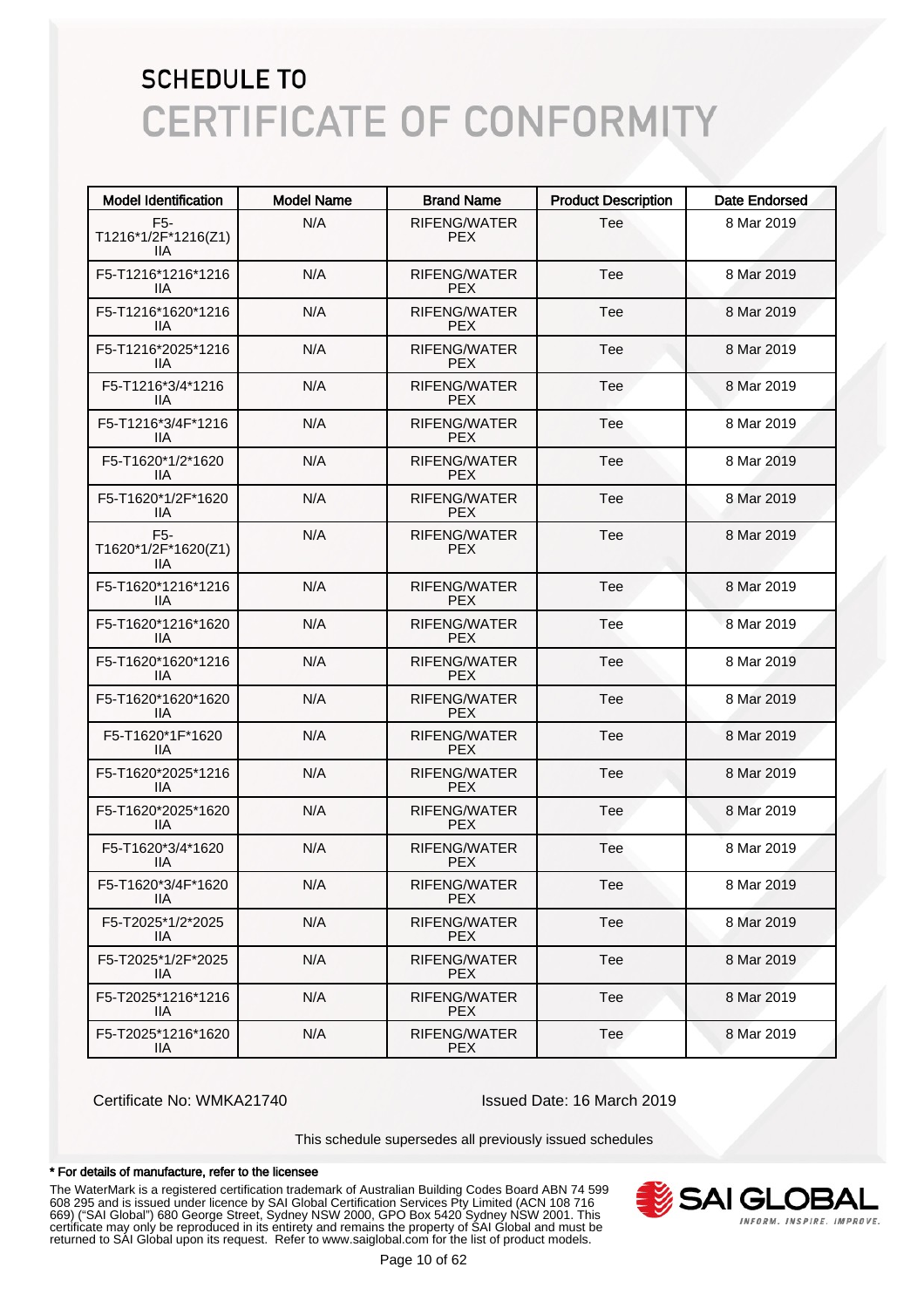| <b>Model Identification</b> | <b>Model Name</b> | <b>Brand Name</b>           | <b>Product Description</b> | Date Endorsed |
|-----------------------------|-------------------|-----------------------------|----------------------------|---------------|
| F5-T2025*1216*2025<br>11A   | N/A               | <b>RIFENG/WATER</b><br>PEX. | Tee                        | 8 Mar 2019    |
| F5-T2025*1620*1216<br>llА   | N/A               | RIFENG/WATER<br>PEX.        | Tee                        | 8 Mar 2019    |
| F5-T2025*1620*1620<br>llА   | N/A               | <b>RIFENG/WATER</b><br>PEX. | Tee                        | 8 Mar 2019    |
| F5-T2025*1620*2025<br>11A   | N/A               | <b>RIFENG/WATER</b><br>PEX. | Tee                        | 8 Mar 2019    |
| F5-T2025*1F*2025 IIA        | N/A               | <b>RIFENG/WATER</b><br>PEX. | Tee                        | 8 Mar 2019    |
| F5-T2025*2025*1620<br>11A   | N/A               | <b>RIFENG/WATER</b><br>PEX. | Tee                        | 8 Mar 2019    |
| F5-T2025*2025*2025<br>llА   | N/A               | <b>RIFENG/WATER</b><br>PEX. | Tee                        | 8 Mar 2019    |
| F5-T2025*2632*2025<br>llА   | N/A               | <b>RIFENG/WATER</b><br>PEX. | Tee                        | 8 Mar 2019    |
| F5-T2025*3/4*2025<br>llА    | N/A               | <b>RIFENG/WATER</b><br>PEX. | Tee                        | 8 Mar 2019    |
| F5-T2025*3/4F*2025<br>llА   | N/A               | <b>RIFENG/WATER</b><br>PEX. | Tee                        | 8 Mar 2019    |
| F5-T2632*1*2632 IIA         | N/A               | <b>RIFENG/WATER</b><br>PEX. | Tee                        | 8 Mar 2019    |
| F5-T2632*1/2F*2632<br>11A   | N/A               | <b>RIFENG/WATER</b><br>PEX. | Tee                        | 8 Mar 2019    |
| F5-T2632*11/4F*2632<br>llА  | N/A               | <b>RIFENG/WATER</b><br>PEX. | Tee                        | 8 Mar 2019    |
| F5-T2632*1216*2632<br>llА   | N/A               | <b>RIFENG/WATER</b><br>PEX. | Tee                        | 8 Mar 2019    |
| F5-T2632*1620*2632<br>llА   | N/A               | <b>RIFENG/WATER</b><br>PEX. | Tee                        | 8 Mar 2019    |
| F5-T2632*1F*2632 IIA        | N/A               | RIFENG/WATER<br>PEX.        | Tee                        | 8 Mar 2019    |
| F5-T2632*2025*2025<br>IIА   | N/A               | RIFENG/WATER<br>PEX.        | Tee                        | 8 Mar 2019    |
| F5-T2632*2025*2632<br>llА   | N/A               | RIFENG/WATER<br>PEX.        | Tee                        | 8 Mar 2019    |
| F5-T2632*2632*2632<br>IIA   | N/A               | RIFENG/WATER<br><b>PEX</b>  | Tee                        | 8 Mar 2019    |
| F5-T2632*3/4*2632<br>IIA.   | N/A               | RIFENG/WATER<br><b>PEX</b>  | Tee                        | 8 Mar 2019    |
| F5-T2632*3/4F*2632<br>11A   | N/A               | RIFENG/WATER<br><b>PEX</b>  | Tee                        | 8 Mar 2019    |
| F5-Y1620*1620*1620<br>11A   | N/A               | RIFENG/WATER<br><b>PEX</b>  | Tee                        | 8 Mar 2019    |
| F5-Y2025*1620*1620<br>IIA   | N/A               | RIFENG/WATER<br><b>PEX</b>  | Tee                        | 8 Mar 2019    |

Certificate No: WMKA21740 Issued Date: 16 March 2019

This schedule supersedes all previously issued schedules

#### \* For details of manufacture, refer to the licensee

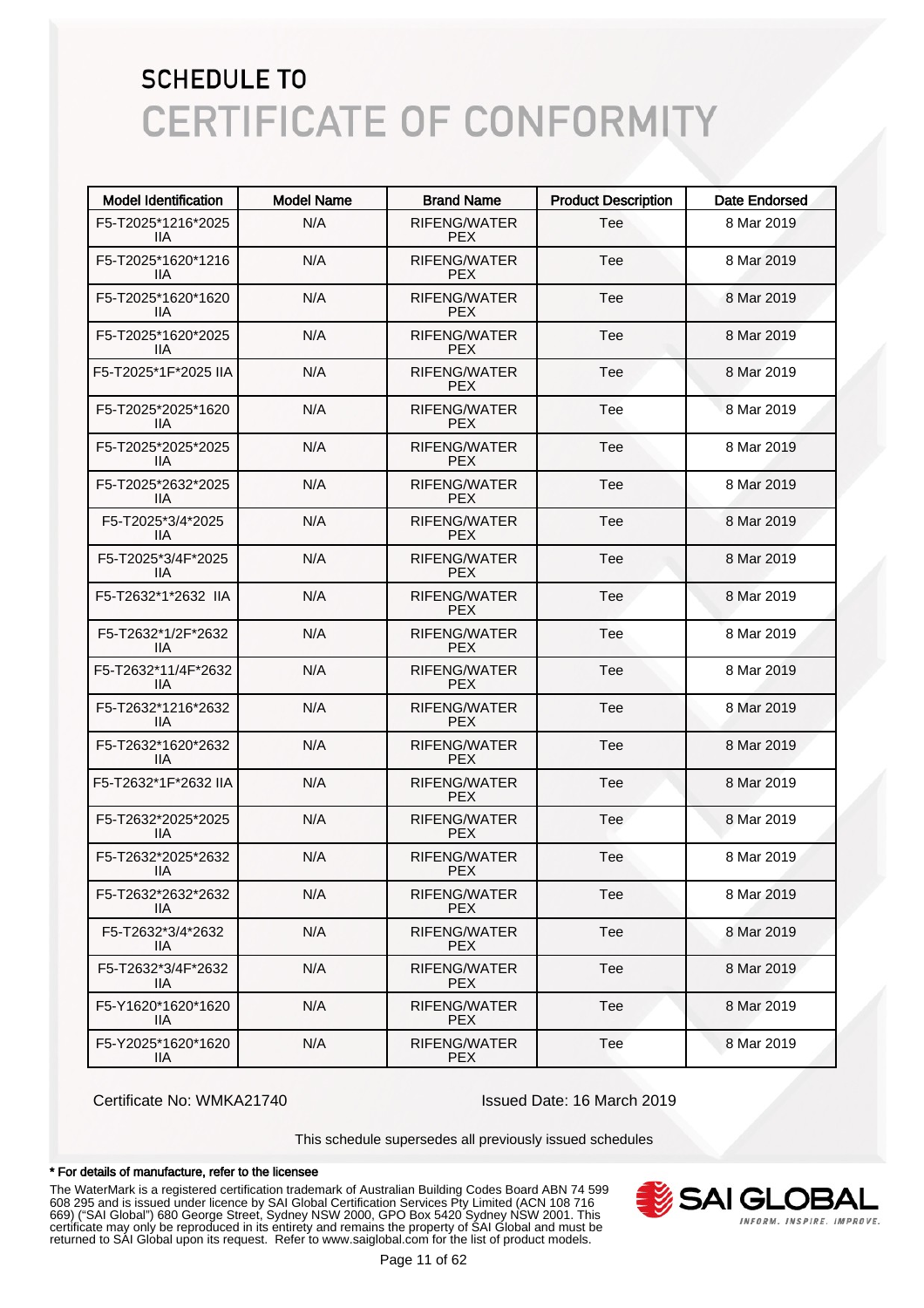| <b>Model Identification</b>    | <b>Model Name</b> | <b>Brand Name</b>                 | <b>Product Description</b>         | <b>Date Endorsed</b> |
|--------------------------------|-------------------|-----------------------------------|------------------------------------|----------------------|
| F5-Y2025*1620*2025<br>11A      | N/A               | RIFENG/WATER<br><b>PEX</b>        | Tee                                | 8 Mar 2019           |
| F7-L1216*1 IIA                 | <b>NA</b>         | RIFENG/WATER<br><b>PEX</b>        | <b>Male Elbow</b>                  | 8 Mar 2019           |
| F7-L1216*1 IIA                 | <b>NA</b>         | RIFENG/WATER<br><b>PEX</b>        | <b>Male Elbow</b>                  | 8 Mar 2019           |
| F7-L1216*1/2 IIA               | <b>NA</b>         | RIFENG/WATER<br><b>PEX</b>        | <b>Male Elbow</b>                  | 8 Mar 2019           |
| F7-L1216*1/2 IIA               | <b>NA</b>         | RIFENG/WATER<br><b>PEX</b>        | <b>Male Elbow</b>                  | 8 Mar 2019           |
| F7-L1216*1/2(H) IIA            | <b>NA</b>         | RIFENG/WATER<br><b>PEX</b>        | <b>Swivel Male Elbow</b>           | 8 Mar 2019           |
| F7-L1216*1/2(H) IIA            | <b>NA</b>         | RIFENG/WATER<br><b>PEX</b>        | <b>Swivel Male Elbow</b>           | 8 Mar 2019           |
| $F7-$<br>L1216*1/2(Z2)(y30)IIA | <b>NA</b>         | RIFENG/WATER<br><b>PEX</b>        | Wall-plated Male<br>Elbow          | 8 Mar 2019           |
| $F7-$<br>L1216*1/2(Z2)(y30)IIA | <b>NA</b>         | <b>RIFENG/WATER</b><br><b>PEX</b> | Wall-plated Male<br>Elbow          | 8 Mar 2019           |
| $F7-$<br>L1216*1/2(Z2)(y55)IIA | <b>NA</b>         | RIFENG/WATER<br><b>PEX</b>        | Wall-plated Male<br>Elbow          | 8 Mar 2019           |
| $F7-$<br>L1216*1/2(Z2)(y55)IIA | <b>NA</b>         | RIFENG/WATER<br><b>PEX</b>        | <b>Wall-plated Male</b><br>Elbow   | 8 Mar 2019           |
| F7-L1216*1/2F IIA              | <b>NA</b>         | RIFENG/WATER<br><b>PEX</b>        | <b>Female Elbow</b>                | 8 Mar 2019           |
| F7-L1216*1/2F IIA              | <b>NA</b>         | RIFENG/WATER<br><b>PEX</b>        | <b>Female Elbow</b>                | 8 Mar 2019           |
| F7-L1216*1/2F(H)IIA            | <b>NA</b>         | <b>RIFENG/WATER</b><br><b>PEX</b> | <b>Swivel Female Elbow</b>         | 8 Mar 2019           |
| F7-L1216*1/2F(H)IIA            | <b>NA</b>         | RIFENG/WATER<br><b>PEX</b>        | <b>Swivel Female Elbow</b>         | 8 Mar 2019           |
| F7-L1216*1/2F(Z)IIA            | <b>NA</b>         | RIFENG/WATER<br><b>PEX</b>        | Wall-plated Female<br>Elbow        | 8 Mar 2019           |
| F7-L1216*1/2F(Z)IIA            | <b>NA</b>         | RIFENG/WATER<br><b>PEX</b>        | <b>Wall-plated Female</b><br>Elbow | 8 Mar 2019           |
| F7-L1216*1/2F(Z1)IIA           | <b>NA</b>         | RIFENG/WATER<br><b>PEX</b>        | <b>Wall-plated Female</b><br>Elbow | 8 Mar 2019           |
| F7-L1216*1/2F(Z1)IIA           | <b>NA</b>         | RIFENG/WATER<br><b>PEX</b>        | <b>Wall-plated Female</b><br>Elbow | 8 Mar 2019           |
| F7-L1216*1/2F(Z2)IIA           | <b>NA</b>         | RIFENG/WATER<br><b>PEX</b>        | <b>Wall-plated Female</b><br>Elbow | 8 Mar 2019           |
| F7-L1216*1/2F(Z2)IIA           | <b>NA</b>         | RIFENG/WATER<br><b>PEX</b>        | <b>Wall-plated Female</b><br>Elbow | 8 Mar 2019           |
| F7-L1216*1/2F(Z4)IIA           | <b>NA</b>         | RIFENG/WATER<br><b>PEX</b>        | Wall-plated Female<br>Elbow        | 8 Mar 2019           |
| F7-L1216*1/2F(Z4)IIA           | <b>NA</b>         | RIFENG/WATER<br><b>PEX</b>        | <b>Wall-plated Female</b><br>Elbow | 8 Mar 2019           |

Certificate No: WMKA21740 Issued Date: 16 March 2019

This schedule supersedes all previously issued schedules

#### \* For details of manufacture, refer to the licensee

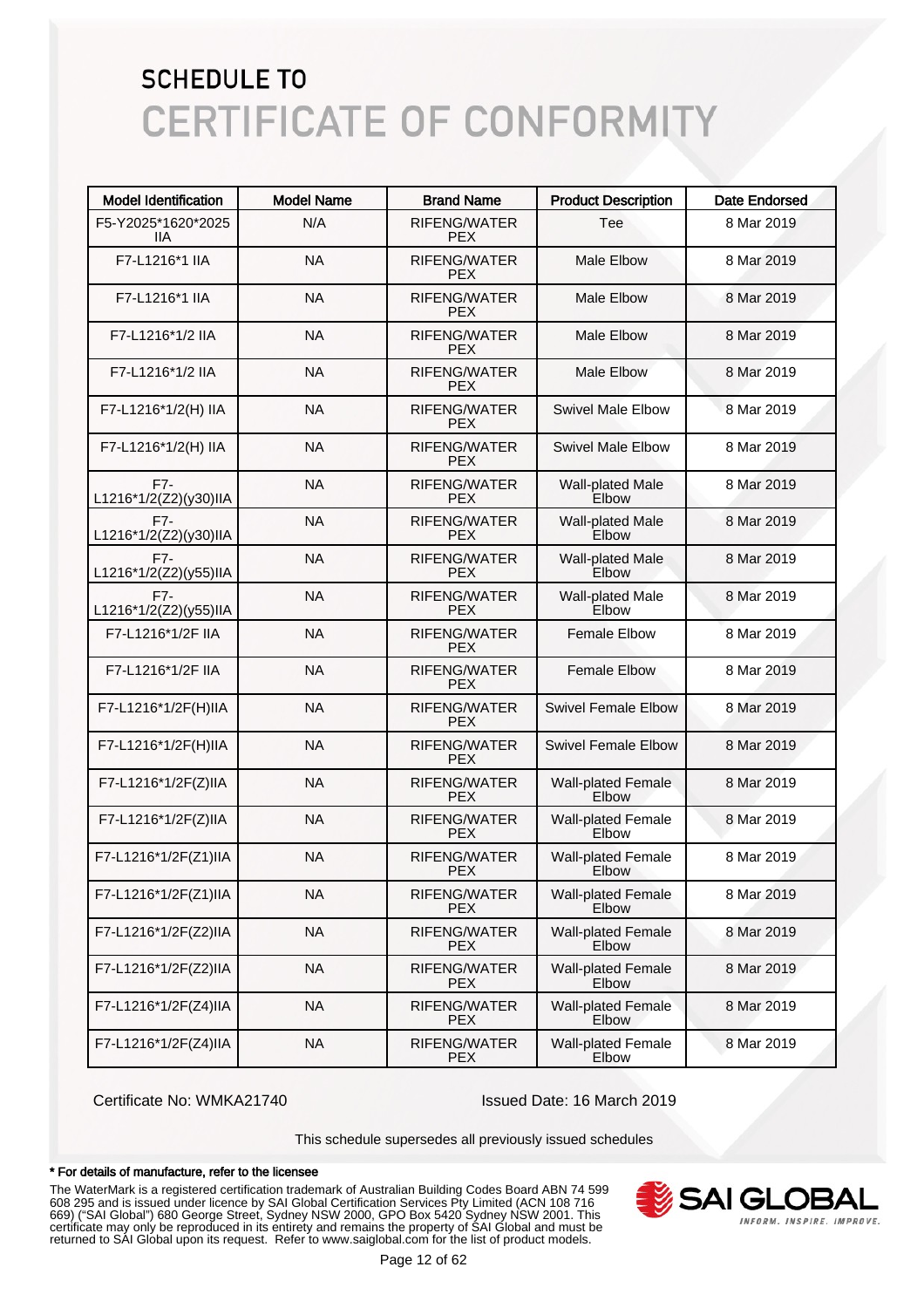| <b>Model Identification</b> | <b>Model Name</b> | <b>Brand Name</b>                 | <b>Product Description</b>         | Date Endorsed |
|-----------------------------|-------------------|-----------------------------------|------------------------------------|---------------|
| F7-L1216*1/2F(Z5)IIA        | <b>NA</b>         | RIFENG/WATER<br><b>PEX</b>        | <b>Wall-plated Female</b><br>Elbow | 8 Mar 2019    |
| F7-L1216*1/2F(Z5)IIA        | <b>NA</b>         | RIFENG/WATER<br><b>PEX</b>        | <b>Wall-plated Female</b><br>Elbow | 8 Mar 2019    |
| F7-L1216*1216 IIA           | <b>NA</b>         | <b>RIFENG/WATER</b><br><b>PEX</b> | <b>Equal Elbow</b>                 | 8 Mar 2019    |
| F7-L1216*1216 IIA           | <b>NA</b>         | <b>RIFENG/WATER</b><br><b>PEX</b> | <b>Equal Elbow</b>                 | 8 Mar 2019    |
| F7-L1216*1F IIA             | <b>NA</b>         | <b>RIFENG/WATER</b><br><b>PEX</b> | <b>Female Elbow</b>                | 8 Mar 2019    |
| F7-L1216*1F IIA             | <b>NA</b>         | <b>RIFENG/WATER</b><br><b>PEX</b> | <b>Female Elbow</b>                | 8 Mar 2019    |
| F7-L1216*3/4 IIA            | <b>NA</b>         | <b>RIFENG/WATER</b><br><b>PEX</b> | <b>Male Elbow</b>                  | 8 Mar 2019    |
| F7-L1216*3/4 IIA            | <b>NA</b>         | <b>RIFENG/WATER</b><br><b>PEX</b> | <b>Male Elbow</b>                  | 8 Mar 2019    |
| F7-L1216*3/4(H) IIA         | <b>NA</b>         | <b>RIFENG/WATER</b><br><b>PEX</b> | <b>Swivel Male Elbow</b>           | 8 Mar 2019    |
| F7-L1216*3/4(H) IIA         | <b>NA</b>         | <b>RIFENG/WATER</b><br><b>PEX</b> | <b>Swivel Male Elbow</b>           | 8 Mar 2019    |
| F7-L1216*3/4(Z)IIA          | <b>NA</b>         | <b>RIFENG/WATER</b><br><b>PEX</b> | Wall-plated Male<br>Elbow          | 8 Mar 2019    |
| F7-L1216*3/4(Z)IIA          | <b>NA</b>         | <b>RIFENG/WATER</b><br><b>PEX</b> | <b>Wall-plated Male</b><br>Elbow   | 8 Mar 2019    |
| F7-L1216*3/4F IIA           | <b>NA</b>         | <b>RIFENG/WATER</b><br><b>PEX</b> | <b>Female Elbow</b>                | 8 Mar 2019    |
| F7-L1216*3/4F IIA           | <b>NA</b>         | <b>RIFENG/WATER</b><br><b>PEX</b> | <b>Female Elbow</b>                | 8 Mar 2019    |
| F7-L1216*3/4F(H)IIA         | <b>NA</b>         | RIFENG/WATER<br><b>PEX</b>        | <b>Swivel Female Elbow</b>         | 8 Mar 2019    |
| F7-L1216*3/4F(H)IIA         | <b>NA</b>         | <b>RIFENG/WATER</b><br><b>PEX</b> | <b>Swivel Female Elbow</b>         | 8 Mar 2019    |
| F7-L1216*3/4F(Z4)IIA        | <b>NA</b>         | RIFENG/WATER<br><b>PEX</b>        | <b>Wall-plated Female</b><br>Elbow | 8 Mar 2019    |
| F7-L1216*3/4F(Z4)IIA        | <b>NA</b>         | RIFENG/WATER<br><b>PEX</b>        | <b>Wall-plated Female</b><br>Elbow | 8 Mar 2019    |
| F7-L1216*3/8 IIA            | <b>NA</b>         | RIFENG/WATER<br>PEX.              | Male Elbow                         | 8 Mar 2019    |
| F7-L1216*3/8 IIA            | <b>NA</b>         | RIFENG/WATER<br><b>PEX</b>        | Male Elbow                         | 8 Mar 2019    |
| F7-L1620*1 IIA              | <b>NA</b>         | RIFENG/WATER<br><b>PEX</b>        | Male Elbow                         | 8 Mar 2019    |
| F7-L1620*1 IIA              | <b>NA</b>         | RIFENG/WATER<br><b>PEX</b>        | Male Elbow                         | 8 Mar 2019    |
| F7-L1620*1(H) IIA           | <b>NA</b>         | RIFENG/WATER<br><b>PEX</b>        | <b>Swivel Male Elbow</b>           | 8 Mar 2019    |

Certificate No: WMKA21740 Issued Date: 16 March 2019

This schedule supersedes all previously issued schedules

#### \* For details of manufacture, refer to the licensee

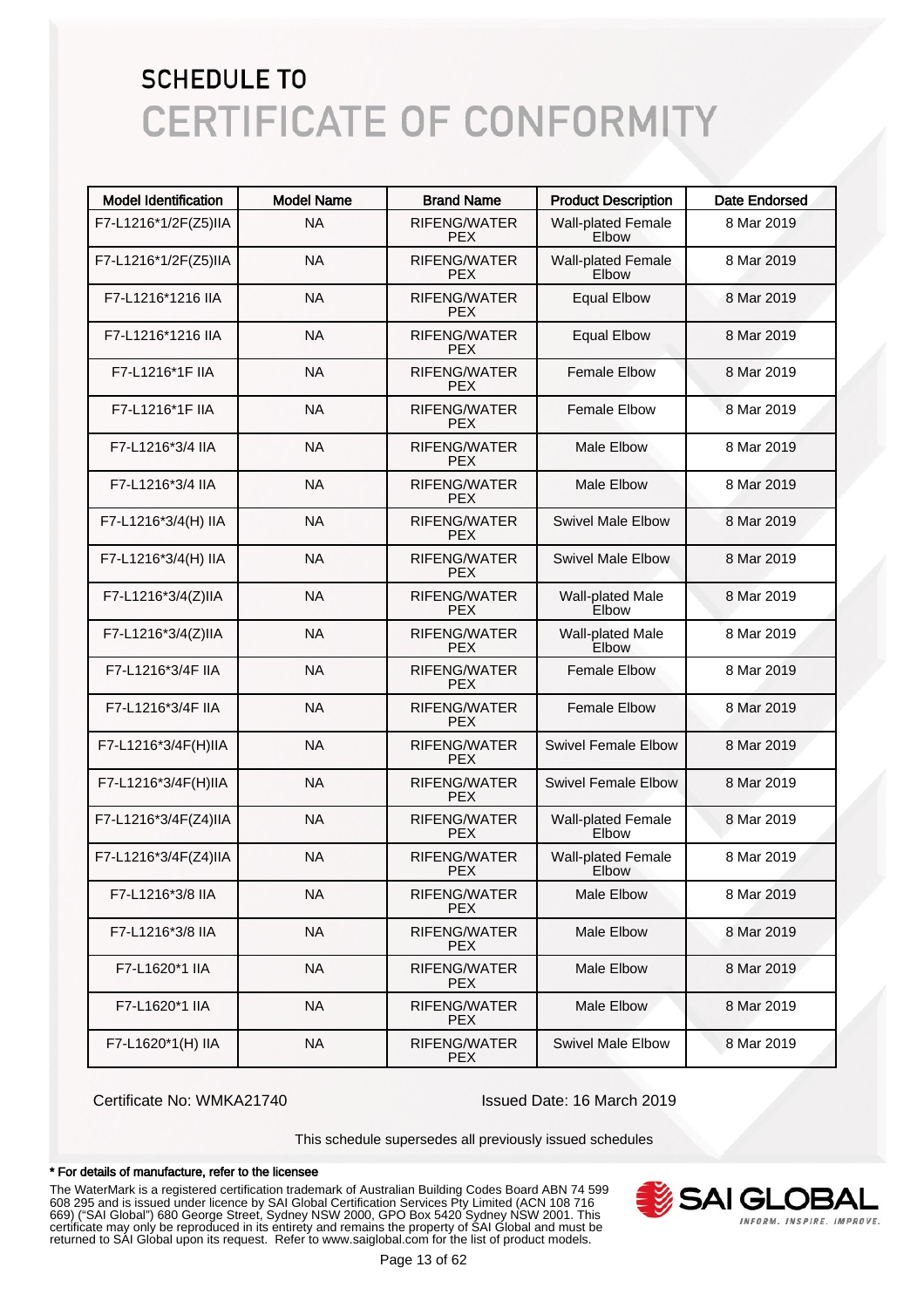| <b>Model Identification</b>    | <b>Model Name</b> | <b>Brand Name</b>                 | <b>Product Description</b>                | <b>Date Endorsed</b> |
|--------------------------------|-------------------|-----------------------------------|-------------------------------------------|----------------------|
| F7-L1620*1(H) IIA              | <b>NA</b>         | RIFENG/WATER<br><b>PEX</b>        | <b>Swivel Male Elbow</b>                  | 8 Mar 2019           |
| F7-L1620*1/2 IIA               | <b>NA</b>         | RIFENG/WATER<br><b>PEX</b>        | <b>Male Elbow</b>                         | 8 Mar 2019           |
| F7-L1620*1/2 IIA               | <b>NA</b>         | RIFENG/WATER<br><b>PEX</b>        | <b>Male Elbow</b>                         | 8 Mar 2019           |
| F7-<br>L1620*1/2(Z2)(y57)IIA   | <b>NA</b>         | RIFENG/WATER<br><b>PEX</b>        | Wall-plated Male<br>Elbow                 | 8 Mar 2019           |
| $F7-$<br>L1620*1/2(Z2)(y57)IIA | <b>NA</b>         | <b>RIFENG/WATER</b><br><b>PEX</b> | Wall-plated Male<br>Elbow                 | 8 Mar 2019           |
| F7-L1620*1/2F IIA              | <b>NA</b>         | RIFENG/WATER<br><b>PEX</b>        | <b>Female Elbow</b>                       | 8 Mar 2019           |
| F7-L1620*1/2F IIA              | <b>NA</b>         | RIFENG/WATER<br><b>PEX</b>        | <b>Female Elbow</b>                       | 8 Mar 2019           |
| F7-L1620*1/2F(Z)IIA            | <b>NA</b>         | RIFENG/WATER<br><b>PEX</b>        | <b>Wall-plated Female</b><br>Elbow        | 8 Mar 2019           |
| F7-L1620*1/2F(Z)IIA            | <b>NA</b>         | RIFENG/WATER<br><b>PEX</b>        | <b>Wall-plated Female</b><br><b>Elbow</b> | 8 Mar 2019           |
| F7-L1620*1/2F(Z1)IIA           | <b>NA</b>         | RIFENG/WATER<br><b>PEX</b>        | <b>Wall-plated Female</b><br><b>Elbow</b> | 8 Mar 2019           |
| F7-L1620*1/2F(Z1)IIA           | <b>NA</b>         | RIFENG/WATER<br><b>PEX</b>        | <b>Wall-plated Female</b><br>Elbow        | 8 Mar 2019           |
| F7-L1620*1/2F(Z3)IIA           | <b>NA</b>         | RIFENG/WATER<br><b>PEX</b>        | <b>Wall-plated Female</b><br>Elbow        | 8 Mar 2019           |
| F7-L1620*1/2F(Z3)IIA           | <b>NA</b>         | RIFENG/WATER<br><b>PEX</b>        | <b>Wall-plated Female</b><br>Elbow        | 8 Mar 2019           |
| F7-L1620*1/2F(Z4)IIA           | <b>NA</b>         | RIFENG/WATER<br><b>PEX</b>        | <b>Wall-plated Female</b><br>Elbow        | 8 Mar 2019           |
| F7-L1620*1/2F(Z4)IIA           | <b>NA</b>         | RIFENG/WATER<br><b>PEX</b>        | <b>Wall-plated Female</b><br>Elbow        | 8 Mar 2019           |
| F7-L1620*1216 IIA              | <b>NA</b>         | <b>RIFENG/WATER</b><br><b>PEX</b> | <b>Unequal Elbow</b>                      | 8 Mar 2019           |
| F7-L1620*1216 IIA              | <b>NA</b>         | RIFENG/WATER<br><b>PEX</b>        | <b>Unequal Elbow</b>                      | 8 Mar 2019           |
| F7-L1620*1620 IIA              | <b>NA</b>         | RIFENG/WATER<br><b>PEX</b>        | <b>Equal Elbow</b>                        | 8 Mar 2019           |
| F7-L1620*1620 IIA              | <b>NA</b>         | RIFENG/WATER<br>PEX.              | <b>Equal Elbow</b>                        | 8 Mar 2019           |
| F7-L1620*1F IIA                | <b>NA</b>         | RIFENG/WATER<br><b>PEX</b>        | <b>Female Elbow</b>                       | 8 Mar 2019           |
| F7-L1620*1F IIA                | <b>NA</b>         | RIFENG/WATER<br><b>PEX</b>        | Female Elbow                              | 8 Mar 2019           |
| F7-L1620*1F(H) IIA             | <b>NA</b>         | RIFENG/WATER<br><b>PEX</b>        | <b>Swivel Female Elbow</b>                | 8 Mar 2019           |
| F7-L1620*1F(H) IIA             | <b>NA</b>         | RIFENG/WATER<br><b>PEX</b>        | <b>Swivel Female Elbow</b>                | 8 Mar 2019           |

Certificate No: WMKA21740 Issued Date: 16 March 2019

This schedule supersedes all previously issued schedules

#### \* For details of manufacture, refer to the licensee

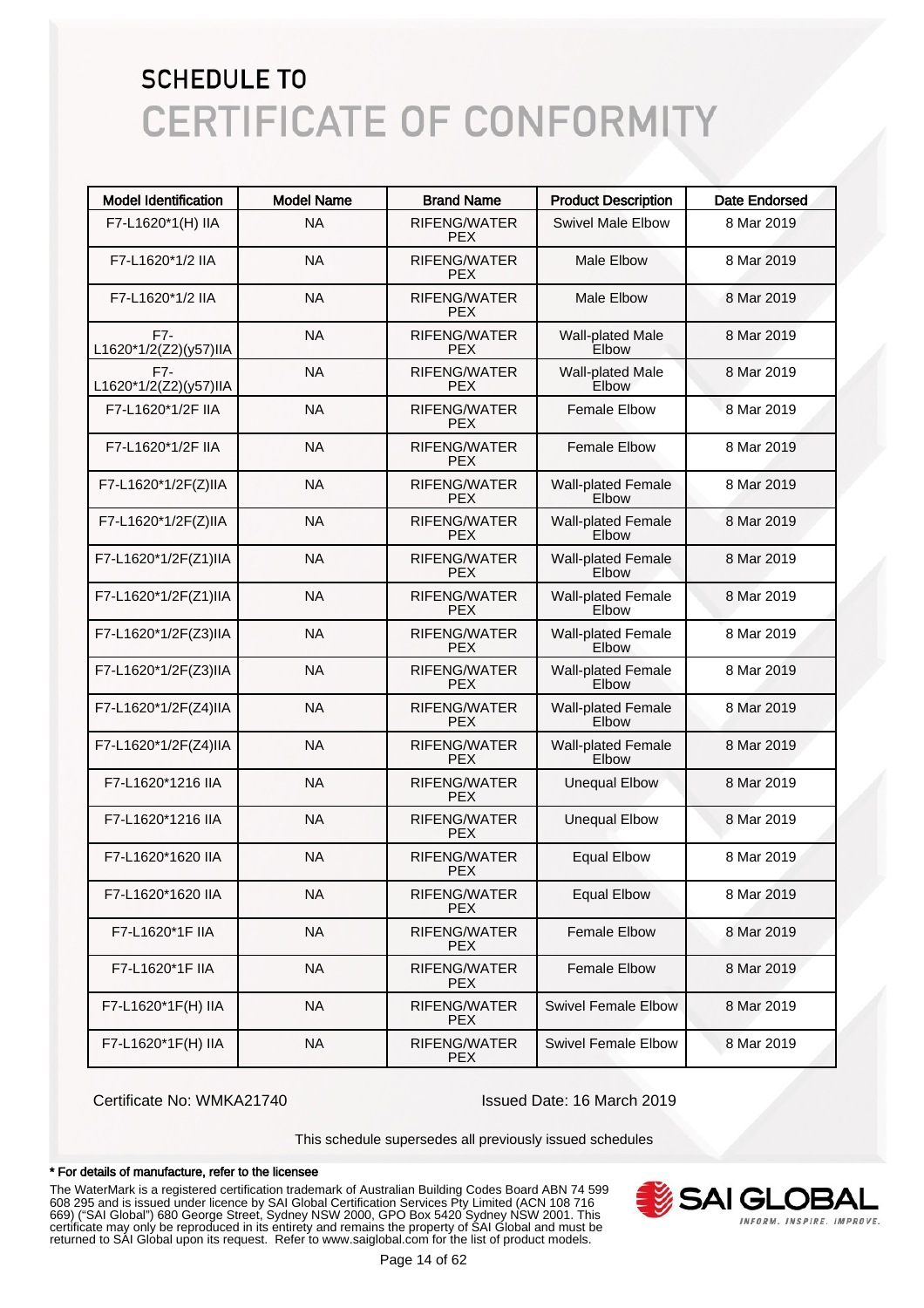| <b>Model Identification</b>  | <b>Model Name</b> | <b>Brand Name</b>                 | <b>Product Description</b>         | <b>Date Endorsed</b> |
|------------------------------|-------------------|-----------------------------------|------------------------------------|----------------------|
| F7-L1620*3/4 IIA             | <b>NA</b>         | RIFENG/WATER<br><b>PEX</b>        | <b>Male Elbow</b>                  | 8 Mar 2019           |
| F7-L1620*3/4 IIA             | <b>NA</b>         | RIFENG/WATER<br><b>PFX</b>        | <b>Male Elbow</b>                  | 8 Mar 2019           |
| F7-L1620*3/4(H) IIA          | <b>NA</b>         | <b>RIFENG/WATER</b><br><b>PEX</b> | <b>Swivel Male Elbow</b>           | 8 Mar 2019           |
| F7-L1620*3/4(H) IIA          | <b>NA</b>         | <b>RIFENG/WATER</b><br><b>PEX</b> | <b>Swivel Male Elbow</b>           | 8 Mar 2019           |
| F7-<br>L1620*3/4(Z2)(y57)IIA | <b>NA</b>         | <b>RIFENG/WATER</b><br><b>PEX</b> | Wall-plated Male<br>Elbow          | 8 Mar 2019           |
| F7-<br>L1620*3/4(Z2)(y57)IIA | <b>NA</b>         | <b>RIFENG/WATER</b><br><b>PEX</b> | Wall-plated Male<br>Elbow          | 8 Mar 2019           |
| F7-L1620*3/4F IIA            | <b>NA</b>         | <b>RIFENG/WATER</b><br><b>PEX</b> | <b>Female Elbow</b>                | 8 Mar 2019           |
| F7-L1620*3/4F IIA            | <b>NA</b>         | <b>RIFENG/WATER</b><br><b>PEX</b> | <b>Female Elbow</b>                | 8 Mar 2019           |
| F7-L1620*3/4F(H) IIA         | <b>NA</b>         | <b>RIFENG/WATER</b><br><b>PEX</b> | Swivel Female Elbow                | 8 Mar 2019           |
| F7-L1620*3/4F(H) IIA         | <b>NA</b>         | RIFENG/WATER<br><b>PEX</b>        | Swivel Female Flbow                | 8 Mar 2019           |
| F7-L1620*3/4F(Z)IIA          | <b>NA</b>         | <b>RIFENG/WATER</b><br><b>PEX</b> | <b>Wall-plated Female</b><br>Elbow | 8 Mar 2019           |
| F7-L1620*3/4F(Z)IIA          | <b>NA</b>         | <b>RIFENG/WATER</b><br><b>PEX</b> | <b>Wall-plated Female</b><br>Elbow | 8 Mar 2019           |
| F7-L1620*3/4F(Z3)IIA         | <b>NA</b>         | <b>RIFENG/WATER</b><br><b>PEX</b> | <b>Wall-plated Female</b><br>Elbow | 8 Mar 2019           |
| F7-L1620*3/4F(Z3)IIA         | <b>NA</b>         | <b>RIFENG/WATER</b><br><b>PEX</b> | <b>Wall-plated Female</b><br>Elbow | 8 Mar 2019           |
| F7-L1620*3/4F(Z4)IIA         | <b>NA</b>         | <b>RIFENG/WATER</b><br><b>PEX</b> | <b>Wall-plated Female</b><br>Elbow | 8 Mar 2019           |
| F7-L1620*3/4F(Z4)IIA         | <b>NA</b>         | <b>RIFENG/WATER</b><br><b>PEX</b> | Wall-plated Female<br>Elbow        | 8 Mar 2019           |
| F7-L2025*1 IIA               | <b>NA</b>         | <b>RIFENG/WATER</b><br><b>PEX</b> | <b>Male Elbow</b>                  | 8 Mar 2019           |
| F7-L2025*1 IIA               | <b>NA</b>         | <b>RIFENG/WATER</b><br><b>PEX</b> | <b>Male Elbow</b>                  | 8 Mar 2019           |
| F7-L2025*1(H) IIA            | <b>NA</b>         | RIFENG/WATER<br><b>PEX</b>        | <b>Swivel Male Elbow</b>           | 8 Mar 2019           |
| F7-L2025*1(H) IIA            | <b>NA</b>         | RIFENG/WATER<br><b>PEX</b>        | <b>Swivel Male Elbow</b>           | 8 Mar 2019           |
| F7-L2025*1/2 IIA             | <b>NA</b>         | RIFENG/WATER<br><b>PEX</b>        | Male Elbow                         | 8 Mar 2019           |
| F7-L2025*1/2 IIA             | <b>NA</b>         | RIFENG/WATER<br><b>PEX</b>        | Male Elbow                         | 8 Mar 2019           |
| F7-L2025*1/2F IIA            | <b>NA</b>         | RIFENG/WATER<br><b>PEX</b>        | <b>Female Elbow</b>                | 8 Mar 2019           |

Certificate No: WMKA21740 Issued Date: 16 March 2019

This schedule supersedes all previously issued schedules

#### \* For details of manufacture, refer to the licensee

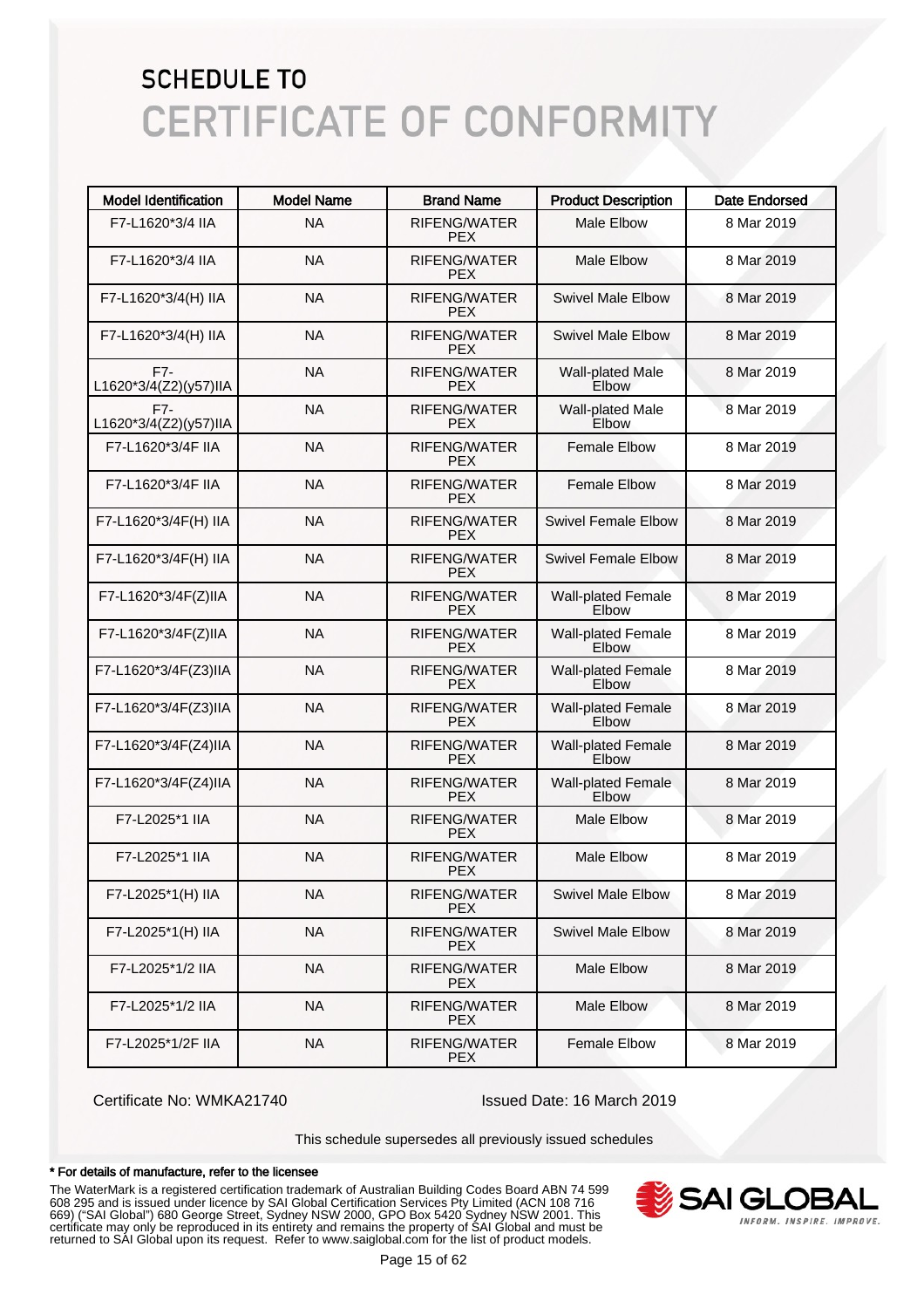| <b>Model Identification</b> | <b>Model Name</b> | <b>Brand Name</b>                 | <b>Product Description</b>         | <b>Date Endorsed</b> |
|-----------------------------|-------------------|-----------------------------------|------------------------------------|----------------------|
| F7-L2025*1/2F IIA           | <b>NA</b>         | RIFENG/WATER<br><b>PEX</b>        | <b>Female Elbow</b>                | 8 Mar 2019           |
| F7-L2025*1/2F IIA           | <b>NA</b>         | RIFENG/WATER<br><b>PEX</b>        | <b>Female Elbow</b>                | 8 Mar 2019           |
| F7-L2025*1/2F IIA           | <b>NA</b>         | RIFENG/WATER<br><b>PEX</b>        | <b>Female Elbow</b>                | 8 Mar 2019           |
| F7-L2025*1/2F(Z)IIA         | <b>NA</b>         | RIFENG/WATER<br><b>PEX</b>        | <b>Wall-plated Female</b><br>Elbow | 8 Mar 2019           |
| F7-L2025*1/2F(Z)IIA         | <b>NA</b>         | RIFENG/WATER<br><b>PEX</b>        | <b>Wall-plated Female</b><br>Elbow | 8 Mar 2019           |
| F7-L2025*1216 IIA           | <b>NA</b>         | <b>RIFENG/WATER</b><br><b>PEX</b> | <b>Unequal Elbow</b>               | 8 Mar 2019           |
| F7-L2025*1216 IIA           | <b>NA</b>         | <b>RIFENG/WATER</b><br><b>PEX</b> | <b>Unequal Elbow</b>               | 8 Mar 2019           |
| F7-L2025*1620 IIA           | <b>NA</b>         | <b>RIFENG/WATER</b><br><b>PEX</b> | <b>Unequal Elbow</b>               | 8 Mar 2019           |
| F7-L2025*1620 IIA           | <b>NA</b>         | <b>RIFENG/WATER</b><br><b>PEX</b> | <b>Unequal Elbow</b>               | 8 Mar 2019           |
| F7-L2025*1F IIA             | <b>NA</b>         | <b>RIFENG/WATER</b><br><b>PEX</b> | <b>Female Elbow</b>                | 8 Mar 2019           |
| F7-L2025*1F IIA             | <b>NA</b>         | <b>RIFENG/WATER</b><br><b>PEX</b> | <b>Female Elbow</b>                | 8 Mar 2019           |
| F7-L2025*1F(H) IIA          | <b>NA</b>         | <b>RIFENG/WATER</b><br><b>PEX</b> | <b>Swivel Female Elbow</b>         | 8 Mar 2019           |
| F7-L2025*1F(H) IIA          | <b>NA</b>         | <b>RIFENG/WATER</b><br><b>PEX</b> | <b>Swivel Female Elbow</b>         | 8 Mar 2019           |
| F7-L2025*2025 IIA           | <b>NA</b>         | <b>RIFENG/WATER</b><br><b>PEX</b> | <b>Equal Elbow</b>                 | 8 Mar 2019           |
| F7-L2025*2025 IIA           | <b>NA</b>         | <b>RIFENG/WATER</b><br><b>PEX</b> | <b>Equal Elbow</b>                 | 8 Mar 2019           |
| F7-L2025*3/4 IIA            | <b>NA</b>         | <b>RIFENG/WATER</b><br><b>PEX</b> | <b>Male Elbow</b>                  | 8 Mar 2019           |
| F7-L2025*3/4 IIA            | <b>NA</b>         | RIFENG/WATER<br><b>PEX</b>        | <b>Male Elbow</b>                  | 8 Mar 2019           |
| F7-L2025*3/4(H) IIA         | <b>NA</b>         | <b>RIFENG/WATER</b><br><b>PEX</b> | <b>Swivel Male Elbow</b>           | 8 Mar 2019           |
| F7-L2025*3/4(H) IIA         | <b>NA</b>         | RIFENG/WATER<br><b>PEX</b>        | <b>Swivel Male Elbow</b>           | 8 Mar 2019           |
| F7-L2025*3/4F IIA           | <b>NA</b>         | RIFENG/WATER<br><b>PEX</b>        | <b>Female Elbow</b>                | 8 Mar 2019           |
| F7-L2025*3/4F IIA           | <b>NA</b>         | RIFENG/WATER<br><b>PEX</b>        | <b>Female Elbow</b>                | 8 Mar 2019           |
| F7-L2025*3/4F(H) IIA        | <b>NA</b>         | RIFENG/WATER<br><b>PEX</b>        | <b>Swivel Female Elbow</b>         | 8 Mar 2019           |
| F7-L2025*3/4F(H) IIA        | <b>NA</b>         | RIFENG/WATER<br><b>PEX</b>        | <b>Swivel Female Elbow</b>         | 8 Mar 2019           |

Certificate No: WMKA21740 Issued Date: 16 March 2019

This schedule supersedes all previously issued schedules

#### \* For details of manufacture, refer to the licensee

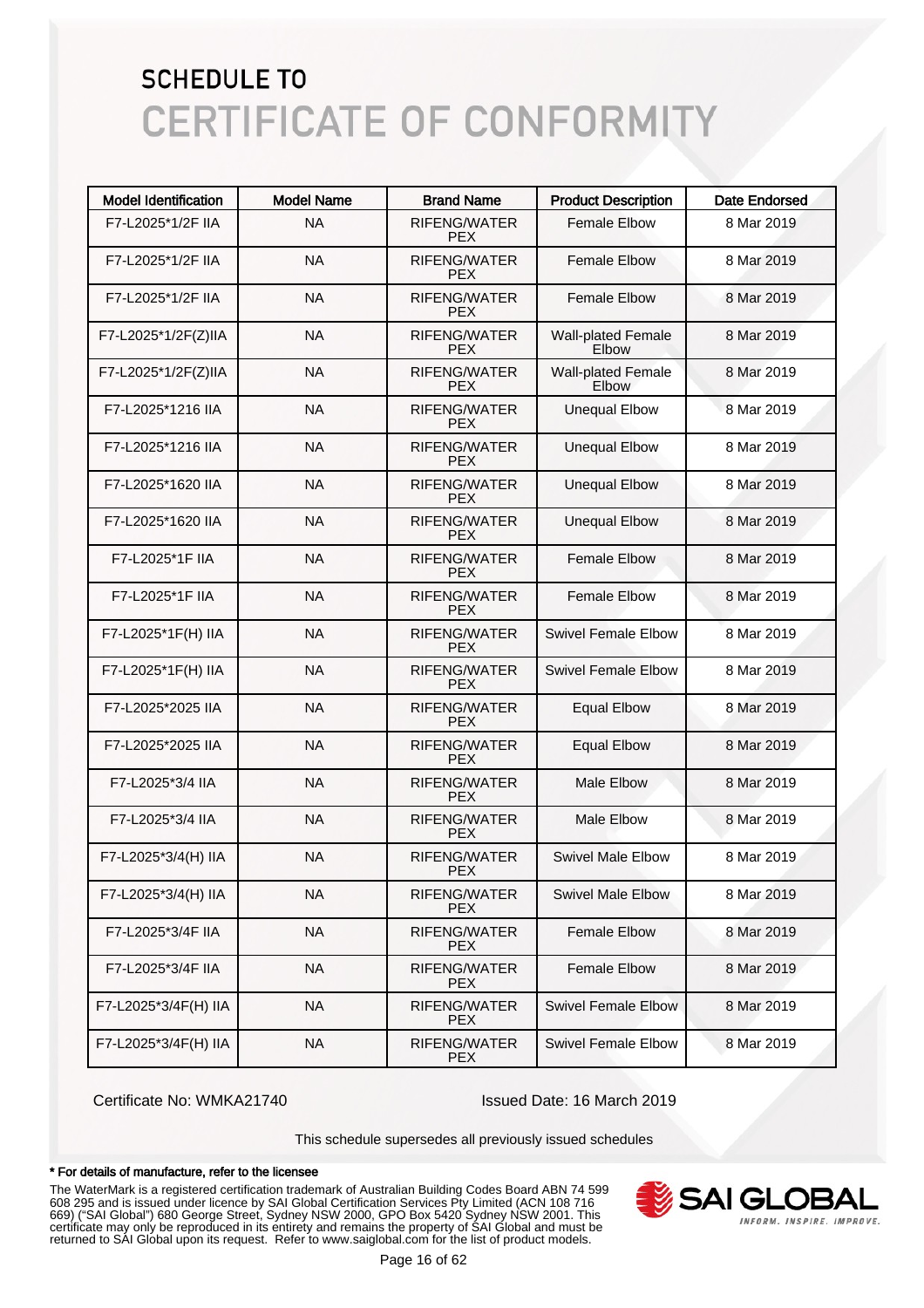| <b>Model Identification</b> | <b>Model Name</b> | <b>Brand Name</b>                 | <b>Product Description</b>         | <b>Date Endorsed</b> |
|-----------------------------|-------------------|-----------------------------------|------------------------------------|----------------------|
| F7-L2025*3/4F(Z)IIA         | <b>NA</b>         | RIFENG/WATER<br><b>PEX</b>        | <b>Wall-plated Female</b><br>Elbow | 8 Mar 2019           |
| F7-L2025*3/4F(Z)IIA         | <b>NA</b>         | RIFENG/WATER<br><b>PEX</b>        | <b>Wall-plated Female</b><br>Elbow | 8 Mar 2019           |
| F7-L2025*3/4F(Z3)IIA        | <b>NA</b>         | RIFENG/WATER<br><b>PEX</b>        | <b>Wall-plated Female</b><br>Elbow | 8 Mar 2019           |
| F7-L2025*3/4F(Z3)IIA        | <b>NA</b>         | RIFENG/WATER<br><b>PEX</b>        | <b>Wall-plated Female</b><br>Elbow | 8 Mar 2019           |
| F7-L2026*1 IIA              | <b>NA</b>         | RIFENG/WATER<br><b>PEX</b>        | <b>Male Elbow</b>                  | 8 Mar 2019           |
| F7-L2026*1 IIA              | <b>NA</b>         | <b>RIFENG/WATER</b><br><b>PEX</b> | <b>Male Elbow</b>                  | 8 Mar 2019           |
| F7-L2026*2026 IIA           | <b>NA</b>         | <b>RIFENG/WATER</b><br><b>PEX</b> | <b>Equal Elbow</b>                 | 8 Mar 2019           |
| F7-L2026*2026 IIA           | <b>NA</b>         | <b>RIFENG/WATER</b><br><b>PEX</b> | <b>Equal Elbow</b>                 | 8 Mar 2019           |
| F7-L2026*3/4 IIA            | <b>NA</b>         | <b>RIFENG/WATER</b><br><b>PEX</b> | <b>Male Elbow</b>                  | 8 Mar 2019           |
| F7-L2026*3/4 IIA            | <b>NA</b>         | <b>RIFENG/WATER</b><br><b>PEX</b> | <b>Male Elbow</b>                  | 8 Mar 2019           |
| F7-L2026*3/4F IIA           | <b>NA</b>         | RIFENG/WATER<br><b>PEX</b>        | <b>Female Elbow</b>                | 8 Mar 2019           |
| F7-L2026*3/4F IIA           | <b>NA</b>         | <b>RIFENG/WATER</b><br><b>PEX</b> | <b>Female Elbow</b>                | 8 Mar 2019           |
| F7-L2026*3/4F(Z)IIA         | <b>NA</b>         | RIFENG/WATER<br><b>PEX</b>        | <b>Wall-plated Female</b><br>Elbow | 8 Mar 2019           |
| F7-L2026*3/4F(Z)IIA         | <b>NA</b>         | RIFENG/WATER<br><b>PEX</b>        | <b>Wall-plated Female</b><br>Elbow | 8 Mar 2019           |
| F7-L2632*1 1/4 IIA          | <b>NA</b>         | RIFENG/WATER<br><b>PEX</b>        | <b>Male Elbow</b>                  | 8 Mar 2019           |
| F7-L2632*1 1/4 IIA          | <b>NA</b>         | RIFENG/WATER<br><b>PEX</b>        | <b>Male Elbow</b>                  | 8 Mar 2019           |
| F7-L2632*1 IIA              | <b>NA</b>         | RIFENG/WATER<br><b>PEX</b>        | <b>Male Elbow</b>                  | 8 Mar 2019           |
| F7-L2632*1 IIA              | <b>NA</b>         | RIFENG/WATER<br><b>PEX</b>        | Male Elbow                         | 8 Mar 2019           |
| F7-L2632*1(H) IIA           | <b>NA</b>         | RIFENG/WATER<br><b>PEX</b>        | <b>Swivel Male Elbow</b>           | 8 Mar 2019           |
| F7-L2632*1(H) IIA           | <b>NA</b>         | RIFENG/WATER<br><b>PEX</b>        | <b>Swivel Male Elbow</b>           | 8 Mar 2019           |
| F7-L2632*11/4F IIA          | <b>NA</b>         | RIFENG/WATER<br><b>PEX</b>        | Female Elbow                       | 8 Mar 2019           |
| F7-L2632*11/4F IIA          | <b>NA</b>         | RIFENG/WATER<br><b>PEX</b>        | <b>Female Elbow</b>                | 8 Mar 2019           |
| F7-L2632*1216 IIA           | <b>NA</b>         | RIFENG/WATER<br><b>PEX</b>        | <b>Unequal Elbow</b>               | 8 Mar 2019           |

Certificate No: WMKA21740 Issued Date: 16 March 2019

This schedule supersedes all previously issued schedules

#### \* For details of manufacture, refer to the licensee

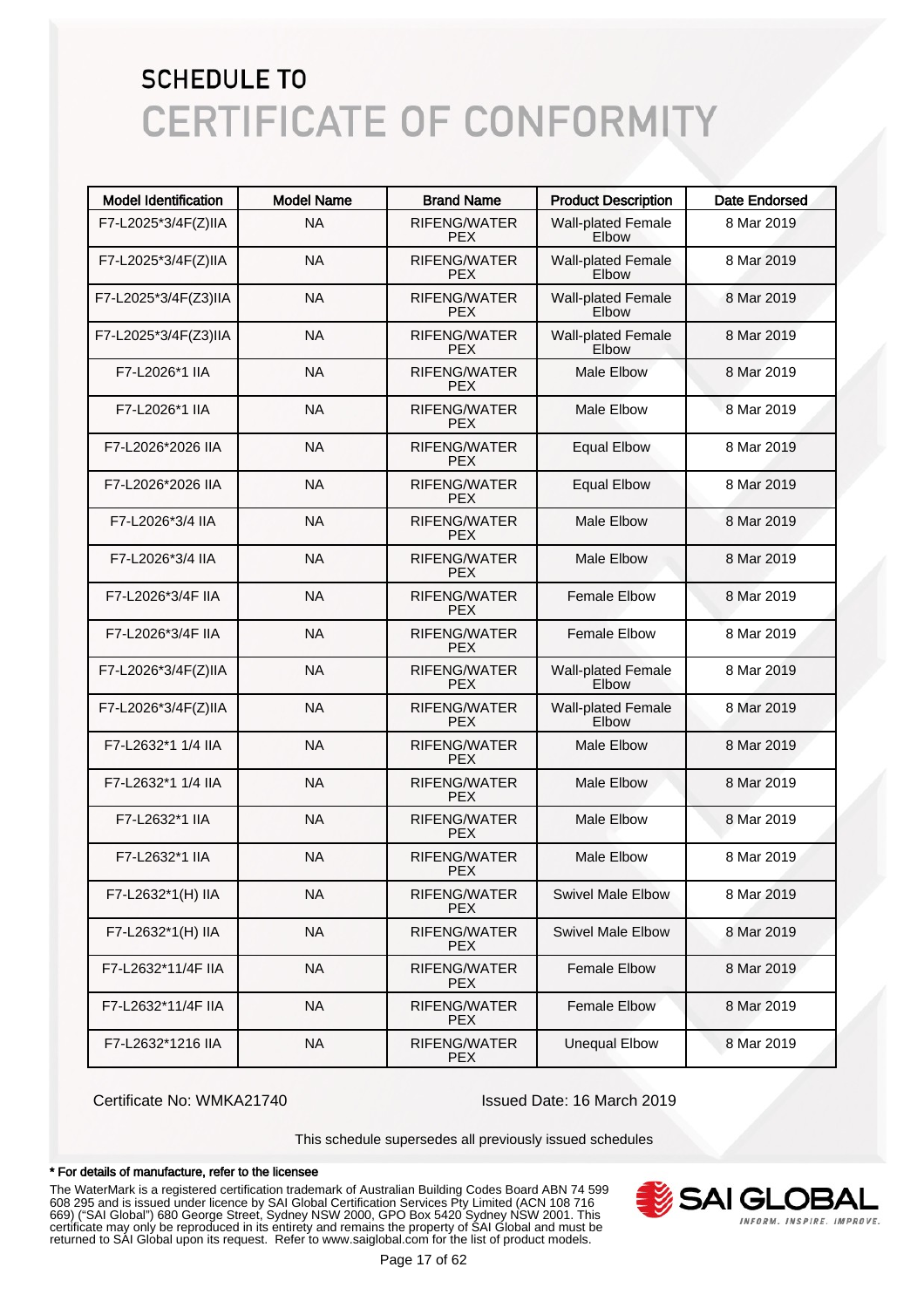| <b>Model Identification</b> | <b>Model Name</b> | <b>Brand Name</b>                 | <b>Product Description</b>                | <b>Date Endorsed</b> |
|-----------------------------|-------------------|-----------------------------------|-------------------------------------------|----------------------|
| F7-L2632*1216 IIA           | <b>NA</b>         | RIFENG/WATER<br><b>PEX</b>        | <b>Unequal Elbow</b>                      | 8 Mar 2019           |
| F7-L2632*1620 IIA           | <b>NA</b>         | RIFENG/WATER<br><b>PFX</b>        | <b>Unequal Elbow</b>                      | 8 Mar 2019           |
| F7-L2632*1620 IIA           | <b>NA</b>         | <b>RIFENG/WATER</b><br><b>PEX</b> | <b>Unequal Elbow</b>                      | 8 Mar 2019           |
| F7-L2632*1F IIA             | <b>NA</b>         | <b>RIFENG/WATER</b><br><b>PEX</b> | <b>Female Elbow</b>                       | 8 Mar 2019           |
| F7-L2632*1F IIA             | <b>NA</b>         | <b>RIFENG/WATER</b><br><b>PEX</b> | <b>Female Elbow</b>                       | 8 Mar 2019           |
| F7-L2632*1F(H) IIA          | <b>NA</b>         | <b>RIFENG/WATER</b><br><b>PEX</b> | Swivel Female Elbow                       | 8 Mar 2019           |
| F7-L2632*1F(H) IIA          | <b>NA</b>         | <b>RIFENG/WATER</b><br><b>PEX</b> | Swivel Female Elbow                       | 8 Mar 2019           |
| F7-L2632*1F(Z4)IIA          | <b>NA</b>         | <b>RIFENG/WATER</b><br><b>PEX</b> | <b>Wall-plated Female</b><br>Elbow        | 8 Mar 2019           |
| F7-L2632*1F(Z4)IIA          | <b>NA</b>         | <b>RIFENG/WATER</b><br><b>PEX</b> | <b>Wall-plated Female</b><br><b>Elbow</b> | 8 Mar 2019           |
| F7-L2632*2632 IIA           | <b>NA</b>         | <b>RIFENG/WATER</b><br><b>PEX</b> | <b>Equal Elbow</b>                        | 8 Mar 2019           |
| F7-L2632*2632 IIA           | <b>NA</b>         | <b>RIFENG/WATER</b><br><b>PEX</b> | <b>Equal Elbow</b>                        | 8 Mar 2019           |
| F7-L2632*3/4(H) IIA         | <b>NA</b>         | <b>RIFENG/WATER</b><br><b>PEX</b> | <b>Swivel Male Elbow</b>                  | 8 Mar 2019           |
| F7-L2632*3/4(H) IIA         | <b>NA</b>         | <b>RIFENG/WATER</b><br><b>PEX</b> | <b>Swivel Male Elbow</b>                  | 8 Mar 2019           |
| F7-L2632*3/4F IIA           | <b>NA</b>         | <b>RIFENG/WATER</b><br><b>PEX</b> | <b>Female Elbow</b>                       | 8 Mar 2019           |
| F7-L2632*3/4F IIA           | <b>NA</b>         | <b>RIFENG/WATER</b><br><b>PEX</b> | <b>Female Elbow</b>                       | 8 Mar 2019           |
| F7-L2632*3/4F(H) IIA        | <b>NA</b>         | <b>RIFENG/WATER</b><br><b>PEX</b> | <b>Swivel Female Elbow</b>                | 8 Mar 2019           |
| F7-L2632*3/4F(H) IIA        | <b>NA</b>         | <b>RIFENG/WATER</b><br><b>PEX</b> | <b>Swivel Female Elbow</b>                | 8 Mar 2019           |
| F7-S1216*1 IIA              | <b>NA</b>         | <b>RIFENG/WATER</b><br><b>PEX</b> | Male straight Union                       | 8 Mar 2019           |
| F7-S1216*1 IIA              | <b>NA</b>         | RIFENG/WATER<br><b>PFX</b>        | Male straight Union                       | 8 Mar 2019           |
| F7-S1216*1/2 IIA            | <b>NA</b>         | RIFENG/WATER<br><b>PEX</b>        | Male straight Union                       | 8 Mar 2019           |
| F7-S1216*1/2 IIA            | <b>NA</b>         | RIFENG/WATER<br><b>PEX</b>        | Male straight Union                       | 8 Mar 2019           |
| F7-S1216*1/2(H) IIA         | <b>NA</b>         | RIFENG/WATER<br><b>PEX</b>        | <b>Male Swivel Union</b>                  | 8 Mar 2019           |
| F7-S1216*1/2(H) IIA         | <b>NA</b>         | RIFENG/WATER<br><b>PEX</b>        | <b>Male Swivel Union</b>                  | 8 Mar 2019           |

Certificate No: WMKA21740 Issued Date: 16 March 2019

This schedule supersedes all previously issued schedules

#### \* For details of manufacture, refer to the licensee

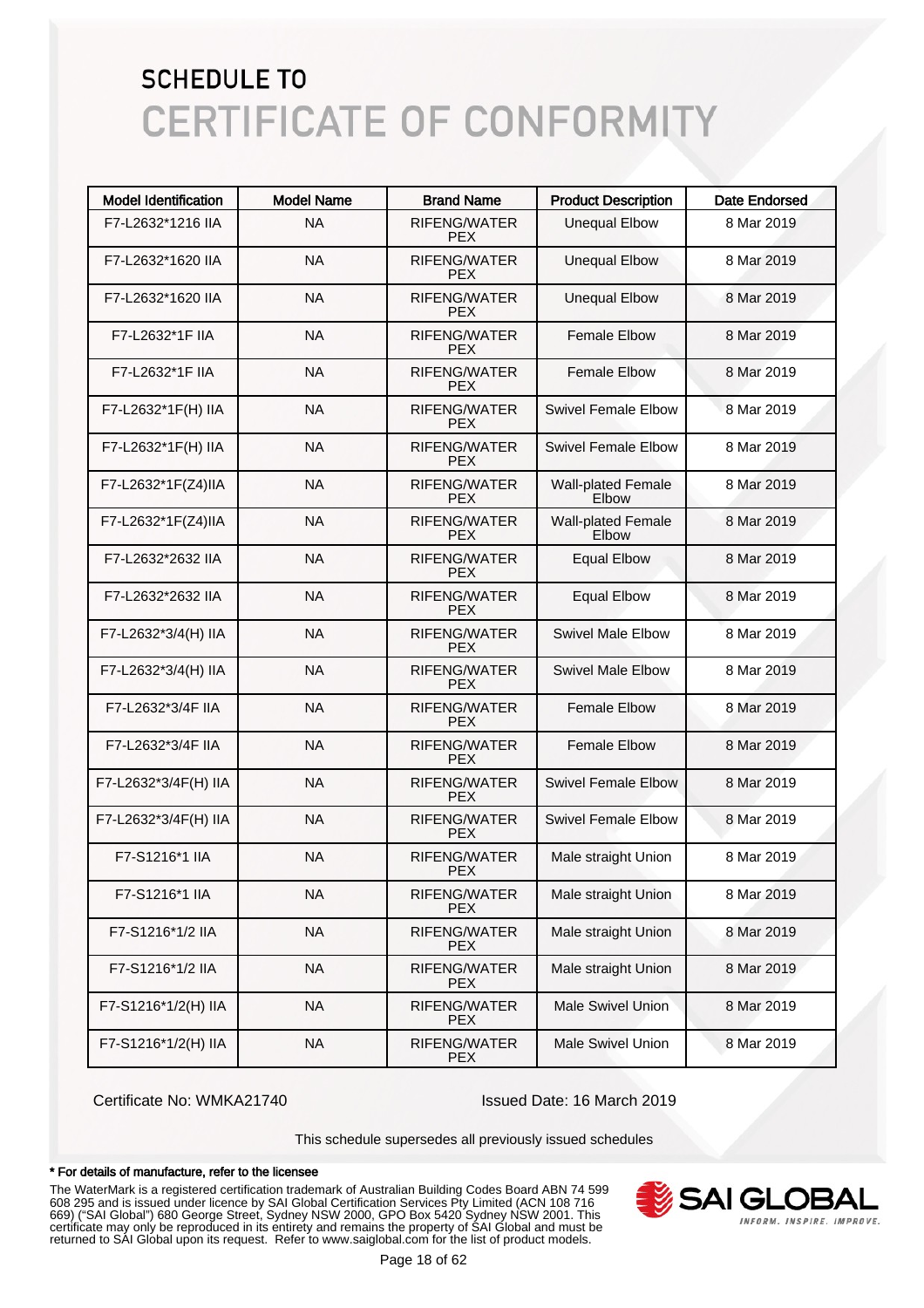| <b>Model Identification</b> | <b>Model Name</b> | <b>Brand Name</b>                 | <b>Product Description</b>  | <b>Date Endorsed</b> |
|-----------------------------|-------------------|-----------------------------------|-----------------------------|----------------------|
| F7-S1216*1/2F IIA           | <b>NA</b>         | <b>RIFENG/WATER</b><br><b>PEX</b> | Female Straight Union       | 8 Mar 2019           |
| F7-S1216*1/2F IIA           | <b>NA</b>         | RIFENG/WATER<br><b>PEX</b>        | Female Straight Union       | 8 Mar 2019           |
| F7-S1216*1/2F(H) IIA        | <b>NA</b>         | <b>RIFENG/WATER</b><br><b>PEX</b> | <b>Female Swivel Union</b>  | 8 Mar 2019           |
| F7-S1216*1/2F(H) IIA        | <b>NA</b>         | <b>RIFENG/WATER</b><br><b>PEX</b> | <b>Female Swivel Union</b>  | 8 Mar 2019           |
| F7-S1216*1/4F IIA           | <b>NA</b>         | <b>RIFENG/WATER</b><br><b>PEX</b> | Female Straight Union       | 8 Mar 2019           |
| F7-S1216*1/4F IIA           | <b>NA</b>         | <b>RIFENG/WATER</b><br><b>PEX</b> | Female Straight Union       | 8 Mar 2019           |
| F7-S1216*1216 IIA           | <b>NA</b>         | <b>RIFENG/WATER</b><br><b>PEX</b> | <b>Equal Straight Union</b> | 8 Mar 2019           |
| F7-S1216*1216 IIA           | <b>NA</b>         | <b>RIFENG/WATER</b><br><b>PEX</b> | <b>Equal Straight Union</b> | 8 Mar 2019           |
| F7-S1216*1F IIA             | <b>NA</b>         | <b>RIFENG/WATER</b><br><b>PEX</b> | Female Straight Union       | 8 Mar 2019           |
| F7-S1216*1F IIA             | <b>NA</b>         | <b>RIFENG/WATER</b><br><b>PEX</b> | Female Straight Union       | 8 Mar 2019           |
| F7-S1216*3/4(H) IIA         | <b>NA</b>         | <b>RIFENG/WATER</b><br><b>PEX</b> | <b>Male Swivel Union</b>    | 8 Mar 2019           |
| F7-S1216*3/4(H) IIA         | <b>NA</b>         | <b>RIFENG/WATER</b><br><b>PEX</b> | <b>Male Swivel Union</b>    | 8 Mar 2019           |
| F7-S1216*3/4F IIA           | <b>NA</b>         | <b>RIFENG/WATER</b><br><b>PEX</b> | Female Straight Union       | 8 Mar 2019           |
| F7-S1216*3/4F IIA           | <b>NA</b>         | <b>RIFENG/WATER</b><br><b>PEX</b> | Female Straight Union       | 8 Mar 2019           |
| F7-S1216*3/4F(H) IIA        | <b>NA</b>         | <b>RIFENG/WATER</b><br><b>PEX</b> | <b>Female Swivel Union</b>  | 8 Mar 2019           |
| F7-S1216*3/4F(H) IIA        | <b>NA</b>         | <b>RIFENG/WATER</b><br><b>PEX</b> | <b>Female Swivel Union</b>  | 8 Mar 2019           |
| F7-S1216*3/8 IIA            | <b>NA</b>         | RIFENG/WATER<br><b>PEX</b>        | Male straight Union         | 8 Mar 2019           |
| F7-S1216*3/8 IIA            | <b>NA</b>         | RIFENG/WATER<br><b>PEX</b>        | Male straight Union         | 8 Mar 2019           |
| F7-S1216*3/8F IIA           | <b>NA</b>         | RIFENG/WATER<br>PEX.              | Female Straight Union       | 8 Mar 2019           |
| F7-S1216*3/8F IIA           | <b>NA</b>         | RIFENG/WATER<br><b>PEX</b>        | Female Straight Union       | 8 Mar 2019           |
| F7-S1620*1 IIA              | <b>NA</b>         | RIFENG/WATER<br><b>PEX</b>        | Male straight Union         | 8 Mar 2019           |
| F7-S1620*1 IIA              | <b>NA</b>         | RIFENG/WATER<br><b>PEX</b>        | Male straight Union         | 8 Mar 2019           |
| F7-S1620*1(H) IIA           | <b>NA</b>         | RIFENG/WATER<br><b>PEX</b>        | <b>Male Swivel Union</b>    | 8 Mar 2019           |

Certificate No: WMKA21740 Issued Date: 16 March 2019

This schedule supersedes all previously issued schedules

#### \* For details of manufacture, refer to the licensee

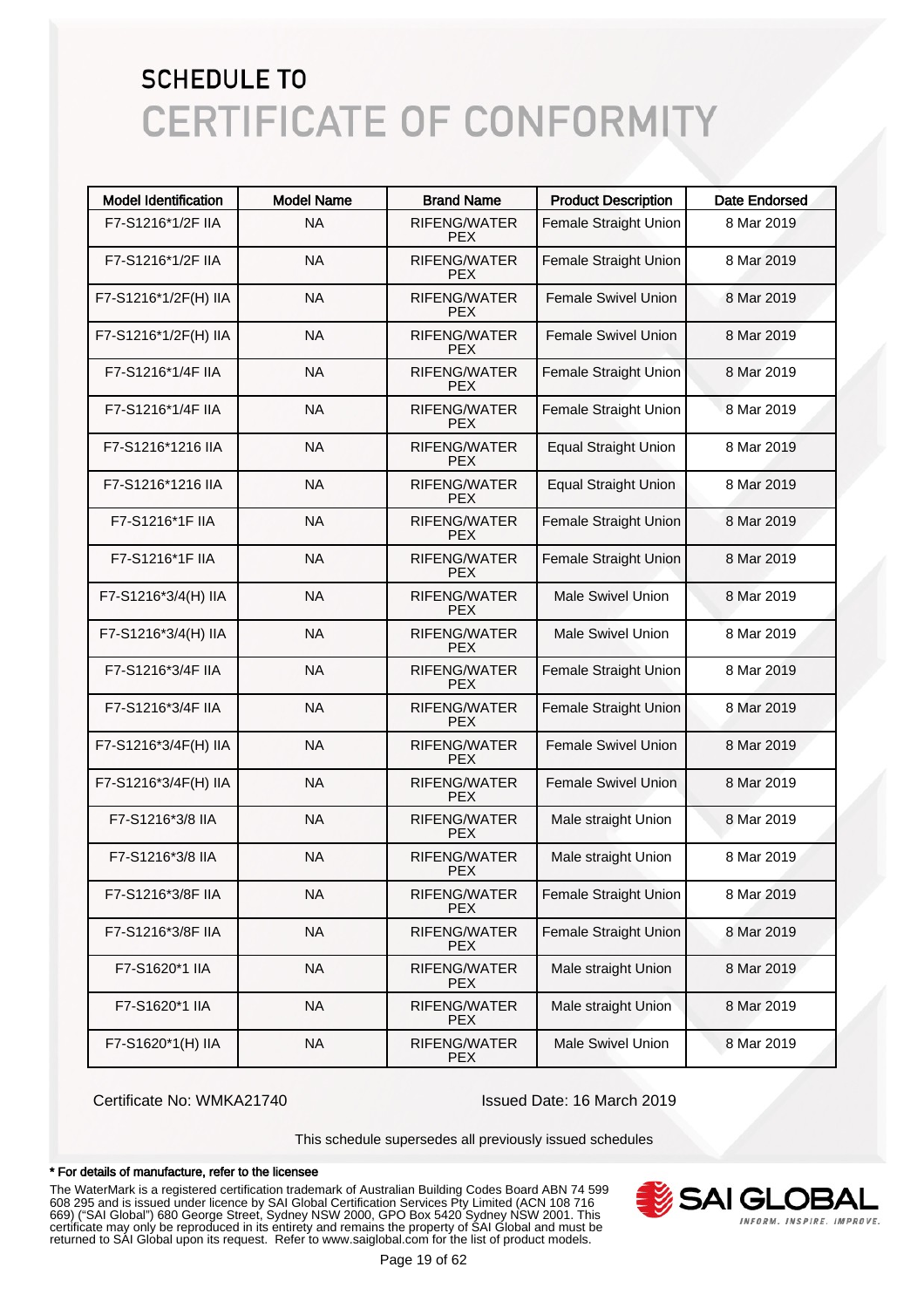| <b>Model Identification</b> | <b>Model Name</b> | <b>Brand Name</b>                 | <b>Product Description</b>       | <b>Date Endorsed</b> |
|-----------------------------|-------------------|-----------------------------------|----------------------------------|----------------------|
| F7-S1620*1(H) IIA           | <b>NA</b>         | <b>RIFENG/WATER</b><br><b>PEX</b> | <b>Male Swivel Union</b>         | 8 Mar 2019           |
| F7-S1620*1/2F IIA           | <b>NA</b>         | <b>RIFENG/WATER</b><br><b>PEX</b> | Female Straight Union            | 8 Mar 2019           |
| F7-S1620*1/2F IIA           | <b>NA</b>         | <b>RIFENG/WATER</b><br><b>PEX</b> | <b>Female Straight Union</b>     | 8 Mar 2019           |
| F7-S1620*1/2F(H) IIA        | <b>NA</b>         | RIFENG/WATER<br><b>PEX</b>        | <b>Female Swivel Union</b>       | 8 Mar 2019           |
| F7-S1620*1/2F(H) IIA        | <b>NA</b>         | RIFENG/WATER<br><b>PEX</b>        | <b>Female Swivel Union</b>       | 8 Mar 2019           |
| F7-S1620*1216 IIA           | <b>NA</b>         | RIFENG/WATER<br><b>PEX</b>        | <b>Unequal Straight</b><br>Union | 8 Mar 2019           |
| F7-S1620*1216 IIA           | <b>NA</b>         | RIFENG/WATER<br><b>PEX</b>        | <b>Unequal Straight</b><br>Union | 8 Mar 2019           |
| F7-S1620*1620 IIA           | <b>NA</b>         | <b>RIFENG/WATER</b><br><b>PEX</b> | <b>Equal Straight Union</b>      | 8 Mar 2019           |
| F7-S1620*1620 IIA           | <b>NA</b>         | RIFENG/WATER<br><b>PEX</b>        | <b>Equal Straight Union</b>      | 8 Mar 2019           |
| F7-S1620*1F IIA             | <b>NA</b>         | RIFENG/WATER<br><b>PEX</b>        | <b>Female Straight Union</b>     | 8 Mar 2019           |
| F7-S1620*1F IIA             | <b>NA</b>         | RIFENG/WATER<br><b>PEX</b>        | Female Straight Union            | 8 Mar 2019           |
| F7-S1620*1F(H) IIA          | <b>NA</b>         | RIFENG/WATER<br><b>PEX</b>        | <b>Female Swivel Union</b>       | 8 Mar 2019           |
| F7-S1620*1F(H) IIA          | <b>NA</b>         | RIFENG/WATER<br><b>PEX</b>        | <b>Female Swivel Union</b>       | 8 Mar 2019           |
| F7-S1620*3/4 IIA            | <b>NA</b>         | RIFENG/WATER<br><b>PEX</b>        | Male straight Union              | 8 Mar 2019           |
| F7-S1620*3/4 IIA            | <b>NA</b>         | <b>RIFENG/WATER</b><br><b>PEX</b> | Male straight Union              | 8 Mar 2019           |
| F7-S1620*3/4(H) IIA         | <b>NA</b>         | RIFENG/WATER<br><b>PEX</b>        | <b>Male Swivel Union</b>         | 8 Mar 2019           |
| F7-S1620*3/4(H) IIA         | <b>NA</b>         | RIFENG/WATER<br><b>PEX</b>        | <b>Male Swivel Union</b>         | 8 Mar 2019           |
| F7-S1620*3/4F IIA           | <b>NA</b>         | RIFENG/WATER<br><b>PEX</b>        | Female Straight Union            | 8 Mar 2019           |
| F7-S1620*3/4F IIA           | <b>NA</b>         | RIFENG/WATER<br><b>PEX</b>        | Female Straight Union            | 8 Mar 2019           |
| F7-S1620*3/4F(H) IIA        | <b>NA</b>         | RIFENG/WATER<br><b>PEX</b>        | Female Swivel Union              | 8 Mar 2019           |
| F7-S1620*3/4F(H) IIA        | <b>NA</b>         | RIFENG/WATER<br><b>PEX</b>        | Female Swivel Union              | 8 Mar 2019           |
| F7-S1620*3/8 IIA            | <b>NA</b>         | RIFENG/WATER<br><b>PEX</b>        | Male straight Union              | 8 Mar 2019           |
| F7-S1620*3/8 IIA            | <b>NA</b>         | RIFENG/WATER<br><b>PEX</b>        | Male straight Union              | 8 Mar 2019           |

Certificate No: WMKA21740 Issued Date: 16 March 2019

This schedule supersedes all previously issued schedules

#### \* For details of manufacture, refer to the licensee

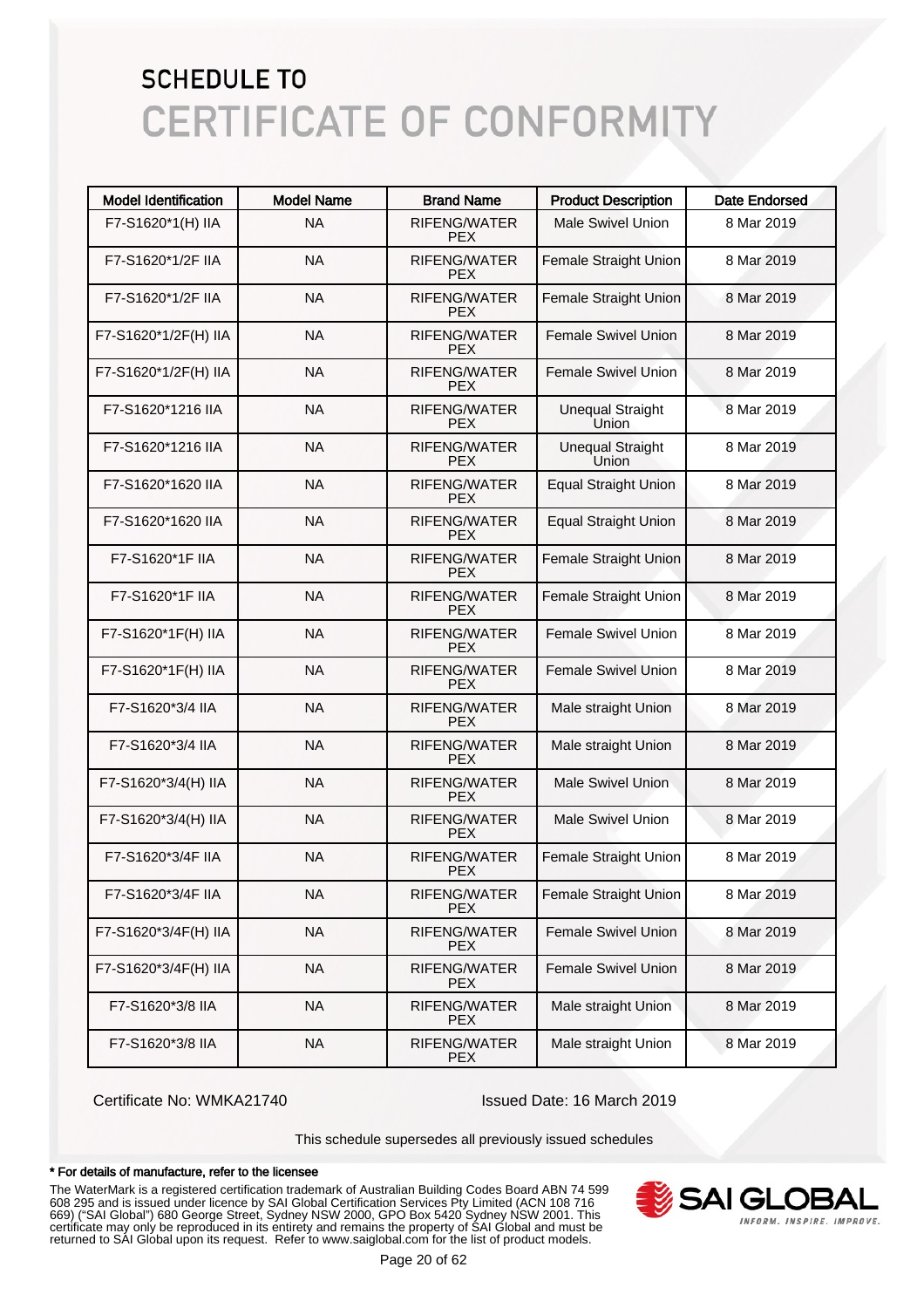| <b>Model Identification</b> | <b>Model Name</b> | <b>Brand Name</b>                 | <b>Product Description</b>       | <b>Date Endorsed</b> |
|-----------------------------|-------------------|-----------------------------------|----------------------------------|----------------------|
| F7-S2025*1 IIA              | <b>NA</b>         | RIFENG/WATER<br><b>PEX</b>        | Male straight Union              | 8 Mar 2019           |
| F7-S2025*1 IIA              | <b>NA</b>         | RIFENG/WATER<br><b>PFX</b>        | Male straight Union              | 8 Mar 2019           |
| F7-S2025*1(H) IIA           | <b>NA</b>         | <b>RIFENG/WATER</b><br><b>PEX</b> | <b>Male Swivel Union</b>         | 8 Mar 2019           |
| F7-S2025*1(H) IIA           | <b>NA</b>         | <b>RIFENG/WATER</b><br><b>PEX</b> | <b>Male Swivel Union</b>         | 8 Mar 2019           |
| F7-S2025*1/2 IIA            | <b>NA</b>         | <b>RIFENG/WATER</b><br><b>PEX</b> | Male straight Union              | 8 Mar 2019           |
| F7-S2025*1/2 IIA            | <b>NA</b>         | <b>RIFENG/WATER</b><br><b>PEX</b> | Male straight Union              | 8 Mar 2019           |
| F7-S2025*1/2F IIA           | <b>NA</b>         | <b>RIFENG/WATER</b><br><b>PEX</b> | Female Straight Union            | 8 Mar 2019           |
| F7-S2025*1/2F IIA           | <b>NA</b>         | <b>RIFENG/WATER</b><br><b>PEX</b> | Female Straight Union            | 8 Mar 2019           |
| F7-S2025*1216 IIA           | <b>NA</b>         | <b>RIFENG/WATER</b><br><b>PEX</b> | <b>Unequal Straight</b><br>Union | 8 Mar 2019           |
| F7-S2025*1216 IIA           | <b>NA</b>         | <b>RIFENG/WATER</b><br><b>PEX</b> | <b>Unequal Straight</b><br>Union | 8 Mar 2019           |
| F7-S2025*1620 IIA           | <b>NA</b>         | <b>RIFENG/WATER</b><br><b>PEX</b> | <b>Unequal Straight</b><br>Union | 8 Mar 2019           |
| F7-S2025*1620 IIA           | <b>NA</b>         | <b>RIFENG/WATER</b><br><b>PEX</b> | <b>Unequal Straight</b><br>Union | 8 Mar 2019           |
| F7-S2025*1F IIA             | <b>NA</b>         | <b>RIFENG/WATER</b><br><b>PEX</b> | Female Straight Union            | 8 Mar 2019           |
| F7-S2025*1F IIA             | <b>NA</b>         | <b>RIFENG/WATER</b><br><b>PEX</b> | Female Straight Union            | 8 Mar 2019           |
| F7-S2025*1F(H) IIA          | <b>NA</b>         | <b>RIFENG/WATER</b><br><b>PEX</b> | Female Swivel Union              | 8 Mar 2019           |
| F7-S2025*1F(H) IIA          | <b>NA</b>         | <b>RIFENG/WATER</b><br><b>PEX</b> | <b>Female Swivel Union</b>       | 8 Mar 2019           |
| F7-S2025*2025 IIA           | <b>NA</b>         | <b>RIFENG/WATER</b><br><b>PEX</b> | <b>Equal Straight Union</b>      | 8 Mar 2019           |
| F7-S2025*2025 IIA           | <b>NA</b>         | <b>RIFENG/WATER</b><br><b>PEX</b> | <b>Equal Straight Union</b>      | 8 Mar 2019           |
| F7-S2025*2025(H)<br>11A     | <b>NA</b>         | RIFENG/WATER<br><b>PEX</b>        | <b>Male Swivel Union</b>         | 8 Mar 2019           |
| F7-S2025*2025(H)<br>11A     | <b>NA</b>         | RIFENG/WATER<br><b>PEX</b>        | <b>Male Swivel Union</b>         | 8 Mar 2019           |
| F7-S2025*3/4 IIA            | <b>NA</b>         | RIFENG/WATER<br><b>PEX</b>        | Male straight Union              | 8 Mar 2019           |
| F7-S2025*3/4 IIA            | <b>NA</b>         | RIFENG/WATER<br><b>PEX</b>        | Male straight Union              | 8 Mar 2019           |
| F7-S2025*3/4(H) IIA         | <b>NA</b>         | RIFENG/WATER<br><b>PEX</b>        | <b>Male Swivel Union</b>         | 8 Mar 2019           |

Certificate No: WMKA21740 Issued Date: 16 March 2019

This schedule supersedes all previously issued schedules

#### \* For details of manufacture, refer to the licensee

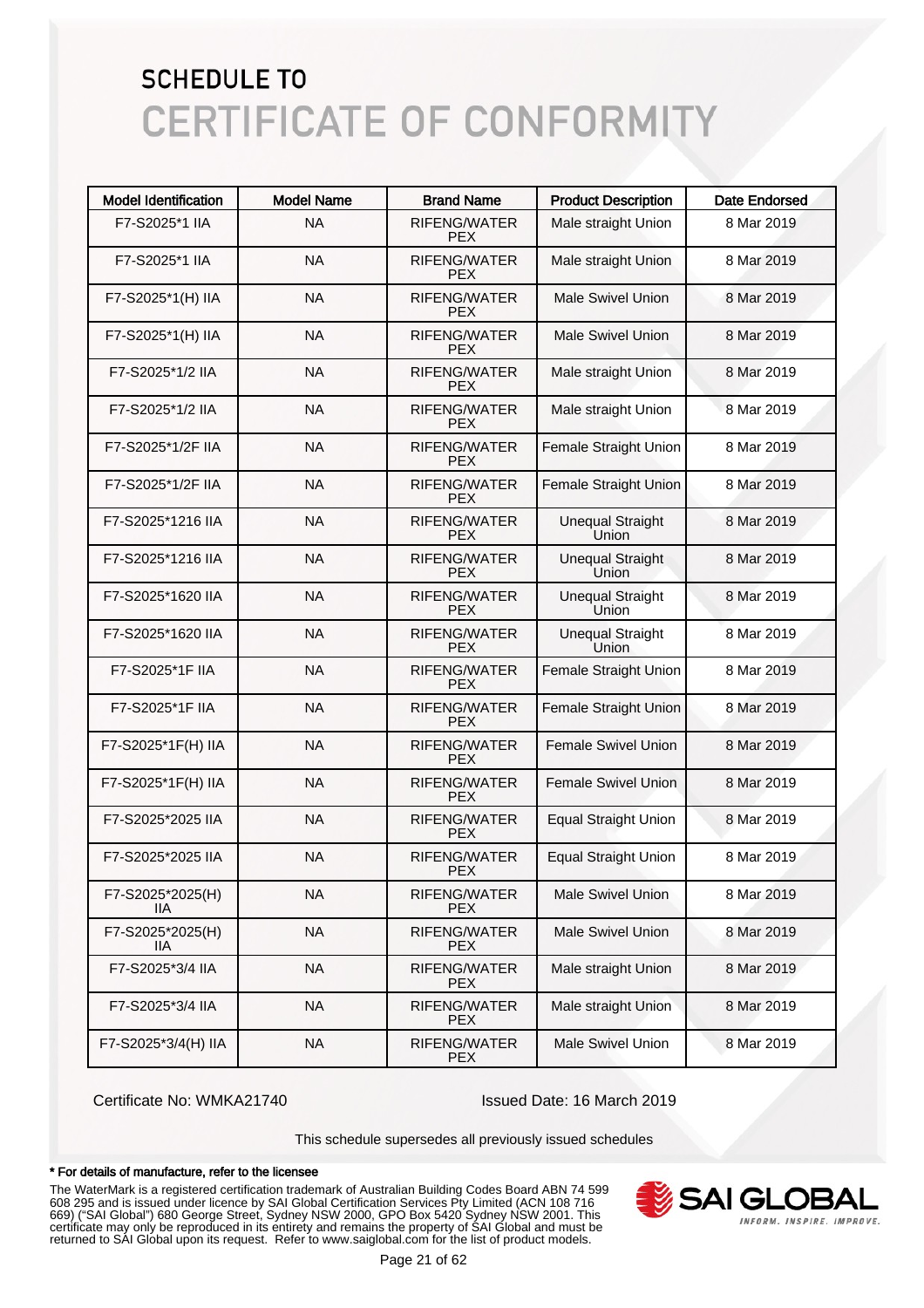| <b>Model Identification</b> | <b>Model Name</b> | <b>Brand Name</b>                 | <b>Product Description</b>       | <b>Date Endorsed</b> |
|-----------------------------|-------------------|-----------------------------------|----------------------------------|----------------------|
| F7-S2025*3/4(H) IIA         | <b>NA</b>         | RIFENG/WATER<br><b>PEX</b>        | <b>Male Swivel Union</b>         | 8 Mar 2019           |
| F7-S2025*3/4F IIA           | <b>NA</b>         | RIFENG/WATER<br><b>PEX</b>        | Female Straight Union            | 8 Mar 2019           |
| F7-S2025*3/4F IIA           | <b>NA</b>         | <b>RIFENG/WATER</b><br><b>PEX</b> | Female Straight Union            | 8 Mar 2019           |
| F7-S2025*3/4F(H) IIA        | <b>NA</b>         | <b>RIFENG/WATER</b><br><b>PEX</b> | <b>Female Swivel Union</b>       | 8 Mar 2019           |
| F7-S2025*3/4F(H) IIA        | <b>NA</b>         | <b>RIFENG/WATER</b><br><b>PEX</b> | Female Swivel Union              | 8 Mar 2019           |
| F7-S2026*1 IIA              | <b>NA</b>         | <b>RIFENG/WATER</b><br><b>PEX</b> | Male straight Union              | 8 Mar 2019           |
| F7-S2026*1 IIA              | <b>NA</b>         | <b>RIFENG/WATER</b><br><b>PEX</b> | Male straight Union              | 8 Mar 2019           |
| F7-S2026*1/2 IIA            | <b>NA</b>         | <b>RIFENG/WATER</b><br><b>PEX</b> | Male straight Union              | 8 Mar 2019           |
| F7-S2026*1/2 IIA            | <b>NA</b>         | <b>RIFENG/WATER</b><br><b>PEX</b> | Male straight Union              | 8 Mar 2019           |
| F7-S2026*1F IIA             | <b>NA</b>         | <b>RIFENG/WATER</b><br><b>PEX</b> | Female Straight Union            | 8 Mar 2019           |
| F7-S2026*1F IIA             | <b>NA</b>         | <b>RIFENG/WATER</b><br><b>PEX</b> | Female Straight Union            | 8 Mar 2019           |
| F7-S2026*3/4 IIA            | <b>NA</b>         | <b>RIFENG/WATER</b><br><b>PEX</b> | Male straight Union              | 8 Mar 2019           |
| F7-S2026*3/4 IIA            | <b>NA</b>         | <b>RIFENG/WATER</b><br><b>PEX</b> | Male straight Union              | 8 Mar 2019           |
| F7-S2026*3/4F IIA           | <b>NA</b>         | <b>RIFENG/WATER</b><br><b>PEX</b> | Female Straight Union            | 8 Mar 2019           |
| F7-S2026*3/4F IIA           | <b>NA</b>         | <b>RIFENG/WATER</b><br><b>PEX</b> | Female Straight Union            | 8 Mar 2019           |
| F7-S2632*1(H) IIA           | <b>NA</b>         | <b>RIFENG/WATER</b><br><b>PEX</b> | <b>Male Swivel Union</b>         | 8 Mar 2019           |
| F7-S2632*1(H) IIA           | <b>NA</b>         | <b>RIFENG/WATER</b><br><b>PEX</b> | <b>Male Swivel Union</b>         | 8 Mar 2019           |
| F7-S2632*1216 IIA           | <b>NA</b>         | RIFENG/WATER<br><b>PEX</b>        | <b>Unequal Straight</b><br>Union | 8 Mar 2019           |
| F7-S2632*1216 IIA           | <b>NA</b>         | RIFENG/WATER<br><b>PEX</b>        | <b>Unequal Straight</b><br>Union | 8 Mar 2019           |
| F7-S2632*1620 IIA           | <b>NA</b>         | RIFENG/WATER<br><b>PEX</b>        | <b>Unequal Straight</b><br>Union | 8 Mar 2019           |
| F7-S2632*1620 IIA           | <b>NA</b>         | RIFENG/WATER<br><b>PEX</b>        | <b>Unequal Straight</b><br>Union | 8 Mar 2019           |
| F7-S2632*1F IIA             | <b>NA</b>         | RIFENG/WATER<br><b>PEX</b>        | Female Straight Union            | 8 Mar 2019           |
| F7-S2632*1F IIA             | <b>NA</b>         | RIFENG/WATER<br><b>PEX</b>        | Female Straight Union            | 8 Mar 2019           |

Certificate No: WMKA21740 Issued Date: 16 March 2019

This schedule supersedes all previously issued schedules

#### \* For details of manufacture, refer to the licensee

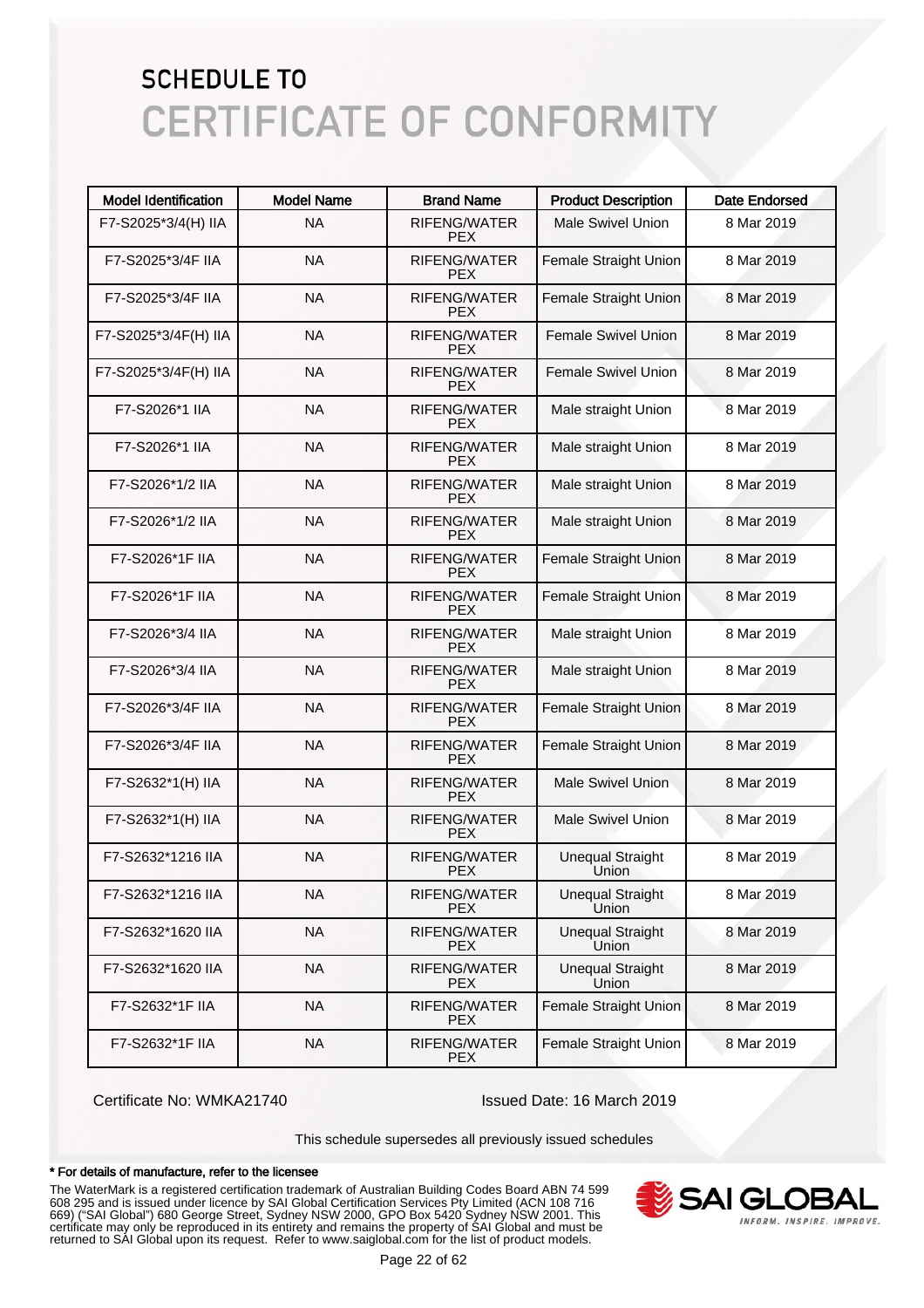| <b>Model Identification</b> | <b>Model Name</b> | <b>Brand Name</b>                 | <b>Product Description</b>       | <b>Date Endorsed</b> |
|-----------------------------|-------------------|-----------------------------------|----------------------------------|----------------------|
| F7-S2632*1F(H) IIA          | <b>NA</b>         | RIFENG/WATER<br>PEX.              | <b>Female Swivel Union</b>       | 8 Mar 2019           |
| F7-S2632*1F(H) IIA          | <b>NA</b>         | <b>RIFENG/WATER</b><br>PEX.       | <b>Female Swivel Union</b>       | 8 Mar 2019           |
| F7-S2632*2025 IIA           | <b>NA</b>         | RIFENG/WATER<br><b>PEX</b>        | <b>Unequal Straight</b><br>Union | 8 Mar 2019           |
| F7-S2632*2025 IIA           | <b>NA</b>         | RIFENG/WATER<br><b>PEX</b>        | <b>Unequal Straight</b><br>Union | 8 Mar 2019           |
| F7-S2632*2632 IIA           | <b>NA</b>         | RIFENG/WATER<br><b>PEX</b>        | <b>Equal Straight Union</b>      | 8 Mar 2019           |
| F7-S2632*2632 IIA           | <b>NA</b>         | RIFENG/WATER<br><b>PEX</b>        | <b>Equal Straight Union</b>      | 8 Mar 2019           |
| F7-S2632*2632(H)<br>IIА     | <b>NA</b>         | RIFENG/WATER<br>PEX.              | <b>Male Swivel Union</b>         | 8 Mar 2019           |
| F7-S2632*2632(H)<br>IIА     | <b>NA</b>         | RIFENG/WATER<br>PEX.              | <b>Male Swivel Union</b>         | 8 Mar 2019           |
| F7-S2632*3/4(H) IIA         | <b>NA</b>         | <b>RIFENG/WATER</b><br>PEX.       | <b>Male Swivel Union</b>         | 8 Mar 2019           |
| F7-S2632*3/4(H) IIA         | <b>NA</b>         | <b>RIFENG/WATER</b><br>PEX.       | <b>Male Swivel Union</b>         | 8 Mar 2019           |
| F7-S2632*3/4F IIA           | <b>NA</b>         | <b>RIFENG/WATER</b><br>PEX.       | Female Straight Union            | 8 Mar 2019           |
| F7-S2632*3/4F IIA           | <b>NA</b>         | <b>RIFENG/WATER</b><br><b>PEX</b> | <b>Female Straight Union</b>     | 8 Mar 2019           |
| F7-T1216*1/2*1216<br>IIА    | <b>NA</b>         | RIFENG/WATER<br><b>PEX</b>        | Male Tee                         | 8 Mar 2019           |
| F7-T1216*1/2*1216<br>liа    | <b>NA</b>         | RIFENG/WATER<br><b>PEX</b>        | Male Tee                         | 8 Mar 2019           |
| F7-T1216*1/2F*1216<br>IIА   | <b>NA</b>         | RIFENG/WATER<br><b>PEX</b>        | <b>Female Tee</b>                | 8 Mar 2019           |
| F7-T1216*1/2F*1216<br>IIА   | <b>NA</b>         | RIFENG/WATER<br><b>PEX</b>        | <b>Female Tee</b>                | 8 Mar 2019           |
| F7-T1216*1216*1216<br>liа   | <b>NA</b>         | <b>RIFENG/WATER</b><br><b>PEX</b> | Equal Tee                        | 8 Mar 2019           |
| F7-T1216*1216*1216<br>llА   | <b>NA</b>         | <b>RIFENG/WATER</b><br><b>PEX</b> | Equal Tee                        | 8 Mar 2019           |
| F7-T1216*1620*1216<br>11A   | <b>NA</b>         | RIFENG/WATER<br>PEX.              | <b>Unequal Tee</b>               | 8 Mar 2019           |
| F7-T1216*1620*1216<br>IIA   | <b>NA</b>         | RIFENG/WATER<br>PEX.              | <b>Unequal Tee</b>               | 8 Mar 2019           |
| F7-T1216*3/4*1216<br>IIА    | <b>NA</b>         | RIFENG/WATER<br><b>PEX</b>        | Male Tee                         | 8 Mar 2019           |
| F7-T1216*3/4*1216<br>IIA    | <b>NA</b>         | RIFENG/WATER<br><b>PEX</b>        | Male Tee                         | 8 Mar 2019           |
| F7-T1216*3/4F*1216<br>IIА   | <b>NA</b>         | RIFENG/WATER<br><b>PEX</b>        | Female Tee                       | 8 Mar 2019           |

Certificate No: WMKA21740 Issued Date: 16 March 2019

This schedule supersedes all previously issued schedules

#### \* For details of manufacture, refer to the licensee

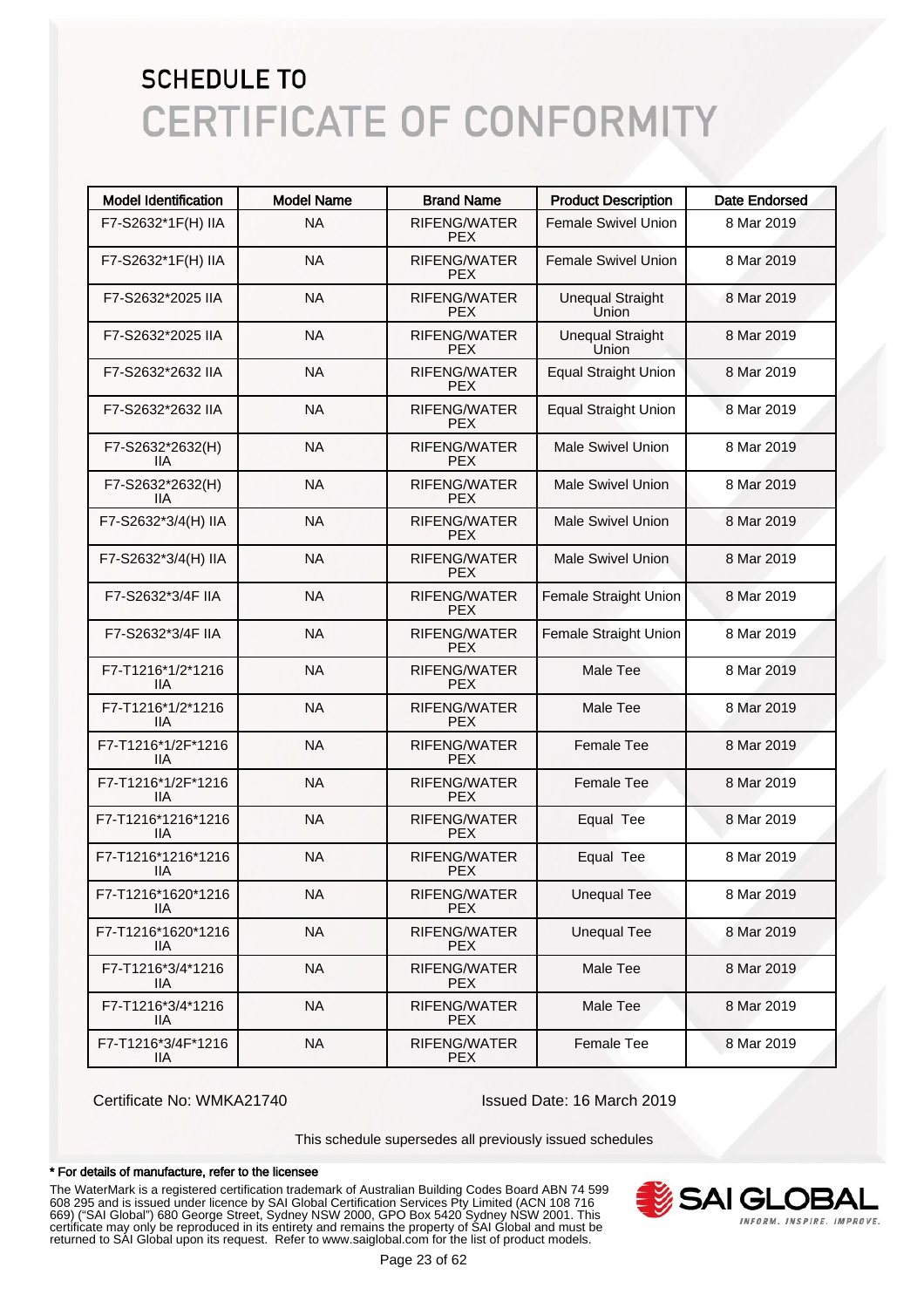| <b>Model Identification</b>      | <b>Model Name</b> | <b>Brand Name</b>                 | <b>Product Description</b> | <b>Date Endorsed</b> |
|----------------------------------|-------------------|-----------------------------------|----------------------------|----------------------|
| F7-T1216*3/4F*1216<br>ШA         | <b>NA</b>         | RIFENG/WATER<br><b>PEX</b>        | <b>Female Tee</b>          | 8 Mar 2019           |
| F7-T1620*1/2*1620<br>ШA          | <b>NA</b>         | RIFENG/WATER<br><b>PEX</b>        | Male Tee                   | 8 Mar 2019           |
| F7-T1620*1/2*1620<br>ШA          | <b>NA</b>         | RIFENG/WATER<br><b>PEX</b>        | Male Tee                   | 8 Mar 2019           |
| F7-T1620*1/2F*1620<br>ШA         | <b>NA</b>         | RIFENG/WATER<br><b>PEX</b>        | <b>Female Tee</b>          | 8 Mar 2019           |
| F7-T1620*1/2F*1620<br>ШA         | <b>NA</b>         | RIFENG/WATER<br><b>PEX</b>        | <b>Female Tee</b>          | 8 Mar 2019           |
| F7-T1620*1216*1216<br>ШA         | <b>NA</b>         | RIFENG/WATER<br><b>PEX</b>        | <b>Unequal Tee</b>         | 8 Mar 2019           |
| F7-T1620*1216*1216<br>ШA         | <b>NA</b>         | RIFENG/WATER<br><b>PEX</b>        | <b>Unequal Tee</b>         | 8 Mar 2019           |
| F7-T1620*1216*1620<br>ШA         | <b>NA</b>         | RIFENG/WATER<br><b>PEX</b>        | <b>Unequal Tee</b>         | 8 Mar 2019           |
| F7-T1620*1216*1620<br>ШA         | <b>NA</b>         | RIFENG/WATER<br><b>PEX</b>        | <b>Unequal Tee</b>         | 8 Mar 2019           |
| F7-T1620*1620*1216<br>ШA         | <b>NA</b>         | RIFENG/WATER<br><b>PEX</b>        | <b>Unequal Tee</b>         | 8 Mar 2019           |
| F7-T1620*1620*1216<br>ШA         | <b>NA</b>         | <b>RIFENG/WATER</b><br><b>PEX</b> | <b>Unequal Tee</b>         | 8 Mar 2019           |
| F7-T1620*1620*1620<br>ШA         | <b>NA</b>         | RIFENG/WATER<br><b>PEX</b>        | Equal Tee                  | 8 Mar 2019           |
| F7-T1620*1620*1620<br>ШA         | <b>NA</b>         | <b>RIFENG/WATER</b><br><b>PEX</b> | Equal Tee                  | 8 Mar 2019           |
| F7-T1620*2025*1216<br>ШA         | <b>NA</b>         | RIFENG/WATER<br><b>PEX</b>        | <b>Unequal Tee</b>         | 8 Mar 2019           |
| F7-T1620*2025*1216<br>ШA         | <b>NA</b>         | RIFENG/WATER<br><b>PEX</b>        | <b>Unequal Tee</b>         | 8 Mar 2019           |
| F7-T1620*2025*1620<br>ШA         | <b>NA</b>         | RIFENG/WATER<br><b>PEX</b>        | <b>Unequal Tee</b>         | 8 Mar 2019           |
| F7-T1620*2025*1620<br>IIA        | <b>NA</b>         | RIFENG/WATER<br><b>PEX</b>        | <b>Unequal Tee</b>         | 8 Mar 2019           |
| F7-T1620*2026*1620<br>ШA         | <b>NA</b>         | RIFENG/WATER<br><b>PEX</b>        | <b>Unequal Tee</b>         | 8 Mar 2019           |
| F7-T1620*2026*1620<br>IIА        | <b>NA</b>         | RIFENG/WATER<br><b>PEX</b>        | <b>Unequal Tee</b>         | 8 Mar 2019           |
| F7-T1620*2632*1620<br>IIА        | <b>NA</b>         | RIFENG/WATER<br><b>PEX</b>        | <b>Unequal Tee</b>         | 8 Mar 2019           |
| F7-T1620*2632*1620<br><b>IIA</b> | <b>NA</b>         | RIFENG/WATER<br><b>PEX</b>        | <b>Unequal Tee</b>         | 8 Mar 2019           |
| F7-T1620*3/4F*1620<br><b>IIA</b> | <b>NA</b>         | RIFENG/WATER<br><b>PEX</b>        | Female Tee                 | 8 Mar 2019           |
| F7-T1620*3/4F*1620<br>IIA        | <b>NA</b>         | RIFENG/WATER<br><b>PEX</b>        | Female Tee                 | 8 Mar 2019           |

Certificate No: WMKA21740 Issued Date: 16 March 2019

This schedule supersedes all previously issued schedules

#### \* For details of manufacture, refer to the licensee

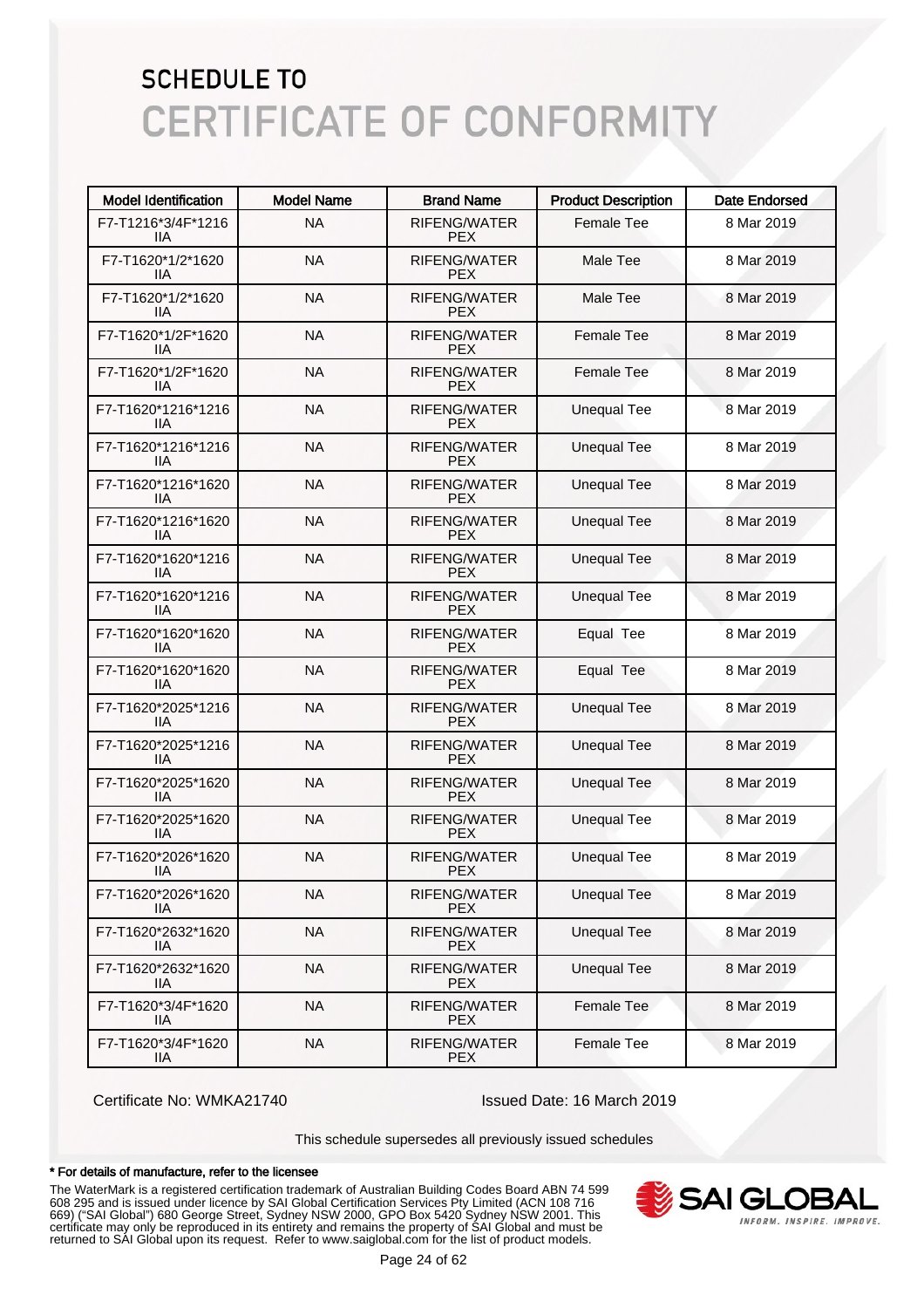| <b>Model Identification</b> | <b>Model Name</b> | <b>Brand Name</b>                 | <b>Product Description</b> | <b>Date Endorsed</b> |
|-----------------------------|-------------------|-----------------------------------|----------------------------|----------------------|
| F7-T2025*1/2*2025<br>11A    | <b>NA</b>         | RIFENG/WATER<br><b>PEX</b>        | Male Tee                   | 8 Mar 2019           |
| F7-T2025*1/2*2025<br>ШA     | <b>NA</b>         | RIFENG/WATER<br><b>PEX</b>        | Male Tee                   | 8 Mar 2019           |
| F7-T2025*1/2F*2025<br>ШA    | <b>NA</b>         | RIFENG/WATER<br><b>PEX</b>        | <b>Female Tee</b>          | 8 Mar 2019           |
| F7-T2025*1/2F*2025<br>ШA    | <b>NA</b>         | RIFENG/WATER<br><b>PEX</b>        | <b>Female Tee</b>          | 8 Mar 2019           |
| F7-T2025*1216*1216<br>ШA    | <b>NA</b>         | <b>RIFENG/WATER</b><br><b>PEX</b> | <b>Unequal Tee</b>         | 8 Mar 2019           |
| F7-T2025*1216*1216<br>ШA    | <b>NA</b>         | RIFENG/WATER<br><b>PEX</b>        | <b>Unequal Tee</b>         | 8 Mar 2019           |
| F7-T2025*1216*1620<br>ШA    | <b>NA</b>         | RIFENG/WATER<br><b>PEX</b>        | <b>Unequal Tee</b>         | 8 Mar 2019           |
| F7-T2025*1216*1620<br>ШA    | <b>NA</b>         | RIFENG/WATER<br><b>PEX</b>        | <b>Unequal Tee</b>         | 8 Mar 2019           |
| F7-T2025*1216*2025<br>ШA    | <b>NA</b>         | RIFENG/WATER<br><b>PEX</b>        | <b>Unequal Tee</b>         | 8 Mar 2019           |
| F7-T2025*1216*2025<br>ШA    | <b>NA</b>         | RIFENG/WATER<br><b>PEX</b>        | <b>Unequal Tee</b>         | 8 Mar 2019           |
| F7-T2025*1620*1216<br>ШA    | <b>NA</b>         | <b>RIFENG/WATER</b><br><b>PEX</b> | <b>Unequal Tee</b>         | 8 Mar 2019           |
| F7-T2025*1620*1216<br>ШA    | <b>NA</b>         | RIFENG/WATER<br><b>PEX</b>        | <b>Unequal Tee</b>         | 8 Mar 2019           |
| F7-T2025*1620*1620<br>ШA    | <b>NA</b>         | RIFENG/WATER<br><b>PEX</b>        | <b>Unequal Tee</b>         | 8 Mar 2019           |
| F7-T2025*1620*1620<br>ШA    | <b>NA</b>         | RIFENG/WATER<br><b>PEX</b>        | <b>Unequal Tee</b>         | 8 Mar 2019           |
| F7-T2025*1620*2025<br>ШA    | <b>NA</b>         | RIFENG/WATER<br><b>PEX</b>        | <b>Unequal Tee</b>         | 8 Mar 2019           |
| F7-T2025*1620*2025<br>11A   | <b>NA</b>         | RIFENG/WATER<br><b>PEX</b>        | <b>Unequal Tee</b>         | 8 Mar 2019           |
| F7-T2025*1F*2025 IIA        | <b>NA</b>         | RIFENG/WATER<br><b>PEX</b>        | <b>Female Tee</b>          | 8 Mar 2019           |
| F7-T2025*1F*2025 IIA        | <b>NA</b>         | RIFENG/WATER<br><b>PEX</b>        | <b>Female Tee</b>          | 8 Mar 2019           |
| F7-T2025*2025*1216<br>IIА   | <b>NA</b>         | RIFENG/WATER<br><b>PEX</b>        | <b>Unequal Tee</b>         | 8 Mar 2019           |
| F7-T2025*2025*1216<br>IIА   | <b>NA</b>         | RIFENG/WATER<br><b>PEX</b>        | <b>Unequal Tee</b>         | 8 Mar 2019           |
| F7-T2025*2025*1620<br>IIA   | <b>NA</b>         | RIFENG/WATER<br><b>PEX</b>        | <b>Unequal Tee</b>         | 8 Mar 2019           |
| F7-T2025*2025*1620<br>IIА   | <b>NA</b>         | RIFENG/WATER<br><b>PEX</b>        | <b>Unequal Tee</b>         | 8 Mar 2019           |
| F7-T2025*2025*2025<br>IIA   | <b>NA</b>         | RIFENG/WATER<br><b>PEX</b>        | Equal Tee                  | 8 Mar 2019           |

Certificate No: WMKA21740 Issued Date: 16 March 2019

This schedule supersedes all previously issued schedules

#### \* For details of manufacture, refer to the licensee

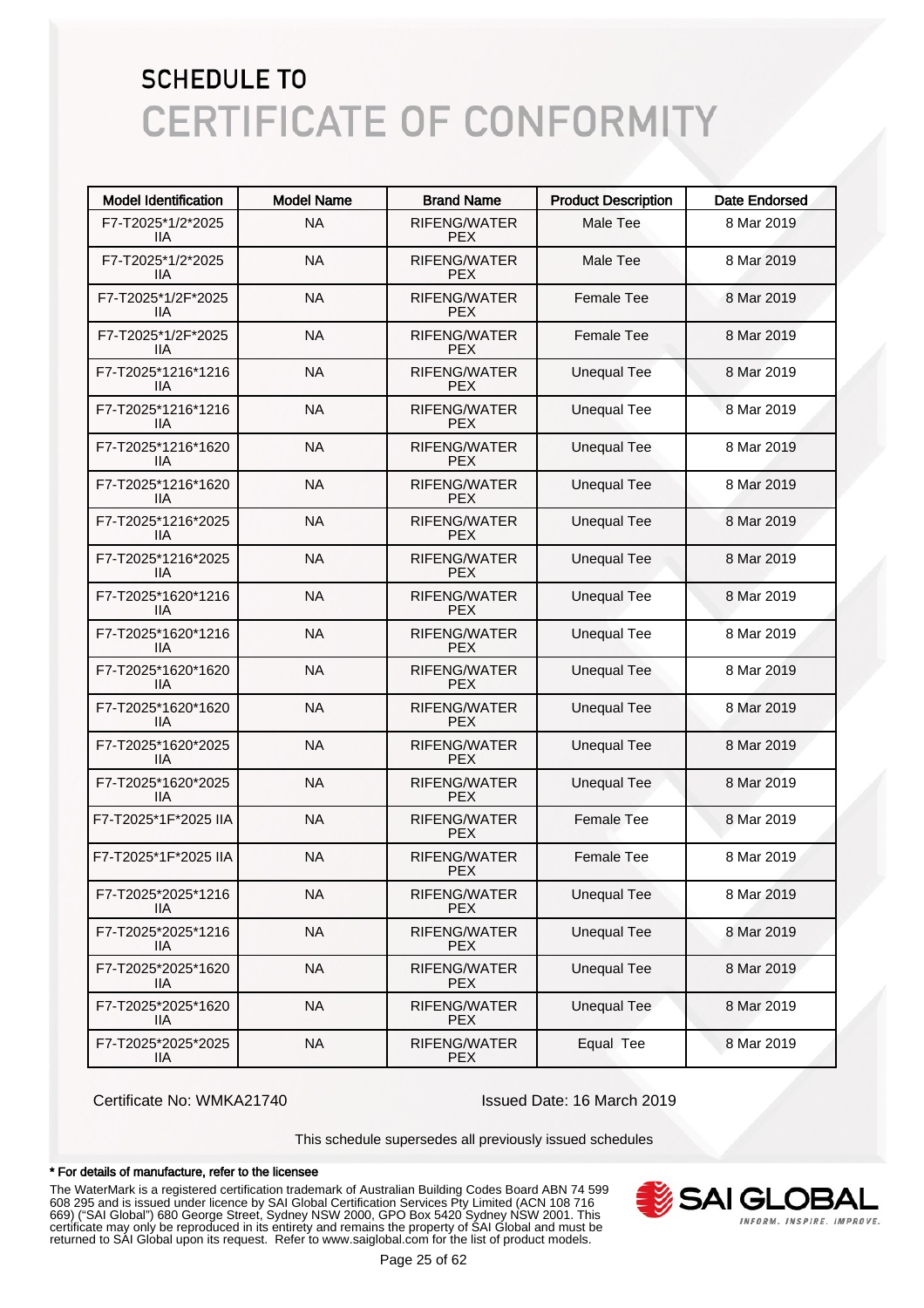| <b>Model Identification</b>      | <b>Model Name</b> | <b>Brand Name</b>                 | <b>Product Description</b> | <b>Date Endorsed</b> |
|----------------------------------|-------------------|-----------------------------------|----------------------------|----------------------|
| F7-T2025*2025*2025<br>11A        | <b>NA</b>         | RIFENG/WATER<br><b>PEX</b>        | Equal Tee                  | 8 Mar 2019           |
| F7-T2025*2632*2025<br>ШA         | <b>NA</b>         | RIFENG/WATER<br><b>PEX</b>        | <b>Unequal Tee</b>         | 8 Mar 2019           |
| F7-T2025*2632*2025<br>ШA         | <b>NA</b>         | RIFENG/WATER<br><b>PEX</b>        | <b>Unequal Tee</b>         | 8 Mar 2019           |
| F7-T2025*3/4*2025<br>ШA          | <b>NA</b>         | RIFENG/WATER<br><b>PEX</b>        | Male Tee                   | 8 Mar 2019           |
| F7-T2025*3/4*2025<br>ШA          | <b>NA</b>         | RIFENG/WATER<br><b>PEX</b>        | Male Tee                   | 8 Mar 2019           |
| F7-T2025*3/4F*2025<br>ШA         | <b>NA</b>         | RIFENG/WATER<br><b>PEX</b>        | <b>Female Tee</b>          | 8 Mar 2019           |
| F7-T2025*3/4F*2025<br>ШA         | <b>NA</b>         | RIFENG/WATER<br><b>PEX</b>        | <b>Female Tee</b>          | 8 Mar 2019           |
| F7-T2026*1/2F*2026<br>ШA         | <b>NA</b>         | RIFENG/WATER<br><b>PEX</b>        | <b>Female Tee</b>          | 8 Mar 2019           |
| F7-T2026*1/2F*2026<br>ШA         | <b>NA</b>         | <b>RIFENG/WATER</b><br><b>PEX</b> | <b>Female Tee</b>          | 8 Mar 2019           |
| F7-T2026*1216*1620<br>ШA         | <b>NA</b>         | RIFENG/WATER<br><b>PEX</b>        | <b>Unequal Tee</b>         | 8 Mar 2019           |
| F7-T2026*1216*1620<br>ШA         | <b>NA</b>         | <b>RIFENG/WATER</b><br><b>PEX</b> | <b>Unequal Tee</b>         | 8 Mar 2019           |
| F7-T2026*1216*2026<br>ШA         | <b>NA</b>         | RIFENG/WATER<br><b>PEX</b>        | <b>Unequal Tee</b>         | 8 Mar 2019           |
| F7-T2026*1216*2026<br>ШA         | <b>NA</b>         | RIFENG/WATER<br><b>PEX</b>        | <b>Unequal Tee</b>         | 8 Mar 2019           |
| F7-T2026*1620*1620<br>ШA         | <b>NA</b>         | RIFENG/WATER<br><b>PEX</b>        | <b>Unequal Tee</b>         | 8 Mar 2019           |
| F7-T2026*1620*1620<br>ШA         | <b>NA</b>         | RIFENG/WATER<br><b>PEX</b>        | <b>Unequal Tee</b>         | 8 Mar 2019           |
| F7-T2026*1620*2026<br>ШA         | <b>NA</b>         | RIFENG/WATER<br><b>PEX</b>        | <b>Unequal Tee</b>         | 8 Mar 2019           |
| F7-T2026*1620*2026<br>ШA         | <b>NA</b>         | RIFENG/WATER<br><b>PEX</b>        | <b>Unequal Tee</b>         | 8 Mar 2019           |
| F7-T2026*2026*1620<br>ШA         | <b>NA</b>         | RIFENG/WATER<br><b>PEX</b>        | <b>Unequal Tee</b>         | 8 Mar 2019           |
| F7-T2026*2026*1620<br>IIА        | <b>NA</b>         | RIFENG/WATER<br><b>PEX</b>        | <b>Unequal Tee</b>         | 8 Mar 2019           |
| F7-T2026*2026*2026<br>IIА        | <b>NA</b>         | RIFENG/WATER<br><b>PEX</b>        | Equal Tee                  | 8 Mar 2019           |
| F7-T2026*2026*2026<br>lia        | <b>NA</b>         | RIFENG/WATER<br><b>PEX</b>        | Equal Tee                  | 8 Mar 2019           |
| F7-T2026*3/4F*2026<br><b>IIA</b> | <b>NA</b>         | RIFENG/WATER<br><b>PEX</b>        | Female Tee                 | 8 Mar 2019           |
| F7-T2026*3/4F*2026<br><b>IIA</b> | <b>NA</b>         | RIFENG/WATER<br><b>PEX</b>        | Female Tee                 | 8 Mar 2019           |

Certificate No: WMKA21740 Issued Date: 16 March 2019

This schedule supersedes all previously issued schedules

#### \* For details of manufacture, refer to the licensee

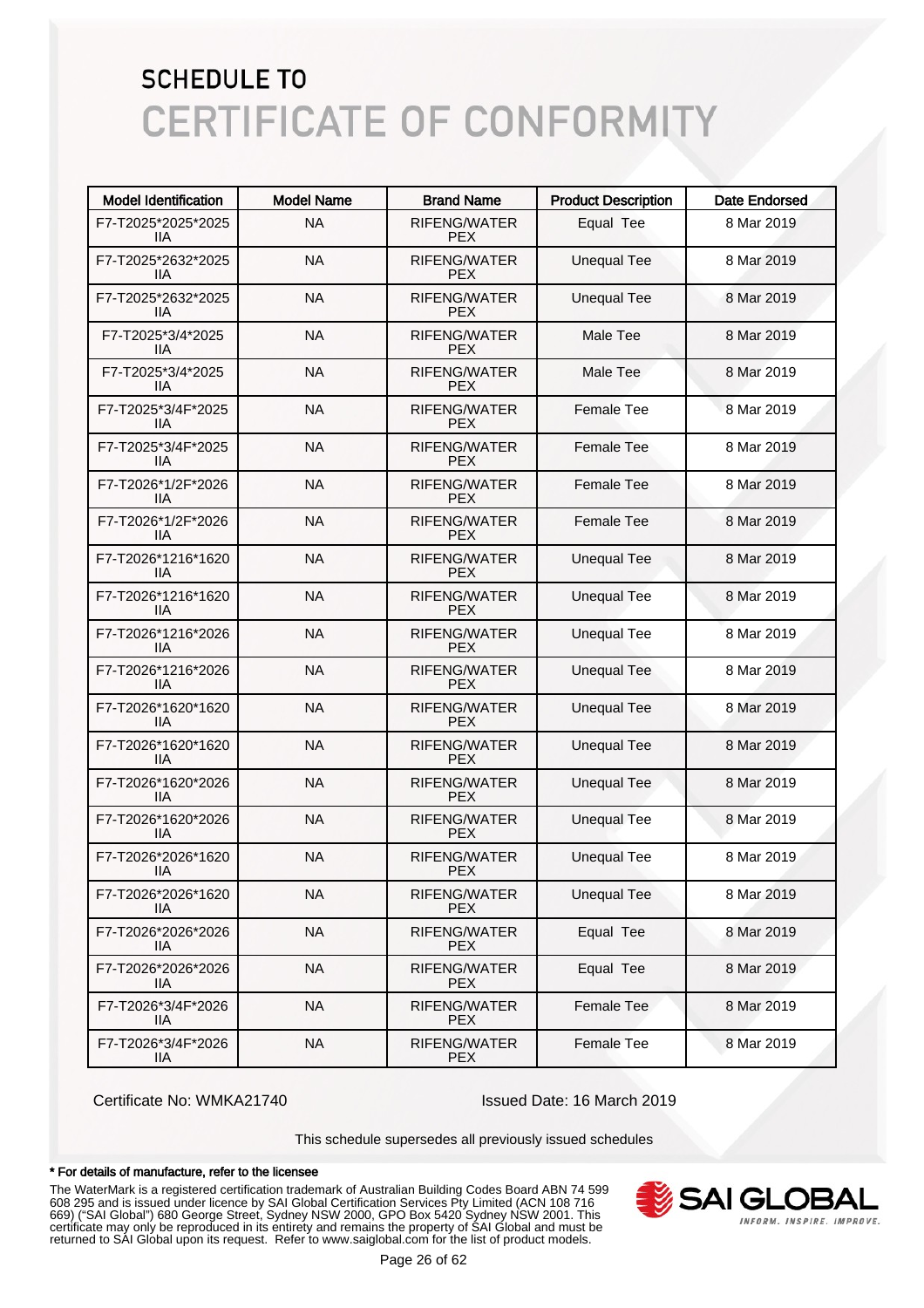| <b>Model Identification</b>      | <b>Model Name</b> | <b>Brand Name</b>                 | <b>Product Description</b> | <b>Date Endorsed</b> |
|----------------------------------|-------------------|-----------------------------------|----------------------------|----------------------|
| F7-T2632*1<br>1/4F*2632 IIA      | <b>NA</b>         | RIFENG/WATER<br><b>PEX</b>        | <b>Female Tee</b>          | 8 Mar 2019           |
| F7-T2632*1<br>1/4F*2632 IIA      | <b>NA</b>         | RIFENG/WATER<br><b>PEX</b>        | <b>Female Tee</b>          | 8 Mar 2019           |
| F7-T2632*1/2F*2632<br>ШA         | <b>NA</b>         | RIFENG/WATER<br><b>PEX</b>        | <b>Female Tee</b>          | 8 Mar 2019           |
| F7-T2632*1/2F*2632<br>ШA         | <b>NA</b>         | <b>RIFENG/WATER</b><br><b>PFX</b> | <b>Female Tee</b>          | 8 Mar 2019           |
| F7-T2632*1216*2632<br>ШA         | <b>NA</b>         | <b>RIFENG/WATER</b><br><b>PFX</b> | <b>Unequal Tee</b>         | 8 Mar 2019           |
| F7-T2632*1216*2632<br>ШA         | <b>NA</b>         | <b>RIFENG/WATER</b><br><b>PEX</b> | <b>Unequal Tee</b>         | 8 Mar 2019           |
| F7-T2632*1620*1620<br>ШA         | <b>NA</b>         | RIFENG/WATER<br><b>PEX</b>        | <b>Unequal Tee</b>         | 8 Mar 2019           |
| F7-T2632*1620*1620<br>ШA         | <b>NA</b>         | RIFENG/WATER<br><b>PEX</b>        | <b>Unequal Tee</b>         | 8 Mar 2019           |
| F7-T2632*1620*2632<br>ШA         | <b>NA</b>         | RIFENG/WATER<br><b>PEX</b>        | <b>Unequal Tee</b>         | 8 Mar 2019           |
| F7-T2632*1620*2632<br>11A        | <b>NA</b>         | RIFENG/WATER<br><b>PEX</b>        | <b>Unequal Tee</b>         | 8 Mar 2019           |
| F7-T2632*1F*2632 IIA             | <b>NA</b>         | <b>RIFENG/WATER</b><br><b>PEX</b> | <b>Female Tee</b>          | 8 Mar 2019           |
| F7-T2632*1F*2632 IIA             | <b>NA</b>         | <b>RIFENG/WATER</b><br><b>PEX</b> | <b>Female Tee</b>          | 8 Mar 2019           |
| F7-T2632*2025*2025<br>ШA         | <b>NA</b>         | <b>RIFENG/WATER</b><br><b>PEX</b> | <b>Unequal Tee</b>         | 8 Mar 2019           |
| F7-T2632*2025*2025<br>ШA         | <b>NA</b>         | <b>RIFENG/WATER</b><br><b>PEX</b> | <b>Unequal Tee</b>         | 8 Mar 2019           |
| F7-T2632*2025*2632<br>ШA         | <b>NA</b>         | <b>RIFENG/WATER</b><br><b>PEX</b> | <b>Unequal Tee</b>         | 8 Mar 2019           |
| F7-T2632*2025*2632<br>ШA         | <b>NA</b>         | <b>RIFENG/WATER</b><br><b>PEX</b> | <b>Unequal Tee</b>         | 8 Mar 2019           |
| F7-T2632*2026*2632<br>ШA         | <b>NA</b>         | RIFENG/WATER<br><b>PEX</b>        | <b>Unequal Tee</b>         | 8 Mar 2019           |
| F7-T2632*2026*2632<br>11A        | <b>NA</b>         | RIFENG/WATER<br><b>PEX</b>        | <b>Unequal Tee</b>         | 8 Mar 2019           |
| F7-T2632*2632*1216<br>11A        | <b>NA</b>         | RIFENG/WATER<br><b>PEX</b>        | <b>Unequal Tee</b>         | 8 Mar 2019           |
| F7-T2632*2632*1216<br>IIA        | <b>NA</b>         | RIFENG/WATER<br><b>PEX</b>        | <b>Unequal Tee</b>         | 8 Mar 2019           |
| F7-T2632*2632*1620<br>IIA        | <b>NA</b>         | RIFENG/WATER<br><b>PEX</b>        | <b>Unequal Tee</b>         | 8 Mar 2019           |
| F7-T2632*2632*1620<br><b>IIA</b> | <b>NA</b>         | RIFENG/WATER<br><b>PEX</b>        | <b>Unequal Tee</b>         | 8 Mar 2019           |
| F7-T2632*2632*2025<br><b>IIA</b> | <b>NA</b>         | RIFENG/WATER<br><b>PEX</b>        | <b>Unequal Tee</b>         | 8 Mar 2019           |

Certificate No: WMKA21740 Issued Date: 16 March 2019

This schedule supersedes all previously issued schedules

#### \* For details of manufacture, refer to the licensee

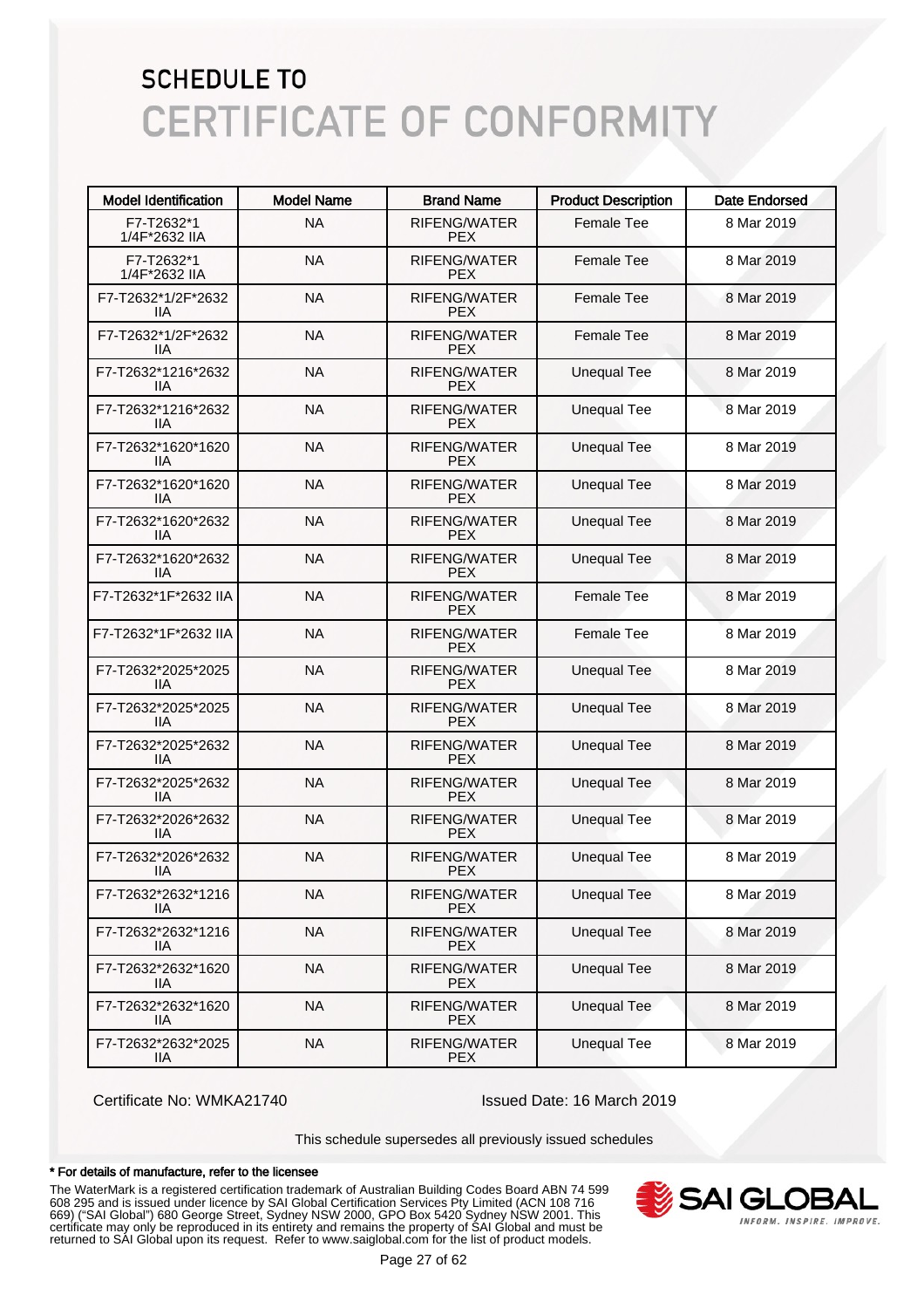| <b>Model Identification</b> | <b>Model Name</b> | <b>Brand Name</b>                 | <b>Product Description</b> | <b>Date Endorsed</b> |
|-----------------------------|-------------------|-----------------------------------|----------------------------|----------------------|
| F7-T2632*2632*2025<br>11A   | <b>NA</b>         | RIFENG/WATER<br><b>PEX</b>        | <b>Unequal Tee</b>         | 8 Mar 2019           |
| F7-T2632*2632*2632<br>ШA    | <b>NA</b>         | RIFENG/WATER<br><b>PEX</b>        | Equal Tee                  | 8 Mar 2019           |
| F7-T2632*2632*2632<br>ШA    | <b>NA</b>         | RIFENG/WATER<br><b>PEX</b>        | Equal Tee                  | 8 Mar 2019           |
| F7-T2632*3/4*2632<br>ШA     | <b>NA</b>         | RIFENG/WATER<br><b>PEX</b>        | Male Tee                   | 8 Mar 2019           |
| F7-T2632*3/4*2632<br>ШA     | <b>NA</b>         | <b>RIFENG/WATER</b><br><b>PEX</b> | Male Tee                   | 8 Mar 2019           |
| F7-T2632*3/4F*2632<br>11A   | <b>NA</b>         | <b>RIFENG/WATER</b><br><b>PEX</b> | <b>Female Tee</b>          | 8 Mar 2019           |
| F7-T2632*3/4F*2632<br>11A   | <b>NA</b>         | RIFENG/WATER<br><b>PEX</b>        | <b>Female Tee</b>          | 8 Mar 2019           |
| F7-Y1620*1620*1/2<br>ШA     | <b>NA</b>         | RIFENG/WATER<br><b>PEX</b>        | Male Y Tee                 | 8 Mar 2019           |
| F7-Y1620*1620*1/2<br>ШA     | <b>NA</b>         | RIFENG/WATER<br><b>PEX</b>        | Male Y Tee                 | 8 Mar 2019           |
| F7-Y1620*1620*1620<br>ШA    | <b>NA</b>         | RIFENG/WATER<br><b>PEX</b>        | Equal Y Tee                | 8 Mar 2019           |
| F7-Y1620*1620*1620<br>ШA    | <b>NA</b>         | <b>RIFENG/WATER</b><br><b>PEX</b> | Equal Y Tee                | 8 Mar 2019           |
| F7-Y2025*1620*1620<br>ШA    | <b>NA</b>         | RIFENG/WATER<br><b>PEX</b>        | <b>Unequal Y Tee</b>       | 8 Mar 2019           |
| F7-Y2025*1620*1620<br>ШA    | <b>NA</b>         | RIFENG/WATER<br><b>PEX</b>        | <b>Unequal Y Tee</b>       | 8 Mar 2019           |
| F7-Y2025*2025*2025<br>ШA    | <b>NA</b>         | RIFENG/WATER<br><b>PEX</b>        | Equal Y Tee                | 8 Mar 2019           |
| F7-Y2025*2025*2025<br>ШA    | <b>NA</b>         | RIFENG/WATER<br><b>PEX</b>        | Equal Y Tee                | 8 Mar 2019           |
| F7-Y2025*2025*3/4<br>ШA     | <b>NA</b>         | RIFENG/WATER<br><b>PEX</b>        | Male Y Tee                 | 8 Mar 2019           |
| F7-Y2025*2025*3/4<br>IIA    | <b>NA</b>         | RIFENG/WATER<br><b>PEX</b>        | Male Y Tee                 | 8 Mar 2019           |
| F7-Y2026*1620*2026<br>ШA    | <b>NA</b>         | RIFENG/WATER<br><b>PEX</b>        | <b>Unequal Y Tee</b>       | 8 Mar 2019           |
| F7-Y2026*1620*2026<br>11A   | <b>NA</b>         | RIFENG/WATER<br><b>PEX</b>        | <b>Unequal Y Tee</b>       | 8 Mar 2019           |
| F7-Y2026*2026*2026<br>IIА   | <b>NA</b>         | RIFENG/WATER<br><b>PEX</b>        | Equal Y Tee                | 8 Mar 2019           |
| F7-Y2026*2026*2026<br>IIА   | <b>NA</b>         | RIFENG/WATER<br><b>PEX</b>        | Equal Y Tee                | 8 Mar 2019           |
| F7-Y2632*2025*2632<br>IIА   | <b>NA</b>         | RIFENG/WATER<br><b>PEX</b>        | <b>Unequal Y Tee</b>       | 8 Mar 2019           |
| F7-Y2632*2025*2632<br>11A   | <b>NA</b>         | RIFENG/WATER<br><b>PEX</b>        | <b>Unequal Y Tee</b>       | 8 Mar 2019           |

Certificate No: WMKA21740 Issued Date: 16 March 2019

This schedule supersedes all previously issued schedules

#### \* For details of manufacture, refer to the licensee

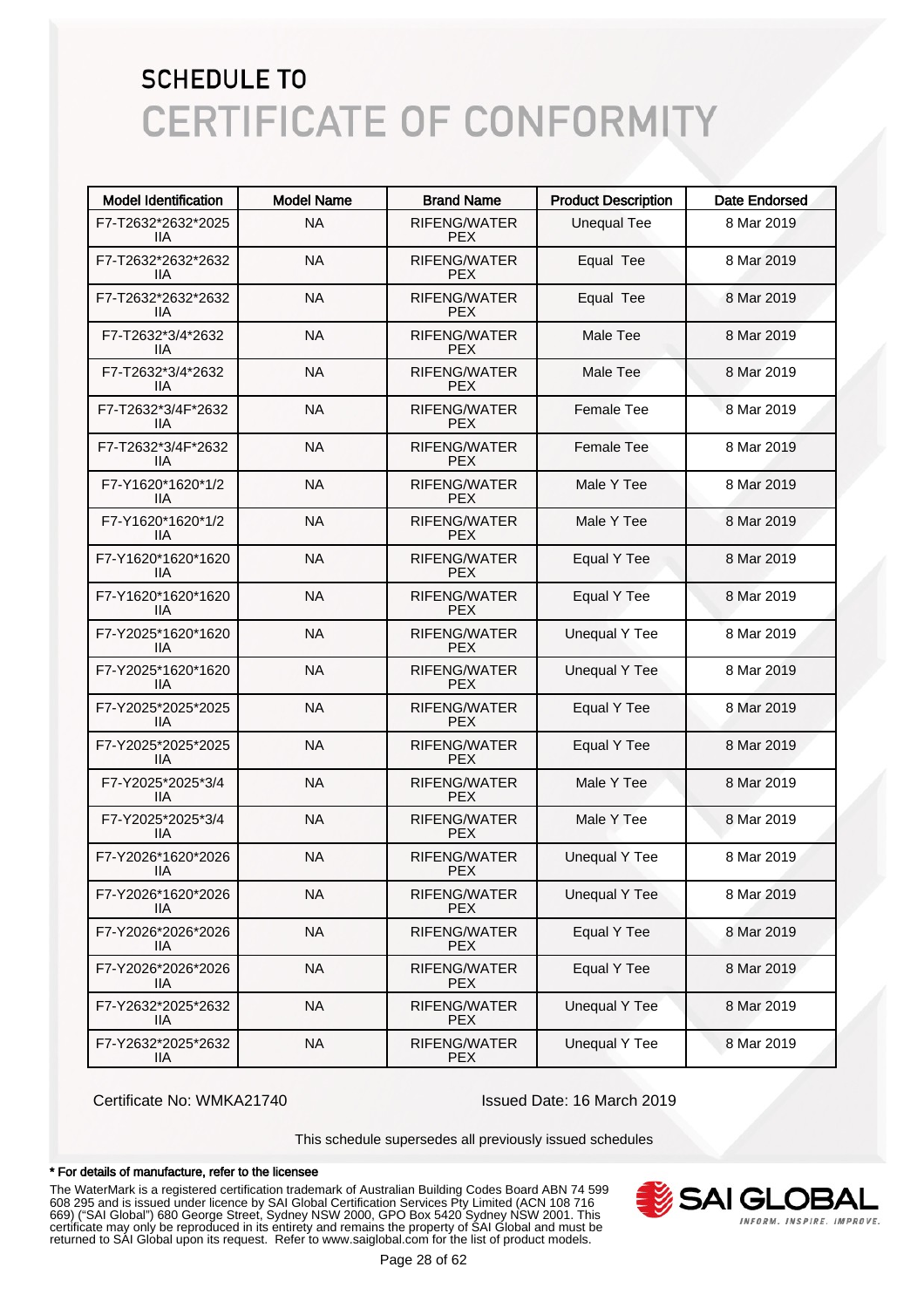| <b>Model Identification</b>  | <b>Model Name</b> | <b>Brand Name</b>                 | <b>Product Description</b>         | <b>Date Endorsed</b> |
|------------------------------|-------------------|-----------------------------------|------------------------------------|----------------------|
| F8-L1216*1 IIA               | <b>NA</b>         | RIFENG/WATER<br><b>PEX</b>        | <b>Male Elbow</b>                  | 8 Mar 2019           |
| F8-L1216*1 IIA               | <b>NA</b>         | RIFENG/WATER<br><b>PEX</b>        | <b>Male Elbow</b>                  | 8 Mar 2019           |
| F8-L1216*1/2 IIA             | <b>NA</b>         | RIFENG/WATER<br><b>PEX</b>        | <b>Male Elbow</b>                  | 8 Mar 2019           |
| F8-L1216*1/2 IIA             | <b>NA</b>         | RIFENG/WATER<br><b>PEX</b>        | <b>Male Elbow</b>                  | 8 Mar 2019           |
| F8-L1216*1/2(H) IIA          | <b>NA</b>         | RIFENG/WATER<br><b>PEX</b>        | <b>Swivel Male Elbow</b>           | 8 Mar 2019           |
| F8-L1216*1/2(H) IIA          | <b>NA</b>         | RIFENG/WATER<br><b>PEX</b>        | <b>Swivel Male Elbow</b>           | 8 Mar 2019           |
| F8-<br>L1216*1/2(Z2)(y30)IIA | <b>NA</b>         | RIFENG/WATER<br><b>PEX</b>        | Wall-plated Male<br>Elbow          | 8 Mar 2019           |
| F8-<br>L1216*1/2(Z2)(y30)IIA | <b>NA</b>         | RIFENG/WATER<br><b>PEX</b>        | Wall-plated Male<br>Elbow          | 8 Mar 2019           |
| F8-<br>L1216*1/2(Z2)(y55)IIA | <b>NA</b>         | <b>RIFENG/WATER</b><br><b>PEX</b> | Wall-plated Male<br>Elbow          | 8 Mar 2019           |
| F8-<br>L1216*1/2(Z2)(y55)IIA | <b>NA</b>         | RIFENG/WATER<br><b>PEX</b>        | Wall-plated Male<br>Elbow          | 8 Mar 2019           |
| F8-L1216*1/2F IIA            | <b>NA</b>         | RIFENG/WATER<br><b>PEX</b>        | <b>Female Elbow</b>                | 8 Mar 2019           |
| F8-L1216*1/2F IIA            | <b>NA</b>         | RIFENG/WATER<br><b>PEX</b>        | <b>Female Elbow</b>                | 8 Mar 2019           |
| F8-L1216*1/2F(H)IIA          | <b>NA</b>         | <b>RIFENG/WATER</b><br><b>PEX</b> | <b>Swivel Female Elbow</b>         | 8 Mar 2019           |
| F8-L1216*1/2F(H)IIA          | <b>NA</b>         | RIFENG/WATER<br><b>PEX</b>        | <b>Swivel Female Elbow</b>         | 8 Mar 2019           |
| F8-L1216*1/2F(Z)IIA          | <b>NA</b>         | RIFENG/WATER<br><b>PEX</b>        | <b>Wall-plated Female</b><br>Elbow | 8 Mar 2019           |
| F8-L1216*1/2F(Z)IIA          | <b>NA</b>         | <b>RIFENG/WATER</b><br><b>PEX</b> | <b>Wall-plated Female</b><br>Elbow | 8 Mar 2019           |
| F8-L1216*1/2F(Z1)IIA         | <b>NA</b>         | RIFENG/WATER<br><b>PEX</b>        | <b>Wall-plated Female</b><br>Elbow | 8 Mar 2019           |
| F8-L1216*1/2F(Z1)IIA         | <b>NA</b>         | RIFENG/WATER<br><b>PEX</b>        | <b>Wall-plated Female</b><br>Elbow | 8 Mar 2019           |
| F8-L1216*1/2F(Z2)IIA         | <b>NA</b>         | RIFENG/WATER<br><b>PEX</b>        | <b>Wall-plated Female</b><br>Elbow | 8 Mar 2019           |
| F8-L1216*1/2F(Z2)IIA         | <b>NA</b>         | RIFENG/WATER<br><b>PEX</b>        | <b>Wall-plated Female</b><br>Elbow | 8 Mar 2019           |
| F8-L1216*1/2F(Z4)IIA         | <b>NA</b>         | RIFENG/WATER<br><b>PEX</b>        | <b>Wall-plated Female</b><br>Elbow | 8 Mar 2019           |
| F8-L1216*1/2F(Z4)IIA         | <b>NA</b>         | RIFENG/WATER<br><b>PEX</b>        | Wall-plated Female<br>Elbow        | 8 Mar 2019           |
| F8-L1216*1/2F(Z5)IIA         | <b>NA</b>         | RIFENG/WATER<br><b>PEX</b>        | <b>Wall-plated Female</b><br>Elbow | 8 Mar 2019           |

Certificate No: WMKA21740 Issued Date: 16 March 2019

This schedule supersedes all previously issued schedules

#### \* For details of manufacture, refer to the licensee

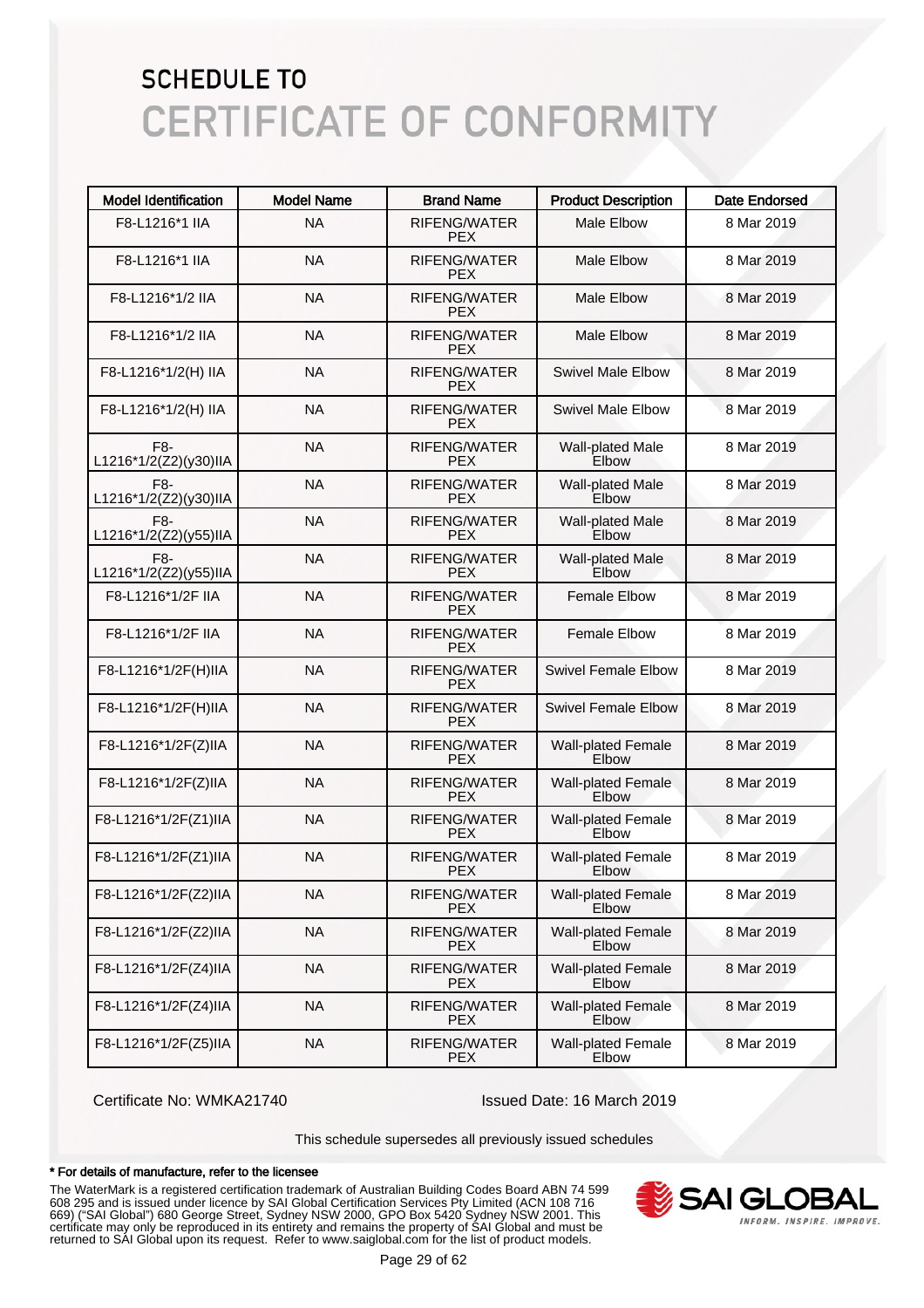| <b>Model Identification</b> | <b>Model Name</b> | <b>Brand Name</b>                 | <b>Product Description</b>         | <b>Date Endorsed</b> |
|-----------------------------|-------------------|-----------------------------------|------------------------------------|----------------------|
| F8-L1216*1/2F(Z5)IIA        | <b>NA</b>         | <b>RIFENG/WATER</b><br><b>PEX</b> | <b>Wall-plated Female</b><br>Elbow | 8 Mar 2019           |
| F8-L1216*1216 IIA           | <b>NA</b>         | RIFENG/WATER<br><b>PFX</b>        | <b>Equal Elbow</b>                 | 8 Mar 2019           |
| F8-L1216*1216 IIA           | <b>NA</b>         | <b>RIFENG/WATER</b><br><b>PEX</b> | <b>Equal Elbow</b>                 | 8 Mar 2019           |
| F8-L1216*1F IIA             | <b>NA</b>         | <b>RIFENG/WATER</b><br><b>PEX</b> | <b>Female Elbow</b>                | 8 Mar 2019           |
| F8-L1216*1F IIA             | <b>NA</b>         | <b>RIFENG/WATER</b><br><b>PEX</b> | <b>Female Elbow</b>                | 8 Mar 2019           |
| F8-L1216*3/4 IIA            | <b>NA</b>         | <b>RIFENG/WATER</b><br><b>PEX</b> | <b>Male Elbow</b>                  | 8 Mar 2019           |
| F8-L1216*3/4 IIA            | <b>NA</b>         | <b>RIFENG/WATER</b><br><b>PEX</b> | <b>Male Elbow</b>                  | 8 Mar 2019           |
| F8-L1216*3/4(H) IIA         | <b>NA</b>         | <b>RIFENG/WATER</b><br><b>PEX</b> | <b>Swivel Male Elbow</b>           | 8 Mar 2019           |
| F8-L1216*3/4(H) IIA         | <b>NA</b>         | <b>RIFENG/WATER</b><br><b>PEX</b> | <b>Swivel Male Elbow</b>           | 8 Mar 2019           |
| F8-L1216*3/4(Z)IIA          | <b>NA</b>         | <b>RIFENG/WATER</b><br><b>PEX</b> | Wall-plated Male<br>Elbow          | 8 Mar 2019           |
| F8-L1216*3/4(Z)IIA          | <b>NA</b>         | <b>RIFENG/WATER</b><br><b>PEX</b> | Wall-plated Male<br>Elbow          | 8 Mar 2019           |
| F8-L1216*3/4F IIA           | <b>NA</b>         | <b>RIFENG/WATER</b><br><b>PEX</b> | <b>Female Elbow</b>                | 8 Mar 2019           |
| F8-L1216*3/4F IIA           | <b>NA</b>         | <b>RIFENG/WATER</b><br><b>PEX</b> | <b>Female Elbow</b>                | 8 Mar 2019           |
| F8-L1216*3/4F(H)IIA         | <b>NA</b>         | RIFENG/WATER<br><b>PEX</b>        | <b>Swivel Female Elbow</b>         | 8 Mar 2019           |
| F8-L1216*3/4F(H)IIA         | <b>NA</b>         | RIFENG/WATER<br><b>PEX</b>        | <b>Swivel Female Elbow</b>         | 8 Mar 2019           |
| F8-L1216*3/4F(Z4)IIA        | <b>NA</b>         | <b>RIFENG/WATER</b><br><b>PEX</b> | <b>Wall-plated Female</b><br>Elbow | 8 Mar 2019           |
| F8-L1216*3/4F(Z4)IIA        | <b>NA</b>         | <b>RIFENG/WATER</b><br><b>PEX</b> | <b>Wall-plated Female</b><br>Elbow | 8 Mar 2019           |
| F8-L1216*3/8 IIA            | <b>NA</b>         | RIFENG/WATER<br><b>PEX</b>        | <b>Male Elbow</b>                  | 8 Mar 2019           |
| F8-L1216*3/8 IIA            | <b>NA</b>         | RIFENG/WATER<br>PEX.              | Male Elbow                         | 8 Mar 2019           |
| F8-L1620*1 IIA              | <b>NA</b>         | RIFENG/WATER<br><b>PEX</b>        | Male Elbow                         | 8 Mar 2019           |
| F8-L1620*1 IIA              | <b>NA</b>         | RIFENG/WATER<br><b>PEX</b>        | Male Elbow                         | 8 Mar 2019           |
| F8-L1620*1(H) IIA           | <b>NA</b>         | RIFENG/WATER<br><b>PEX</b>        | <b>Swivel Male Elbow</b>           | 8 Mar 2019           |
| F8-L1620*1(H) IIA           | <b>NA</b>         | RIFENG/WATER<br><b>PEX</b>        | <b>Swivel Male Elbow</b>           | 8 Mar 2019           |

Certificate No: WMKA21740 Issued Date: 16 March 2019

This schedule supersedes all previously issued schedules

#### \* For details of manufacture, refer to the licensee

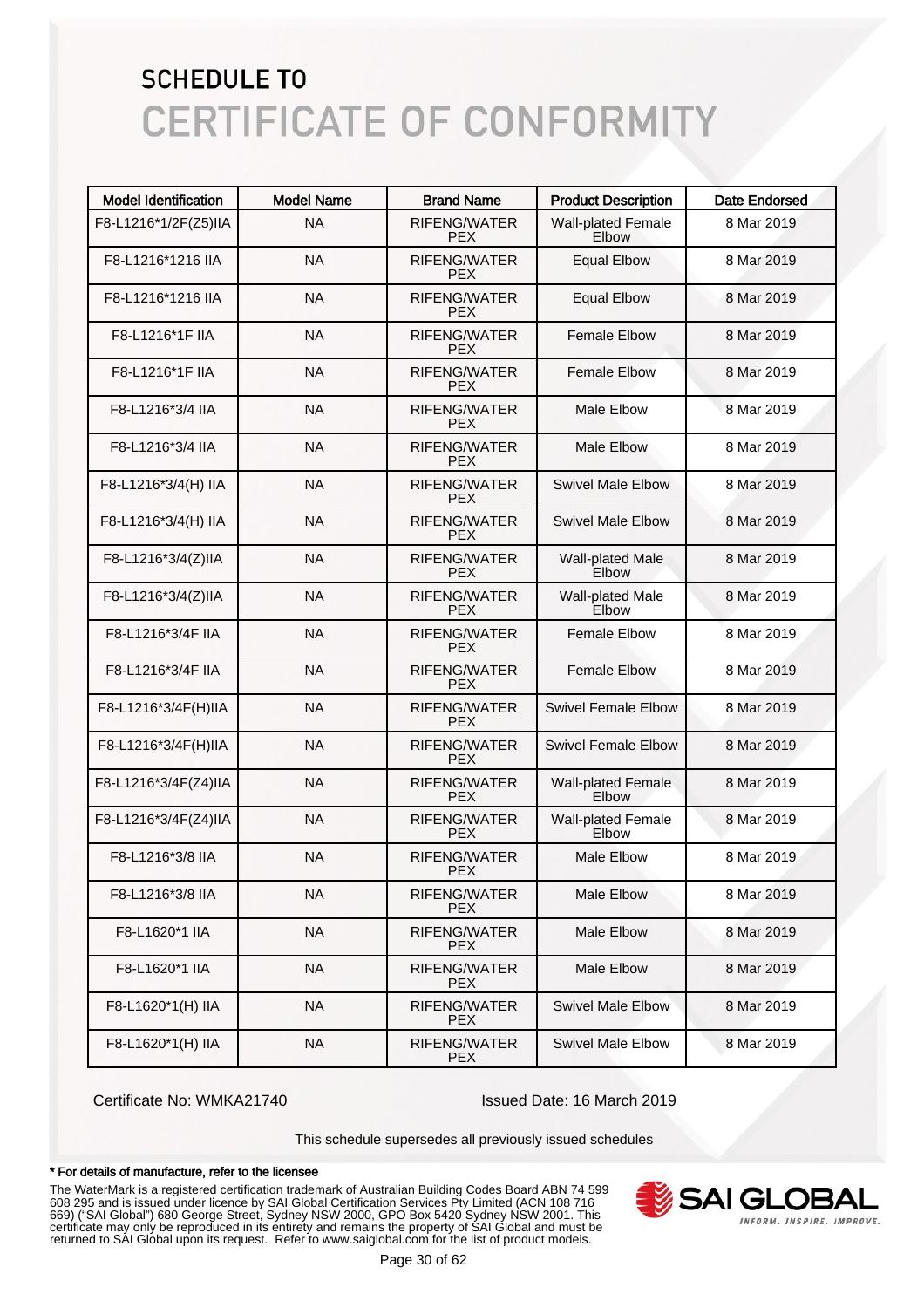| <b>Model Identification</b>  | <b>Model Name</b> | <b>Brand Name</b>                 | <b>Product Description</b>                | <b>Date Endorsed</b> |
|------------------------------|-------------------|-----------------------------------|-------------------------------------------|----------------------|
| F8-L1620*1/2 IIA             | <b>NA</b>         | RIFENG/WATER<br><b>PEX</b>        | <b>Male Elbow</b>                         | 8 Mar 2019           |
| F8-L1620*1/2 IIA             | <b>NA</b>         | RIFENG/WATER<br><b>PEX</b>        | <b>Male Elbow</b>                         | 8 Mar 2019           |
| F8-<br>L1620*1/2(Z2)(y57)IIA | <b>NA</b>         | <b>RIFENG/WATER</b><br><b>PEX</b> | Wall-plated Male<br>Elbow                 | 8 Mar 2019           |
| F8-<br>L1620*1/2(Z2)(y57)IIA | <b>NA</b>         | RIFENG/WATER<br><b>PEX</b>        | <b>Wall-plated Male</b><br>Elbow          | 8 Mar 2019           |
| F8-L1620*1/2F IIA            | <b>NA</b>         | <b>RIFENG/WATER</b><br><b>PEX</b> | <b>Female Elbow</b>                       | 8 Mar 2019           |
| F8-L1620*1/2F IIA            | <b>NA</b>         | RIFENG/WATER<br><b>PEX</b>        | <b>Female Elbow</b>                       | 8 Mar 2019           |
| F8-L1620*1/2F(Z)IIA          | <b>NA</b>         | RIFENG/WATER<br><b>PEX</b>        | <b>Wall-plated Female</b><br>Elbow        | 8 Mar 2019           |
| F8-L1620*1/2F(Z)IIA          | <b>NA</b>         | RIFENG/WATER<br><b>PEX</b>        | <b>Wall-plated Female</b><br><b>Elbow</b> | 8 Mar 2019           |
| F8-L1620*1/2F(Z1)IIA         | <b>NA</b>         | RIFENG/WATER<br><b>PEX</b>        | <b>Wall-plated Female</b><br><b>Elbow</b> | 8 Mar 2019           |
| F8-L1620*1/2F(Z1)IIA         | <b>NA</b>         | RIFENG/WATER<br><b>PEX</b>        | <b>Wall-plated Female</b><br>Elbow        | 8 Mar 2019           |
| F8-L1620*1/2F(Z3)IIA         | <b>NA</b>         | RIFENG/WATER<br><b>PEX</b>        | <b>Wall-plated Female</b><br><b>Flbow</b> | 8 Mar 2019           |
| F8-L1620*1/2F(Z3)IIA         | <b>NA</b>         | RIFENG/WATER<br><b>PEX</b>        | <b>Wall-plated Female</b><br>Elbow        | 8 Mar 2019           |
| F8-L1620*1/2F(Z4)IIA         | <b>NA</b>         | RIFENG/WATER<br><b>PEX</b>        | <b>Wall-plated Female</b><br>Elbow        | 8 Mar 2019           |
| F8-L1620*1/2F(Z4)IIA         | <b>NA</b>         | RIFENG/WATER<br><b>PEX</b>        | <b>Wall-plated Female</b><br>Elbow        | 8 Mar 2019           |
| F8-L1620*1216 IIA            | <b>NA</b>         | <b>RIFENG/WATER</b><br><b>PEX</b> | <b>Unequal Elbow</b>                      | 8 Mar 2019           |
| F8-L1620*1216 IIA            | <b>NA</b>         | <b>RIFENG/WATER</b><br><b>PEX</b> | <b>Unequal Elbow</b>                      | 8 Mar 2019           |
| F8-L1620*1620 IIA            | <b>NA</b>         | RIFENG/WATER<br><b>PEX</b>        | <b>Equal Elbow</b>                        | 8 Mar 2019           |
| F8-L1620*1620 IIA            | <b>NA</b>         | RIFENG/WATER<br><b>PEX</b>        | <b>Equal Elbow</b>                        | 8 Mar 2019           |
| F8-L1620*1F IIA              | <b>NA</b>         | RIFENG/WATER<br><b>PFX</b>        | <b>Female Elbow</b>                       | 8 Mar 2019           |
| F8-L1620*1F IIA              | <b>NA</b>         | RIFENG/WATER<br><b>PEX</b>        | <b>Female Elbow</b>                       | 8 Mar 2019           |
| F8-L1620*1F(H) IIA           | <b>NA</b>         | RIFENG/WATER<br><b>PEX</b>        | <b>Swivel Female Elbow</b>                | 8 Mar 2019           |
| F8-L1620*1F(H) IIA           | <b>NA</b>         | RIFENG/WATER<br><b>PEX</b>        | <b>Swivel Female Elbow</b>                | 8 Mar 2019           |
| F8-L1620*3/4 IIA             | <b>NA</b>         | RIFENG/WATER<br><b>PEX</b>        | Male Elbow                                | 8 Mar 2019           |

Certificate No: WMKA21740 Issued Date: 16 March 2019

This schedule supersedes all previously issued schedules

#### \* For details of manufacture, refer to the licensee

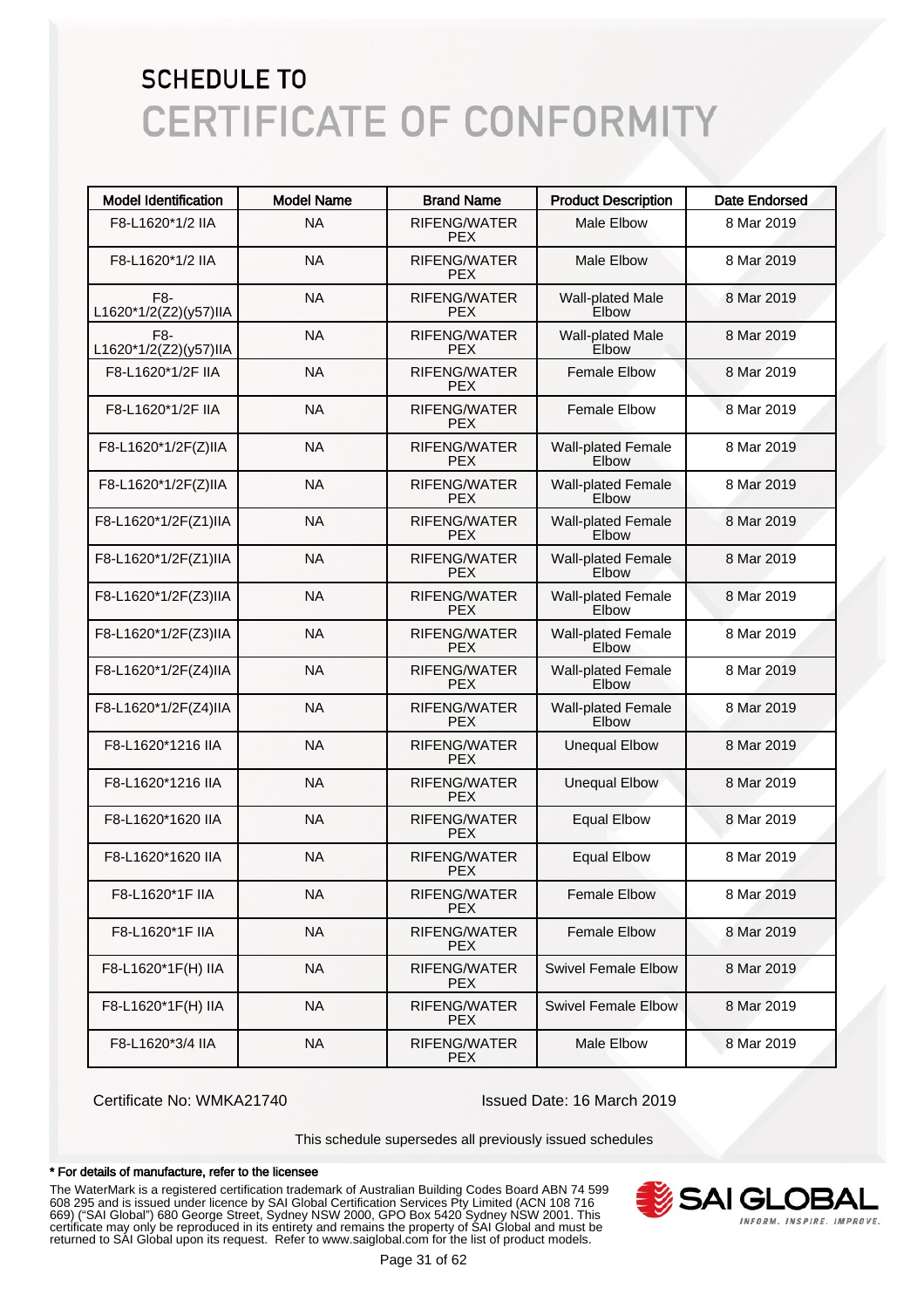| <b>Model Identification</b>  | <b>Model Name</b> | <b>Brand Name</b>                 | <b>Product Description</b>         | <b>Date Endorsed</b> |
|------------------------------|-------------------|-----------------------------------|------------------------------------|----------------------|
| F8-L1620*3/4 IIA             | <b>NA</b>         | RIFENG/WATER<br>PEX.              | <b>Male Elbow</b>                  | 8 Mar 2019           |
| F8-L1620*3/4(H) IIA          | <b>NA</b>         | <b>RIFENG/WATER</b><br>PEX.       | <b>Swivel Male Elbow</b>           | 8 Mar 2019           |
| F8-L1620*3/4(H) IIA          | <b>NA</b>         | <b>RIFENG/WATER</b><br>PEX.       | <b>Swivel Male Elbow</b>           | 8 Mar 2019           |
| F8-<br>L1620*3/4(Z2)(y57)IIA | <b>NA</b>         | <b>RIFENG/WATER</b><br>PEX.       | Wall-plated Male<br>Elbow          | 8 Mar 2019           |
| F8-<br>L1620*3/4(Z2)(y57)IIA | <b>NA</b>         | RIFENG/WATER<br>PEX.              | Wall-plated Male<br>Elbow          | 8 Mar 2019           |
| F8-L1620*3/4F IIA            | <b>NA</b>         | RIFENG/WATER<br>PEX.              | <b>Female Elbow</b>                | 8 Mar 2019           |
| F8-L1620*3/4F IIA            | <b>NA</b>         | <b>RIFENG/WATER</b><br>PEX.       | <b>Female Elbow</b>                | 8 Mar 2019           |
| F8-L1620*3/4F(H) IIA         | <b>NA</b>         | <b>RIFENG/WATER</b><br>PEX.       | Swivel Female Elbow                | 8 Mar 2019           |
| F8-L1620*3/4F(H) IIA         | <b>NA</b>         | <b>RIFENG/WATER</b><br>PEX.       | Swivel Female Elbow                | 8 Mar 2019           |
| F8-L1620*3/4F(Z)IIA          | <b>NA</b>         | <b>RIFENG/WATER</b><br><b>PEX</b> | <b>Wall-plated Female</b><br>Elbow | 8 Mar 2019           |
| F8-L1620*3/4F(Z)IIA          | <b>NA</b>         | <b>RIFENG/WATER</b><br><b>PEX</b> | <b>Wall-plated Female</b><br>Elbow | 8 Mar 2019           |
| F8-L1620*3/4F(Z3)IIA         | <b>NA</b>         | <b>RIFENG/WATER</b><br><b>PEX</b> | <b>Wall-plated Female</b><br>Elbow | 8 Mar 2019           |
| F8-L1620*3/4F(Z3)IIA         | <b>NA</b>         | <b>RIFENG/WATER</b><br><b>PEX</b> | <b>Wall-plated Female</b><br>Elbow | 8 Mar 2019           |
| F8-L1620*3/4F(Z4)IIA         | <b>NA</b>         | <b>RIFENG/WATER</b><br><b>PEX</b> | <b>Wall-plated Female</b><br>Elbow | 8 Mar 2019           |
| F8-L1620*3/4F(Z4)IIA         | <b>NA</b>         | RIFENG/WATER<br><b>PEX</b>        | <b>Wall-plated Female</b><br>Elbow | 8 Mar 2019           |
| F8-L2025*1 IIA               | <b>NA</b>         | RIFENG/WATER<br><b>PEX</b>        | <b>Male Elbow</b>                  | 8 Mar 2019           |
| F8-L2025*1 IIA               | <b>NA</b>         | RIFENG/WATER<br><b>PEX</b>        | Male Elbow                         | 8 Mar 2019           |
| F8-L2025*1(H) IIA            | <b>NA</b>         | <b>RIFENG/WATER</b><br><b>PEX</b> | <b>Swivel Male Elbow</b>           | 8 Mar 2019           |
| F8-L2025*1(H) IIA            | <b>NA</b>         | RIFENG/WATER<br>PEX.              | <b>Swivel Male Elbow</b>           | 8 Mar 2019           |
| F8-L2025*1/2 IIA             | <b>NA</b>         | RIFENG/WATER<br>PEX.              | Male Elbow                         | 8 Mar 2019           |
| F8-L2025*1/2 IIA             | <b>NA</b>         | RIFENG/WATER<br><b>PEX</b>        | Male Elbow                         | 8 Mar 2019           |
| F8-L2025*1/2F IIA            | <b>NA</b>         | RIFENG/WATER<br><b>PEX</b>        | <b>Female Elbow</b>                | 8 Mar 2019           |
| F8-L2025*1/2F IIA            | <b>NA</b>         | RIFENG/WATER<br><b>PEX</b>        | <b>Female Elbow</b>                | 8 Mar 2019           |

Certificate No: WMKA21740 Issued Date: 16 March 2019

This schedule supersedes all previously issued schedules

#### \* For details of manufacture, refer to the licensee

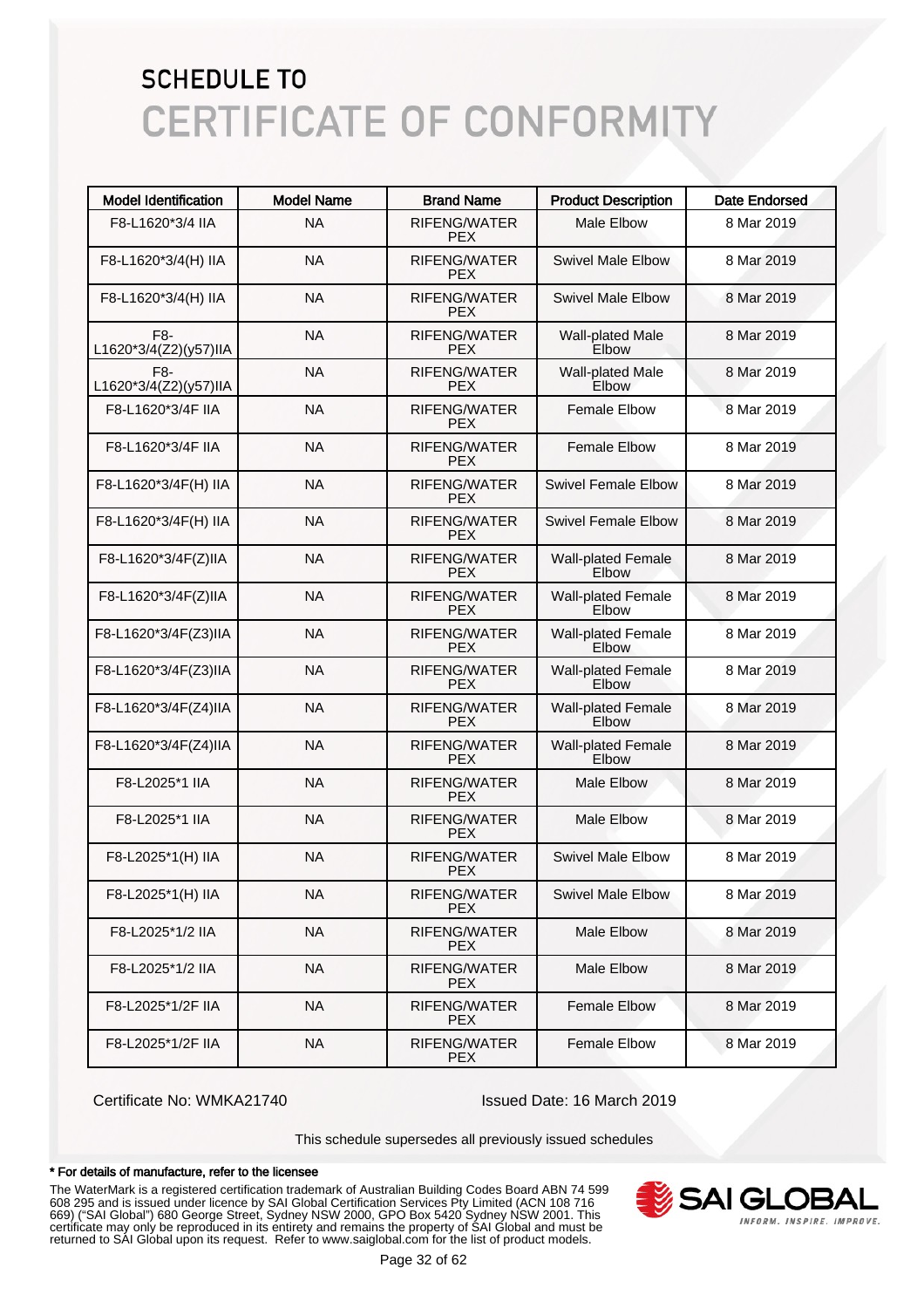| <b>Model Identification</b> | <b>Model Name</b> | <b>Brand Name</b>                 | <b>Product Description</b>         | <b>Date Endorsed</b> |
|-----------------------------|-------------------|-----------------------------------|------------------------------------|----------------------|
| F8-L2025*1/2F IIA           | <b>NA</b>         | <b>RIFENG/WATER</b><br><b>PEX</b> | Female Elbow                       | 8 Mar 2019           |
| F8-L2025*1/2F IIA           | <b>NA</b>         | RIFENG/WATER<br><b>PFX</b>        | <b>Female Elbow</b>                | 8 Mar 2019           |
| F8-L2025*1/2F(Z)IIA         | <b>NA</b>         | <b>RIFENG/WATER</b><br><b>PEX</b> | <b>Wall-plated Female</b><br>Elbow | 8 Mar 2019           |
| F8-L2025*1/2F(Z)IIA         | <b>NA</b>         | <b>RIFENG/WATER</b><br><b>PEX</b> | <b>Wall-plated Female</b><br>Elbow | 8 Mar 2019           |
| F8-L2025*1216 IIA           | <b>NA</b>         | <b>RIFENG/WATER</b><br><b>PEX</b> | <b>Unequal Elbow</b>               | 8 Mar 2019           |
| F8-L2025*1216 IIA           | <b>NA</b>         | <b>RIFENG/WATER</b><br><b>PEX</b> | <b>Unequal Elbow</b>               | 8 Mar 2019           |
| F8-L2025*1620 IIA           | <b>NA</b>         | <b>RIFENG/WATER</b><br><b>PEX</b> | <b>Unequal Elbow</b>               | 8 Mar 2019           |
| F8-L2025*1620 IIA           | <b>NA</b>         | <b>RIFENG/WATER</b><br><b>PEX</b> | <b>Unequal Elbow</b>               | 8 Mar 2019           |
| F8-L2025*1F IIA             | <b>NA</b>         | <b>RIFENG/WATER</b><br><b>PEX</b> | <b>Female Elbow</b>                | 8 Mar 2019           |
| F8-L2025*1F IIA             | <b>NA</b>         | <b>RIFENG/WATER</b><br><b>PEX</b> | <b>Female Elbow</b>                | 8 Mar 2019           |
| F8-L2025*1F(H) IIA          | <b>NA</b>         | <b>RIFENG/WATER</b><br><b>PEX</b> | Swivel Female Elbow                | 8 Mar 2019           |
| F8-L2025*1F(H) IIA          | <b>NA</b>         | <b>RIFENG/WATER</b><br><b>PEX</b> | Swivel Female Elbow                | 8 Mar 2019           |
| F8-L2025*2025 IIA           | <b>NA</b>         | <b>RIFENG/WATER</b><br><b>PEX</b> | <b>Equal Elbow</b>                 | 8 Mar 2019           |
| F8-L2025*2025 IIA           | <b>NA</b>         | <b>RIFENG/WATER</b><br><b>PEX</b> | <b>Equal Elbow</b>                 | 8 Mar 2019           |
| F8-L2025*3/4 IIA            | <b>NA</b>         | <b>RIFENG/WATER</b><br><b>PEX</b> | <b>Male Elbow</b>                  | 8 Mar 2019           |
| F8-L2025*3/4 IIA            | <b>NA</b>         | <b>RIFENG/WATER</b><br><b>PEX</b> | <b>Male Elbow</b>                  | 8 Mar 2019           |
| F8-L2025*3/4(H) IIA         | <b>NA</b>         | <b>RIFENG/WATER</b><br><b>PEX</b> | <b>Swivel Male Elbow</b>           | 8 Mar 2019           |
| F8-L2025*3/4(H) IIA         | <b>NA</b>         | <b>RIFENG/WATER</b><br><b>PEX</b> | <b>Swivel Male Elbow</b>           | 8 Mar 2019           |
| F8-L2025*3/4F IIA           | <b>NA</b>         | RIFENG/WATER<br><b>PEX</b>        | <b>Female Elbow</b>                | 8 Mar 2019           |
| F8-L2025*3/4F IIA           | <b>NA</b>         | RIFENG/WATER<br><b>PEX</b>        | <b>Female Elbow</b>                | 8 Mar 2019           |
| F8-L2025*3/4F(H) IIA        | <b>NA</b>         | RIFENG/WATER<br><b>PEX</b>        | <b>Swivel Female Elbow</b>         | 8 Mar 2019           |
| F8-L2025*3/4F(H) IIA        | <b>NA</b>         | RIFENG/WATER<br><b>PEX</b>        | <b>Swivel Female Elbow</b>         | 8 Mar 2019           |
| F8-L2025*3/4F(Z)IIA         | <b>NA</b>         | RIFENG/WATER<br><b>PEX</b>        | <b>Wall-plated Female</b><br>Elbow | 8 Mar 2019           |

Certificate No: WMKA21740 Issued Date: 16 March 2019

This schedule supersedes all previously issued schedules

#### \* For details of manufacture, refer to the licensee

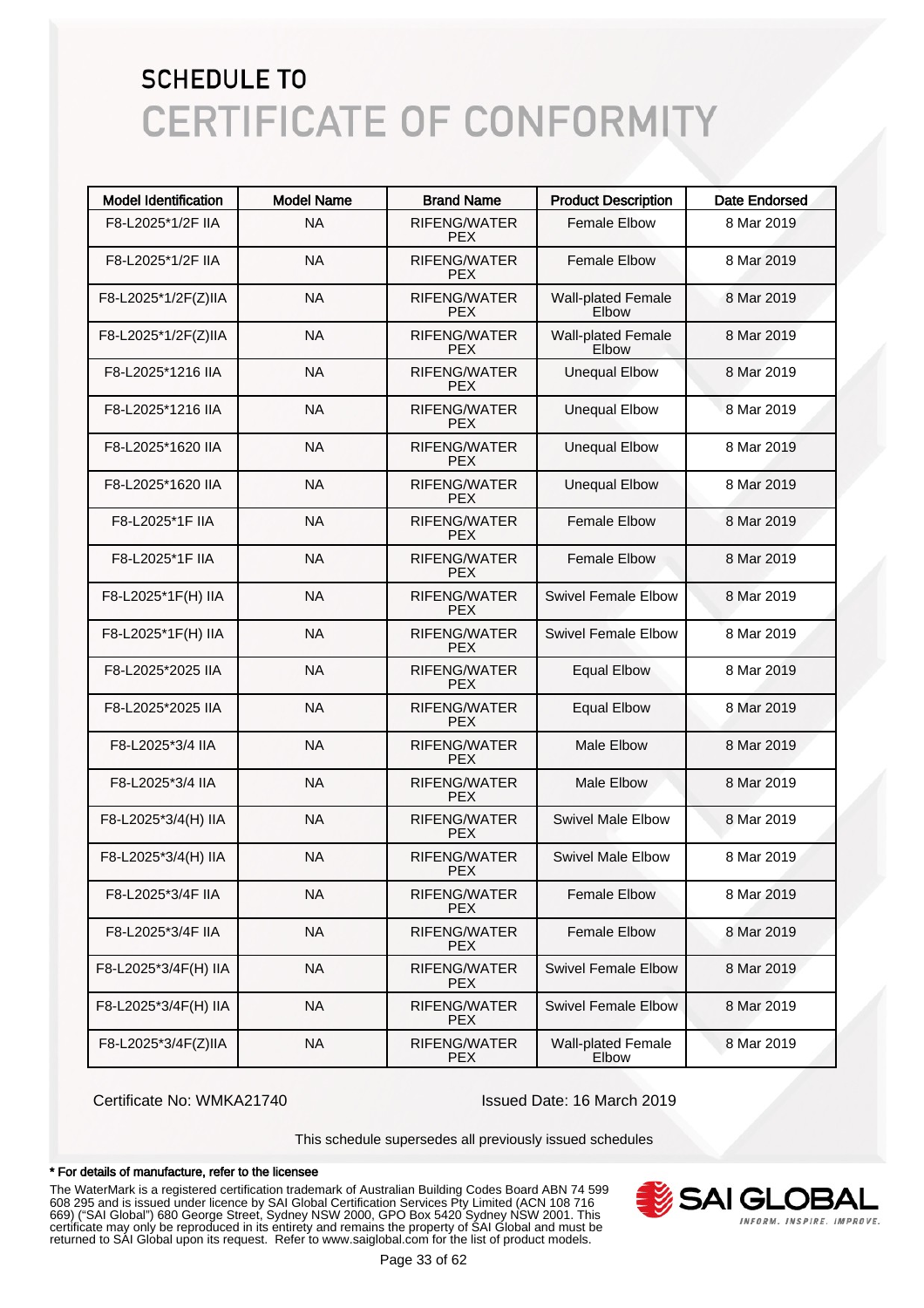| <b>Model Identification</b> | <b>Model Name</b> | <b>Brand Name</b>                 | <b>Product Description</b>         | Date Endorsed |
|-----------------------------|-------------------|-----------------------------------|------------------------------------|---------------|
| F8-L2025*3/4F(Z)IIA         | <b>NA</b>         | RIFENG/WATER<br><b>PEX</b>        | <b>Wall-plated Female</b><br>Elbow | 8 Mar 2019    |
| F8-L2025*3/4F(Z3)IIA        | <b>NA</b>         | RIFENG/WATER<br><b>PEX</b>        | <b>Wall-plated Female</b><br>Elbow | 8 Mar 2019    |
| F8-L2025*3/4F(Z3)IIA        | <b>NA</b>         | RIFENG/WATER<br><b>PEX</b>        | <b>Wall-plated Female</b><br>Elbow | 8 Mar 2019    |
| F8-L2026*1 IIA              | <b>NA</b>         | RIFENG/WATER<br><b>PEX</b>        | <b>Male Elbow</b>                  | 8 Mar 2019    |
| F8-L2026*1 IIA              | <b>NA</b>         | <b>RIFENG/WATER</b><br><b>PEX</b> | <b>Male Elbow</b>                  | 8 Mar 2019    |
| F8-L2026*2026 IIA           | <b>NA</b>         | <b>RIFENG/WATER</b><br><b>PEX</b> | <b>Equal Elbow</b>                 | 8 Mar 2019    |
| F8-L2026*2026 IIA           | <b>NA</b>         | <b>RIFENG/WATER</b><br><b>PEX</b> | <b>Equal Elbow</b>                 | 8 Mar 2019    |
| F8-L2026*3/4 IIA            | <b>NA</b>         | <b>RIFENG/WATER</b><br><b>PEX</b> | <b>Male Elbow</b>                  | 8 Mar 2019    |
| F8-L2026*3/4 IIA            | <b>NA</b>         | <b>RIFENG/WATER</b><br><b>PEX</b> | <b>Male Elbow</b>                  | 8 Mar 2019    |
| F8-L2026*3/4F IIA           | <b>NA</b>         | RIFENG/WATER<br><b>PEX</b>        | <b>Female Elbow</b>                | 8 Mar 2019    |
| F8-L2026*3/4F IIA           | <b>NA</b>         | <b>RIFENG/WATER</b><br><b>PEX</b> | <b>Female Elbow</b>                | 8 Mar 2019    |
| F8-L2026*3/4F(Z)IIA         | <b>NA</b>         | <b>RIFENG/WATER</b><br><b>PEX</b> | <b>Wall-plated Female</b><br>Elbow | 8 Mar 2019    |
| F8-L2026*3/4F(Z)IIA         | <b>NA</b>         | <b>RIFENG/WATER</b><br><b>PEX</b> | <b>Wall-plated Female</b><br>Elbow | 8 Mar 2019    |
| F8-L2632*1 1/4 IIA          | <b>NA</b>         | RIFENG/WATER<br><b>PEX</b>        | <b>Male Elbow</b>                  | 8 Mar 2019    |
| F8-L2632*1 1/4 IIA          | <b>NA</b>         | RIFENG/WATER<br><b>PEX</b>        | <b>Male Elbow</b>                  | 8 Mar 2019    |
| F8-L2632*1 IIA              | <b>NA</b>         | <b>RIFENG/WATER</b><br><b>PEX</b> | <b>Male Elbow</b>                  | 8 Mar 2019    |
| F8-L2632*1 IIA              | <b>NA</b>         | <b>RIFENG/WATER</b><br><b>PEX</b> | <b>Male Elbow</b>                  | 8 Mar 2019    |
| F8-L2632*1(H) IIA           | <b>NA</b>         | <b>RIFENG/WATER</b><br><b>PEX</b> | <b>Swivel Male Elbow</b>           | 8 Mar 2019    |
| F8-L2632*1(H) IIA           | <b>NA</b>         | RIFENG/WATER<br><b>PEX</b>        | <b>Swivel Male Elbow</b>           | 8 Mar 2019    |
| F8-L2632*11/4F IIA          | <b>NA</b>         | RIFENG/WATER<br><b>PEX</b>        | <b>Female Elbow</b>                | 8 Mar 2019    |
| F8-L2632*11/4F IIA          | <b>NA</b>         | RIFENG/WATER<br><b>PEX</b>        | <b>Female Elbow</b>                | 8 Mar 2019    |
| F8-L2632*1216 IIA           | <b>NA</b>         | RIFENG/WATER<br><b>PEX</b>        | <b>Unequal Elbow</b>               | 8 Mar 2019    |
| F8-L2632*1216 IIA           | <b>NA</b>         | RIFENG/WATER<br><b>PEX</b>        | <b>Unequal Elbow</b>               | 8 Mar 2019    |

Certificate No: WMKA21740 Issued Date: 16 March 2019

This schedule supersedes all previously issued schedules

#### \* For details of manufacture, refer to the licensee

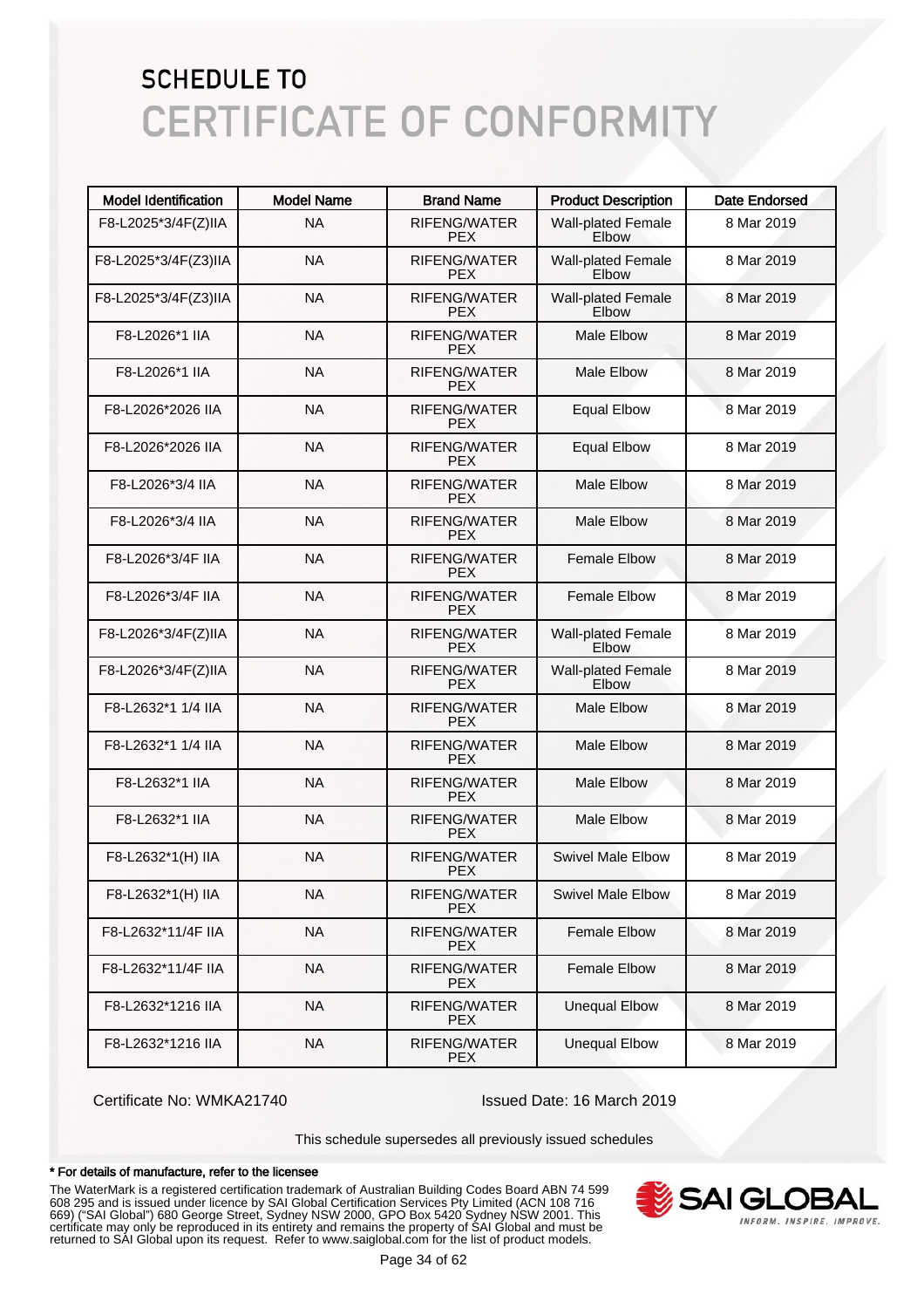| <b>Model Identification</b> | <b>Model Name</b> | <b>Brand Name</b>                 | <b>Product Description</b>                | <b>Date Endorsed</b> |
|-----------------------------|-------------------|-----------------------------------|-------------------------------------------|----------------------|
| F8-L2632*1620 IIA           | <b>NA</b>         | <b>RIFENG/WATER</b><br><b>PEX</b> | <b>Unequal Elbow</b>                      | 8 Mar 2019           |
| F8-L2632*1620 IIA           | <b>NA</b>         | RIFENG/WATER<br><b>PFX</b>        | <b>Unequal Elbow</b>                      | 8 Mar 2019           |
| F8-L2632*1F IIA             | <b>NA</b>         | <b>RIFENG/WATER</b><br><b>PEX</b> | <b>Female Elbow</b>                       | 8 Mar 2019           |
| F8-L2632*1F IIA             | <b>NA</b>         | <b>RIFENG/WATER</b><br><b>PFX</b> | <b>Female Elbow</b>                       | 8 Mar 2019           |
| F8-L2632*1F(H) IIA          | <b>NA</b>         | <b>RIFENG/WATER</b><br><b>PEX</b> | Swivel Female Elbow                       | 8 Mar 2019           |
| F8-L2632*1F(H) IIA          | <b>NA</b>         | <b>RIFENG/WATER</b><br><b>PEX</b> | Swivel Female Flbow                       | 8 Mar 2019           |
| F8-L2632*1F(Z4)IIA          | <b>NA</b>         | <b>RIFENG/WATER</b><br><b>PEX</b> | <b>Wall-plated Female</b><br>Elbow        | 8 Mar 2019           |
| F8-L2632*1F(Z4)IIA          | <b>NA</b>         | <b>RIFENG/WATER</b><br><b>PEX</b> | <b>Wall-plated Female</b><br><b>Elbow</b> | 8 Mar 2019           |
| F8-L2632*2632 IIA           | <b>NA</b>         | <b>RIFENG/WATER</b><br><b>PEX</b> | <b>Equal Elbow</b>                        | 8 Mar 2019           |
| F8-L2632*2632 IIA           | <b>NA</b>         | <b>RIFENG/WATER</b><br><b>PEX</b> | <b>Equal Elbow</b>                        | 8 Mar 2019           |
| F8-L2632*3/4(H) IIA         | <b>NA</b>         | <b>RIFENG/WATER</b><br><b>PEX</b> | <b>Swivel Male Elbow</b>                  | 8 Mar 2019           |
| F8-L2632*3/4(H) IIA         | <b>NA</b>         | <b>RIFENG/WATER</b><br><b>PEX</b> | <b>Swivel Male Elbow</b>                  | 8 Mar 2019           |
| F8-L2632*3/4F IIA           | <b>NA</b>         | <b>RIFENG/WATER</b><br><b>PEX</b> | <b>Female Elbow</b>                       | 8 Mar 2019           |
| F8-L2632*3/4F IIA           | <b>NA</b>         | <b>RIFENG/WATER</b><br><b>PEX</b> | <b>Female Elbow</b>                       | 8 Mar 2019           |
| F8-L2632*3/4F(H) IIA        | <b>NA</b>         | <b>RIFENG/WATER</b><br><b>PEX</b> | <b>Swivel Female Elbow</b>                | 8 Mar 2019           |
| F8-L2632*3/4F(H) IIA        | <b>NA</b>         | <b>RIFENG/WATER</b><br><b>PEX</b> | <b>Swivel Female Elbow</b>                | 8 Mar 2019           |
| F8-L3240*1 1/2F IIA         | <b>NA</b>         | <b>RIFENG/WATER</b><br><b>PEX</b> | Female Elbow                              | 8 Mar 2019           |
| F8-L3240*1 1/2F IIA         | <b>NA</b>         | <b>RIFENG/WATER</b><br><b>PEX</b> | <b>Female Elbow</b>                       | 8 Mar 2019           |
| F8-L3240*1 1/4 IIA          | <b>NA</b>         | RIFENG/WATER<br>PEX.              | Male Elbow                                | 8 Mar 2019           |
| F8-L3240*1 1/4 IIA          | <b>NA</b>         | <b>RIFENG/WATER</b><br><b>PEX</b> | Male Elbow                                | 8 Mar 2019           |
| F8-L3240*1F IIA             | <b>NA</b>         | RIFENG/WATER<br><b>PEX</b>        | <b>Female Elbow</b>                       | 8 Mar 2019           |
| F8-L3240*1F IIA             | <b>NA</b>         | RIFENG/WATER<br><b>PEX</b>        | <b>Female Elbow</b>                       | 8 Mar 2019           |
| F8-L3240*2025 IIA           | <b>NA</b>         | RIFENG/WATER<br><b>PEX</b>        | <b>Unequal Elbow</b>                      | 8 Mar 2019           |

Certificate No: WMKA21740 Issued Date: 16 March 2019

This schedule supersedes all previously issued schedules

#### \* For details of manufacture, refer to the licensee

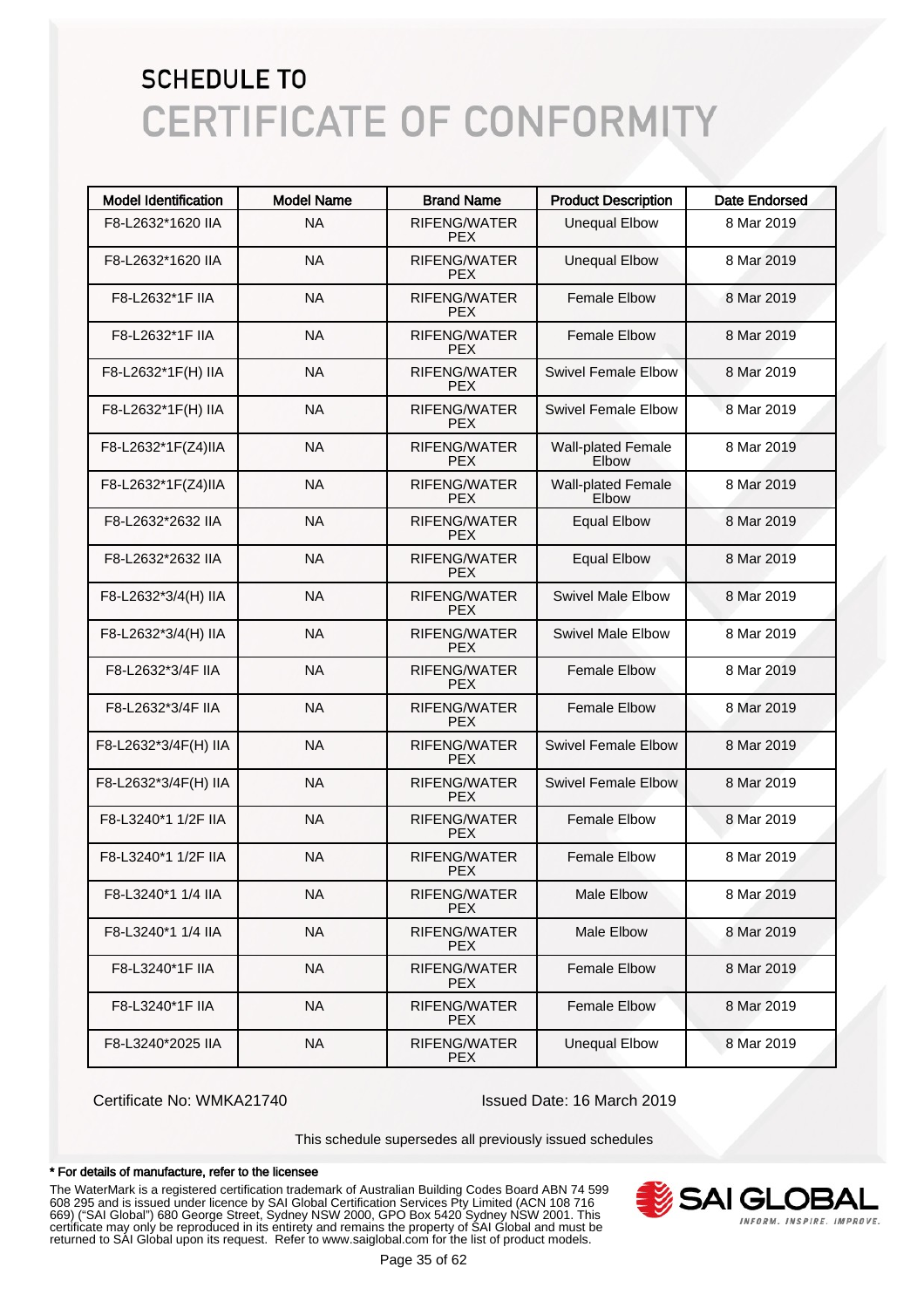| <b>Model Identification</b> | <b>Model Name</b> | <b>Brand Name</b>                 | <b>Product Description</b> | <b>Date Endorsed</b> |
|-----------------------------|-------------------|-----------------------------------|----------------------------|----------------------|
| F8-L3240*2025 IIA           | <b>NA</b>         | RIFENG/WATER<br><b>PEX</b>        | <b>Unequal Elbow</b>       | 8 Mar 2019           |
| F8-L3240*2632 IIA           | <b>NA</b>         | RIFENG/WATER<br><b>PFX</b>        | <b>Unequal Elbow</b>       | 8 Mar 2019           |
| F8-L3240*2632 IIA           | <b>NA</b>         | <b>RIFENG/WATER</b><br><b>PEX</b> | <b>Unequal Elbow</b>       | 8 Mar 2019           |
| F8-L3240*3240 IIA           | <b>NA</b>         | <b>RIFENG/WATER</b><br><b>PFX</b> | <b>Equal Elbow</b>         | 8 Mar 2019           |
| F8-L3240*3240 IIA           | <b>NA</b>         | <b>RIFENG/WATER</b><br><b>PEX</b> | <b>Equal Elbow</b>         | 8 Mar 2019           |
| F8-L4150*1 1/2 IIA          | <b>NA</b>         | <b>RIFENG/WATER</b><br><b>PEX</b> | <b>Male Elbow</b>          | 8 Mar 2019           |
| F8-L4150*1 1/2 IIA          | <b>NA</b>         | <b>RIFENG/WATER</b><br><b>PEX</b> | <b>Male Elbow</b>          | 8 Mar 2019           |
| F8-L4150*1 1/2F IIA         | <b>NA</b>         | <b>RIFENG/WATER</b><br><b>PEX</b> | <b>Female Elbow</b>        | 8 Mar 2019           |
| F8-L4150*1 1/2F IIA         | <b>NA</b>         | <b>RIFENG/WATER</b><br><b>PEX</b> | <b>Female Elbow</b>        | 8 Mar 2019           |
| F8-L4150*1 IIA              | <b>NA</b>         | <b>RIFENG/WATER</b><br><b>PEX</b> | Male Elbow                 | 8 Mar 2019           |
| F8-L4150*1 IIA              | <b>NA</b>         | <b>RIFENG/WATER</b><br><b>PEX</b> | <b>Male Elbow</b>          | 8 Mar 2019           |
| F8-L4150*1F IIA             | <b>NA</b>         | <b>RIFENG/WATER</b><br><b>PEX</b> | <b>Female Elbow</b>        | 8 Mar 2019           |
| F8-L4150*1F IIA             | <b>NA</b>         | <b>RIFENG/WATER</b><br><b>PEX</b> | <b>Female Elbow</b>        | 8 Mar 2019           |
| F8-L4150*2025 IIA           | <b>NA</b>         | <b>RIFENG/WATER</b><br><b>PEX</b> | <b>Unequal Elbow</b>       | 8 Mar 2019           |
| F8-L4150*2025 IIA           | <b>NA</b>         | <b>RIFENG/WATER</b><br><b>PEX</b> | <b>Unequal Elbow</b>       | 8 Mar 2019           |
| F8-L4150*2025 IIA           | <b>NA</b>         | <b>RIFENG/WATER</b><br><b>PEX</b> | <b>Unequal Elbow</b>       | 8 Mar 2019           |
| F8-L4150*2025 IIA           | <b>NA</b>         | <b>RIFENG/WATER</b><br><b>PEX</b> | <b>Unequal Elbow</b>       | 8 Mar 2019           |
| F8-L4150*3240 IIA           | <b>NA</b>         | <b>RIFENG/WATER</b><br><b>PEX</b> | <b>Unequal Elbow</b>       | 8 Mar 2019           |
| F8-L4150*3240 IIA           | <b>NA</b>         | RIFENG/WATER<br>PEX.              | <b>Unequal Elbow</b>       | 8 Mar 2019           |
| F8-L4150*4150 IIA           | <b>NA</b>         | <b>RIFENG/WATER</b><br><b>PEX</b> | <b>Equal Elbow</b>         | 8 Mar 2019           |
| F8-L4150*4150 IIA           | <b>NA</b>         | RIFENG/WATER<br><b>PEX</b>        | <b>Equal Elbow</b>         | 8 Mar 2019           |
| F8-L5163*2 IIA              | <b>NA</b>         | RIFENG/WATER<br><b>PEX</b>        | Male Elbow                 | 8 Mar 2019           |
| F8-L5163*2 IIA              | <b>NA</b>         | RIFENG/WATER<br><b>PEX</b>        | Male Elbow                 | 8 Mar 2019           |

Certificate No: WMKA21740 Issued Date: 16 March 2019

This schedule supersedes all previously issued schedules

#### \* For details of manufacture, refer to the licensee

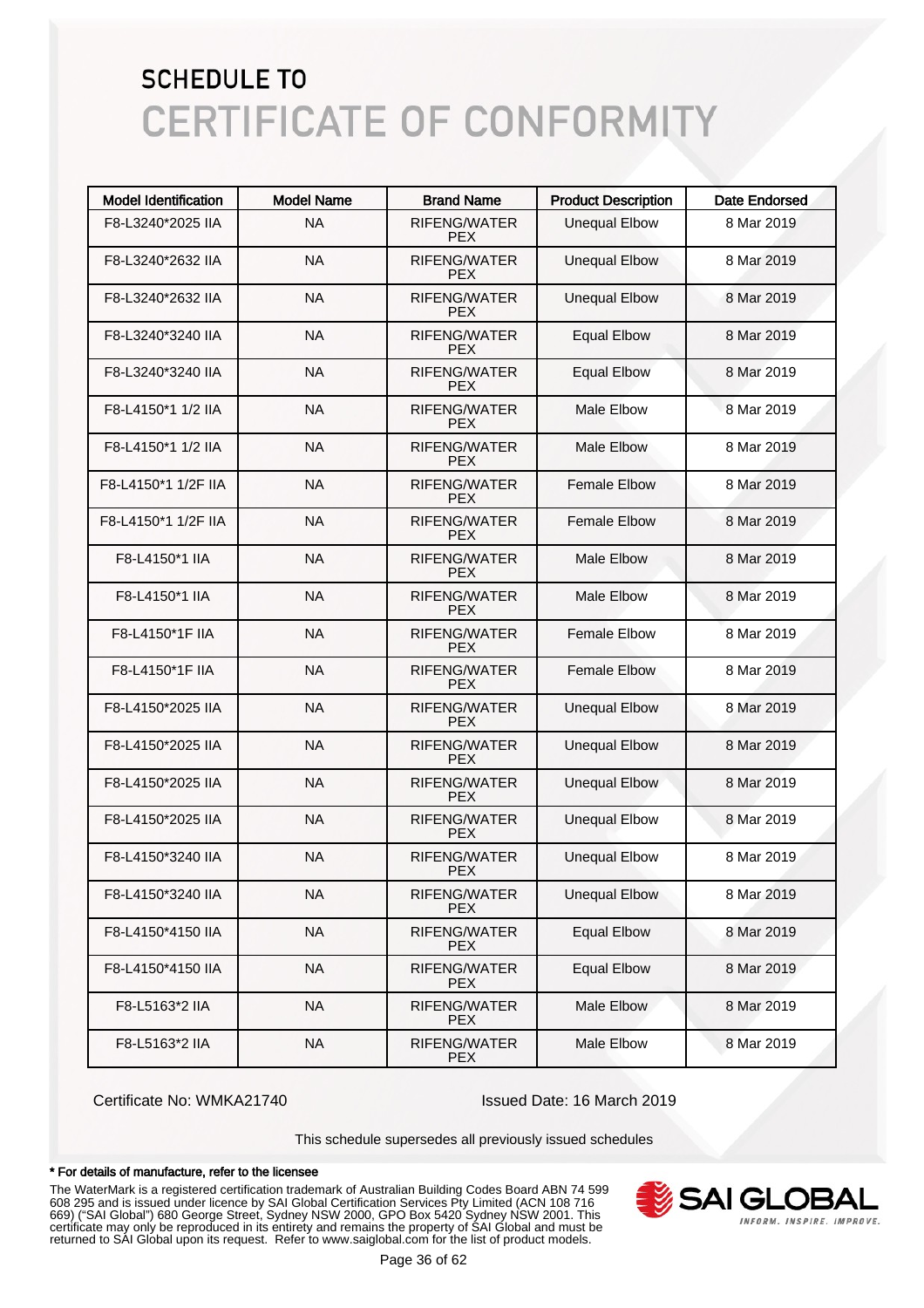| <b>Model Identification</b> | <b>Model Name</b> | <b>Brand Name</b>                 | <b>Product Description</b>  | <b>Date Endorsed</b> |
|-----------------------------|-------------------|-----------------------------------|-----------------------------|----------------------|
| F8-L5163*2632 IIA           | <b>NA</b>         | <b>RIFENG/WATER</b><br><b>PEX</b> | <b>Unequal Elbow</b>        | 8 Mar 2019           |
| F8-L5163*2632 IIA           | <b>NA</b>         | RIFENG/WATER<br><b>PEX</b>        | <b>Unequal Elbow</b>        | 8 Mar 2019           |
| F8-L5163*3240 IIA           | <b>NA</b>         | <b>RIFENG/WATER</b><br><b>PEX</b> | <b>Unequal Elbow</b>        | 8 Mar 2019           |
| F8-L5163*3240 IIA           | <b>NA</b>         | <b>RIFENG/WATER</b><br><b>PEX</b> | <b>Unequal Elbow</b>        | 8 Mar 2019           |
| F8-L5163*4150 IIA           | <b>NA</b>         | <b>RIFENG/WATER</b><br><b>PEX</b> | <b>Unequal Elbow</b>        | 8 Mar 2019           |
| F8-L5163*4150 IIA           | <b>NA</b>         | <b>RIFENG/WATER</b><br><b>PEX</b> | <b>Unequal Elbow</b>        | 8 Mar 2019           |
| F8-L5163*4150 IIA           | <b>NA</b>         | <b>RIFENG/WATER</b><br><b>PEX</b> | <b>Unequal Elbow</b>        | 8 Mar 2019           |
| F8-L5163*4150 IIA           | <b>NA</b>         | <b>RIFENG/WATER</b><br><b>PEX</b> | <b>Unequal Elbow</b>        | 8 Mar 2019           |
| F8-L5163*5163 IIA           | <b>NA</b>         | <b>RIFENG/WATER</b><br><b>PEX</b> | <b>Equal Elbow</b>          | 8 Mar 2019           |
| F8-L5163*5163 IIA           | <b>NA</b>         | <b>RIFENG/WATER</b><br><b>PEX</b> | <b>Equal Elbow</b>          | 8 Mar 2019           |
| F8-S1216*1 IIA              | <b>NA</b>         | <b>RIFENG/WATER</b><br><b>PEX</b> | Male straight Union         | 8 Mar 2019           |
| F8-S1216*1 IIA              | <b>NA</b>         | <b>RIFENG/WATER</b><br><b>PEX</b> | Male straight Union         | 8 Mar 2019           |
| F8-S1216*1/2 IIA            | <b>NA</b>         | <b>RIFENG/WATER</b><br><b>PEX</b> | Male straight Union         | 8 Mar 2019           |
| F8-S1216*1/2 IIA            | <b>NA</b>         | <b>RIFENG/WATER</b><br><b>PEX</b> | Male straight Union         | 8 Mar 2019           |
| F8-S1216*1/2(H) IIA         | <b>NA</b>         | <b>RIFENG/WATER</b><br><b>PEX</b> | <b>Male Swivel Union</b>    | 8 Mar 2019           |
| F8-S1216*1/2(H) IIA         | <b>NA</b>         | <b>RIFENG/WATER</b><br><b>PEX</b> | <b>Male Swivel Union</b>    | 8 Mar 2019           |
| F8-S1216*1/2F IIA           | <b>NA</b>         | <b>RIFENG/WATER</b><br><b>PEX</b> | Female Straight Union       | 8 Mar 2019           |
| F8-S1216*1/2F IIA           | <b>NA</b>         | <b>RIFENG/WATER</b><br><b>PEX</b> | Female Straight Union       | 8 Mar 2019           |
| F8-S1216*1/2F(H) IIA        | <b>NA</b>         | RIFENG/WATER<br><b>PFX</b>        | <b>Female Swivel Union</b>  | 8 Mar 2019           |
| F8-S1216*1/2F(H) IIA        | <b>NA</b>         | RIFENG/WATER<br><b>PEX</b>        | Female Swivel Union         | 8 Mar 2019           |
| F8-S1216*1/4F IIA           | <b>NA</b>         | RIFENG/WATER<br><b>PEX</b>        | Female Straight Union       | 8 Mar 2019           |
| F8-S1216*1/4F IIA           | <b>NA</b>         | RIFENG/WATER<br><b>PEX</b>        | Female Straight Union       | 8 Mar 2019           |
| F8-S1216*1216 IIA           | <b>NA</b>         | RIFENG/WATER<br><b>PEX</b>        | <b>Equal Straight Union</b> | 8 Mar 2019           |

Certificate No: WMKA21740 Issued Date: 16 March 2019

This schedule supersedes all previously issued schedules

#### \* For details of manufacture, refer to the licensee

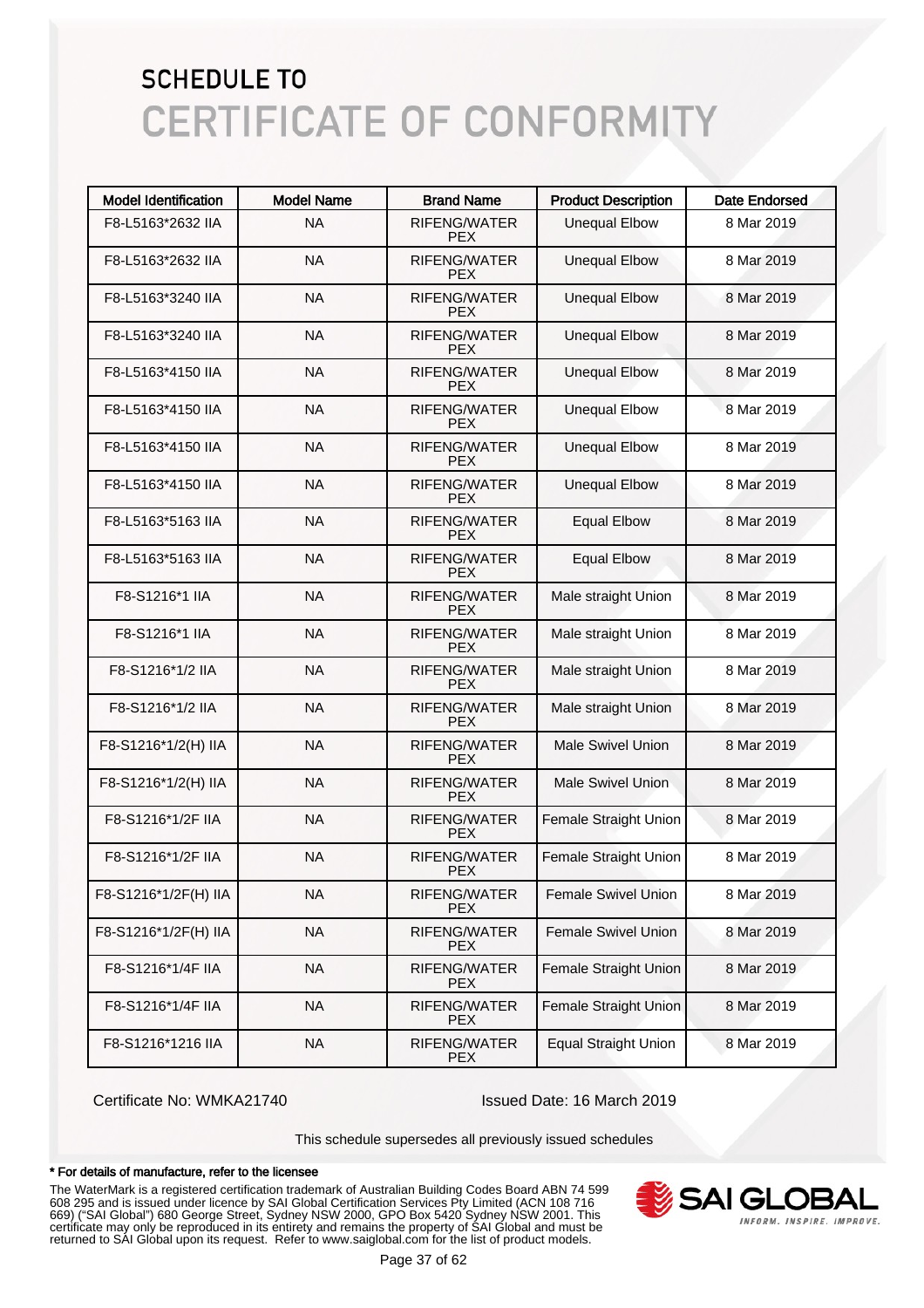| <b>Model Identification</b> | <b>Model Name</b> | <b>Brand Name</b>                 | <b>Product Description</b>       | <b>Date Endorsed</b> |
|-----------------------------|-------------------|-----------------------------------|----------------------------------|----------------------|
| F8-S1216*1216 IIA           | <b>NA</b>         | <b>RIFENG/WATER</b><br><b>PEX</b> | <b>Equal Straight Union</b>      | 8 Mar 2019           |
| F8-S1216*1F IIA             | <b>NA</b>         | RIFENG/WATER<br><b>PEX</b>        | Female Straight Union            | 8 Mar 2019           |
| F8-S1216*1F IIA             | <b>NA</b>         | <b>RIFENG/WATER</b><br><b>PEX</b> | Female Straight Union            | 8 Mar 2019           |
| F8-S1216*3/4(H) IIA         | <b>NA</b>         | <b>RIFENG/WATER</b><br><b>PEX</b> | <b>Male Swivel Union</b>         | 8 Mar 2019           |
| F8-S1216*3/4(H) IIA         | <b>NA</b>         | <b>RIFENG/WATER</b><br><b>PEX</b> | <b>Male Swivel Union</b>         | 8 Mar 2019           |
| F8-S1216*3/4F IIA           | <b>NA</b>         | <b>RIFENG/WATER</b><br><b>PEX</b> | Female Straight Union            | 8 Mar 2019           |
| F8-S1216*3/4F IIA           | <b>NA</b>         | <b>RIFENG/WATER</b><br><b>PEX</b> | Female Straight Union            | 8 Mar 2019           |
| F8-S1216*3/4F(H) IIA        | <b>NA</b>         | <b>RIFENG/WATER</b><br><b>PEX</b> | <b>Female Swivel Union</b>       | 8 Mar 2019           |
| F8-S1216*3/4F(H) IIA        | <b>NA</b>         | <b>RIFENG/WATER</b><br><b>PEX</b> | Female Swivel Union              | 8 Mar 2019           |
| F8-S1216*3/8 IIA            | <b>NA</b>         | <b>RIFENG/WATER</b><br><b>PEX</b> | Male straight Union              | 8 Mar 2019           |
| F8-S1216*3/8 IIA            | <b>NA</b>         | <b>RIFENG/WATER</b><br><b>PEX</b> | Male straight Union              | 8 Mar 2019           |
| F8-S1216*3/8F IIA           | <b>NA</b>         | <b>RIFENG/WATER</b><br><b>PEX</b> | Female Straight Union            | 8 Mar 2019           |
| F8-S1216*3/8F IIA           | <b>NA</b>         | <b>RIFENG/WATER</b><br><b>PEX</b> | Female Straight Union            | 8 Mar 2019           |
| F8-S1620*1 IIA              | <b>NA</b>         | <b>RIFENG/WATER</b><br><b>PEX</b> | Male straight Union              | 8 Mar 2019           |
| F8-S1620*1 IIA              | <b>NA</b>         | <b>RIFENG/WATER</b><br><b>PEX</b> | Male straight Union              | 8 Mar 2019           |
| F8-S1620*1(H) IIA           | <b>NA</b>         | <b>RIFENG/WATER</b><br><b>PEX</b> | <b>Male Swivel Union</b>         | 8 Mar 2019           |
| F8-S1620*1(H) IIA           | <b>NA</b>         | <b>RIFENG/WATER</b><br><b>PEX</b> | <b>Male Swivel Union</b>         | 8 Mar 2019           |
| F8-S1620*1/2F IIA           | <b>NA</b>         | RIFENG/WATER<br><b>PEX</b>        | Female Straight Union            | 8 Mar 2019           |
| F8-S1620*1/2F IIA           | <b>NA</b>         | RIFENG/WATER<br><b>PFX</b>        | Female Straight Union            | 8 Mar 2019           |
| F8-S1620*1/2F(H) IIA        | <b>NA</b>         | RIFENG/WATER<br><b>PEX</b>        | <b>Female Swivel Union</b>       | 8 Mar 2019           |
| F8-S1620*1/2F(H) IIA        | <b>NA</b>         | RIFENG/WATER<br><b>PEX</b>        | Female Swivel Union              | 8 Mar 2019           |
| F8-S1620*1216 IIA           | <b>NA</b>         | RIFENG/WATER<br><b>PEX</b>        | <b>Unequal Straight</b><br>Union | 8 Mar 2019           |
| F8-S1620*1216 IIA           | <b>NA</b>         | RIFENG/WATER<br><b>PEX</b>        | <b>Unequal Straight</b><br>Union | 8 Mar 2019           |

Certificate No: WMKA21740 Issued Date: 16 March 2019

This schedule supersedes all previously issued schedules

#### \* For details of manufacture, refer to the licensee

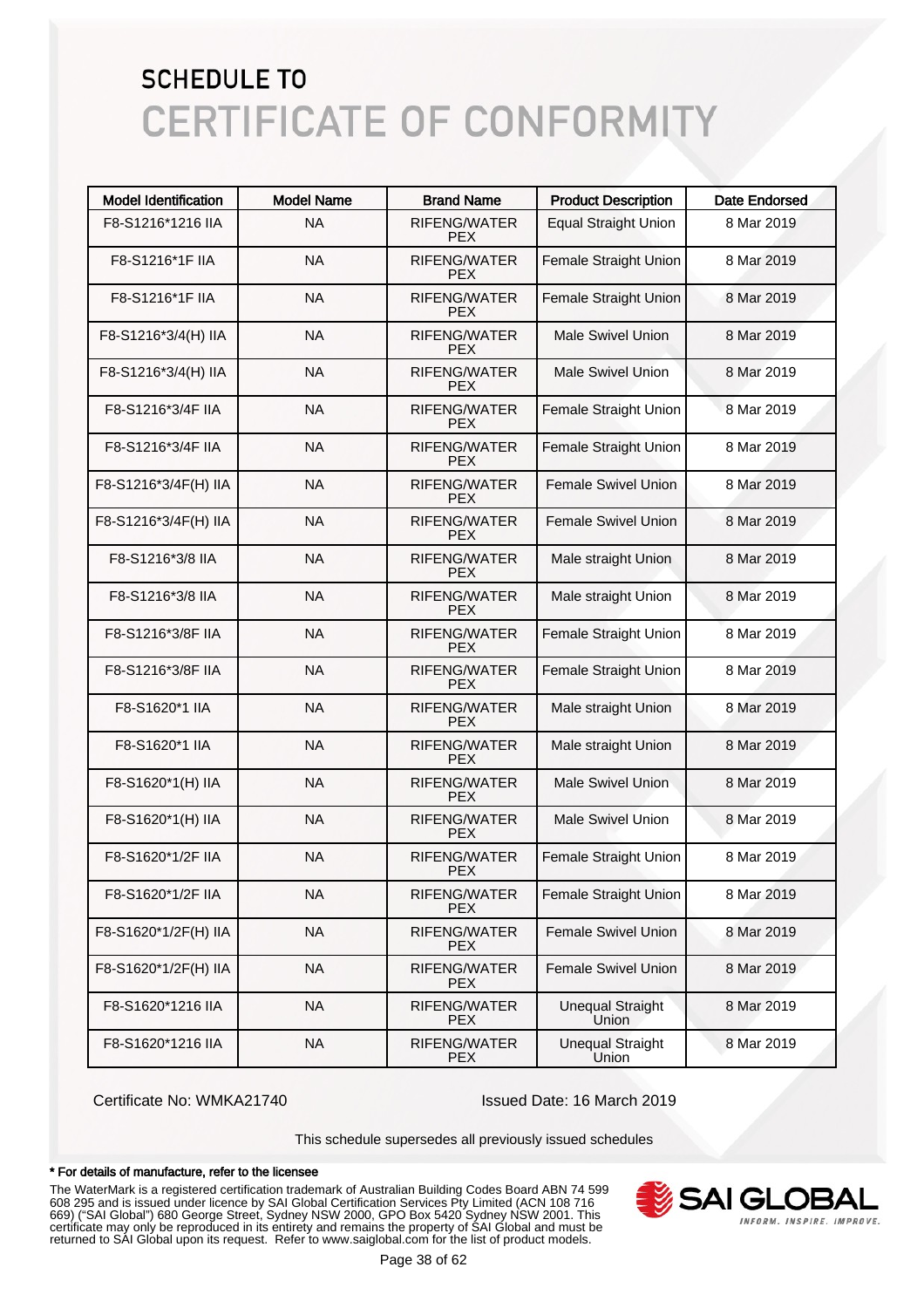| <b>Model Identification</b> | <b>Model Name</b> | <b>Brand Name</b>                 | <b>Product Description</b>  | <b>Date Endorsed</b> |
|-----------------------------|-------------------|-----------------------------------|-----------------------------|----------------------|
| F8-S1620*1620 IIA           | <b>NA</b>         | <b>RIFENG/WATER</b><br><b>PEX</b> | <b>Equal Straight Union</b> | 8 Mar 2019           |
| F8-S1620*1620 IIA           | <b>NA</b>         | <b>RIFENG/WATER</b><br><b>PFX</b> | <b>Equal Straight Union</b> | 8 Mar 2019           |
| F8-S1620*1F IIA             | <b>NA</b>         | RIFENG/WATER<br><b>PEX</b>        | Female Straight Union       | 8 Mar 2019           |
| F8-S1620*1F IIA             | <b>NA</b>         | RIFENG/WATER<br><b>PFX</b>        | Female Straight Union       | 8 Mar 2019           |
| F8-S1620*1F(H) IIA          | <b>NA</b>         | RIFENG/WATER<br><b>PEX</b>        | <b>Female Swivel Union</b>  | 8 Mar 2019           |
| F8-S1620*1F(H) IIA          | <b>NA</b>         | RIFENG/WATER<br><b>PEX</b>        | <b>Female Swivel Union</b>  | 8 Mar 2019           |
| F8-S1620*3/4 IIA            | <b>NA</b>         | RIFENG/WATER<br><b>PEX</b>        | Male straight Union         | 8 Mar 2019           |
| F8-S1620*3/4 IIA            | <b>NA</b>         | RIFENG/WATER<br><b>PEX</b>        | Male straight Union         | 8 Mar 2019           |
| F8-S1620*3/4(H) IIA         | <b>NA</b>         | RIFENG/WATER<br><b>PEX</b>        | <b>Male Swivel Union</b>    | 8 Mar 2019           |
| F8-S1620*3/4(H) IIA         | <b>NA</b>         | RIFENG/WATER<br><b>PEX</b>        | <b>Male Swivel Union</b>    | 8 Mar 2019           |
| F8-S1620*3/4F IIA           | <b>NA</b>         | RIFENG/WATER<br><b>PEX</b>        | Female Straight Union       | 8 Mar 2019           |
| F8-S1620*3/4F IIA           | <b>NA</b>         | RIFENG/WATER<br><b>PEX</b>        | Female Straight Union       | 8 Mar 2019           |
| F8-S1620*3/4F(H) IIA        | <b>NA</b>         | RIFENG/WATER<br><b>PEX</b>        | <b>Female Swivel Union</b>  | 8 Mar 2019           |
| F8-S1620*3/4F(H) IIA        | <b>NA</b>         | RIFENG/WATER<br><b>PEX</b>        | <b>Female Swivel Union</b>  | 8 Mar 2019           |
| F8-S1620*3/8 IIA            | <b>NA</b>         | RIFENG/WATER<br><b>PEX</b>        | Male straight Union         | 8 Mar 2019           |
| F8-S1620*3/8 IIA            | <b>NA</b>         | RIFENG/WATER<br><b>PEX</b>        | Male straight Union         | 8 Mar 2019           |
| F8-S2025*1 IIA              | <b>NA</b>         | RIFENG/WATER<br><b>PEX</b>        | Male straight Union         | 8 Mar 2019           |
| F8-S2025*1 IIA              | <b>NA</b>         | RIFENG/WATER<br><b>PEX</b>        | Male straight Union         | 8 Mar 2019           |
| F8-S2025*1(H) IIA           | <b>NA</b>         | RIFENG/WATER<br><b>PFX</b>        | <b>Male Swivel Union</b>    | 8 Mar 2019           |
| F8-S2025*1(H) IIA           | <b>NA</b>         | RIFENG/WATER<br><b>PEX</b>        | <b>Male Swivel Union</b>    | 8 Mar 2019           |
| F8-S2025*1/2 IIA            | <b>NA</b>         | RIFENG/WATER<br><b>PEX</b>        | Male straight Union         | 8 Mar 2019           |
| F8-S2025*1/2 IIA            | <b>NA</b>         | RIFENG/WATER<br><b>PEX</b>        | Male straight Union         | 8 Mar 2019           |
| F8-S2025*1/2F IIA           | <b>NA</b>         | RIFENG/WATER<br><b>PEX</b>        | Female Straight Union       | 8 Mar 2019           |

Certificate No: WMKA21740 Issued Date: 16 March 2019

This schedule supersedes all previously issued schedules

#### \* For details of manufacture, refer to the licensee

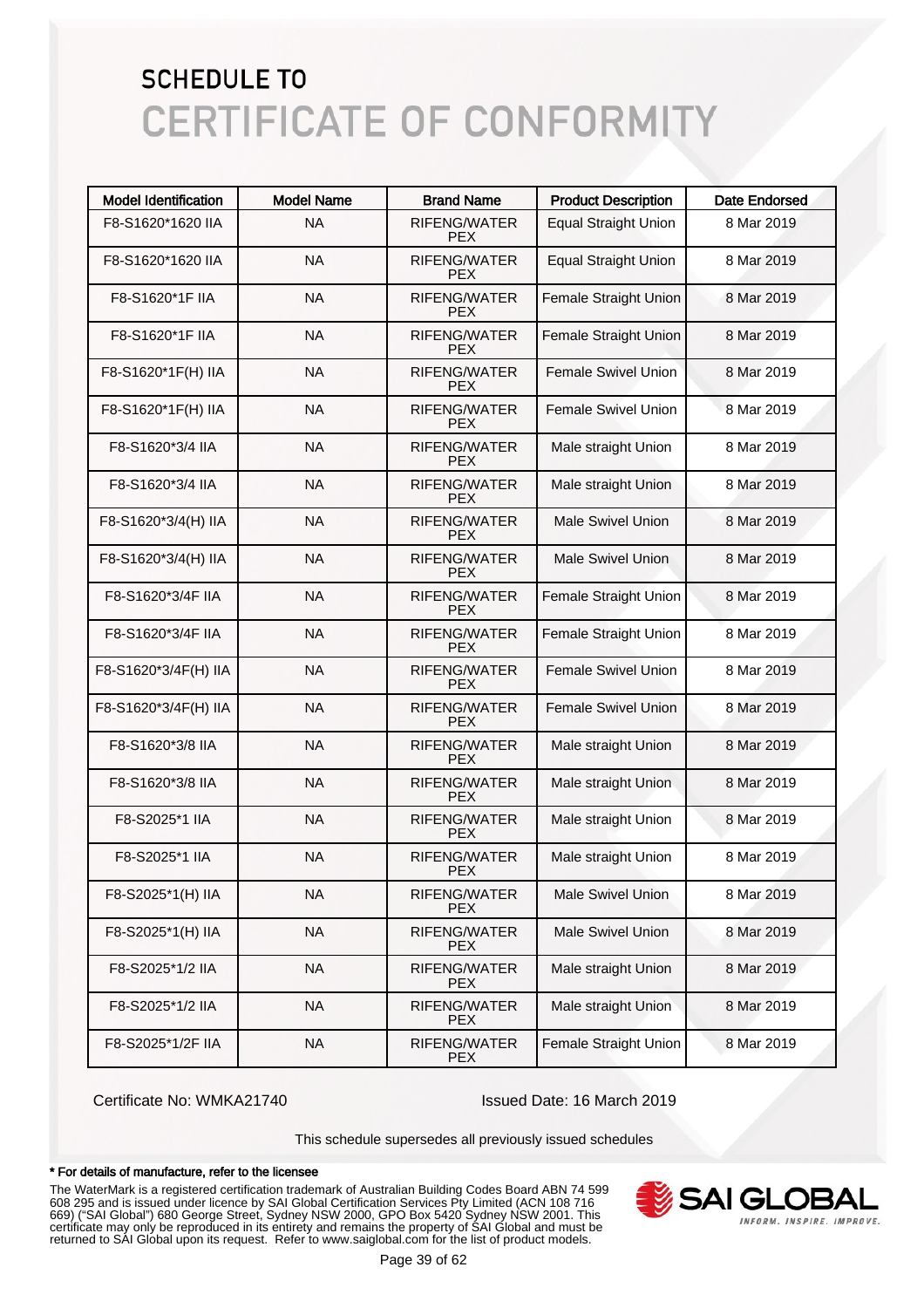| <b>Model Identification</b> | <b>Model Name</b> | <b>Brand Name</b>                 | <b>Product Description</b>       | <b>Date Endorsed</b> |
|-----------------------------|-------------------|-----------------------------------|----------------------------------|----------------------|
| F8-S2025*1/2F IIA           | <b>NA</b>         | <b>RIFENG/WATER</b><br><b>PEX</b> | Female Straight Union            | 8 Mar 2019           |
| F8-S2025*1216 IIA           | <b>NA</b>         | RIFENG/WATER<br><b>PFX</b>        | <b>Unequal Straight</b><br>Union | 8 Mar 2019           |
| F8-S2025*1216 IIA           | <b>NA</b>         | <b>RIFENG/WATER</b><br><b>PEX</b> | <b>Unequal Straight</b><br>Union | 8 Mar 2019           |
| F8-S2025*1620 IIA           | <b>NA</b>         | <b>RIFENG/WATER</b><br><b>PEX</b> | <b>Unequal Straight</b><br>Union | 8 Mar 2019           |
| F8-S2025*1620 IIA           | <b>NA</b>         | <b>RIFENG/WATER</b><br><b>PEX</b> | <b>Unequal Straight</b><br>Union | 8 Mar 2019           |
| F8-S2025*1F IIA             | <b>NA</b>         | <b>RIFENG/WATER</b><br><b>PEX</b> | Female Straight Union            | 8 Mar 2019           |
| F8-S2025*1F IIA             | <b>NA</b>         | <b>RIFENG/WATER</b><br><b>PEX</b> | Female Straight Union            | 8 Mar 2019           |
| F8-S2025*1F(H) IIA          | <b>NA</b>         | <b>RIFENG/WATER</b><br><b>PEX</b> | Female Swivel Union              | 8 Mar 2019           |
| F8-S2025*1F(H) IIA          | <b>NA</b>         | <b>RIFENG/WATER</b><br><b>PEX</b> | Female Swivel Union              | 8 Mar 2019           |
| F8-S2025*2025 IIA           | <b>NA</b>         | <b>RIFENG/WATER</b><br><b>PEX</b> | <b>Equal Straight Union</b>      | 8 Mar 2019           |
| F8-S2025*2025 IIA           | <b>NA</b>         | <b>RIFENG/WATER</b><br><b>PEX</b> | <b>Equal Straight Union</b>      | 8 Mar 2019           |
| F8-S2025*2025(H)<br>11A     | <b>NA</b>         | <b>RIFENG/WATER</b><br><b>PEX</b> | Male Swivel Union                | 8 Mar 2019           |
| F8-S2025*2025(H)<br>IIА     | <b>NA</b>         | <b>RIFENG/WATER</b><br><b>PEX</b> | <b>Male Swivel Union</b>         | 8 Mar 2019           |
| F8-S2025*3/4 IIA            | <b>NA</b>         | <b>RIFENG/WATER</b><br><b>PEX</b> | Male straight Union              | 8 Mar 2019           |
| F8-S2025*3/4 IIA            | <b>NA</b>         | <b>RIFENG/WATER</b><br><b>PEX</b> | Male straight Union              | 8 Mar 2019           |
| F8-S2025*3/4(H) IIA         | <b>NA</b>         | <b>RIFENG/WATER</b><br><b>PEX</b> | <b>Male Swivel Union</b>         | 8 Mar 2019           |
| F8-S2025*3/4(H) IIA         | <b>NA</b>         | <b>RIFENG/WATER</b><br><b>PEX</b> | <b>Male Swivel Union</b>         | 8 Mar 2019           |
| F8-S2025*3/4F IIA           | <b>NA</b>         | <b>RIFENG/WATER</b><br><b>PEX</b> | Female Straight Union            | 8 Mar 2019           |
| F8-S2025*3/4F IIA           | <b>NA</b>         | RIFENG/WATER<br><b>PFX</b>        | Female Straight Union            | 8 Mar 2019           |
| F8-S2025*3/4F(H) IIA        | <b>NA</b>         | RIFENG/WATER<br><b>PEX</b>        | <b>Female Swivel Union</b>       | 8 Mar 2019           |
| F8-S2025*3/4F(H) IIA        | <b>NA</b>         | RIFENG/WATER<br><b>PEX</b>        | <b>Female Swivel Union</b>       | 8 Mar 2019           |
| F8-S2026*1 IIA              | <b>NA</b>         | RIFENG/WATER<br><b>PEX</b>        | Male straight Union              | 8 Mar 2019           |
| F8-S2026*1 IIA              | <b>NA</b>         | RIFENG/WATER<br><b>PEX</b>        | Male straight Union              | 8 Mar 2019           |

Certificate No: WMKA21740 Issued Date: 16 March 2019

This schedule supersedes all previously issued schedules

#### \* For details of manufacture, refer to the licensee

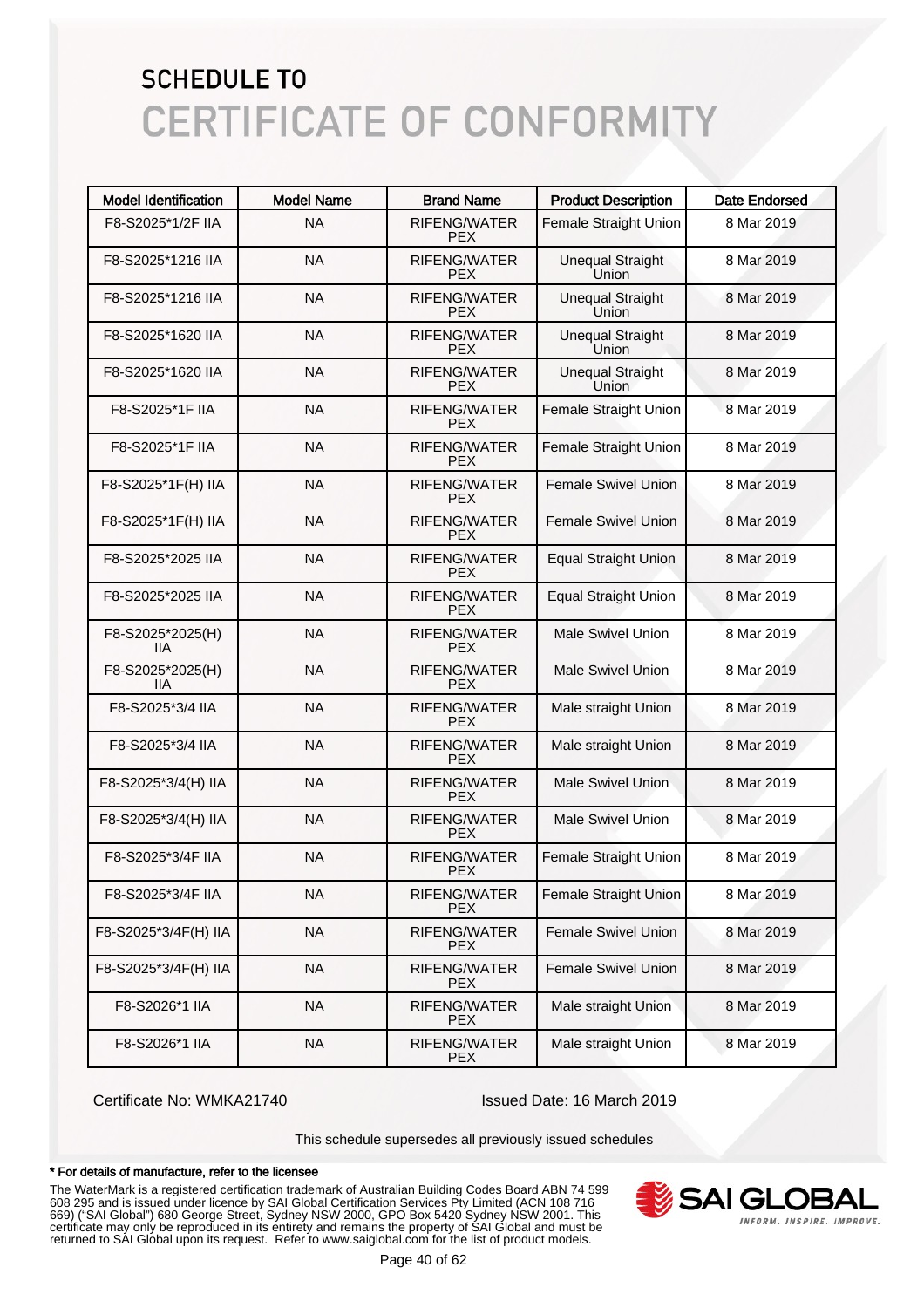| <b>Model Identification</b> | <b>Model Name</b> | <b>Brand Name</b>                 | <b>Product Description</b>       | <b>Date Endorsed</b> |
|-----------------------------|-------------------|-----------------------------------|----------------------------------|----------------------|
| F8-S2026*1/2 IIA            | <b>NA</b>         | RIFENG/WATER<br><b>PEX</b>        | Male straight Union              | 8 Mar 2019           |
| F8-S2026*1/2 IIA            | <b>NA</b>         | RIFENG/WATER<br><b>PEX</b>        | Male straight Union              | 8 Mar 2019           |
| F8-S2026*1F IIA             | <b>NA</b>         | <b>RIFENG/WATER</b><br><b>PEX</b> | Female Straight Union            | 8 Mar 2019           |
| F8-S2026*1F IIA             | <b>NA</b>         | <b>RIFENG/WATER</b><br><b>PEX</b> | Female Straight Union            | 8 Mar 2019           |
| F8-S2026*3/4 IIA            | <b>NA</b>         | <b>RIFENG/WATER</b><br><b>PEX</b> | Male straight Union              | 8 Mar 2019           |
| F8-S2026*3/4 IIA            | <b>NA</b>         | <b>RIFENG/WATER</b><br><b>PEX</b> | Male straight Union              | 8 Mar 2019           |
| F8-S2026*3/4F IIA           | <b>NA</b>         | <b>RIFENG/WATER</b><br><b>PEX</b> | Female Straight Union            | 8 Mar 2019           |
| F8-S2026*3/4F IIA           | <b>NA</b>         | <b>RIFENG/WATER</b><br><b>PEX</b> | Female Straight Union            | 8 Mar 2019           |
| F8-S2632*1 IIA              | <b>NA</b>         | <b>RIFENG/WATER</b><br><b>PEX</b> | Male straight Union              | 8 Mar 2019           |
| F8-S2632*1 IIA              | <b>NA</b>         | <b>RIFENG/WATER</b><br><b>PEX</b> | Male straight Union              | 8 Mar 2019           |
| F8-S2632*1(H) IIA           | <b>NA</b>         | <b>RIFENG/WATER</b><br><b>PEX</b> | <b>Male Swivel Union</b>         | 8 Mar 2019           |
| F8-S2632*1(H) IIA           | <b>NA</b>         | <b>RIFENG/WATER</b><br><b>PEX</b> | <b>Male Swivel Union</b>         | 8 Mar 2019           |
| F8-S2632*1/2 IIA            | <b>NA</b>         | <b>RIFENG/WATER</b><br><b>PEX</b> | Male straight Union              | 8 Mar 2019           |
| F8-S2632*1/2 IIA            | <b>NA</b>         | <b>RIFENG/WATER</b><br><b>PEX</b> | Male straight Union              | 8 Mar 2019           |
| F8-S2632*11/2 IIA           | <b>NA</b>         | <b>RIFENG/WATER</b><br><b>PEX</b> | Male straight Union              | 8 Mar 2019           |
| F8-S2632*11/2 IIA           | <b>NA</b>         | <b>RIFENG/WATER</b><br><b>PEX</b> | Male straight Union              | 8 Mar 2019           |
| F8-S2632*11/4 IIA           | <b>NA</b>         | RIFENG/WATER<br><b>PEX</b>        | Male straight Union              | 8 Mar 2019           |
| F8-S2632*11/4 IIA           | <b>NA</b>         | RIFENG/WATER<br><b>PEX</b>        | Male straight Union              | 8 Mar 2019           |
| F8-S2632*1216 IIA           | <b>NA</b>         | RIFENG/WATER<br>PEX.              | <b>Unequal Straight</b><br>Union | 8 Mar 2019           |
| F8-S2632*1216 IIA           | <b>NA</b>         | RIFENG/WATER<br><b>PEX</b>        | <b>Unequal Straight</b><br>Union | 8 Mar 2019           |
| F8-S2632*1620 IIA           | <b>NA</b>         | RIFENG/WATER<br><b>PEX</b>        | <b>Unequal Straight</b><br>Union | 8 Mar 2019           |
| F8-S2632*1620 IIA           | <b>NA</b>         | RIFENG/WATER<br><b>PEX</b>        | <b>Unequal Straight</b><br>Union | 8 Mar 2019           |
| F8-S2632*1F IIA             | <b>NA</b>         | RIFENG/WATER<br><b>PEX</b>        | Female Straight Union            | 8 Mar 2019           |

Certificate No: WMKA21740 Issued Date: 16 March 2019

This schedule supersedes all previously issued schedules

#### \* For details of manufacture, refer to the licensee

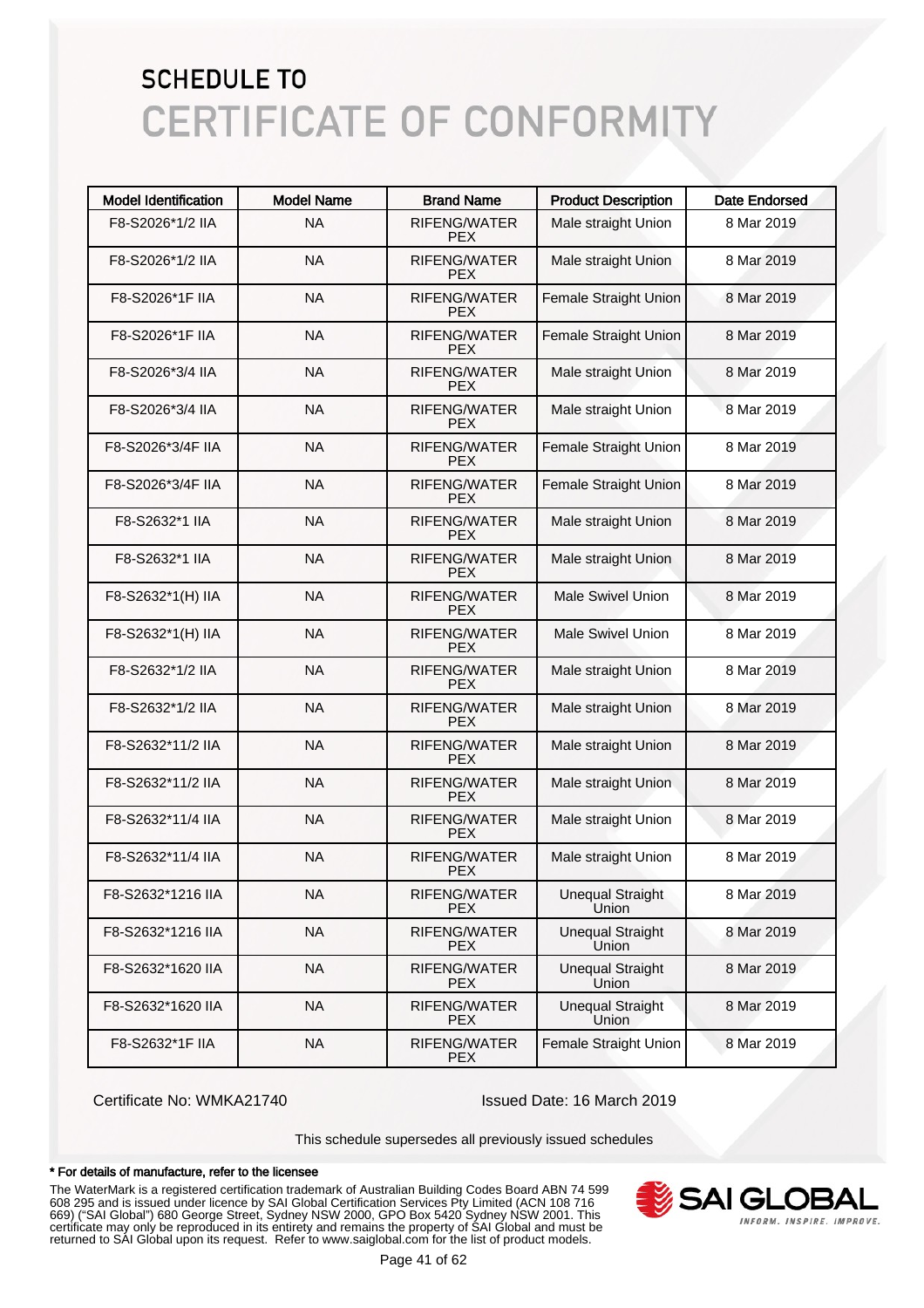| <b>Model Identification</b> | <b>Model Name</b> | <b>Brand Name</b>                 | <b>Product Description</b>       | <b>Date Endorsed</b> |
|-----------------------------|-------------------|-----------------------------------|----------------------------------|----------------------|
| F8-S2632*1F IIA             | <b>NA</b>         | RIFENG/WATER<br><b>PEX</b>        | Female Straight Union            | 8 Mar 2019           |
| F8-S2632*1F(H) IIA          | <b>NA</b>         | RIFENG/WATER<br><b>PFX</b>        | <b>Female Swivel Union</b>       | 8 Mar 2019           |
| F8-S2632*1F(H) IIA          | <b>NA</b>         | <b>RIFENG/WATER</b><br><b>PEX</b> | <b>Female Swivel Union</b>       | 8 Mar 2019           |
| F8-S2632*2025 IIA           | <b>NA</b>         | <b>RIFENG/WATER</b><br><b>PEX</b> | <b>Unequal Straight</b><br>Union | 8 Mar 2019           |
| F8-S2632*2025 IIA           | <b>NA</b>         | <b>RIFENG/WATER</b><br><b>PEX</b> | <b>Unequal Straight</b><br>Union | 8 Mar 2019           |
| F8-S2632*2632 IIA           | <b>NA</b>         | <b>RIFENG/WATER</b><br><b>PEX</b> | <b>Equal Straight Union</b>      | 8 Mar 2019           |
| F8-S2632*2632 IIA           | <b>NA</b>         | <b>RIFENG/WATER</b><br><b>PEX</b> | <b>Equal Straight Union</b>      | 8 Mar 2019           |
| F8-S2632*2632(H)<br>IIА     | <b>NA</b>         | RIFENG/WATER<br><b>PEX</b>        | <b>Male Swivel Union</b>         | 8 Mar 2019           |
| F8-S2632*2632(H)<br>IIА     | <b>NA</b>         | <b>RIFENG/WATER</b><br><b>PEX</b> | <b>Male Swivel Union</b>         | 8 Mar 2019           |
| F8-S2632*3/4 IIA            | <b>NA</b>         | <b>RIFENG/WATER</b><br><b>PEX</b> | Male straight Union              | 8 Mar 2019           |
| F8-S2632*3/4 IIA            | <b>NA</b>         | <b>RIFENG/WATER</b><br><b>PEX</b> | Male straight Union              | 8 Mar 2019           |
| F8-S2632*3/4(H) IIA         | <b>NA</b>         | <b>RIFENG/WATER</b><br><b>PEX</b> | <b>Male Swivel Union</b>         | 8 Mar 2019           |
| F8-S2632*3/4(H) IIA         | <b>NA</b>         | <b>RIFENG/WATER</b><br><b>PEX</b> | <b>Male Swivel Union</b>         | 8 Mar 2019           |
| F8-S2632*3/4F IIA           | <b>NA</b>         | <b>RIFENG/WATER</b><br><b>PEX</b> | Female Straight Union            | 8 Mar 2019           |
| F8-S2632*3/4F IIA           | <b>NA</b>         | <b>RIFENG/WATER</b><br><b>PEX</b> | Female Straight Union            | 8 Mar 2019           |
| F8-S3240*1 1/2 IIA          | <b>NA</b>         | <b>RIFENG/WATER</b><br><b>PEX</b> | Male straight Union              | 8 Mar 2019           |
| F8-S3240*1 1/2 IIA          | <b>NA</b>         | <b>RIFENG/WATER</b><br><b>PEX</b> | Male straight Union              | 8 Mar 2019           |
| F8-S3240*1 1/2(H) IIA       | <b>NA</b>         | RIFENG/WATER<br><b>PEX</b>        | <b>Male Swivel Union</b>         | 8 Mar 2019           |
| F8-S3240*1 1/2(H) IIA       | <b>NA</b>         | RIFENG/WATER<br><b>PFX</b>        | <b>Male Swivel Union</b>         | 8 Mar 2019           |
| F8-S3240*1 1/2F IIA         | <b>NA</b>         | RIFENG/WATER<br><b>PEX</b>        | Female Straight Union            | 8 Mar 2019           |
| F8-S3240*1 1/2F IIA         | <b>NA</b>         | RIFENG/WATER<br><b>PEX</b>        | Female Straight Union            | 8 Mar 2019           |
| F8-S3240*1 1/4 IIA          | <b>NA</b>         | RIFENG/WATER<br><b>PEX</b>        | Male straight Union              | 8 Mar 2019           |
| F8-S3240*1 1/4 IIA          | <b>NA</b>         | RIFENG/WATER<br><b>PEX</b>        | Male straight Union              | 8 Mar 2019           |

Certificate No: WMKA21740 Issued Date: 16 March 2019

This schedule supersedes all previously issued schedules

#### \* For details of manufacture, refer to the licensee

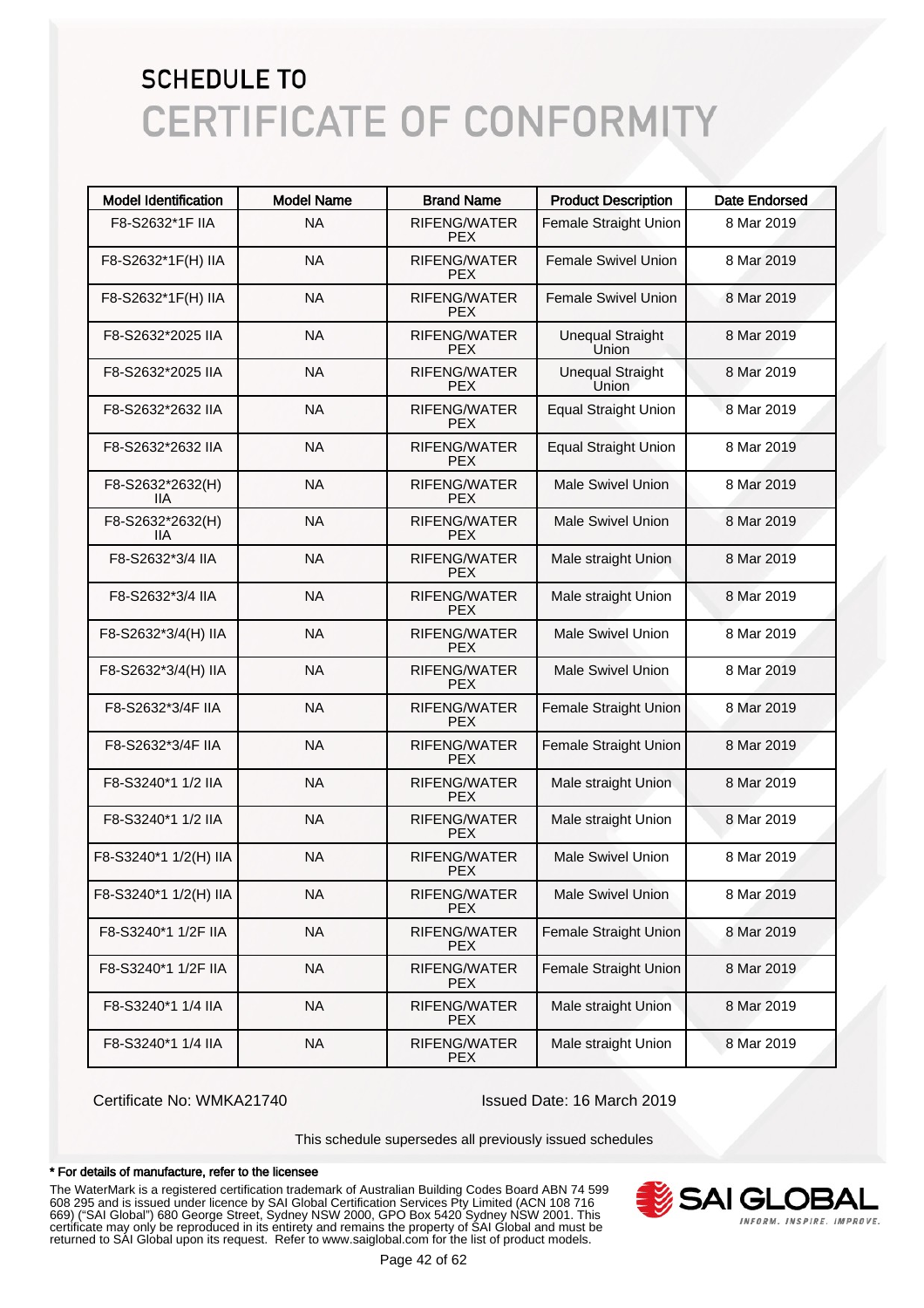| <b>Model Identification</b> | <b>Model Name</b> | <b>Brand Name</b>                 | <b>Product Description</b>       | <b>Date Endorsed</b> |
|-----------------------------|-------------------|-----------------------------------|----------------------------------|----------------------|
| F8-S3240*1 1/4F IIA         | <b>NA</b>         | RIFENG/WATER<br><b>PFX</b>        | Female Straight Union            | 8 Mar 2019           |
| F8-S3240*1 1/4F IIA         | <b>NA</b>         | RIFENG/WATER<br>PEX.              | Female Straight Union            | 8 Mar 2019           |
| F8-S3240*1 IIA              | <b>NA</b>         | <b>RIFENG/WATER</b><br>PEX.       | Male straight Union              | 8 Mar 2019           |
| F8-S3240*1 IIA              | <b>NA</b>         | <b>RIFENG/WATER</b><br><b>PFX</b> | Male straight Union              | 8 Mar 2019           |
| F8-S3240*1620 IIA           | <b>NA</b>         | <b>RIFENG/WATER</b><br><b>PFX</b> | <b>Unequal Straight</b><br>Union | 8 Mar 2019           |
| F8-S3240*1620 IIA           | <b>NA</b>         | RIFENG/WATER<br>PEX.              | <b>Unequal Straight</b><br>Union | 8 Mar 2019           |
| F8-S3240*1F IIA             | <b>NA</b>         | RIFENG/WATER<br>PEX.              | Female Straight Union            | 8 Mar 2019           |
| F8-S3240*1F IIA             | <b>NA</b>         | RIFENG/WATER<br><b>PFX</b>        | Female Straight Union            | 8 Mar 2019           |
| F8-S3240*2025 IIA           | <b>NA</b>         | <b>RIFENG/WATER</b><br><b>PFX</b> | <b>Unequal Straight</b><br>Union | 8 Mar 2019           |
| F8-S3240*2025 IIA           | <b>NA</b>         | <b>RIFENG/WATER</b><br><b>PFX</b> | <b>Unequal Straight</b><br>Union | 8 Mar 2019           |
| F8-S3240*2632 IIA           | <b>NA</b>         | <b>RIFENG/WATER</b><br>PEX.       | <b>Unequal Straight</b><br>Union | 8 Mar 2019           |
| F8-S3240*2632 IIA           | <b>NA</b>         | RIFENG/WATER<br>PEX.              | <b>Unequal Straight</b><br>Union | 8 Mar 2019           |
| F8-S3240*3240 IIA           | <b>NA</b>         | <b>RIFENG/WATER</b><br>PEX.       | <b>Equal Straight Union</b>      | 8 Mar 2019           |
| F8-S3240*3240 IIA           | <b>NA</b>         | <b>RIFENG/WATER</b><br>PEX.       | <b>Equal Straight Union</b>      | 8 Mar 2019           |
| F8-S3240*3240(H) IIA        | <b>NA</b>         | <b>RIFENG/WATER</b><br>PEX.       | <b>Male Swivel Union</b>         | 8 Mar 2019           |
| F8-S3240*3240(H) IIA        | <b>NA</b>         | <b>RIFENG/WATER</b><br><b>PEX</b> | <b>Male Swivel Union</b>         | 8 Mar 2019           |
| F8-S4150*1 1/2 IIA          | <b>NA</b>         | RIFENG/WATER<br><b>PEX</b>        | Male straight Union              | 8 Mar 2019           |
| F8-S4150*1 1/2 IIA          | <b>NA</b>         | <b>RIFENG/WATER</b><br><b>PEX</b> | Male straight Union              | 8 Mar 2019           |
| F8-S4150*1 1/2(H) IIA       | <b>NA</b>         | RIFENG/WATER<br><b>PEX</b>        | <b>Male Swivel Union</b>         | 8 Mar 2019           |
| F8-S4150*1 1/2(H) IIA       | <b>NA</b>         | RIFENG/WATER<br><b>PEX</b>        | <b>Male Swivel Union</b>         | 8 Mar 2019           |
| F8-S4150*1 1/2F IIA         | <b>NA</b>         | RIFENG/WATER<br><b>PEX</b>        | Female Straight Union            | 8 Mar 2019           |
| F8-S4150*1 1/2F IIA         | <b>NA</b>         | RIFENG/WATER<br><b>PEX</b>        | Female Straight Union            | 8 Mar 2019           |
| F8-S4150*1 1/4F IIA         | <b>NA</b>         | RIFENG/WATER<br><b>PEX</b>        | Female Straight Union            | 8 Mar 2019           |

Certificate No: WMKA21740 Issued Date: 16 March 2019

This schedule supersedes all previously issued schedules

#### \* For details of manufacture, refer to the licensee

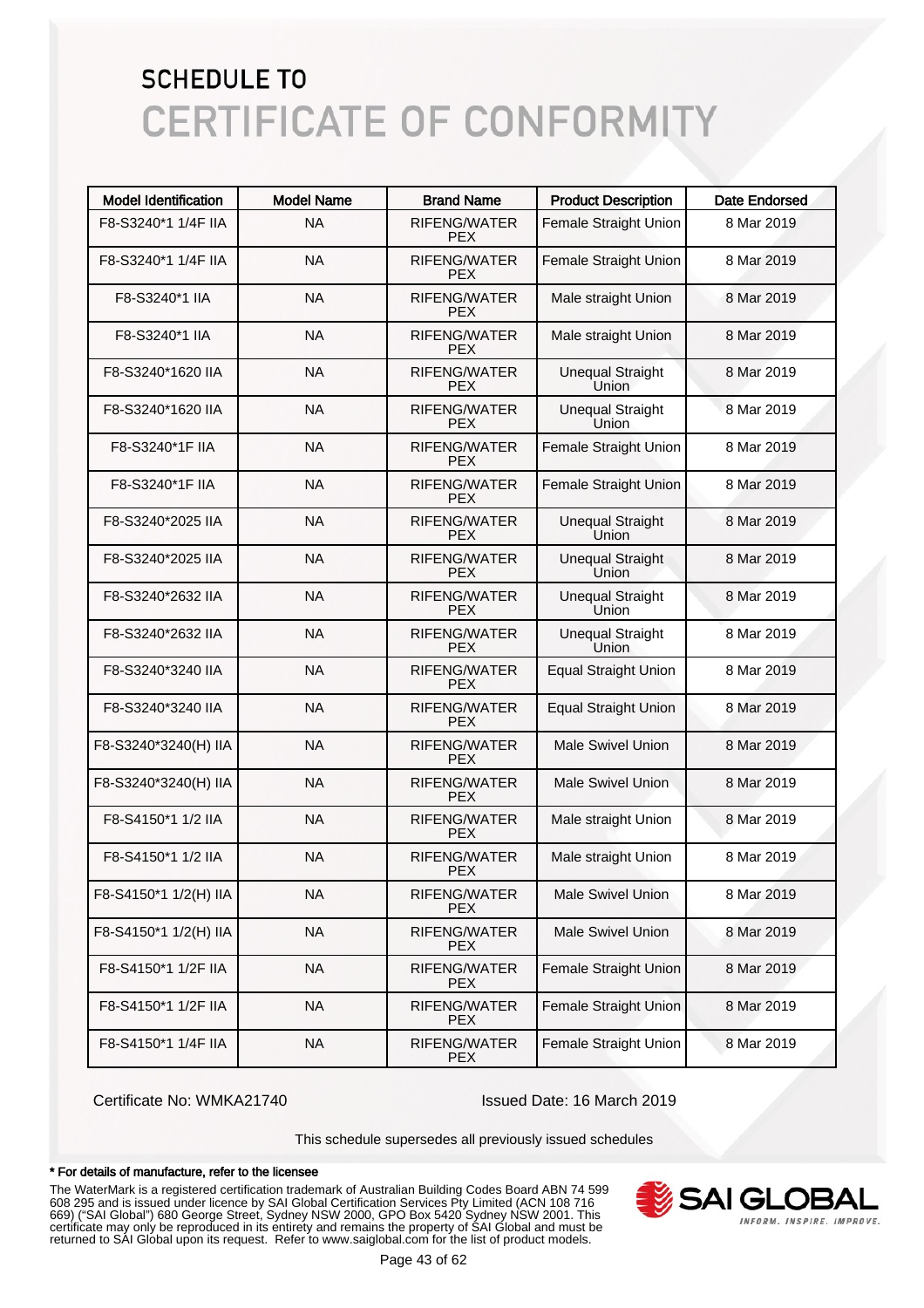| <b>Model Identification</b> | <b>Model Name</b> | <b>Brand Name</b>                 | <b>Product Description</b>       | <b>Date Endorsed</b> |
|-----------------------------|-------------------|-----------------------------------|----------------------------------|----------------------|
| F8-S4150*1 1/4F IIA         | <b>NA</b>         | RIFENG/WATER<br><b>PEX</b>        | Female Straight Union            | 8 Mar 2019           |
| F8-S4150*1 IIA              | <b>NA</b>         | <b>RIFENG/WATER</b><br><b>PEX</b> | Male straight Union              | 8 Mar 2019           |
| F8-S4150*1 IIA              | <b>NA</b>         | <b>RIFENG/WATER</b><br><b>PEX</b> | Male straight Union              | 8 Mar 2019           |
| F8-S4150*1F IIA             | <b>NA</b>         | <b>RIFENG/WATER</b><br><b>PEX</b> | Female Straight Union            | 8 Mar 2019           |
| F8-S4150*1F IIA             | <b>NA</b>         | <b>RIFENG/WATER</b><br><b>PEX</b> | Female Straight Union            | 8 Mar 2019           |
| F8-S4150*2 IIA              | <b>NA</b>         | <b>RIFENG/WATER</b><br><b>PEX</b> | Male straight Union              | 8 Mar 2019           |
| F8-S4150*2 IIA              | <b>NA</b>         | <b>RIFENG/WATER</b><br><b>PEX</b> | Male straight Union              | 8 Mar 2019           |
| F8-S4150*2025 IIA           | <b>NA</b>         | <b>RIFENG/WATER</b><br><b>PEX</b> | <b>Unequal Straight</b><br>Union | 8 Mar 2019           |
| F8-S4150*2025 IIA           | <b>NA</b>         | <b>RIFENG/WATER</b><br><b>PEX</b> | <b>Unequal Straight</b><br>Union | 8 Mar 2019           |
| F8-S4150*2632 IIA           | <b>NA</b>         | <b>RIFENG/WATER</b><br><b>PEX</b> | <b>Unequal Straight</b><br>Union | 8 Mar 2019           |
| F8-S4150*2632 IIA           | <b>NA</b>         | <b>RIFENG/WATER</b><br><b>PEX</b> | <b>Unequal Straight</b><br>Union | 8 Mar 2019           |
| F8-S4150*3240 IIA           | <b>NA</b>         | <b>RIFENG/WATER</b><br><b>PEX</b> | <b>Unequal Straight</b><br>Union | 8 Mar 2019           |
| F8-S4150*3240 IIA           | <b>NA</b>         | <b>RIFENG/WATER</b><br><b>PEX</b> | <b>Unequal Straight</b><br>Union | 8 Mar 2019           |
| F8-S4150*4150 IIA           | <b>NA</b>         | <b>RIFENG/WATER</b><br><b>PEX</b> | <b>Equal Straight Union</b>      | 8 Mar 2019           |
| F8-S4150*4150 IIA           | <b>NA</b>         | <b>RIFENG/WATER</b><br><b>PEX</b> | <b>Equal Straight Union</b>      | 8 Mar 2019           |
| F8-S4150*4150(H) IIA        | <b>NA</b>         | <b>RIFENG/WATER</b><br><b>PEX</b> | <b>Male Swivel Union</b>         | 8 Mar 2019           |
| F8-S4150*4150(H) IIA        | <b>NA</b>         | <b>RIFENG/WATER</b><br><b>PEX</b> | <b>Male Swivel Union</b>         | 8 Mar 2019           |
| F8-S5163*1 1/2 IIA          | <b>NA</b>         | <b>RIFENG/WATER</b><br><b>PEX</b> | Male straight Union              | 8 Mar 2019           |
| F8-S5163*1 1/2 IIA          | <b>NA</b>         | RIFENG/WATER<br>PEX.              | Male straight Union              | 8 Mar 2019           |
| F8-S5163*1 1/4 IIA          | <b>NA</b>         | RIFENG/WATER<br><b>PEX</b>        | Male straight Union              | 8 Mar 2019           |
| F8-S5163*1 1/4 IIA          | <b>NA</b>         | RIFENG/WATER<br><b>PEX</b>        | Male straight Union              | 8 Mar 2019           |
| F8-S5163*1F IIA             | <b>NA</b>         | RIFENG/WATER<br><b>PEX</b>        | Female Straight Union            | 8 Mar 2019           |
| F8-S5163*1F IIA             | <b>NA</b>         | RIFENG/WATER<br><b>PEX</b>        | Female Straight Union            | 8 Mar 2019           |

Certificate No: WMKA21740 Issued Date: 16 March 2019

This schedule supersedes all previously issued schedules

#### \* For details of manufacture, refer to the licensee

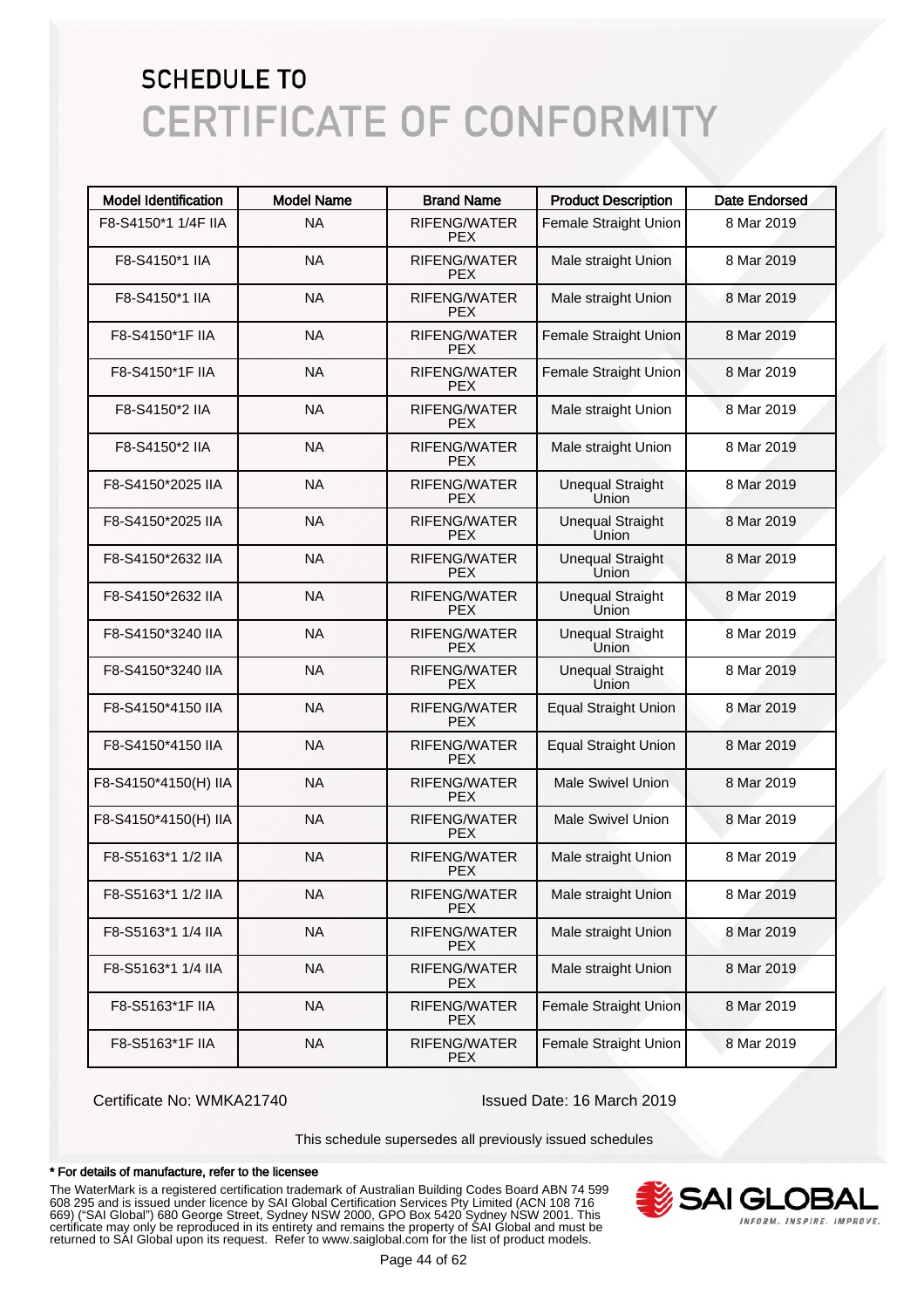| <b>Model Identification</b> | <b>Model Name</b> | <b>Brand Name</b>                 | <b>Product Description</b>       | <b>Date Endorsed</b> |
|-----------------------------|-------------------|-----------------------------------|----------------------------------|----------------------|
| F8-S5163*2 IIA              | <b>NA</b>         | <b>RIFENG/WATER</b><br><b>PEX</b> | Male straight Union              | 8 Mar 2019           |
| F8-S5163*2 IIA              | <b>NA</b>         | <b>RIFENG/WATER</b><br><b>PFX</b> | Male straight Union              | 8 Mar 2019           |
| F8-S5163*2(H) IIA           | <b>NA</b>         | <b>RIFENG/WATER</b><br><b>PEX</b> | <b>Male Swivel Union</b>         | 8 Mar 2019           |
| F8-S5163*2(H) IIA           | <b>NA</b>         | <b>RIFENG/WATER</b><br><b>PEX</b> | <b>Male Swivel Union</b>         | 8 Mar 2019           |
| F8-S5163*2632 IIA           | <b>NA</b>         | <b>RIFENG/WATER</b><br><b>PEX</b> | <b>Unequal Straight</b><br>Union | 8 Mar 2019           |
| F8-S5163*2632 IIA           | <b>NA</b>         | <b>RIFENG/WATER</b><br><b>PEX</b> | <b>Unequal Straight</b><br>Union | 8 Mar 2019           |
| F8-S5163*2F IIA             | <b>NA</b>         | <b>RIFENG/WATER</b><br><b>PEX</b> | Female Straight Union            | 8 Mar 2019           |
| F8-S5163*2F IIA             | <b>NA</b>         | <b>RIFENG/WATER</b><br><b>PEX</b> | Female Straight Union            | 8 Mar 2019           |
| F8-S5163*3240 IIA           | <b>NA</b>         | <b>RIFENG/WATER</b><br><b>PEX</b> | <b>Unequal Straight</b><br>Union | 8 Mar 2019           |
| F8-S5163*3240 IIA           | <b>NA</b>         | <b>RIFENG/WATER</b><br><b>PEX</b> | <b>Unequal Straight</b><br>Union | 8 Mar 2019           |
| F8-S5163*4150 IIA           | <b>NA</b>         | <b>RIFENG/WATER</b><br><b>PEX</b> | <b>Unequal Straight</b><br>Union | 8 Mar 2019           |
| F8-S5163*4150 IIA           | <b>NA</b>         | <b>RIFENG/WATER</b><br><b>PEX</b> | <b>Unequal Straight</b><br>Union | 8 Mar 2019           |
| F8-S5163*5163 IIA           | <b>NA</b>         | <b>RIFENG/WATER</b><br><b>PEX</b> | <b>Equal Straight Union</b>      | 8 Mar 2019           |
| F8-S5163*5163 IIA           | <b>NA</b>         | <b>RIFENG/WATER</b><br><b>PEX</b> | <b>Equal Straight Union</b>      | 8 Mar 2019           |
| F8-S5163*5163(H) IIA        | <b>NA</b>         | <b>RIFENG/WATER</b><br><b>PEX</b> | <b>Male Swivel Union</b>         | 8 Mar 2019           |
| F8-S5163*5163(H) IIA        | <b>NA</b>         | <b>RIFENG/WATER</b><br><b>PEX</b> | Male Swivel Union                | 8 Mar 2019           |
| F8-T1216*1/2*1216<br>IIА    | <b>NA</b>         | <b>RIFENG/WATER</b><br><b>PEX</b> | Male Tee                         | 8 Mar 2019           |
| F8-T1216*1/2*1216<br>ШA     | <b>NA</b>         | <b>RIFENG/WATER</b><br><b>PEX</b> | Male Tee                         | 8 Mar 2019           |
| F8-T1216*1/2F*1216<br>IIA   | <b>NA</b>         | RIFENG/WATER<br><b>PEX</b>        | Female Tee                       | 8 Mar 2019           |
| F8-T1216*1/2F*1216<br>11A   | <b>NA</b>         | <b>RIFENG/WATER</b><br><b>PEX</b> | Female Tee                       | 8 Mar 2019           |
| F8-T1216*1216*1216<br>llА   | <b>NA</b>         | RIFENG/WATER<br><b>PEX</b>        | Equal Tee                        | 8 Mar 2019           |
| F8-T1216*1216*1216<br>llА   | <b>NA</b>         | RIFENG/WATER<br><b>PEX</b>        | Equal Tee                        | 8 Mar 2019           |
| F8-T1216*1620*1216<br>11A   | <b>NA</b>         | RIFENG/WATER<br><b>PEX</b>        | <b>Unequal Tee</b>               | 8 Mar 2019           |

Certificate No: WMKA21740 Issued Date: 16 March 2019

This schedule supersedes all previously issued schedules

#### \* For details of manufacture, refer to the licensee

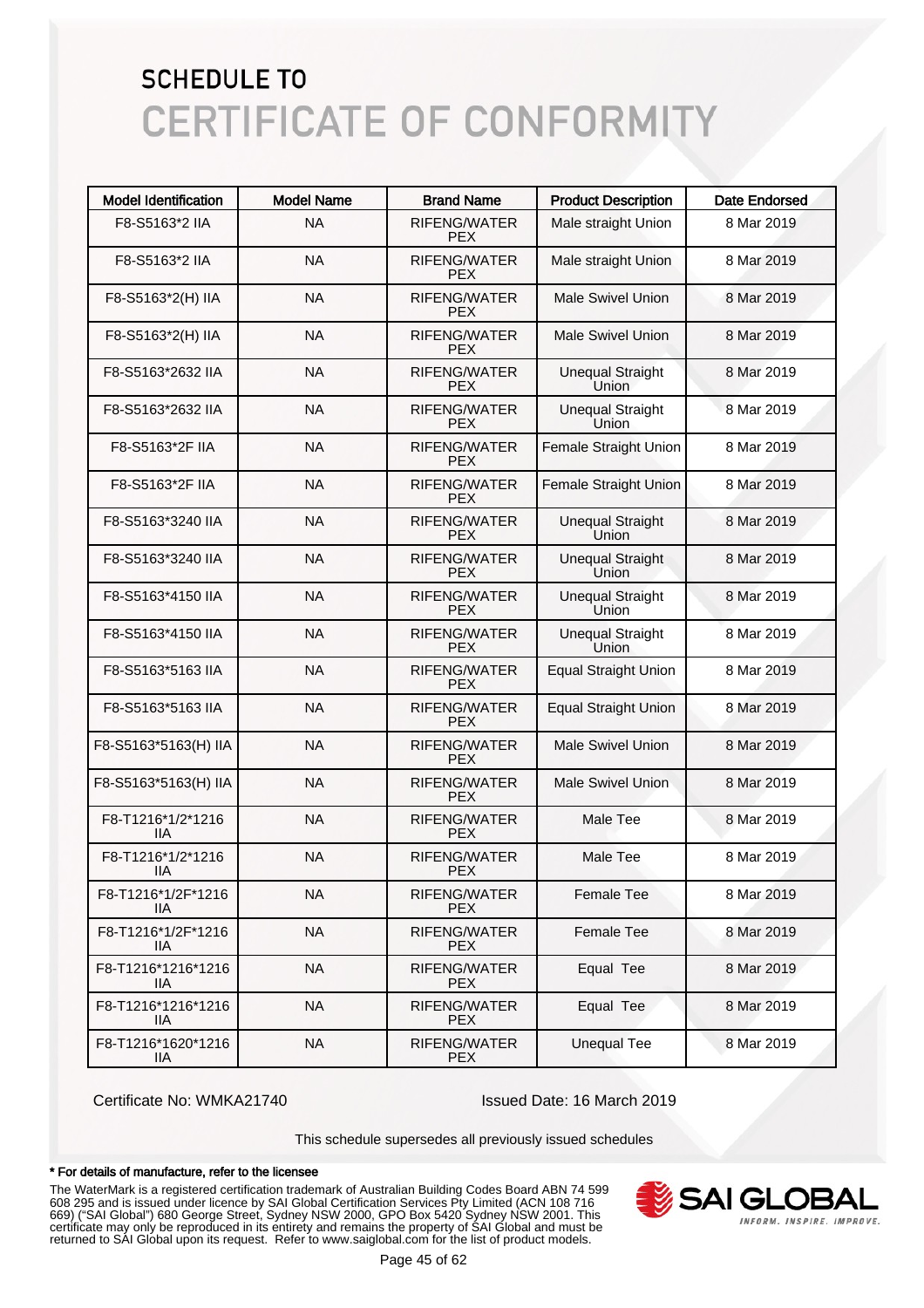| <b>Model Identification</b>      | <b>Model Name</b> | <b>Brand Name</b>                 | <b>Product Description</b> | <b>Date Endorsed</b> |
|----------------------------------|-------------------|-----------------------------------|----------------------------|----------------------|
| F8-T1216*1620*1216<br>ШA         | <b>NA</b>         | RIFENG/WATER<br><b>PEX</b>        | <b>Unequal Tee</b>         | 8 Mar 2019           |
| F8-T1216*3/4*1216<br>ШA          | <b>NA</b>         | RIFENG/WATER<br><b>PEX</b>        | Male Tee                   | 8 Mar 2019           |
| F8-T1216*3/4*1216<br>11A         | <b>NA</b>         | RIFENG/WATER<br><b>PEX</b>        | Male Tee                   | 8 Mar 2019           |
| F8-T1216*3/4F*1216<br>ШA         | <b>NA</b>         | RIFENG/WATER<br><b>PEX</b>        | <b>Female Tee</b>          | 8 Mar 2019           |
| F8-T1216*3/4F*1216<br>ШA         | <b>NA</b>         | <b>RIFENG/WATER</b><br><b>PEX</b> | <b>Female Tee</b>          | 8 Mar 2019           |
| F8-T1620*1/2*1620<br>ШA          | <b>NA</b>         | RIFENG/WATER<br><b>PEX</b>        | Male Tee                   | 8 Mar 2019           |
| F8-T1620*1/2*1620<br>ШA          | <b>NA</b>         | RIFENG/WATER<br><b>PEX</b>        | Male Tee                   | 8 Mar 2019           |
| F8-T1620*1/2F*1620<br>ШA         | <b>NA</b>         | RIFENG/WATER<br><b>PEX</b>        | <b>Female Tee</b>          | 8 Mar 2019           |
| F8-T1620*1/2F*1620<br>ШA         | <b>NA</b>         | RIFENG/WATER<br><b>PEX</b>        | <b>Female Tee</b>          | 8 Mar 2019           |
| F8-T1620*1216*1216<br>ШA         | <b>NA</b>         | RIFENG/WATER<br><b>PEX</b>        | <b>Unequal Tee</b>         | 8 Mar 2019           |
| F8-T1620*1216*1216<br>ШA         | <b>NA</b>         | <b>RIFENG/WATER</b><br><b>PEX</b> | <b>Unequal Tee</b>         | 8 Mar 2019           |
| F8-T1620*1216*1620<br>ШA         | <b>NA</b>         | RIFENG/WATER<br><b>PEX</b>        | <b>Unequal Tee</b>         | 8 Mar 2019           |
| F8-T1620*1216*1620<br>ШA         | <b>NA</b>         | RIFENG/WATER<br><b>PEX</b>        | <b>Unequal Tee</b>         | 8 Mar 2019           |
| F8-T1620*1620*1216<br>ШA         | <b>NA</b>         | RIFENG/WATER<br><b>PEX</b>        | <b>Unequal Tee</b>         | 8 Mar 2019           |
| F8-T1620*1620*1216<br>ШA         | <b>NA</b>         | RIFENG/WATER<br><b>PEX</b>        | <b>Unequal Tee</b>         | 8 Mar 2019           |
| F8-T1620*1620*1620<br>ШA         | <b>NA</b>         | RIFENG/WATER<br><b>PEX</b>        | Equal Tee                  | 8 Mar 2019           |
| F8-T1620*1620*1620<br>IIA        | <b>NA</b>         | RIFENG/WATER<br><b>PEX</b>        | Equal Tee                  | 8 Mar 2019           |
| F8-T1620*2025*1216<br>ШA         | <b>NA</b>         | RIFENG/WATER<br><b>PEX</b>        | <b>Unequal Tee</b>         | 8 Mar 2019           |
| F8-T1620*2025*1216<br>IIA        | <b>NA</b>         | RIFENG/WATER<br><b>PEX</b>        | <b>Unequal Tee</b>         | 8 Mar 2019           |
| F8-T1620*2025*1620<br>IIА        | <b>NA</b>         | RIFENG/WATER<br><b>PEX</b>        | <b>Unequal Tee</b>         | 8 Mar 2019           |
| F8-T1620*2025*1620<br><b>IIA</b> | <b>NA</b>         | RIFENG/WATER<br><b>PEX</b>        | <b>Unequal Tee</b>         | 8 Mar 2019           |
| F8-T1620*2026*1620<br><b>IIA</b> | <b>NA</b>         | RIFENG/WATER<br><b>PEX</b>        | <b>Unequal Tee</b>         | 8 Mar 2019           |
| F8-T1620*2026*1620<br>IIA        | <b>NA</b>         | RIFENG/WATER<br><b>PEX</b>        | <b>Unequal Tee</b>         | 8 Mar 2019           |

Certificate No: WMKA21740 Issued Date: 16 March 2019

This schedule supersedes all previously issued schedules

#### \* For details of manufacture, refer to the licensee

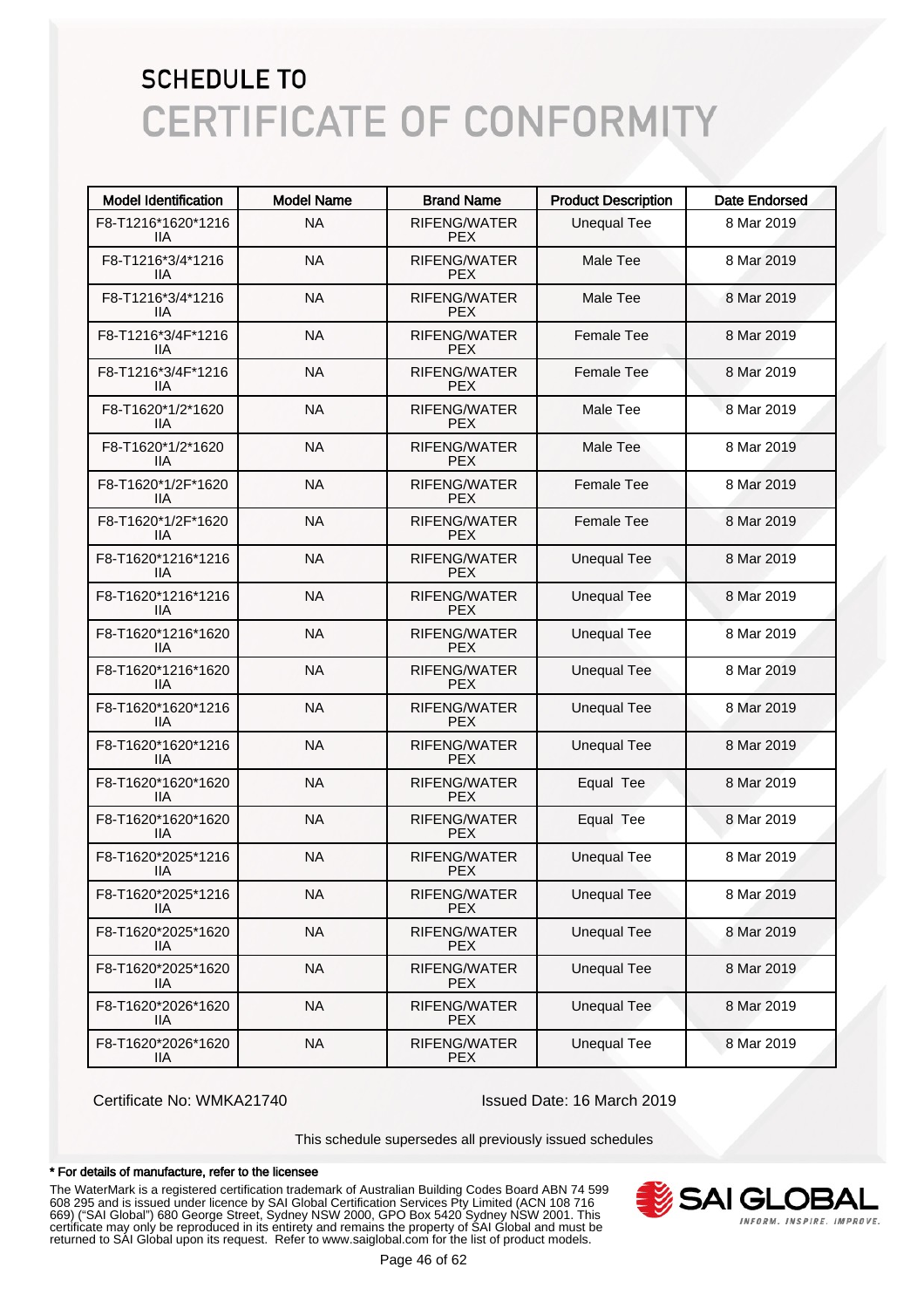| <b>Model Identification</b> | <b>Model Name</b> | <b>Brand Name</b>                 | <b>Product Description</b> | <b>Date Endorsed</b> |
|-----------------------------|-------------------|-----------------------------------|----------------------------|----------------------|
| F8-T1620*2632*1620<br>ШA    | <b>NA</b>         | RIFENG/WATER<br><b>PEX</b>        | <b>Unequal Tee</b>         | 8 Mar 2019           |
| F8-T1620*2632*1620<br>ШA    | <b>NA</b>         | RIFENG/WATER<br><b>PEX</b>        | <b>Unequal Tee</b>         | 8 Mar 2019           |
| F8-T1620*3/4F*1620<br>ШA    | <b>NA</b>         | RIFENG/WATER<br><b>PEX</b>        | <b>Female Tee</b>          | 8 Mar 2019           |
| F8-T1620*3/4F*1620<br>ШA    | <b>NA</b>         | RIFENG/WATER<br><b>PEX</b>        | <b>Female Tee</b>          | 8 Mar 2019           |
| F8-T2025*1/2*2025<br>ШA     | <b>NA</b>         | RIFENG/WATER<br><b>PEX</b>        | Male Tee                   | 8 Mar 2019           |
| F8-T2025*1/2*2025<br>ШA     | <b>NA</b>         | RIFENG/WATER<br><b>PEX</b>        | Male Tee                   | 8 Mar 2019           |
| F8-T2025*1/2F*2025<br>ШA    | <b>NA</b>         | RIFENG/WATER<br><b>PEX</b>        | <b>Female Tee</b>          | 8 Mar 2019           |
| F8-T2025*1/2F*2025<br>ШA    | <b>NA</b>         | RIFENG/WATER<br><b>PEX</b>        | <b>Female Tee</b>          | 8 Mar 2019           |
| F8-T2025*1216*1216<br>ШA    | <b>NA</b>         | <b>RIFENG/WATER</b><br><b>PEX</b> | <b>Unequal Tee</b>         | 8 Mar 2019           |
| F8-T2025*1216*1216<br>ШA    | <b>NA</b>         | RIFENG/WATER<br><b>PEX</b>        | <b>Unequal Tee</b>         | 8 Mar 2019           |
| F8-T2025*1216*1620<br>ШA    | <b>NA</b>         | <b>RIFENG/WATER</b><br><b>PEX</b> | <b>Unequal Tee</b>         | 8 Mar 2019           |
| F8-T2025*1216*1620<br>ШA    | <b>NA</b>         | RIFENG/WATER<br><b>PEX</b>        | <b>Unequal Tee</b>         | 8 Mar 2019           |
| F8-T2025*1216*2025<br>ШA    | <b>NA</b>         | <b>RIFENG/WATER</b><br><b>PEX</b> | <b>Unequal Tee</b>         | 8 Mar 2019           |
| F8-T2025*1216*2025<br>ШA    | <b>NA</b>         | RIFENG/WATER<br><b>PEX</b>        | <b>Unequal Tee</b>         | 8 Mar 2019           |
| F8-T2025*1620*1216<br>ШA    | <b>NA</b>         | RIFENG/WATER<br><b>PEX</b>        | <b>Unequal Tee</b>         | 8 Mar 2019           |
| F8-T2025*1620*1216<br>ШA    | <b>NA</b>         | RIFENG/WATER<br><b>PEX</b>        | <b>Unequal Tee</b>         | 8 Mar 2019           |
| F8-T2025*1620*1620<br>ШA    | <b>NA</b>         | RIFENG/WATER<br><b>PEX</b>        | <b>Unequal Tee</b>         | 8 Mar 2019           |
| F8-T2025*1620*1620<br>ШA    | <b>NA</b>         | RIFENG/WATER<br><b>PEX</b>        | <b>Unequal Tee</b>         | 8 Mar 2019           |
| F8-T2025*1620*2025<br>IIА   | <b>NA</b>         | RIFENG/WATER<br><b>PEX</b>        | <b>Unequal Tee</b>         | 8 Mar 2019           |
| F8-T2025*1620*2025<br>IIА   | <b>NA</b>         | RIFENG/WATER<br><b>PEX</b>        | <b>Unequal Tee</b>         | 8 Mar 2019           |
| F8-T2025*1F*2025 IIA        | <b>NA</b>         | RIFENG/WATER<br><b>PEX</b>        | Female Tee                 | 8 Mar 2019           |
| F8-T2025*1F*2025 IIA        | <b>NA</b>         | RIFENG/WATER<br><b>PEX</b>        | Female Tee                 | 8 Mar 2019           |
| F8-T2025*2025*1216<br>IIА   | <b>NA</b>         | RIFENG/WATER<br><b>PEX</b>        | <b>Unequal Tee</b>         | 8 Mar 2019           |

Certificate No: WMKA21740 Issued Date: 16 March 2019

This schedule supersedes all previously issued schedules

#### \* For details of manufacture, refer to the licensee

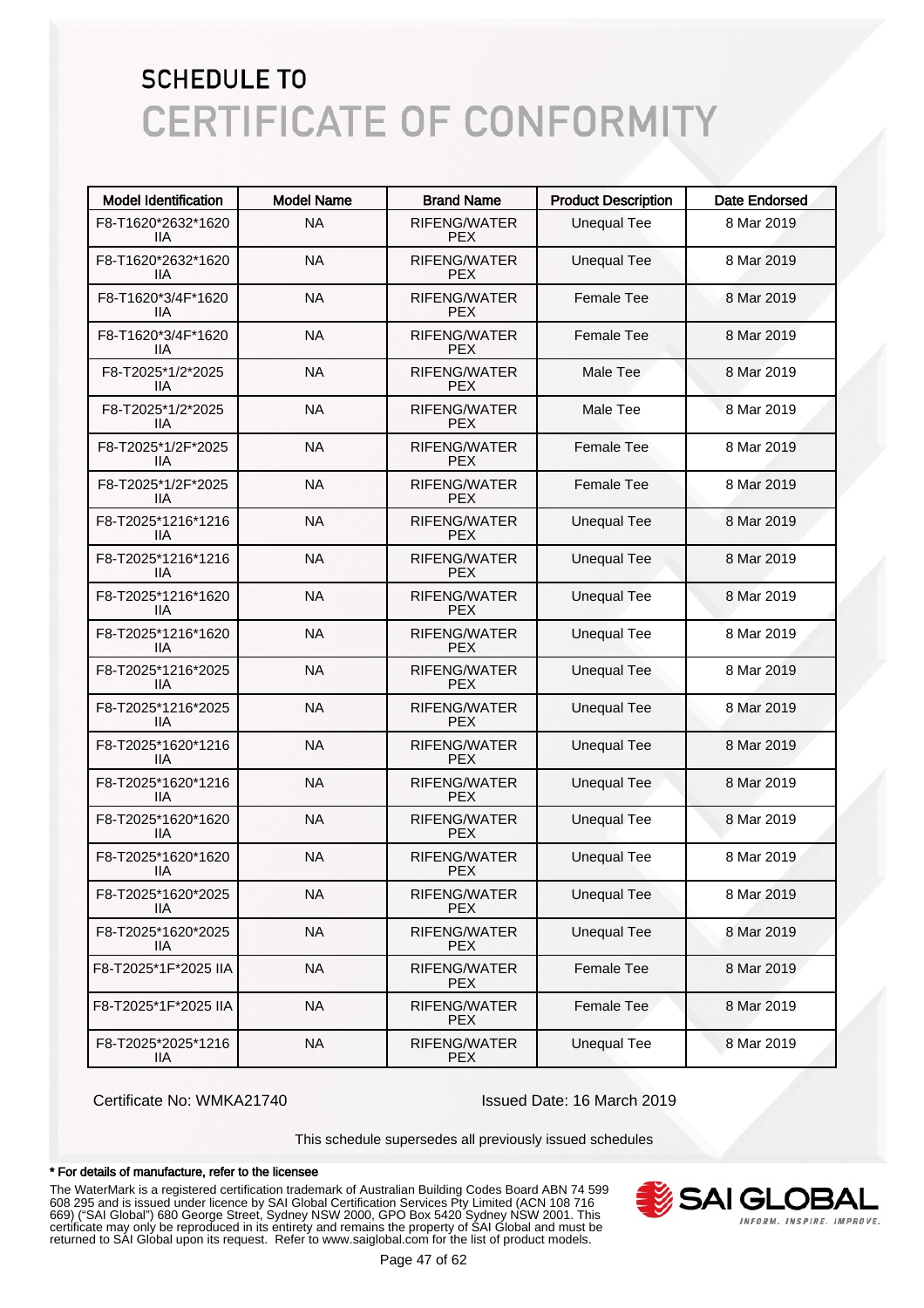| <b>Model Identification</b> | <b>Model Name</b> | <b>Brand Name</b>                 | <b>Product Description</b> | <b>Date Endorsed</b> |
|-----------------------------|-------------------|-----------------------------------|----------------------------|----------------------|
| F8-T2025*2025*1216<br>ШA    | <b>NA</b>         | RIFENG/WATER<br><b>PEX</b>        | <b>Unequal Tee</b>         | 8 Mar 2019           |
| F8-T2025*2025*1620<br>ШA    | <b>NA</b>         | RIFENG/WATER<br><b>PEX</b>        | <b>Unequal Tee</b>         | 8 Mar 2019           |
| F8-T2025*2025*1620<br>ШA    | <b>NA</b>         | RIFENG/WATER<br><b>PEX</b>        | <b>Unequal Tee</b>         | 8 Mar 2019           |
| F8-T2025*2025*2025<br>ШA    | <b>NA</b>         | RIFENG/WATER<br><b>PEX</b>        | Equal Tee                  | 8 Mar 2019           |
| F8-T2025*2025*2025<br>ШA    | <b>NA</b>         | <b>RIFENG/WATER</b><br><b>PEX</b> | Equal Tee                  | 8 Mar 2019           |
| F8-T2025*2632*2025<br>ШA    | <b>NA</b>         | <b>RIFENG/WATER</b><br><b>PEX</b> | <b>Unequal Tee</b>         | 8 Mar 2019           |
| F8-T2025*2632*2025<br>ШA    | <b>NA</b>         | RIFENG/WATER<br><b>PEX</b>        | <b>Unequal Tee</b>         | 8 Mar 2019           |
| F8-T2025*3/4*2025<br>ШA     | <b>NA</b>         | RIFENG/WATER<br><b>PEX</b>        | Male Tee                   | 8 Mar 2019           |
| F8-T2025*3/4*2025<br>ШA     | <b>NA</b>         | <b>RIFENG/WATER</b><br><b>PEX</b> | Male Tee                   | 8 Mar 2019           |
| F8-T2025*3/4F*2025<br>ШA    | <b>NA</b>         | RIFENG/WATER<br><b>PEX</b>        | Female Tee                 | 8 Mar 2019           |
| F8-T2025*3/4F*2025<br>ШA    | <b>NA</b>         | RIFENG/WATER<br><b>PEX</b>        | <b>Female Tee</b>          | 8 Mar 2019           |
| F8-T2026*1/2F*2026<br>ШA    | <b>NA</b>         | RIFENG/WATER<br><b>PEX</b>        | <b>Female Tee</b>          | 8 Mar 2019           |
| F8-T2026*1/2F*2026<br>ШA    | <b>NA</b>         | RIFENG/WATER<br><b>PEX</b>        | <b>Female Tee</b>          | 8 Mar 2019           |
| F8-T2026*1216*1620<br>ШA    | <b>NA</b>         | RIFENG/WATER<br><b>PEX</b>        | <b>Unequal Tee</b>         | 8 Mar 2019           |
| F8-T2026*1216*1620<br>ШA    | <b>NA</b>         | RIFENG/WATER<br><b>PEX</b>        | <b>Unequal Tee</b>         | 8 Mar 2019           |
| F8-T2026*1216*2026<br>ШA    | <b>NA</b>         | RIFENG/WATER<br><b>PEX</b>        | <b>Unequal Tee</b>         | 8 Mar 2019           |
| F8-T2026*1216*2026<br>ШA    | <b>NA</b>         | RIFENG/WATER<br><b>PEX</b>        | <b>Unequal Tee</b>         | 8 Mar 2019           |
| F8-T2026*1620*1620<br>ШA    | <b>NA</b>         | RIFENG/WATER<br><b>PEX</b>        | <b>Unequal Tee</b>         | 8 Mar 2019           |
| F8-T2026*1620*1620<br>IIА   | <b>NA</b>         | RIFENG/WATER<br><b>PEX</b>        | <b>Unequal Tee</b>         | 8 Mar 2019           |
| F8-T2026*1620*2026<br>IIА   | <b>NA</b>         | RIFENG/WATER<br><b>PEX</b>        | <b>Unequal Tee</b>         | 8 Mar 2019           |
| F8-T2026*1620*2026<br>IIА   | <b>NA</b>         | RIFENG/WATER<br><b>PEX</b>        | <b>Unequal Tee</b>         | 8 Mar 2019           |
| F8-T2026*2026*1620<br>IIА   | <b>NA</b>         | RIFENG/WATER<br><b>PEX</b>        | <b>Unequal Tee</b>         | 8 Mar 2019           |
| F8-T2026*2026*1620<br>IIA   | <b>NA</b>         | RIFENG/WATER<br><b>PEX</b>        | <b>Unequal Tee</b>         | 8 Mar 2019           |

Certificate No: WMKA21740 Issued Date: 16 March 2019

This schedule supersedes all previously issued schedules

#### \* For details of manufacture, refer to the licensee

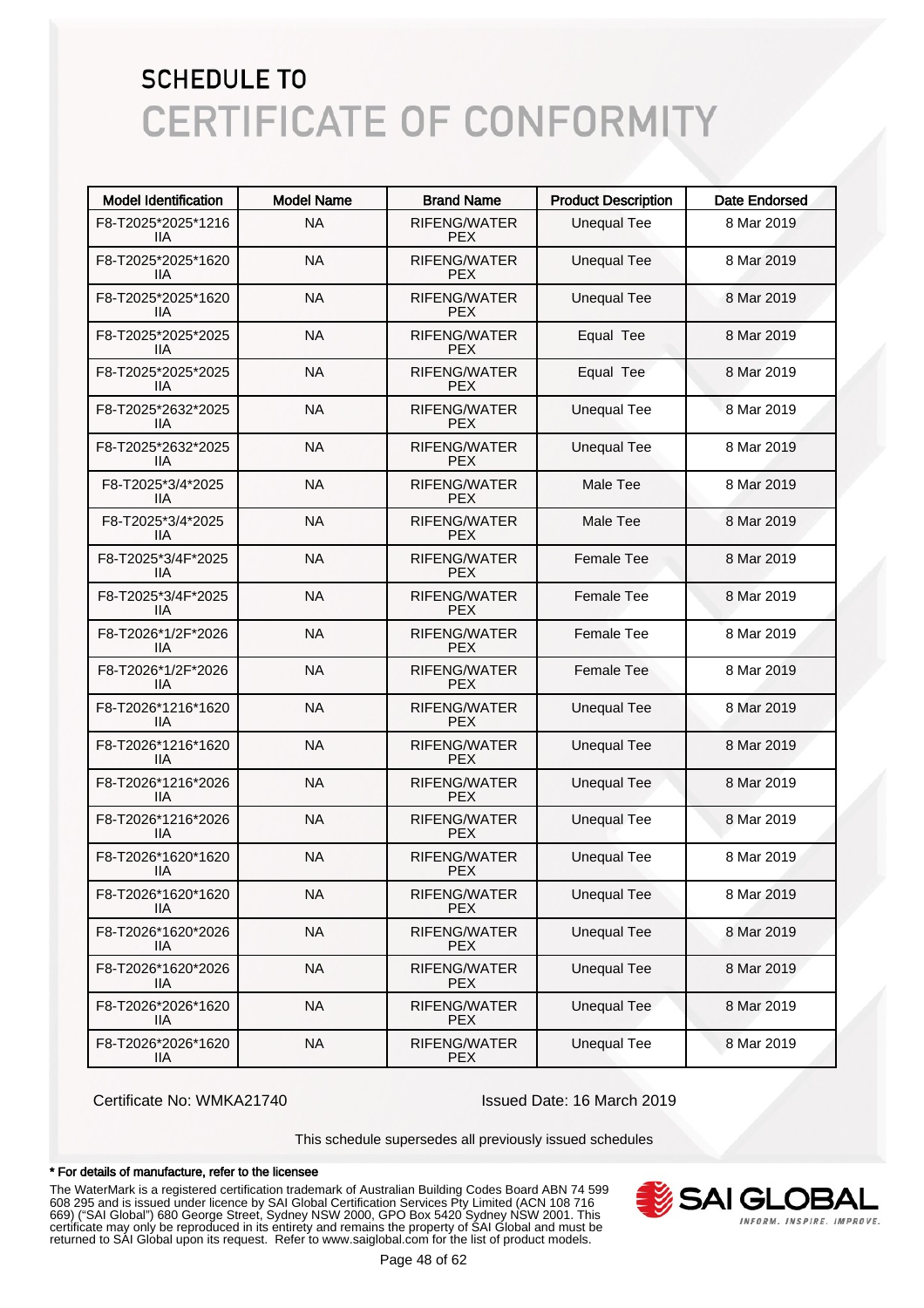| <b>Model Identification</b>      | <b>Model Name</b> | <b>Brand Name</b>                 | <b>Product Description</b> | <b>Date Endorsed</b> |
|----------------------------------|-------------------|-----------------------------------|----------------------------|----------------------|
| F8-T2026*2026*2026<br>liа        | <b>NA</b>         | RIFENG/WATER<br><b>PEX</b>        | Equal Tee                  | 8 Mar 2019           |
| F8-T2026*2026*2026<br>IIА        | <b>NA</b>         | RIFENG/WATER<br><b>PEX</b>        | Equal Tee                  | 8 Mar 2019           |
| F8-T2026*3/4F*2026<br><b>IIA</b> | <b>NA</b>         | RIFENG/WATER<br><b>PEX</b>        | <b>Female Tee</b>          | 8 Mar 2019           |
| F8-T2026*3/4F*2026<br>ШA         | <b>NA</b>         | RIFENG/WATER<br><b>PEX</b>        | <b>Female Tee</b>          | 8 Mar 2019           |
| F8-T2632*1<br>1/4F*2632 IIA      | <b>NA</b>         | RIFENG/WATER<br><b>PEX</b>        | <b>Female Tee</b>          | 8 Mar 2019           |
| F8-T2632*1<br>1/4F*2632 IIA      | <b>NA</b>         | RIFENG/WATER<br><b>PEX</b>        | <b>Female Tee</b>          | 8 Mar 2019           |
| F8-T2632*1/2F*2632<br>liа        | <b>NA</b>         | RIFENG/WATER<br><b>PEX</b>        | <b>Female Tee</b>          | 8 Mar 2019           |
| F8-T2632*1/2F*2632<br>IIА        | <b>NA</b>         | RIFENG/WATER<br><b>PEX</b>        | <b>Female Tee</b>          | 8 Mar 2019           |
| F8-T2632*1216*2632<br>ШA         | <b>NA</b>         | <b>RIFENG/WATER</b><br><b>PEX</b> | <b>Unequal Tee</b>         | 8 Mar 2019           |
| F8-T2632*1216*2632<br>liа        | <b>NA</b>         | <b>RIFENG/WATER</b><br><b>PEX</b> | <b>Unequal Tee</b>         | 8 Mar 2019           |
| F8-T2632*1620*1620<br>liа        | <b>NA</b>         | <b>RIFENG/WATER</b><br><b>PEX</b> | <b>Unequal Tee</b>         | 8 Mar 2019           |
| F8-T2632*1620*1620<br>liа        | <b>NA</b>         | <b>RIFENG/WATER</b><br><b>PEX</b> | <b>Unequal Tee</b>         | 8 Mar 2019           |
| F8-T2632*1620*2632<br>liа        | <b>NA</b>         | RIFENG/WATER<br><b>PEX</b>        | <b>Unequal Tee</b>         | 8 Mar 2019           |
| F8-T2632*1620*2632<br>ШA         | <b>NA</b>         | RIFENG/WATER<br><b>PEX</b>        | <b>Unequal Tee</b>         | 8 Mar 2019           |
| F8-T2632*1F*2632 IIA             | <b>NA</b>         | RIFENG/WATER<br><b>PEX</b>        | <b>Female Tee</b>          | 8 Mar 2019           |
| F8-T2632*1F*2632 IIA             | <b>NA</b>         | RIFENG/WATER<br><b>PEX</b>        | <b>Female Tee</b>          | 8 Mar 2019           |
| F8-T2632*2025*2025<br>ШA         | <b>NA</b>         | RIFENG/WATER<br><b>PEX</b>        | <b>Unequal Tee</b>         | 8 Mar 2019           |
| F8-T2632*2025*2025<br>ШA         | <b>NA</b>         | RIFENG/WATER<br><b>PEX</b>        | <b>Unequal Tee</b>         | 8 Mar 2019           |
| F8-T2632*2025*2632<br>11A        | <b>NA</b>         | RIFENG/WATER<br><b>PEX</b>        | <b>Unequal Tee</b>         | 8 Mar 2019           |
| F8-T2632*2025*2632<br>11A        | <b>NA</b>         | RIFENG/WATER<br><b>PEX</b>        | <b>Unequal Tee</b>         | 8 Mar 2019           |
| F8-T2632*2026*2632<br>11A        | <b>NA</b>         | RIFENG/WATER<br><b>PEX</b>        | <b>Unequal Tee</b>         | 8 Mar 2019           |
| F8-T2632*2026*2632<br>11A        | <b>NA</b>         | RIFENG/WATER<br><b>PEX</b>        | <b>Unequal Tee</b>         | 8 Mar 2019           |
| F8-T2632*2632*1216<br><b>IIA</b> | <b>NA</b>         | RIFENG/WATER<br><b>PEX</b>        | <b>Unequal Tee</b>         | 8 Mar 2019           |

Certificate No: WMKA21740 Issued Date: 16 March 2019

This schedule supersedes all previously issued schedules

#### \* For details of manufacture, refer to the licensee

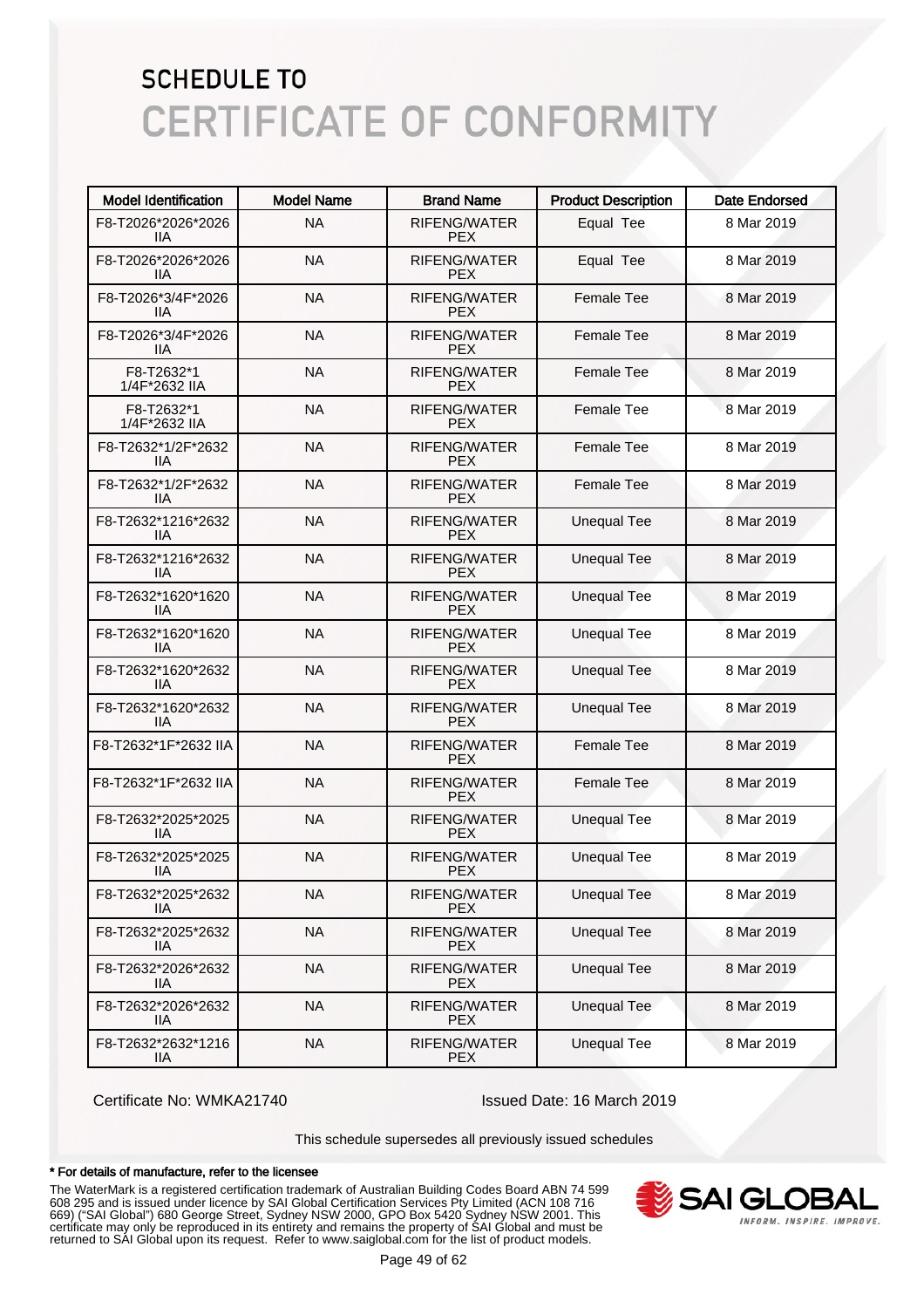| <b>Model Identification</b> | <b>Model Name</b> | <b>Brand Name</b>                 | <b>Product Description</b> | <b>Date Endorsed</b> |
|-----------------------------|-------------------|-----------------------------------|----------------------------|----------------------|
| F8-T2632*2632*1216<br>11A   | <b>NA</b>         | RIFENG/WATER<br><b>PEX</b>        | <b>Unequal Tee</b>         | 8 Mar 2019           |
| F8-T2632*2632*1620<br>ШA    | <b>NA</b>         | RIFENG/WATER<br><b>PEX</b>        | <b>Unequal Tee</b>         | 8 Mar 2019           |
| F8-T2632*2632*1620<br>ШA    | <b>NA</b>         | RIFENG/WATER<br><b>PEX</b>        | <b>Unequal Tee</b>         | 8 Mar 2019           |
| F8-T2632*2632*2025<br>ШA    | <b>NA</b>         | <b>RIFENG/WATER</b><br><b>PEX</b> | <b>Unequal Tee</b>         | 8 Mar 2019           |
| F8-T2632*2632*2025<br>ШA    | <b>NA</b>         | <b>RIFENG/WATER</b><br><b>PEX</b> | <b>Unequal Tee</b>         | 8 Mar 2019           |
| F8-T2632*2632*2632<br>ШA    | <b>NA</b>         | <b>RIFENG/WATER</b><br><b>PEX</b> | Equal Tee                  | 8 Mar 2019           |
| F8-T2632*2632*2632<br>ШA    | <b>NA</b>         | <b>RIFENG/WATER</b><br><b>PEX</b> | Equal Tee                  | 8 Mar 2019           |
| F8-T2632*3/4*2632<br>ШA     | <b>NA</b>         | RIFENG/WATER<br><b>PEX</b>        | Male Tee                   | 8 Mar 2019           |
| F8-T2632*3/4*2632<br>ШA     | <b>NA</b>         | <b>RIFENG/WATER</b><br><b>PEX</b> | Male Tee                   | 8 Mar 2019           |
| F8-T2632*3/4F*2632<br>ШA    | <b>NA</b>         | RIFENG/WATER<br><b>PEX</b>        | <b>Female Tee</b>          | 8 Mar 2019           |
| F8-T2632*3/4F*2632<br>ШA    | <b>NA</b>         | <b>RIFENG/WATER</b><br><b>PEX</b> | <b>Female Tee</b>          | 8 Mar 2019           |
| F8-T3240*11/4F*3240<br>ШA   | <b>NA</b>         | RIFENG/WATER<br><b>PEX</b>        | <b>Female Tee</b>          | 8 Mar 2019           |
| F8-T3240*11/4F*3240<br>ШA   | <b>NA</b>         | <b>RIFENG/WATER</b><br><b>PEX</b> | <b>Female Tee</b>          | 8 Mar 2019           |
| F8-T3240*1620*3240<br>ШA    | <b>NA</b>         | RIFENG/WATER<br><b>PEX</b>        | <b>Unequal Tee</b>         | 8 Mar 2019           |
| F8-T3240*1620*3240<br>11A   | <b>NA</b>         | RIFENG/WATER<br><b>PEX</b>        | <b>Unequal Tee</b>         | 8 Mar 2019           |
| F8-T3240*1F*1F IIA          | <b>NA</b>         | RIFENG/WATER<br><b>PEX</b>        | <b>Female Tee</b>          | 8 Mar 2019           |
| F8-T3240*1F*1F IIA          | <b>NA</b>         | RIFENG/WATER<br><b>PEX</b>        | <b>Female Tee</b>          | 8 Mar 2019           |
| F8-T3240*1F*3240 IIA        | <b>NA</b>         | RIFENG/WATER<br><b>PEX</b>        | <b>Female Tee</b>          | 8 Mar 2019           |
| F8-T3240*1F*3240 IIA        | <b>NA</b>         | RIFENG/WATER<br><b>PEX</b>        | Female Tee                 | 8 Mar 2019           |
| F8-T3240*2025*3240<br>11A   | <b>NA</b>         | RIFENG/WATER<br><b>PEX</b>        | <b>Unequal Tee</b>         | 8 Mar 2019           |
| F8-T3240*2025*3240<br>IIА   | <b>NA</b>         | RIFENG/WATER<br><b>PEX</b>        | <b>Unequal Tee</b>         | 8 Mar 2019           |
| F8-T3240*2632*2632<br>IIА   | <b>NA</b>         | RIFENG/WATER<br><b>PEX</b>        | <b>Unequal Tee</b>         | 8 Mar 2019           |
| F8-T3240*2632*2632<br>IIA   | <b>NA</b>         | RIFENG/WATER<br><b>PEX</b>        | <b>Unequal Tee</b>         | 8 Mar 2019           |

Certificate No: WMKA21740 Issued Date: 16 March 2019

This schedule supersedes all previously issued schedules

#### \* For details of manufacture, refer to the licensee

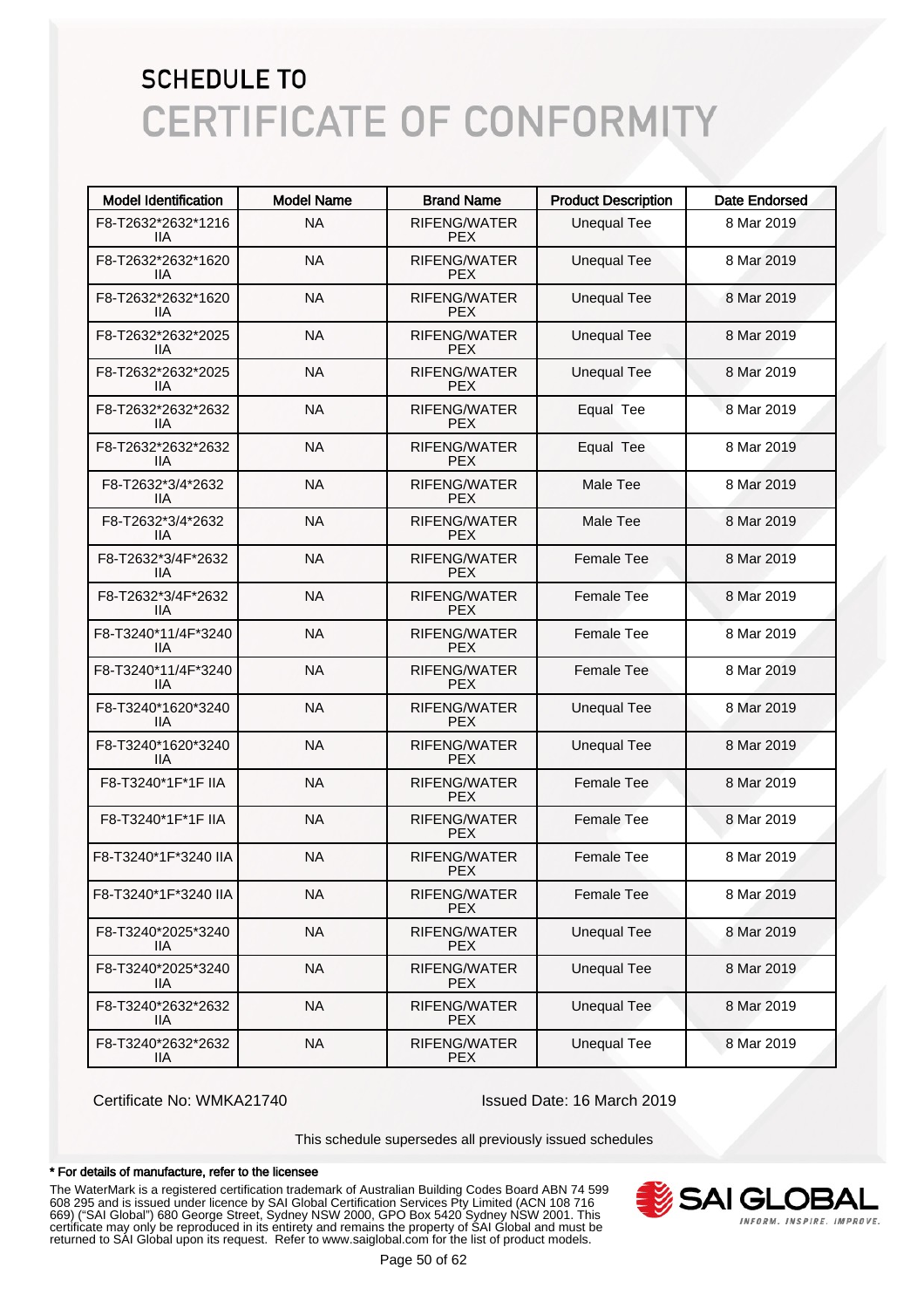| <b>Model Identification</b>      | <b>Model Name</b> | <b>Brand Name</b>                 | <b>Product Description</b> | <b>Date Endorsed</b> |
|----------------------------------|-------------------|-----------------------------------|----------------------------|----------------------|
| F8-T3240*2632*3240<br>11A        | <b>NA</b>         | RIFENG/WATER<br><b>PEX</b>        | <b>Unequal Tee</b>         | 8 Mar 2019           |
| F8-T3240*2632*3240<br>ШA         | <b>NA</b>         | RIFENG/WATER<br><b>PEX</b>        | <b>Unequal Tee</b>         | 8 Mar 2019           |
| F8-T3240*3/4F*1F IIA             | <b>NA</b>         | RIFENG/WATER<br><b>PEX</b>        | <b>Female Tee</b>          | 8 Mar 2019           |
| F8-T3240*3/4F*1F IIA             | <b>NA</b>         | <b>RIFENG/WATER</b><br><b>PEX</b> | <b>Female Tee</b>          | 8 Mar 2019           |
| F8-T3240*3/4F*3240<br>11A        | <b>NA</b>         | <b>RIFENG/WATER</b><br><b>PEX</b> | <b>Female Tee</b>          | 8 Mar 2019           |
| F8-T3240*3/4F*3240<br>ШA         | <b>NA</b>         | <b>RIFENG/WATER</b><br><b>PEX</b> | <b>Female Tee</b>          | 8 Mar 2019           |
| F8-T3240*3240*2632<br>ШA         | <b>NA</b>         | <b>RIFENG/WATER</b><br><b>PEX</b> | <b>Unequal Tee</b>         | 8 Mar 2019           |
| F8-T3240*3240*2632<br>ШA         | <b>NA</b>         | RIFENG/WATER<br><b>PEX</b>        | <b>Unequal Tee</b>         | 8 Mar 2019           |
| F8-T3240*3240*3240<br>ШA         | <b>NA</b>         | RIFENG/WATER<br><b>PEX</b>        | Equal Tee                  | 8 Mar 2019           |
| F8-T3240*3240*3240<br>ШA         | <b>NA</b>         | RIFENG/WATER<br><b>PEX</b>        | Equal Tee                  | 8 Mar 2019           |
| F8-T4150*11/2F*4150<br>ШA        | <b>NA</b>         | <b>RIFENG/WATER</b><br><b>PEX</b> | <b>Female Tee</b>          | 8 Mar 2019           |
| F8-T4150*11/2F*4150<br>11A       | <b>NA</b>         | <b>RIFENG/WATER</b><br><b>PEX</b> | <b>Female Tee</b>          | 8 Mar 2019           |
| F8-T4150*1F*4150 IIA             | <b>NA</b>         | RIFENG/WATER<br><b>PEX</b>        | <b>Female Tee</b>          | 8 Mar 2019           |
| F8-T4150*1F*4150 IIA             | <b>NA</b>         | RIFENG/WATER<br><b>PEX</b>        | <b>Female Tee</b>          | 8 Mar 2019           |
| F8-T4150*2025*4150<br>ШA         | <b>NA</b>         | RIFENG/WATER<br><b>PEX</b>        | <b>Unequal Tee</b>         | 8 Mar 2019           |
| F8-T4150*2025*4150<br>ШA         | <b>NA</b>         | RIFENG/WATER<br><b>PEX</b>        | <b>Unequal Tee</b>         | 8 Mar 2019           |
| F8-T4150*2632*2632<br>ШA         | <b>NA</b>         | RIFENG/WATER<br><b>PEX</b>        | <b>Unequal Tee</b>         | 8 Mar 2019           |
| F8-T4150*2632*2632<br>ШA         | <b>NA</b>         | RIFENG/WATER<br><b>PEX</b>        | <b>Unequal Tee</b>         | 8 Mar 2019           |
| F8-T4150*2632*4150<br>11A        | <b>NA</b>         | RIFENG/WATER<br><b>PEX</b>        | <b>Unequal Tee</b>         | 8 Mar 2019           |
| F8-T4150*2632*4150<br><b>IIA</b> | <b>NA</b>         | RIFENG/WATER<br><b>PEX</b>        | <b>Unequal Tee</b>         | 8 Mar 2019           |
| F8-T4150*2632*4150<br>IIA        | <b>NA</b>         | RIFENG/WATER<br><b>PEX</b>        | <b>Unequal Tee</b>         | 8 Mar 2019           |
| F8-T4150*2632*4150<br>IIА        | <b>NA</b>         | RIFENG/WATER<br><b>PEX</b>        | <b>Unequal Tee</b>         | 8 Mar 2019           |
| F8-T4150*3/4F*3240<br><b>IIA</b> | <b>NA</b>         | RIFENG/WATER<br><b>PEX</b>        | Female Tee                 | 8 Mar 2019           |

Certificate No: WMKA21740 Issued Date: 16 March 2019

This schedule supersedes all previously issued schedules

#### \* For details of manufacture, refer to the licensee

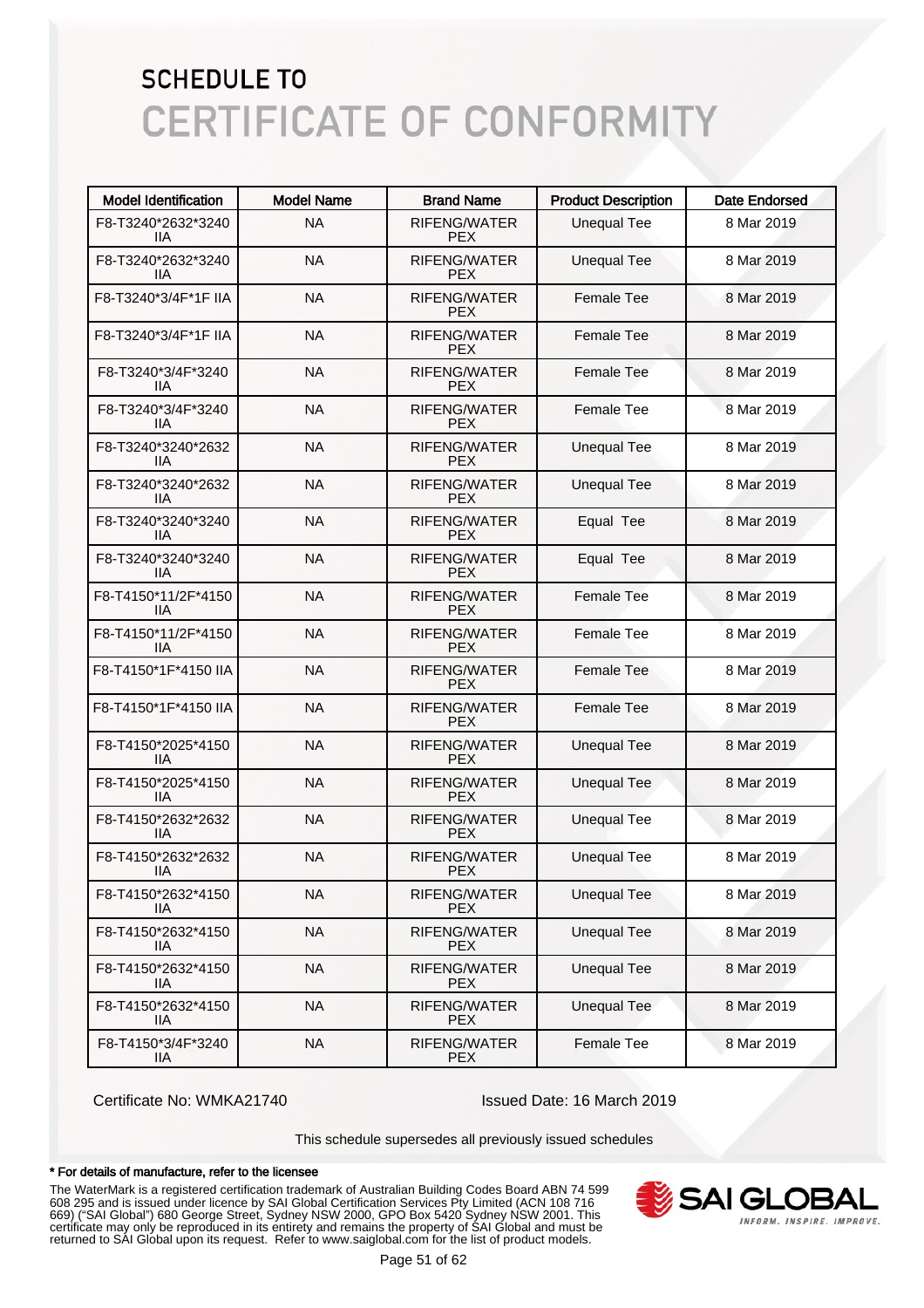| <b>Model Identification</b>     | <b>Model Name</b> | <b>Brand Name</b>                 | <b>Product Description</b> | <b>Date Endorsed</b> |
|---------------------------------|-------------------|-----------------------------------|----------------------------|----------------------|
| F8-T4150*3/4F*3240<br>ШA        | <b>NA</b>         | RIFENG/WATER<br><b>PEX</b>        | <b>Female Tee</b>          | 8 Mar 2019           |
| F8-T4150*3/4F*4150<br>ШA        | <b>NA</b>         | RIFENG/WATER<br><b>PEX</b>        | <b>Female Tee</b>          | 8 Mar 2019           |
| F8-T4150*3/4F*4150<br>ШA        | <b>NA</b>         | RIFENG/WATER<br><b>PEX</b>        | <b>Female Tee</b>          | 8 Mar 2019           |
| F8-T4150*3240*4150<br>ШA        | <b>NA</b>         | <b>RIFENG/WATER</b><br><b>PEX</b> | <b>Unequal Tee</b>         | 8 Mar 2019           |
| F8-T4150*3240*4150<br>ШA        | <b>NA</b>         | <b>RIFENG/WATER</b><br><b>PEX</b> | <b>Unequal Tee</b>         | 8 Mar 2019           |
| F8-T4150*4150*4150<br>ШA        | <b>NA</b>         | <b>RIFENG/WATER</b><br><b>PEX</b> | Equal Tee                  | 8 Mar 2019           |
| F8-T4150*4150*4150<br>11A       | <b>NA</b>         | RIFENG/WATER<br><b>PEX</b>        | Equal Tee                  | 8 Mar 2019           |
| F8-T5163*1F*5163 IIA            | <b>NA</b>         | RIFENG/WATER<br><b>PEX</b>        | <b>Female Tee</b>          | 8 Mar 2019           |
| F8-T5163*1F*5163 IIA            | <b>NA</b>         | <b>RIFENG/WATER</b><br><b>PEX</b> | <b>Female Tee</b>          | 8 Mar 2019           |
| F8-T5163*2025*5163<br>ШA        | <b>NA</b>         | RIFENG/WATER<br><b>PEX</b>        | <b>Unequal Tee</b>         | 8 Mar 2019           |
| F8-T5163*2025*5163<br>ШA        | <b>NA</b>         | <b>RIFENG/WATER</b><br><b>PEX</b> | <b>Unequal Tee</b>         | 8 Mar 2019           |
| F8-T5163*2632*5163<br>ШA        | <b>NA</b>         | <b>RIFENG/WATER</b><br><b>PEX</b> | <b>Unequal Tee</b>         | 8 Mar 2019           |
| F8-T5163*2632*5163<br>11A       | <b>NA</b>         | RIFENG/WATER<br><b>PEX</b>        | <b>Unequal Tee</b>         | 8 Mar 2019           |
| F8-T5163*2F*5163 IIA            | <b>NA</b>         | RIFENG/WATER<br><b>PEX</b>        | <b>Female Tee</b>          | 8 Mar 2019           |
| F8-T5163*2F*5163 IIA            | <b>NA</b>         | RIFENG/WATER<br><b>PEX</b>        | <b>Female Tee</b>          | 8 Mar 2019           |
| F8-T5163*3240*5163<br>ШA        | <b>NA</b>         | RIFENG/WATER<br><b>PEX</b>        | <b>Unequal Tee</b>         | 8 Mar 2019           |
| F8-T5163*3240*5163<br>IIA       | <b>NA</b>         | <b>RIFENG/WATER</b><br><b>PEX</b> | <b>Unequal Tee</b>         | 8 Mar 2019           |
| F8-T5163*4150*5163<br>ШA        | <b>NA</b>         | RIFENG/WATER<br><b>PEX</b>        | <b>Unequal Tee</b>         | 8 Mar 2019           |
| F8-T5163*4150*5163<br>IIА       | <b>NA</b>         | RIFENG/WATER<br><b>PEX</b>        | <b>Unequal Tee</b>         | 8 Mar 2019           |
| F8-T5163*5163*5163<br>IIA       | <b>NA</b>         | RIFENG/WATER<br><b>PEX</b>        | Equal Tee                  | 8 Mar 2019           |
| F8-T5163*5163*5163<br>IIА       | <b>NA</b>         | RIFENG/WATER<br><b>PEX</b>        | Equal Tee                  | 8 Mar 2019           |
| F8-Y1620*1620*1/2<br>IIA        | <b>NA</b>         | RIFENG/WATER<br><b>PEX</b>        | Male Y Tee                 | 8 Mar 2019           |
| F8-Y1620*1620*1/2<br><b>IIA</b> | <b>NA</b>         | RIFENG/WATER<br><b>PEX</b>        | Male Y Tee                 | 8 Mar 2019           |

Certificate No: WMKA21740 Issued Date: 16 March 2019

This schedule supersedes all previously issued schedules

#### \* For details of manufacture, refer to the licensee

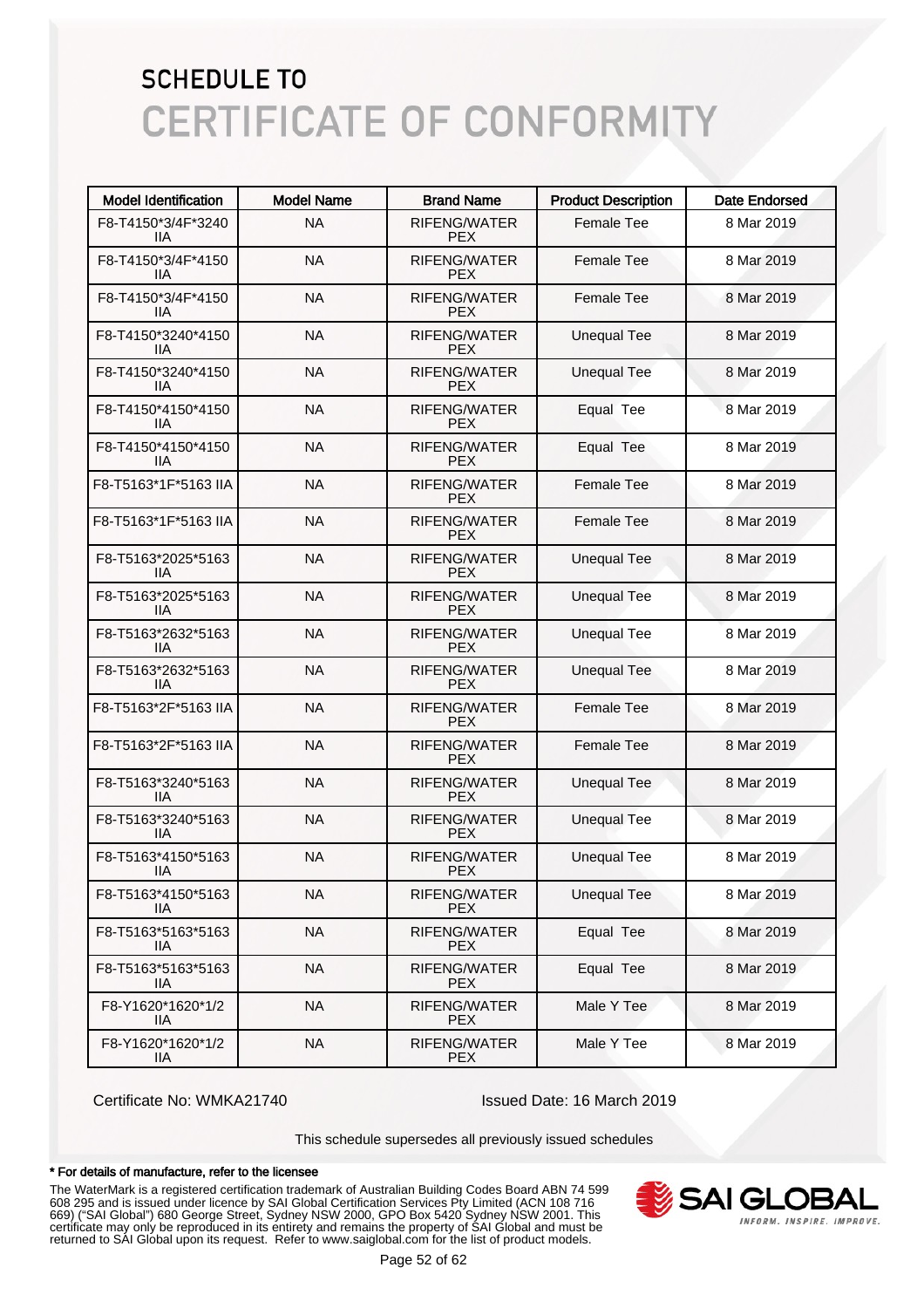| <b>Model Identification</b> | <b>Model Name</b> | <b>Brand Name</b>                 | <b>Product Description</b> | <b>Date Endorsed</b> |
|-----------------------------|-------------------|-----------------------------------|----------------------------|----------------------|
| F8-Y1620*1620*1620<br>11A   | <b>NA</b>         | RIFENG/WATER<br><b>PEX</b>        | <b>Equal Y Tee</b>         | 8 Mar 2019           |
| F8-Y1620*1620*1620<br>ШA    | <b>NA</b>         | RIFENG/WATER<br><b>PEX</b>        | Equal Y Tee                | 8 Mar 2019           |
| F8-Y2025*1620*1620<br>ШA    | <b>NA</b>         | RIFENG/WATER<br><b>PEX</b>        | <b>Unequal Y Tee</b>       | 8 Mar 2019           |
| F8-Y2025*1620*1620<br>ШA    | <b>NA</b>         | <b>RIFENG/WATER</b><br><b>PEX</b> | <b>Unequal Y Tee</b>       | 8 Mar 2019           |
| F8-Y2025*2025*2025<br>ШA    | <b>NA</b>         | <b>RIFENG/WATER</b><br><b>PEX</b> | Equal Y Tee                | 8 Mar 2019           |
| F8-Y2025*2025*2025<br>ШA    | <b>NA</b>         | <b>RIFENG/WATER</b><br><b>PEX</b> | Equal Y Tee                | 8 Mar 2019           |
| F8-Y2025*2025*3/4<br>ШA     | <b>NA</b>         | RIFENG/WATER<br><b>PEX</b>        | Male Y Tee                 | 8 Mar 2019           |
| F8-Y2025*2025*3/4<br>ШA     | <b>NA</b>         | RIFENG/WATER<br><b>PEX</b>        | Male Y Tee                 | 8 Mar 2019           |
| F8-Y2026*1620*2026<br>ШA    | <b>NA</b>         | <b>RIFENG/WATER</b><br><b>PEX</b> | <b>Unequal Y Tee</b>       | 8 Mar 2019           |
| F8-Y2026*1620*2026<br>ШA    | <b>NA</b>         | RIFENG/WATER<br><b>PEX</b>        | <b>Unequal Y Tee</b>       | 8 Mar 2019           |
| F8-Y2026*2026*2026<br>ШA    | <b>NA</b>         | <b>RIFENG/WATER</b><br><b>PEX</b> | Equal Y Tee                | 8 Mar 2019           |
| F8-Y2026*2026*2026<br>ШA    | <b>NA</b>         | <b>RIFENG/WATER</b><br><b>PEX</b> | Equal Y Tee                | 8 Mar 2019           |
| F8-Y2632*2025*2632<br>ШA    | <b>NA</b>         | RIFENG/WATER<br><b>PEX</b>        | <b>Unequal Y Tee</b>       | 8 Mar 2019           |
| F8-Y2632*2025*2632<br>11A   | <b>NA</b>         | RIFENG/WATER<br><b>PEX</b>        | <b>Unequal Y Tee</b>       | 8 Mar 2019           |
| PF2-16*2.2                  | N/A               | RIFENG/WATER<br><b>PEX</b>        | Sleeve                     | 8 Mar 2019           |
| PF2-16*2.2                  | N/A               | RIFENG/WATER<br><b>PEX</b>        | Sleeve                     | 8 Mar 2019           |
| PF2-20*2.8                  | N/A               | RIFENG/WATER<br><b>PEX</b>        | Sleeve                     | 8 Mar 2019           |
| PF2-20*2.8                  | N/A               | <b>RIFENG/WATER</b><br><b>PEX</b> | Sleeve                     | 8 Mar 2019           |
| PF2-25*3.5                  | N/A               | RIFENG/WATER<br><b>PEX</b>        | Sleeve                     | 8 Mar 2019           |
| PF2-25*3.5                  | N/A               | RIFENG/WATER<br><b>PEX</b>        | Sleeve                     | 8 Mar 2019           |
| PF2-32*4.4                  | N/A               | RIFENG/WATER<br><b>PEX</b>        | Sleeve                     | 8 Mar 2019           |
| PF2-32*4.4                  | N/A               | RIFENG/WATER<br><b>PEX</b>        | Sleeve                     | 8 Mar 2019           |
| PF2b-D16*(2.2)              | N/A               | RIFENG/WATER<br><b>PEX</b>        | End Cap                    | 8 Mar 2019           |

Certificate No: WMKA21740 Issued Date: 16 March 2019

This schedule supersedes all previously issued schedules

#### \* For details of manufacture, refer to the licensee

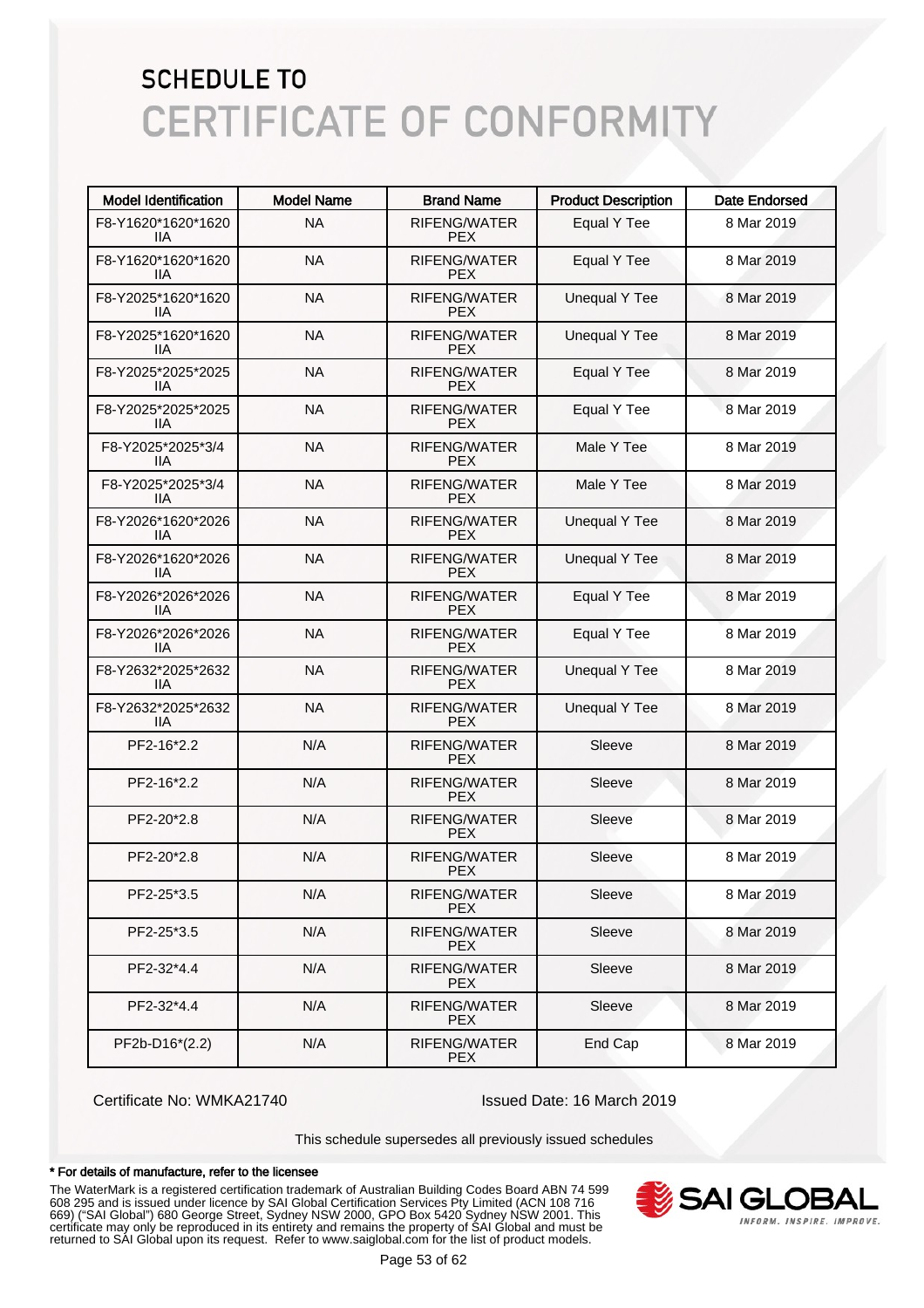| <b>Model Identification</b>       | <b>Model Name</b> | <b>Brand Name</b>                 | <b>Product Description</b> | Date Endorsed |
|-----------------------------------|-------------------|-----------------------------------|----------------------------|---------------|
| PF2b-D16*(2.2)                    | N/A               | <b>RIFENG/WATER</b><br><b>PEX</b> | End Cap                    | 8 Mar 2019    |
| PF2b-D20*(2.8)                    | N/A               | <b>RIFENG/WATER</b><br><b>PEX</b> | End Cap                    | 8 Mar 2019    |
| PF2b-D20*(2.8)                    | N/A               | <b>RIFENG/WATER</b><br><b>PEX</b> | End Cap                    | 8 Mar 2019    |
| PF2b-D25*(3.5)                    | N/A               | <b>RIFENG/WATER</b><br><b>PEX</b> | End Cap                    | 8 Mar 2019    |
| PF2b-D25*(3.5)                    | N/A               | <b>RIFENG/WATER</b><br><b>PEX</b> | End Cap                    | 8 Mar 2019    |
| PF2b-D32*(4.4)                    | N/A               | <b>RIFENG/WATER</b><br><b>PEX</b> | End Cap                    | 8 Mar 2019    |
| PF2b-D32*(4.4)                    | N/A               | RIFENG/WATER<br><b>PEX</b>        | End Cap                    | 8 Mar 2019    |
| PF2b-L16 (2.2) * 1/2<br>(Z)(y150) | N/A               | RIFENG/WATER<br><b>PEX</b>        | Elbow                      | 8 Mar 2019    |
| PF2b-L16 (2.2) * 1/2<br>(Z)(y150) | N/A               | RIFENG/WATER<br><b>PEX</b>        | Elbow                      | 8 Mar 2019    |
| PF2b-L16 (2.2) * 1/2<br>(Z)(y200) | N/A               | RIFENG/WATER<br><b>PEX</b>        | Elbow                      | 8 Mar 2019    |
| PF2b-L16 (2.2) * 1/2<br>(Z)(y200) | N/A               | RIFENG/WATER<br><b>PEX</b>        | Elbow                      | 8 Mar 2019    |
| PF2b-L16 (2.2) * 1/2<br>(Z)(y65)  | N/A               | RIFENG/WATER<br><b>PEX</b>        | Elbow                      | 8 Mar 2019    |
| PF2b-L16 (2.2) * 1/2<br>(Z)(y65)  | N/A               | RIFENG/WATER<br><b>PEX</b>        | Elbow                      | 8 Mar 2019    |
| PF2b-L16 (2.2) * 1/2<br>(Z)(y90)  | N/A               | RIFENG/WATER<br><b>PEX</b>        | Elbow                      | 8 Mar 2019    |
| PF2b-L16 (2.2) * 1/2<br>(Z)(y90)  | N/A               | RIFENG/WATER<br><b>PEX</b>        | Elbow                      | 8 Mar 2019    |
| PF2b-L16<br>$(2.2)^*1/2F(Z)$      | N/A               | RIFENG/WATER<br><b>PEX</b>        | Elbow                      | 8 Mar 2019    |
| PF2b-L16<br>$(2.2)^*1/2F(Z)$      | N/A               | RIFENG/WATER<br><b>PEX</b>        | Elbow                      | 8 Mar 2019    |
| PF2b-L16 (2.2)*3/4F<br>(Z)        | N/A               | RIFENG/WATER<br><b>PEX</b>        | Elbow                      | 8 Mar 2019    |
| PF2b-L16 (2.2)*3/4F<br>(Z)        | N/A               | RIFENG/WATER<br><b>PEX</b>        | Elbow                      | 8 Mar 2019    |
| PF2b-L16(2.2)*1/2                 | N/A               | RIFENG/WATER<br><b>PEX</b>        | Elbow                      | 8 Mar 2019    |
| PF2b-L16(2.2)*1/2                 | N/A               | RIFENG/WATER<br><b>PEX</b>        | Elbow                      | 8 Mar 2019    |
| PF2b-L16(2.2)*1/2F                | N/A               | <b>RIFENG/WATER</b><br><b>PEX</b> | Elbow                      | 8 Mar 2019    |
| PF2b-L16(2.2)*1/2F                | N/A               | RIFENG/WATER<br><b>PEX</b>        | Elbow                      | 8 Mar 2019    |

Certificate No: WMKA21740 Issued Date: 16 March 2019

This schedule supersedes all previously issued schedules

#### \* For details of manufacture, refer to the licensee

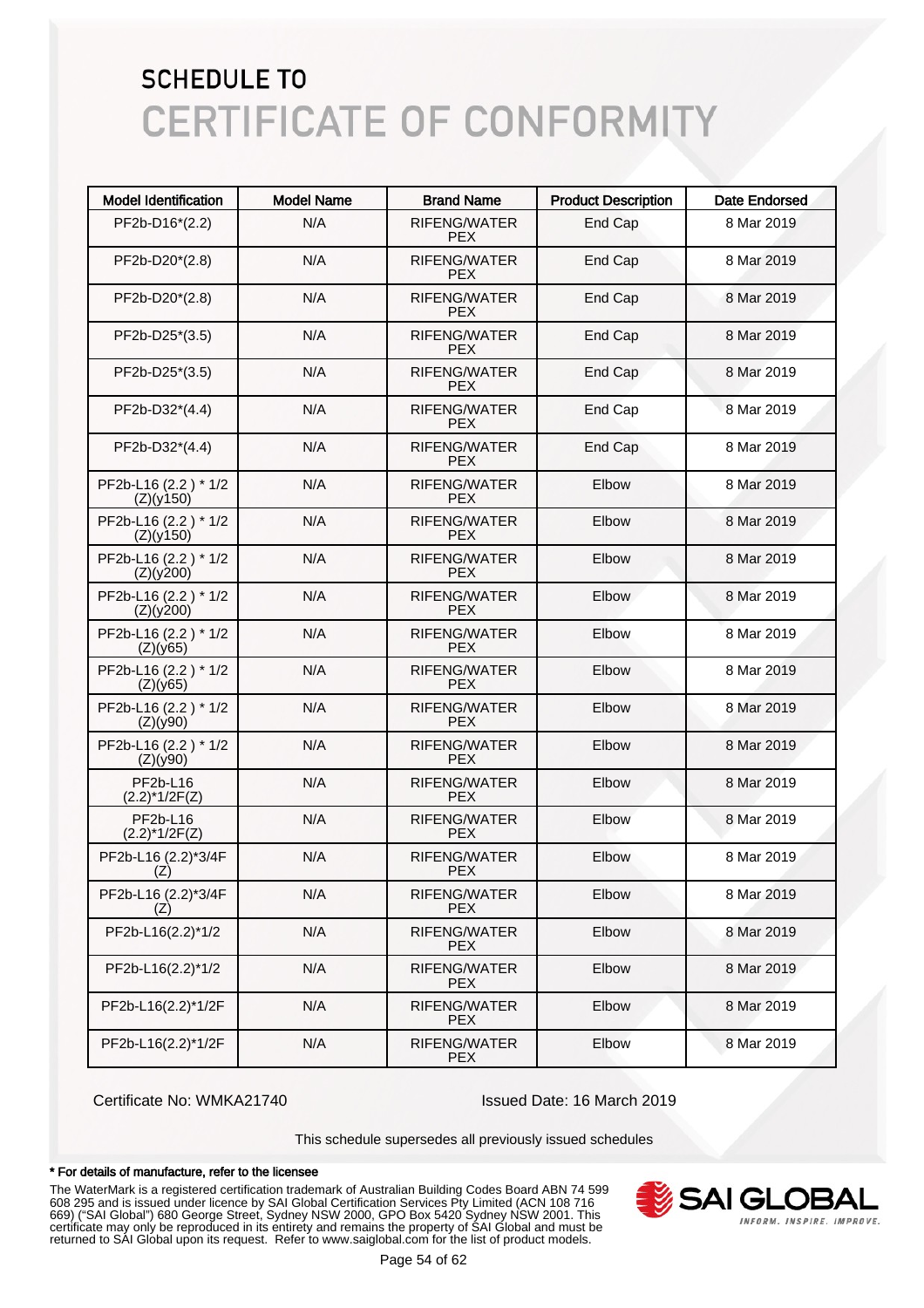| <b>Model Identification</b>         | <b>Model Name</b> | <b>Brand Name</b>          | <b>Product Description</b> | <b>Date Endorsed</b> |
|-------------------------------------|-------------------|----------------------------|----------------------------|----------------------|
| PF2b-L16(2.2)*16(2.2)               | N/A               | RIFENG/WATER<br><b>PEX</b> | Elbow                      | 8 Mar 2019           |
| PF2b-L16(2.2)*16(2.2)               | N/A               | RIFENG/WATER<br><b>PEX</b> | Elbow                      | 8 Mar 2019           |
| <b>PF2b-L20</b><br>$(2.8)^*1/2F(Z)$ | N/A               | RIFENG/WATER<br><b>PEX</b> | Elbow                      | 8 Mar 2019           |
| <b>PF2b-L20</b><br>$(2.8)^*1/2F(Z)$ | N/A               | RIFENG/WATER<br><b>PEX</b> | Elbow                      | 8 Mar 2019           |
| PF2b-L20 (2.8)*3/4F<br>(Z)          | N/A               | RIFENG/WATER<br><b>PEX</b> | Elbow                      | 8 Mar 2019           |
| PF2b-L20 (2.8)*3/4F<br>(Z)          | N/A               | RIFENG/WATER<br><b>PEX</b> | Elbow                      | 8 Mar 2019           |
| PF2b-L20(2.8)*1/2                   | N/A               | RIFENG/WATER<br><b>PEX</b> | Elbow                      | 8 Mar 2019           |
| PF2b-L20(2.8)*1/2                   | N/A               | RIFENG/WATER<br><b>PEX</b> | Elbow                      | 8 Mar 2019           |
| PF2b-L20(2.8)*1/2F                  | N/A               | RIFENG/WATER<br><b>PEX</b> | Elbow                      | 8 Mar 2019           |
| PF2b-L20(2.8)*1/2F                  | N/A               | RIFENG/WATER<br><b>PEX</b> | Elbow                      | 8 Mar 2019           |
| PF2b-L20(2.8)*16(2.2)               | N/A               | RIFENG/WATER<br><b>PEX</b> | Elbow                      | 8 Mar 2019           |
| PF2b-L20(2.8)*16(2.2)               | N/A               | RIFENG/WATER<br><b>PEX</b> | Elbow                      | 8 Mar 2019           |
| PF2b-L20(2.8)*20(2.8)               | N/A               | RIFENG/WATER<br><b>PEX</b> | Elbow                      | 8 Mar 2019           |
| PF2b-L20(2.8)*20(2.8)               | N/A               | RIFENG/WATER<br><b>PEX</b> | Elbow                      | 8 Mar 2019           |
| PF2b-L20(2.8)*3/4                   | N/A               | RIFENG/WATER<br><b>PEX</b> | Elbow                      | 8 Mar 2019           |
| PF2b-L20(2.8)*3/4                   | N/A               | RIFENG/WATER<br><b>PEX</b> | Elbow                      | 8 Mar 2019           |
| PF2b-L20(2.8)*3/4F                  | N/A               | RIFENG/WATER<br><b>PEX</b> | Elbow                      | 8 Mar 2019           |
| PF2b-L20(2.8)*3/4F                  | N/A               | RIFENG/WATER<br><b>PEX</b> | Elbow                      | 8 Mar 2019           |
| PF2b-L25(3.5)*1                     | N/A               | RIFENG/WATER<br><b>PEX</b> | Elbow                      | 8 Mar 2019           |
| PF2b-L25(3.5)*1                     | N/A               | RIFENG/WATER<br><b>PEX</b> | Elbow                      | 8 Mar 2019           |
| PF2b-L25(3.5)*16(2.2)               | N/A               | RIFENG/WATER<br><b>PEX</b> | Elbow                      | 8 Mar 2019           |
| PF2b-L25(3.5)*16(2.2)               | N/A               | RIFENG/WATER<br><b>PEX</b> | Elbow                      | 8 Mar 2019           |
| PF2b-L25(3.5)*1F                    | N/A               | RIFENG/WATER<br><b>PEX</b> | Elbow                      | 8 Mar 2019           |

Certificate No: WMKA21740 Issued Date: 16 March 2019

This schedule supersedes all previously issued schedules

#### \* For details of manufacture, refer to the licensee

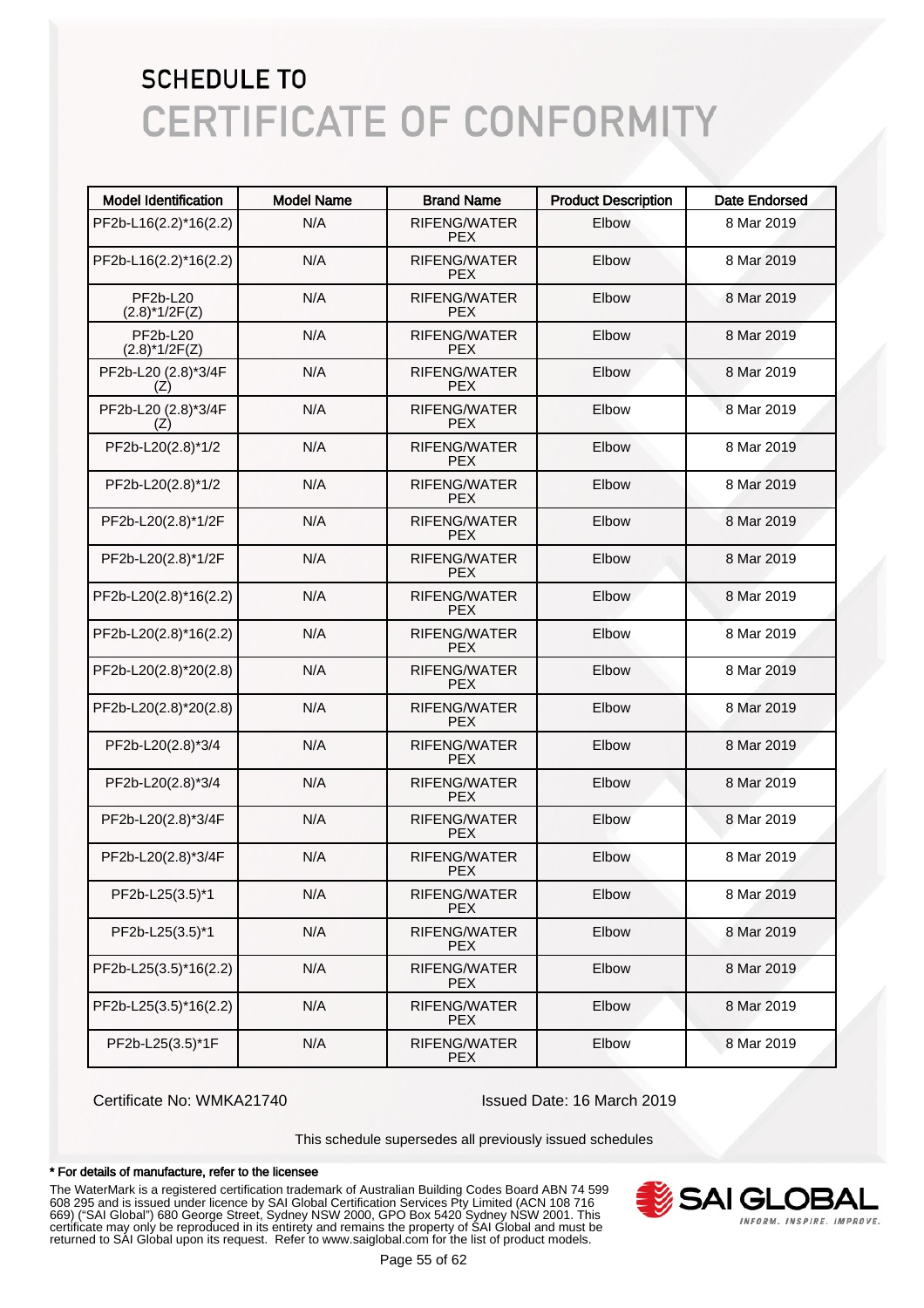| <b>Model Identification</b>  | <b>Model Name</b> | <b>Brand Name</b>                 | <b>Product Description</b> | <b>Date Endorsed</b> |
|------------------------------|-------------------|-----------------------------------|----------------------------|----------------------|
| PF2b-L25(3.5)*1F             | N/A               | <b>RIFENG/WATER</b><br><b>PEX</b> | Elbow                      | 8 Mar 2019           |
| PF2b-L25(3.5)*20(2.8)        | N/A               | RIFENG/WATER<br><b>PEX</b>        | Elbow                      | 8 Mar 2019           |
| PF2b-L25(3.5)*20(2.8)        | N/A               | RIFENG/WATER<br><b>PEX</b>        | Elbow                      | 8 Mar 2019           |
| PF2b-L25(3.5)*25(3.5)        | N/A               | <b>RIFENG/WATER</b><br><b>PEX</b> | Elbow                      | 8 Mar 2019           |
| PF2b-L25(3.5)*25(3.5)        | N/A               | <b>RIFENG/WATER</b><br><b>PEX</b> | Elbow                      | 8 Mar 2019           |
| PF2b-L25(3.5)*3/4            | N/A               | <b>RIFENG/WATER</b><br><b>PEX</b> | Elbow                      | 8 Mar 2019           |
| PF2b-L25(3.5)*3/4            | N/A               | <b>RIFENG/WATER</b><br><b>PEX</b> | Elbow                      | 8 Mar 2019           |
| PF2b-L25(3.5)*3/4F           | N/A               | <b>RIFENG/WATER</b><br><b>PEX</b> | Elbow                      | 8 Mar 2019           |
| PF2b-L25(3.5)*3/4F           | N/A               | <b>RIFENG/WATER</b><br><b>PEX</b> | Elbow                      | 8 Mar 2019           |
| PF2b-L32 (4.4) * 16<br>(2.2) | N/A               | <b>RIFENG/WATER</b><br><b>PEX</b> | Elbow                      | 8 Mar 2019           |
| PF2b-L32 (4.4) * 16<br>(2.2) | N/A               | <b>RIFENG/WATER</b><br><b>PEX</b> | Elbow                      | 8 Mar 2019           |
| PF2b-L32 (4.4) * 20<br>(2.8) | N/A               | <b>RIFENG/WATER</b><br><b>PEX</b> | Elbow                      | 8 Mar 2019           |
| PF2b-L32 (4.4) * 20<br>(2.8) | N/A               | <b>RIFENG/WATER</b><br><b>PEX</b> | Elbow                      | 8 Mar 2019           |
| PF2b-L32 (4.4) * 25<br>(3.5) | N/A               | <b>RIFENG/WATER</b><br><b>PEX</b> | Elbow                      | 8 Mar 2019           |
| PF2b-L32 (4.4) * 25<br>(3.5) | N/A               | <b>RIFENG/WATER</b><br><b>PEX</b> | Elbow                      | 8 Mar 2019           |
| PF2b-L32 (4.4)*1             | N/A               | <b>RIFENG/WATER</b><br><b>PEX</b> | Elbow                      | 8 Mar 2019           |
| PF2b-L32 (4.4)*1             | N/A               | RIFENG/WATER<br><b>PEX</b>        | Elbow                      | 8 Mar 2019           |
| PF2b-L32 (4.4)*1 1/4         | N/A               | RIFENG/WATER<br><b>PEX</b>        | Elbow                      | 8 Mar 2019           |
| PF2b-L32 (4.4)*1 1/4         | N/A               | RIFENG/WATER<br><b>PEX</b>        | Elbow                      | 8 Mar 2019           |
| PF2b-L32 (4.4)*1 1/4F        | N/A               | RIFENG/WATER<br><b>PEX</b>        | Elbow                      | 8 Mar 2019           |
| PF2b-L32 (4.4)*1 1/4F        | N/A               | RIFENG/WATER<br><b>PEX</b>        | Elbow                      | 8 Mar 2019           |
| PF2b-L32 (4.4)*1F            | N/A               | RIFENG/WATER<br><b>PEX</b>        | Elbow                      | 8 Mar 2019           |
| PF2b-L32 (4.4)*1F            | N/A               | RIFENG/WATER<br><b>PEX</b>        | Elbow                      | 8 Mar 2019           |

Certificate No: WMKA21740 Issued Date: 16 March 2019

This schedule supersedes all previously issued schedules

#### \* For details of manufacture, refer to the licensee

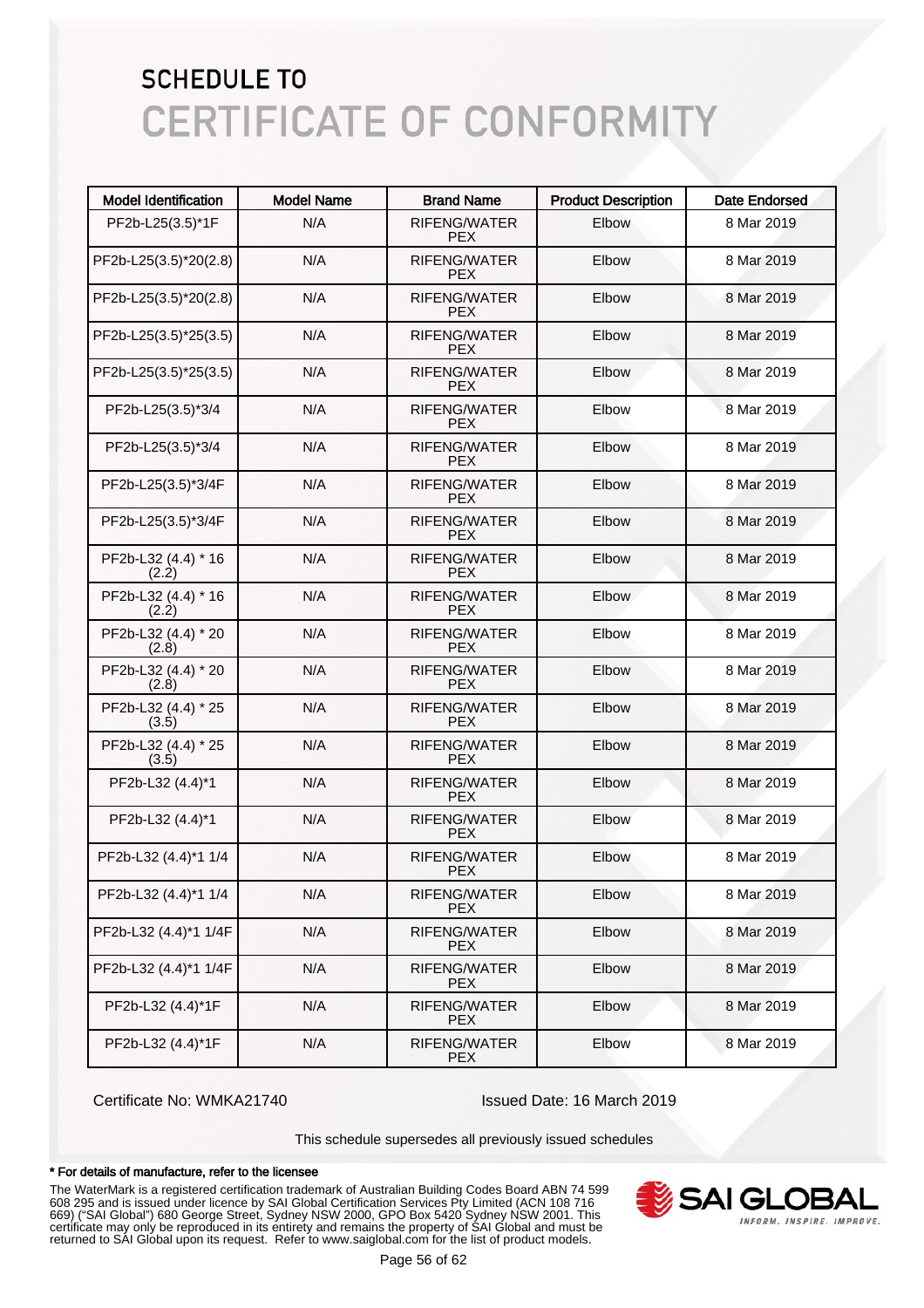| <b>Model Identification</b>              | <b>Model Name</b> | <b>Brand Name</b>                 | <b>Product Description</b> | <b>Date Endorsed</b> |
|------------------------------------------|-------------------|-----------------------------------|----------------------------|----------------------|
| PF2b-L32 (4.4)*3/4F                      | N/A               | <b>RIFENG/WATER</b><br><b>PEX</b> | Elbow                      | 8 Mar 2019           |
| PF2b-L32 (4.4)*3/4F                      | N/A               | RIFENG/WATER<br><b>PEX</b>        | Elbow                      | 8 Mar 2019           |
| PF2b-L32(4.4)*32(4.4)                    | N/A               | RIFENG/WATER<br><b>PEX</b>        | Elbow                      | 8 Mar 2019           |
| PF2b-L32(4.4)*32(4.4)                    | N/A               | RIFENG/WATER<br><b>PEX</b>        | Elbow                      | 8 Mar 2019           |
| PF2b-S16 (2.2)*1/2<br>CU                 | N/A               | RIFENG/WATER<br><b>PEX</b>        | Adaptor                    | 8 Mar 2019           |
| PF2b-S16 (2.2)*1/2<br>CU                 | N/A               | RIFENG/WATER<br><b>PEX</b>        | Adaptor                    | 8 Mar 2019           |
| PF2b-S16<br>$(2.2)$ <sup>*</sup> 12Cu3   | N/A               | RIFENG/WATER<br><b>PEX</b>        | Adaptor                    | 8 Mar 2019           |
| PF2b-S16<br>$(2.2)$ *12Cu3               | N/A               | RIFENG/WATER<br><b>PEX</b>        | Adaptor                    | 8 Mar 2019           |
| PF2b-S16(2.2)*1/2F                       | N/A               | RIFENG/WATER<br><b>PEX</b>        | Coupling                   | 8 Mar 2019           |
| PF2b-S16(2.2)*1/2F                       | N/A               | RIFENG/WATER<br><b>PEX</b>        | Coupling                   | 8 Mar 2019           |
| PF <sub>2</sub> b-<br>$S16(2.2)*16(2.2)$ | N/A               | RIFENG/WATER<br><b>PEX</b>        | Coupling                   | 8 Mar 2019           |
| PF <sub>2</sub> b-<br>$S16(2.2)*16(2.2)$ | N/A               | RIFENG/WATER<br><b>PEX</b>        | Coupling                   | 8 Mar 2019           |
| PF2b-S16(2.2)*3/4F                       | N/A               | RIFENG/WATER<br><b>PEX</b>        | Coupling                   | 8 Mar 2019           |
| PF2b-S16(2.2)*3/4F                       | N/A               | RIFENG/WATER<br><b>PEX</b>        | Coupling                   | 8 Mar 2019           |
| PF2b-S20<br>$(2.8)$ *18Cu3               | N/A               | RIFENG/WATER<br><b>PEX</b>        | Adaptor                    | 8 Mar 2019           |
| <b>PF2b-S20</b><br>$(2.8)$ *18Cu3        | N/A               | RIFENG/WATER<br><b>PEX</b>        | Adaptor                    | 8 Mar 2019           |
| PF2b-S20 (2.8)*3/4<br>CU                 | N/A               | RIFENG/WATER<br><b>PEX</b>        | Adaptor                    | 8 Mar 2019           |
| PF2b-S20 (2.8)*3/4<br>CU                 | N/A               | RIFENG/WATER<br><b>PEX</b>        | Adaptor                    | 8 Mar 2019           |
| PF2b-S20(2.8)*1/2                        | N/A               | RIFENG/WATER<br><b>PEX</b>        | Coupling                   | 8 Mar 2019           |
| PF2b-S20(2.8)*1/2                        | N/A               | RIFENG/WATER<br><b>PEX</b>        | Coupling                   | 8 Mar 2019           |
| PF2b-S20(2.8)*1/2F                       | N/A               | RIFENG/WATER<br><b>PEX</b>        | Coupling                   | 8 Mar 2019           |
| PF2b-S20(2.8)*1/2F                       | N/A               | RIFENG/WATER<br><b>PEX</b>        | Coupling                   | 8 Mar 2019           |
| PF <sub>2</sub> b-<br>$S20(2.8)*16(2.2)$ | N/A               | RIFENG/WATER<br><b>PEX</b>        | Reducer                    | 8 Mar 2019           |

Certificate No: WMKA21740 Issued Date: 16 March 2019

This schedule supersedes all previously issued schedules

#### \* For details of manufacture, refer to the licensee

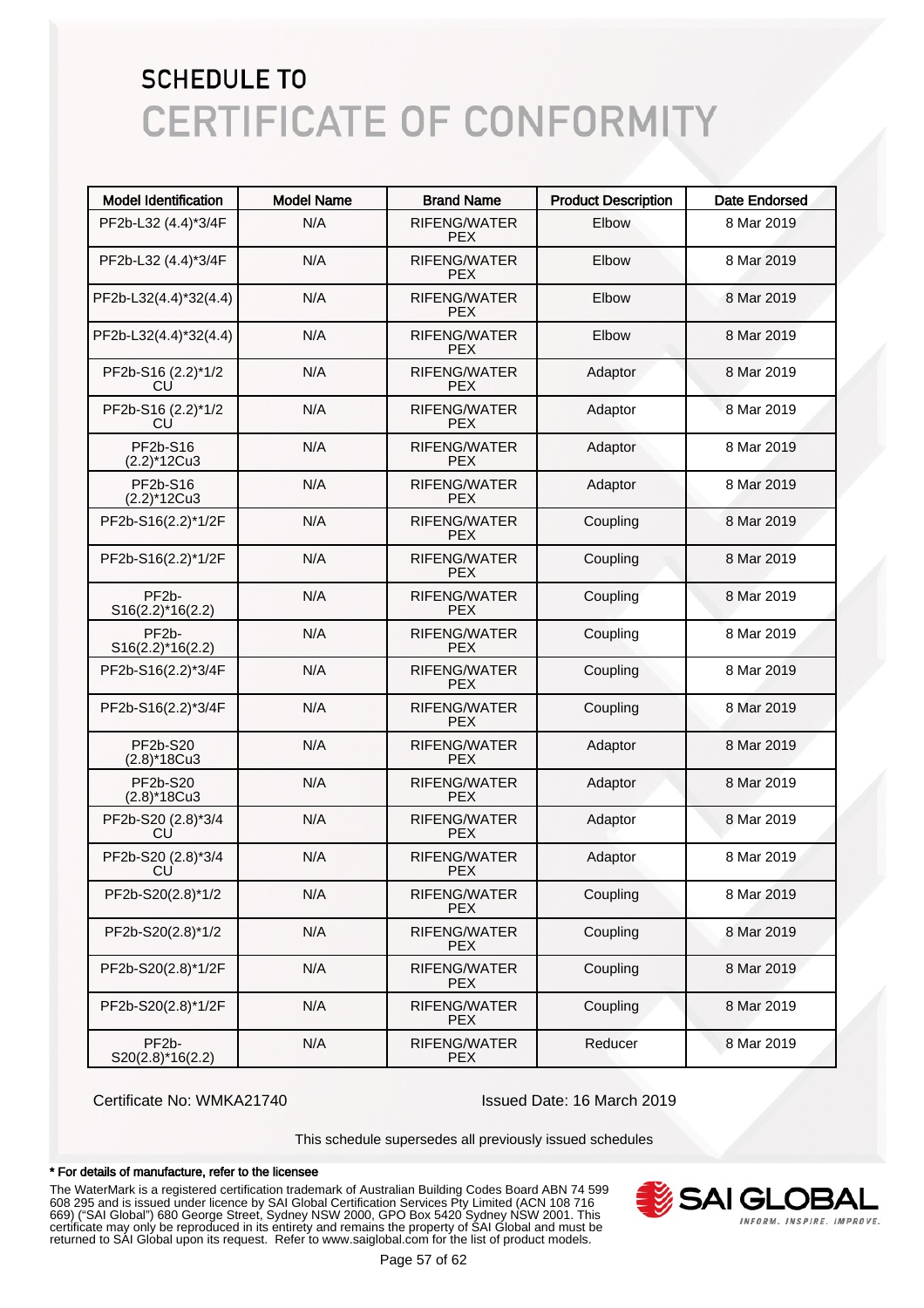| <b>Model Identification</b>               | <b>Model Name</b> | <b>Brand Name</b>                 | <b>Product Description</b> | <b>Date Endorsed</b> |
|-------------------------------------------|-------------------|-----------------------------------|----------------------------|----------------------|
| PF <sub>2</sub> b-<br>$S20(2.8)*16(2.2)$  | N/A               | <b>RIFENG/WATER</b><br><b>PEX</b> | Reducer                    | 8 Mar 2019           |
| PF <sub>2</sub> b-<br>$S20(2.8)^*20(2.8)$ | N/A               | <b>RIFENG/WATER</b><br><b>PEX</b> | Coupling                   | 8 Mar 2019           |
| PF <sub>2</sub> b-<br>$S20(2.8)^*20(2.8)$ | N/A               | <b>RIFENG/WATER</b><br><b>PEX</b> | Coupling                   | 8 Mar 2019           |
| PF2b-S20(2.8)*3/4                         | N/A               | <b>RIFENG/WATER</b><br><b>PEX</b> | Coupling                   | 8 Mar 2019           |
| PF2b-S20(2.8)*3/4                         | N/A               | <b>RIFENG/WATER</b><br><b>PEX</b> | Coupling                   | 8 Mar 2019           |
| PF2b-S20(2.8)*3/4F                        | N/A               | <b>RIFENG/WATER</b><br><b>PEX</b> | Coupling                   | 8 Mar 2019           |
| PF2b-S20(2.8)*3/4F                        | N/A               | <b>RIFENG/WATER</b><br><b>PEX</b> | Coupling                   | 8 Mar 2019           |
| PF2b-S25(3.5)*1                           | N/A               | <b>RIFENG/WATER</b><br><b>PEX</b> | Coupling                   | 8 Mar 2019           |
| PF2b-S25(3.5)*1                           | N/A               | <b>RIFENG/WATER</b><br><b>PEX</b> | Coupling                   | 8 Mar 2019           |
| PF2b-S25(3.5)*1F                          | N/A               | <b>RIFENG/WATER</b><br><b>PEX</b> | Coupling                   | 8 Mar 2019           |
| PF2b-S25(3.5)*1F                          | N/A               | <b>RIFENG/WATER</b><br><b>PEX</b> | Coupling                   | 8 Mar 2019           |
| PF <sub>2</sub> b-<br>$S25(3.5)^*20(2.8)$ | N/A               | <b>RIFENG/WATER</b><br><b>PEX</b> | Reducer                    | 8 Mar 2019           |
| PF <sub>2</sub> b-<br>$S25(3.5)^*20(2.8)$ | N/A               | <b>RIFENG/WATER</b><br><b>PEX</b> | Reducer                    | 8 Mar 2019           |
| PF <sub>2</sub> b-<br>$S25(3.5)^*25(3.5)$ | N/A               | <b>RIFENG/WATER</b><br><b>PEX</b> | Coupling                   | 8 Mar 2019           |
| PF <sub>2</sub> b-<br>$S25(3.5)^*25(3.5)$ | N/A               | <b>RIFENG/WATER</b><br><b>PEX</b> | Coupling                   | 8 Mar 2019           |
| PF2b-S25(3.5)*3/4                         | N/A               | <b>RIFENG/WATER</b><br><b>PEX</b> | Coupling                   | 8 Mar 2019           |
| PF2b-S25(3.5)*3/4                         | N/A               | RIFENG/WATER<br><b>PEX</b>        | Coupling                   | 8 Mar 2019           |
| PF2b-S25(3.5)*3/4F                        | N/A               | <b>RIFENG/WATER</b><br><b>PEX</b> | Coupling                   | 8 Mar 2019           |
| PF2b-S25(3.5)*3/4F                        | N/A               | RIFENG/WATER<br><b>PEX</b>        | Coupling                   | 8 Mar 2019           |
| PF2b-S32 (4.4)*1                          | N/A               | RIFENG/WATER<br><b>PEX</b>        | Coupling                   | 8 Mar 2019           |
| PF2b-S32 (4.4)*1                          | N/A               | RIFENG/WATER<br><b>PEX</b>        | Coupling                   | 8 Mar 2019           |
| PF2b-S32 (4.4)*1 1/2                      | N/A               | <b>RIFENG/WATER</b><br><b>PEX</b> | Coupling                   | 8 Mar 2019           |
| PF2b-S32 (4.4)*1 1/2                      | N/A               | RIFENG/WATER<br><b>PEX</b>        | Coupling                   | 8 Mar 2019           |

Certificate No: WMKA21740 Issued Date: 16 March 2019

This schedule supersedes all previously issued schedules

#### \* For details of manufacture, refer to the licensee

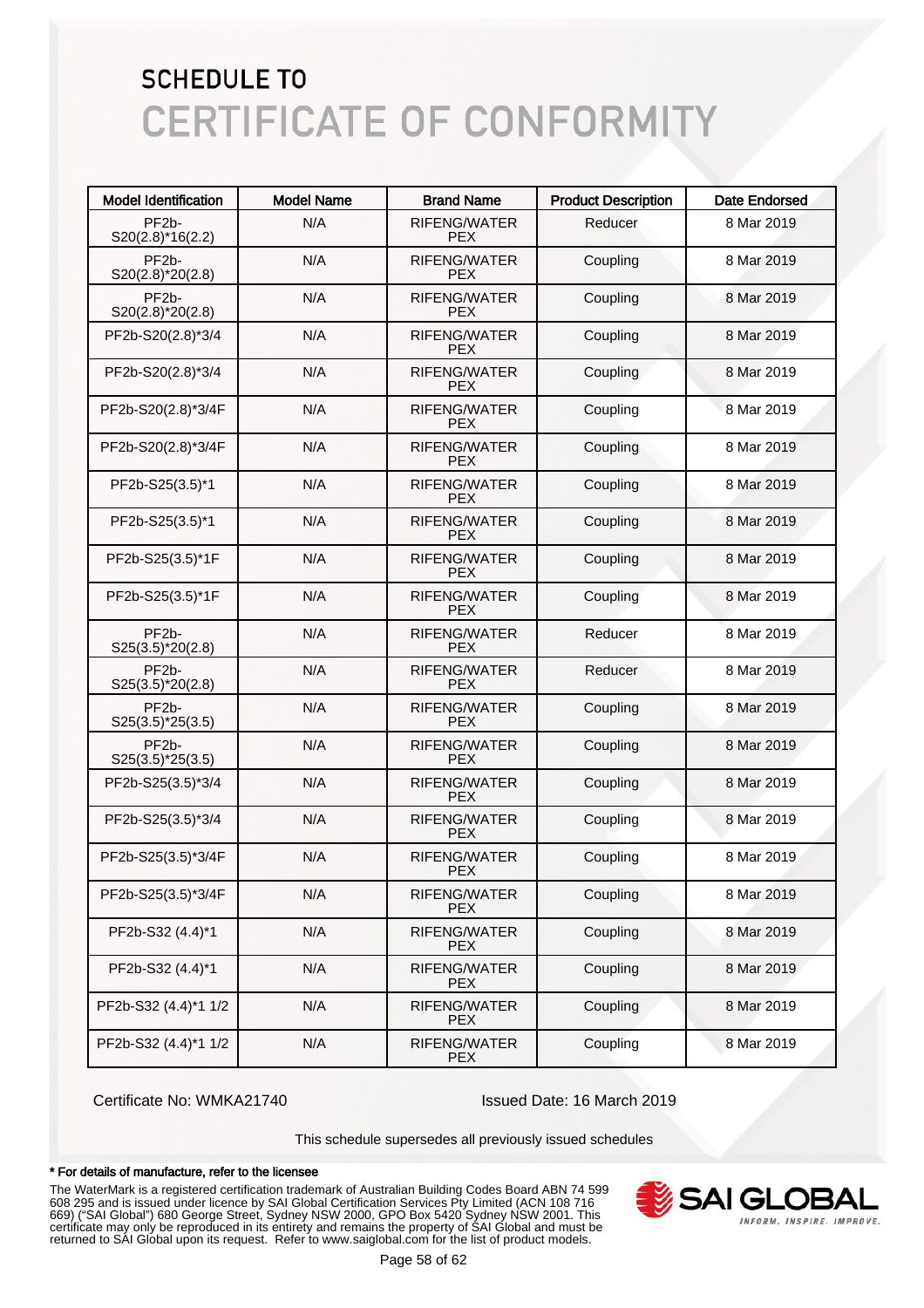| <b>Model Identification</b>                        | <b>Model Name</b> | <b>Brand Name</b>                 | <b>Product Description</b> | <b>Date Endorsed</b> |
|----------------------------------------------------|-------------------|-----------------------------------|----------------------------|----------------------|
| PF2b-S32 (4.4)*1<br>1/4F                           | N/A               | RIFENG/WATER<br><b>PEX</b>        | Coupling                   | 8 Mar 2019           |
| PF2b-S32 (4.4)*1<br>1/4F                           | N/A               | RIFENG/WATER<br><b>PEX</b>        | Coupling                   | 8 Mar 2019           |
| PF2b-S32 (4.4)*1 CU                                | N/A               | RIFENG/WATER<br><b>PEX</b>        | Adaptor                    | 8 Mar 2019           |
| PF2b-S32 (4.4)*1 CU                                | N/A               | RIFENG/WATER<br><b>PEX</b>        | Adaptor                    | 8 Mar 2019           |
| PF2b-S32 (4.4)*11/4                                | N/A               | <b>RIFENG/WATER</b><br><b>PEX</b> | Coupling                   | 8 Mar 2019           |
| PF2b-S32 (4.4)*11/4                                | N/A               | <b>RIFENG/WATER</b><br><b>PEX</b> | Coupling                   | 8 Mar 2019           |
| PF2b-S32 (4.4)*1F                                  | N/A               | RIFENG/WATER<br><b>PEX</b>        | Coupling                   | 8 Mar 2019           |
| PF2b-S32 (4.4)*1F                                  | N/A               | RIFENG/WATER<br><b>PEX</b>        | Coupling                   | 8 Mar 2019           |
| PF2b-S32 (4.4)*3/4                                 | N/A               | RIFENG/WATER<br><b>PEX</b>        | Coupling                   | 8 Mar 2019           |
| PF2b-S32 (4.4)*3/4                                 | N/A               | RIFENG/WATER<br><b>PEX</b>        | Coupling                   | 8 Mar 2019           |
| PF2b-S32 (4.4)*3/4<br>CU                           | N/A               | RIFENG/WATER<br><b>PEX</b>        | Adaptor                    | 8 Mar 2019           |
| PF2b-S32 (4.4)*3/4<br>CU                           | N/A               | <b>RIFENG/WATER</b><br><b>PEX</b> | Adaptor                    | 8 Mar 2019           |
| PF2b-S32 (4.4)*3/4F                                | N/A               | <b>RIFENG/WATER</b><br><b>PEX</b> | Coupling                   | 8 Mar 2019           |
| PF2b-S32 (4.4)*3/4F                                | N/A               | RIFENG/WATER<br><b>PEX</b>        | Coupling                   | 8 Mar 2019           |
| PF <sub>2</sub> b-<br>$S32(4.4)*16(2.2)$           | N/A               | RIFENG/WATER<br><b>PEX</b>        | Reducer                    | 8 Mar 2019           |
| PF <sub>2</sub> b-<br>$S32(4.4)*16(2.2)$           | N/A               | <b>RIFENG/WATER</b><br><b>PEX</b> | Reducer                    | 8 Mar 2019           |
| PF <sub>2</sub> b-<br>$S32(4.4)^*20(2.8)$          | N/A               | <b>RIFENG/WATER</b><br><b>PEX</b> | Reducer                    | 8 Mar 2019           |
| PF <sub>2</sub> b-<br>$S32(4.4)*20(2.8)$           | N/A               | RIFENG/WATER<br><b>PEX</b>        | Reducer                    | 8 Mar 2019           |
| PF <sub>2</sub> b-<br>$S32(4.4)*25(3.5)$           | N/A               | RIFENG/WATER<br><b>PEX</b>        | Reducer                    | 8 Mar 2019           |
| PF <sub>2</sub> b-<br>$S32(4.4)^*25(3.5)$          | N/A               | RIFENG/WATER<br><b>PEX</b>        | Reducer                    | 8 Mar 2019           |
| PF <sub>2</sub> b-<br>$S32(4.4)*32(4.4)$           | N/A               | RIFENG/WATER<br><b>PEX</b>        | Coupling                   | 8 Mar 2019           |
| PF <sub>2</sub> b-<br>$S32(4.4)*32(4.4)$           | N/A               | RIFENG/WATER<br><b>PEX</b>        | Coupling                   | 8 Mar 2019           |
| PF <sub>2</sub> b-<br>T16(2.2)*16(2.2)*16(2.<br>2) | N/A               | RIFENG/WATER<br><b>PEX</b>        | <b>Tee Piece</b>           | 8 Mar 2019           |

Certificate No: WMKA21740 Issued Date: 16 March 2019

This schedule supersedes all previously issued schedules

#### \* For details of manufacture, refer to the licensee

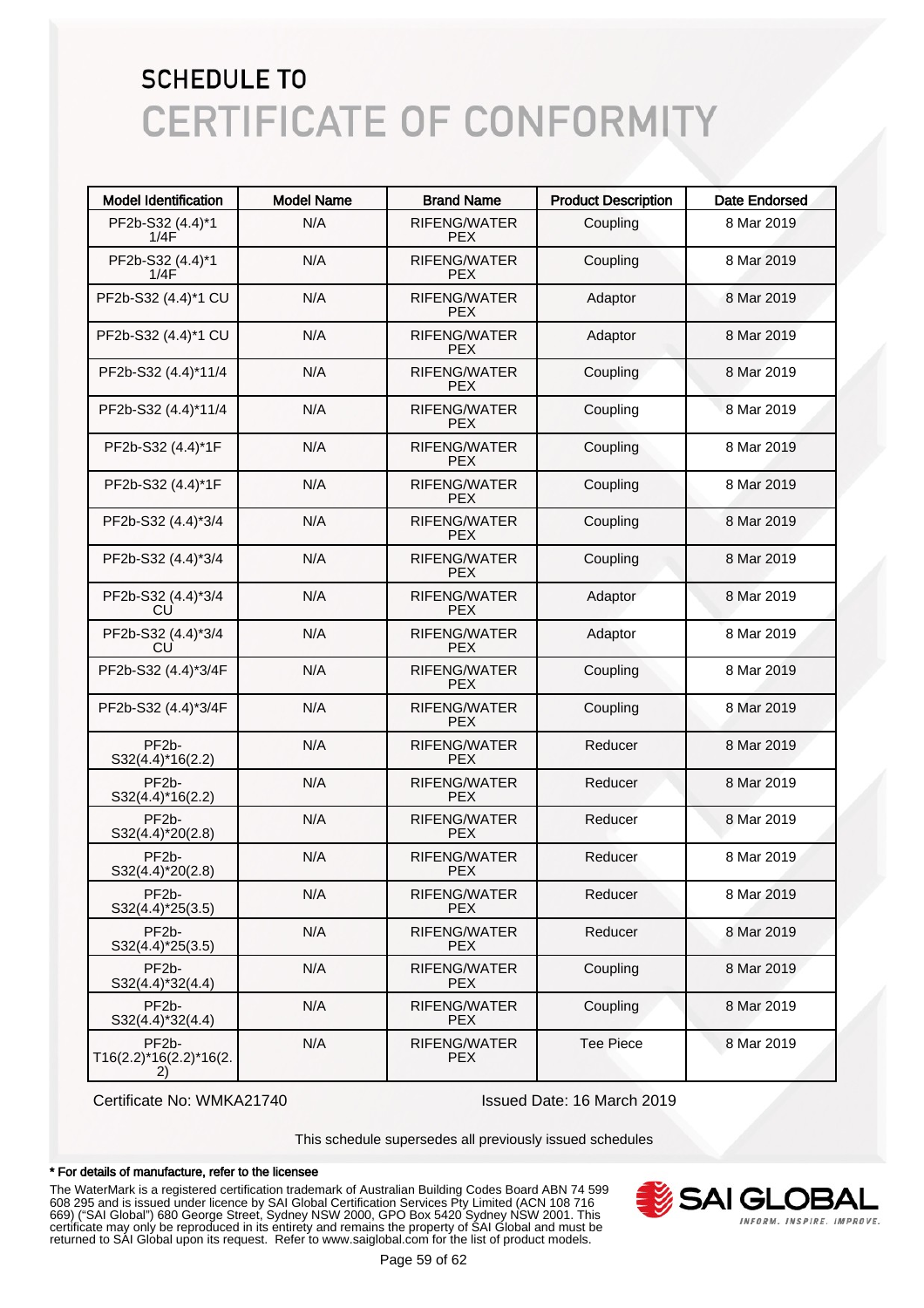| <b>Model Identification</b>                            | <b>Model Name</b> | <b>Brand Name</b>                 | <b>Product Description</b> | <b>Date Endorsed</b> |
|--------------------------------------------------------|-------------------|-----------------------------------|----------------------------|----------------------|
| PF <sub>2</sub> b-<br>T16(2.2)*16(2.2)*16(2.<br>2)     | N/A               | RIFENG/WATER<br><b>PEX</b>        | <b>Tee Piece</b>           | 8 Mar 2019           |
| PF <sub>2</sub> b-<br>T16(2.2)*20(2.8)*16(2.<br>21     | N/A               | RIFENG/WATER<br>PEX.              | <b>Tee Piece</b>           | 8 Mar 2019           |
| PF <sub>2</sub> b-<br>T16(2.2)*20(2.8)*16(2.<br>2)     | N/A               | RIFENG/WATER<br>PEX.              | <b>Tee Piece</b>           | 8 Mar 2019           |
| PF <sub>2</sub> b-<br>T20(2.8)*16(2.2)*16(2.<br>2)     | N/A               | <b>RIFENG/WATER</b><br><b>PEX</b> | <b>Tee Piece</b>           | 8 Mar 2019           |
| PF <sub>2</sub> b-<br>T20(2.8)*16(2.2)*16(2.<br>2)     | N/A               | <b>RIFENG/WATER</b><br>PEX.       | <b>Tee Piece</b>           | 8 Mar 2019           |
| PF <sub>2</sub> b-<br>T20(2.8)*16(2.2)*20(2.<br>8)     | N/A               | <b>RIFENG/WATER</b><br>PEX.       | <b>Tee Piece</b>           | 8 Mar 2019           |
| PF <sub>2</sub> b-<br>T20(2.8)*16(2.2)*20(2.<br>8)     | N/A               | RIFENG/WATER<br>PEX.              | <b>Tee Piece</b>           | 8 Mar 2019           |
| PF <sub>2</sub> b-<br>T20(2.8)*20(2.8)*16(2.<br>2)     | N/A               | RIFENG/WATER<br>PEX.              | <b>Tee Piece</b>           | 8 Mar 2019           |
| PF <sub>2</sub> b-<br>T20(2.8)*20(2.8)*16(2.<br>2)     | N/A               | RIFENG/WATER<br>PEX.              | <b>Tee Piece</b>           | 8 Mar 2019           |
| PF <sub>2</sub> b-<br>T20(2.8)*20(2.8)*20(2.<br>8)     | N/A               | RIFENG/WATER<br>PEX.              | <b>Tee Piece</b>           | 8 Mar 2019           |
| PF <sub>2</sub> b-<br>T20(2.8)*20(2.8)*20(2.<br>8)     | N/A               | RIFENG/WATER<br>PEX.              | <b>Tee Piece</b>           | 8 Mar 2019           |
| PF <sub>2</sub> b-<br>T20(2.8)*25(3.5)*20(2.<br>8)     | N/A               | RIFENG/WATER<br>PEX.              | <b>Tee Piece</b>           | 8 Mar 2019           |
| PF <sub>2</sub> b-<br>T20(2.8)*25(3.5)*20(2.<br>8)     | N/A               | RIFENG/WATER<br><b>PEX</b>        | <b>Tee Piece</b>           | 8 Mar 2019           |
| PF <sub>2</sub> b-<br>T25(3.5)*16(2.2)*25(3.<br>5)     | N/A               | RIFENG/WATER<br>PEX.              | Tee Piece                  | 8 Mar 2019           |
| PF <sub>2</sub> b-<br>T25(3.5)*16(2.2)*25(3.<br>5)     | N/A               | RIFENG/WATER<br>PEX.              | <b>Tee Piece</b>           | 8 Mar 2019           |
| PF <sub>2</sub> b-<br>T25(3.5)*20(2.8)*20(2.<br>8)     | N/A               | <b>RIFENG/WATER</b><br><b>PEX</b> | <b>Tee Piece</b>           | 8 Mar 2019           |
| PF <sub>2</sub> b-<br>$T25(3.5)^*20(2.8)^*20(2.$<br>8) | N/A               | <b>RIFENG/WATER</b><br><b>PEX</b> | <b>Tee Piece</b>           | 8 Mar 2019           |

Certificate No: WMKA21740 Issued Date: 16 March 2019

This schedule supersedes all previously issued schedules

#### \* For details of manufacture, refer to the licensee

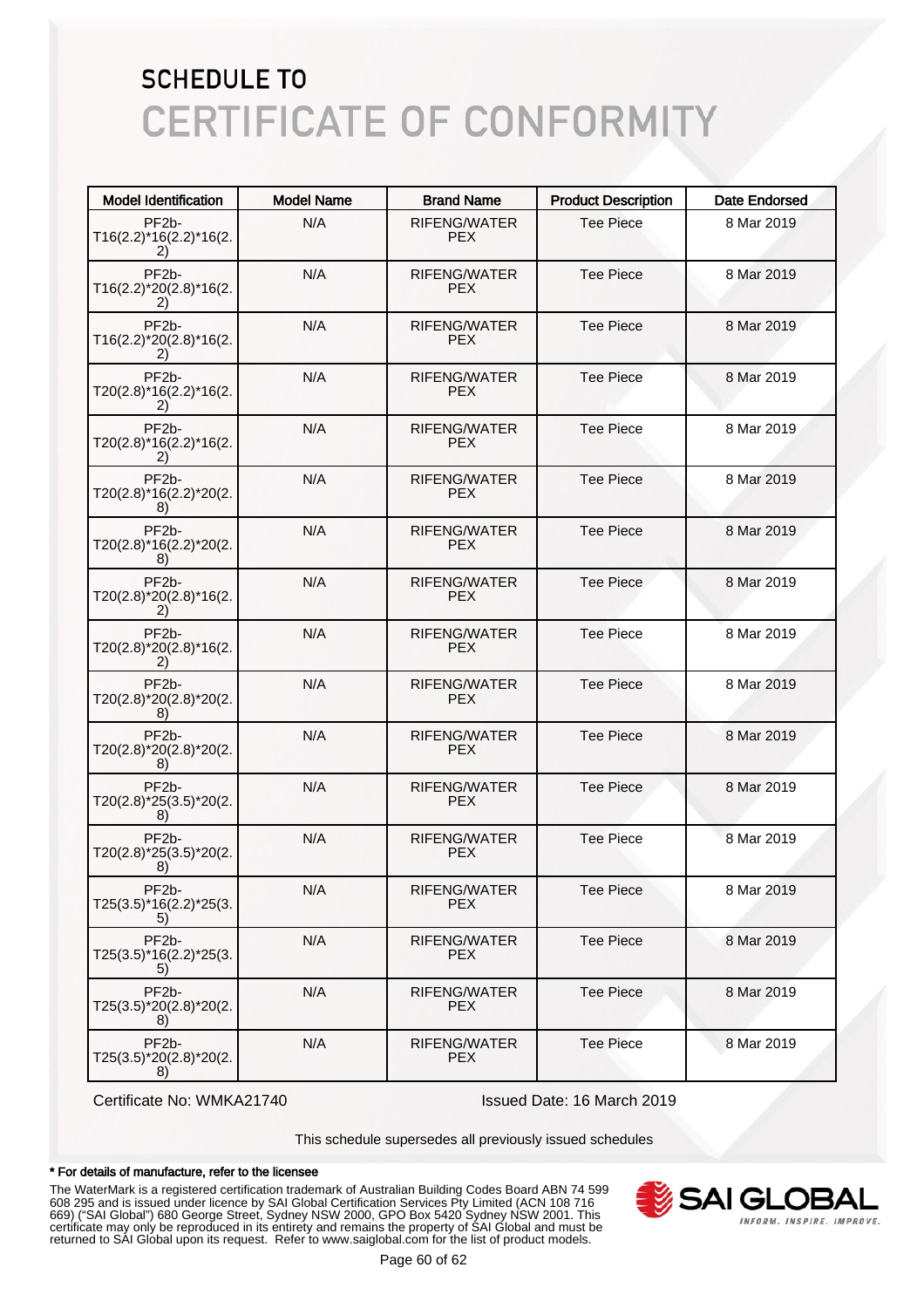| <b>Model Identification</b>                        | <b>Model Name</b> | <b>Brand Name</b>          | <b>Product Description</b> | <b>Date Endorsed</b> |
|----------------------------------------------------|-------------------|----------------------------|----------------------------|----------------------|
| PF <sub>2</sub> b-<br>T25(3.5)*20(2.8)*25(3.<br>5) | N/A               | RIFENG/WATER<br><b>PEX</b> | <b>Tee Piece</b>           | 8 Mar 2019           |
| PF <sub>2</sub> b-<br>T25(3.5)*20(2.8)*25(3.<br>5) | N/A               | RIFENG/WATER<br>PEX.       | <b>Tee Piece</b>           | 8 Mar 2019           |
| PF <sub>2</sub> b-<br>T25(3.5)*25(3.5)*16(2.<br>2) | N/A               | RIFENG/WATER<br>PEX.       | <b>Tee Piece</b>           | 8 Mar 2019           |
| PF <sub>2</sub> b-<br>T25(3.5)*25(3.5)*16(2.<br>2) | N/A               | RIFENG/WATER<br><b>PEX</b> | <b>Tee Piece</b>           | 8 Mar 2019           |
| PF <sub>2</sub> b-<br>T25(3.5)*25(3.5)*20(2.<br>8) | N/A               | RIFENG/WATER<br>PEX.       | <b>Tee Piece</b>           | 8 Mar 2019           |
| PF <sub>2</sub> b-<br>T25(3.5)*25(3.5)*20(2.<br>8) | N/A               | RIFENG/WATER<br>PEX.       | <b>Tee Piece</b>           | 8 Mar 2019           |
| PF <sub>2</sub> b-<br>T25(3.5)*25(3.5)*25(3.<br>5) | N/A               | RIFENG/WATER<br>PEX.       | <b>Tee Piece</b>           | 8 Mar 2019           |
| PF <sub>2</sub> b-<br>T25(3.5)*25(3.5)*25(3.<br>5) | N/A               | RIFENG/WATER<br><b>PEX</b> | <b>Tee Piece</b>           | 8 Mar 2019           |
| PF <sub>2</sub> b-<br>T32(4.4)*25(3.5)*25(3.<br>5) | N/A               | RIFENG/WATER<br>PEX.       | <b>Tee Piece</b>           | 8 Mar 2019           |
| PF <sub>2</sub> b-<br>T32(4.4)*25(3.5)*25(3.<br>5) | N/A               | RIFENG/WATER<br>PEX.       | <b>Tee Piece</b>           | 8 Mar 2019           |
| PF <sub>2</sub> b-<br>T32(4.4)*32(4.4)*25(3.<br>5) | N/A               | RIFENG/WATER<br>PEX.       | <b>Tee Piece</b>           | 8 Mar 2019           |
| PF <sub>2</sub> b-<br>T32(4.4)*32(4.4)*25(3.<br>5) | N/A               | RIFENG/WATER<br><b>PEX</b> | <b>Tee Piece</b>           | 8 Mar 2019           |
| PF <sub>2</sub> b-<br>T32(4.4)*32(4.4)*32(4.<br>4) | N/A               | RIFENG/WATER<br><b>PEX</b> | <b>Tee Piece</b>           | 8 Mar 2019           |
| PF <sub>2</sub> b-<br>T32(4.4)*32(4.4)*32(4.<br>4) | N/A               | RIFENG/WATER<br>PEX.       | <b>Tee Piece</b>           | 8 Mar 2019           |
| PFb2-S16(2.2)*1/2                                  | N/A               | RIFENG/WATER<br><b>PEX</b> | Coupling                   | 8 Mar 2019           |
| PFb2-S16(2.2)*1/2                                  | N/A               | RIFENG/WATER<br><b>PEX</b> | Coupling                   | 8 Mar 2019           |
| PFb2-S16(2.2)*3/4                                  | N/A               | RIFENG/WATER<br><b>PEX</b> | Coupling                   | 8 Mar 2019           |
| PFb2-S16(2.2)*3/4                                  | N/A               | RIFENG/WATER<br><b>PEX</b> | Coupling                   | 8 Mar 2019           |

Certificate No: WMKA21740 Issued Date: 16 March 2019

This schedule supersedes all previously issued schedules

#### \* For details of manufacture, refer to the licensee